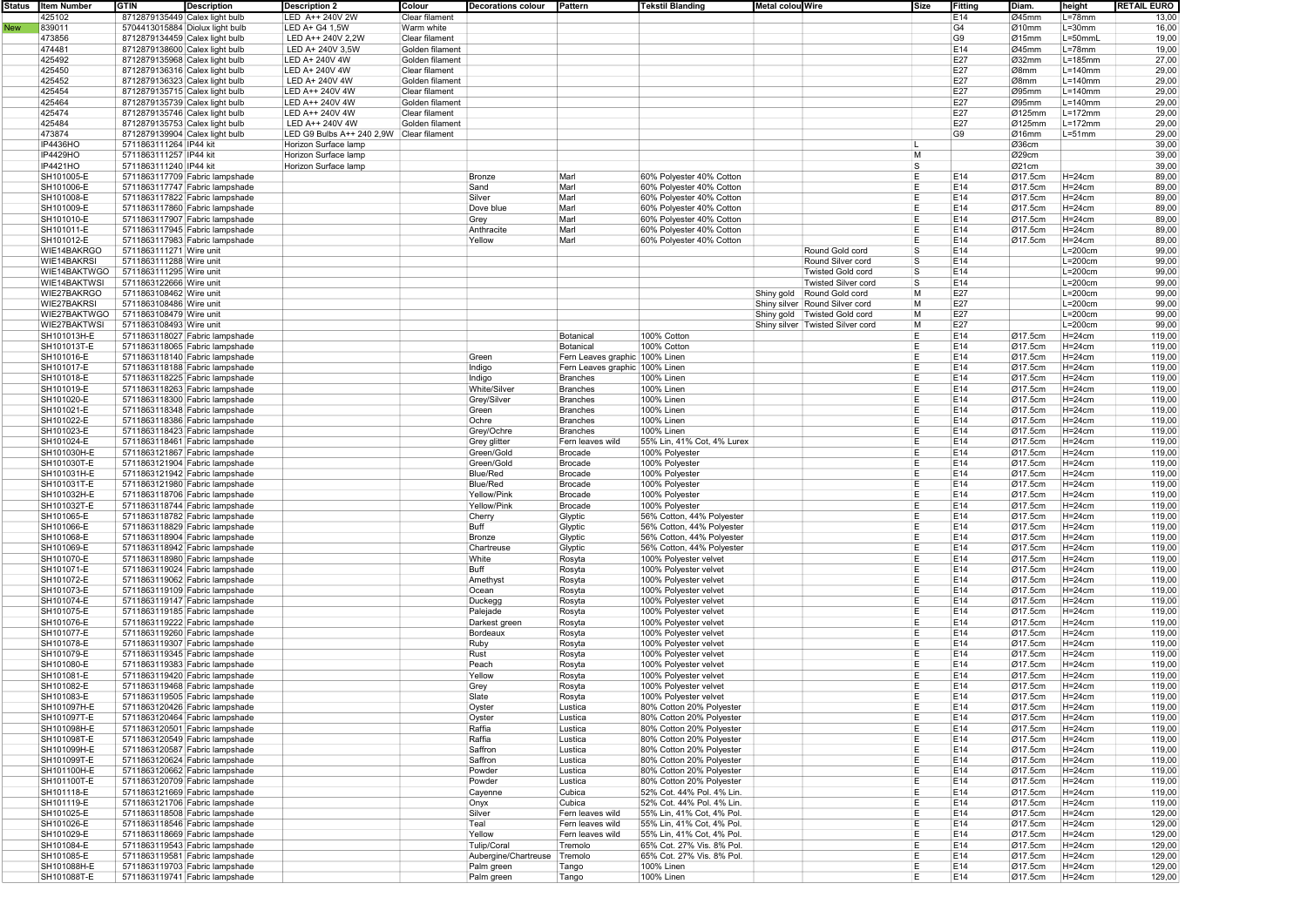| Status | Item Number     | GTIN<br>Description                                   | <b>Description 2</b> | Colour | Decorations colour | Pattern                        | Tekstil Blanding           | ∣Metal colou Wire       |                                    | Size           | <b> Fitting</b> | Diam.              | height     | RETAIL EURO |  |
|--------|-----------------|-------------------------------------------------------|----------------------|--------|--------------------|--------------------------------|----------------------------|-------------------------|------------------------------------|----------------|-----------------|--------------------|------------|-------------|--|
|        | SH101091H-E     | 5711863119949 Fabric lampshade                        |                      |        | Midnight           | Tango                          | 100% Linen                 |                         |                                    | E              | E14             | Ø17.5cm            | $H=24cm$   | 129,00      |  |
|        | SH101091T-E     | 5711863119987 Fabric lampshade                        |                      |        | Midnight           | Tango                          | 100% Linen                 |                         |                                    | E              | E14             | Ø17.5cm            | $H=24cm$   | 129,00      |  |
|        |                 |                                                       |                      |        |                    |                                |                            |                         |                                    |                |                 |                    |            |             |  |
|        | SH101092H-E     | 5711863120020 Fabric lampshade                        |                      |        | Russet/Oyster      | Salinas                        | 52% Cot. 27% Vis.21% Pol   |                         |                                    | Ε              | E14             | Ø17.5cm            | $H=24cm$   | 129,00      |  |
|        | SH101092T-E     | 5711863120068 Fabric lampshade                        |                      |        | Russet/Oyster      | Salinas                        | 52% Cot. 27% Vis.21% Pol   |                         |                                    | E              | E14             | Ø17.5cm            | $H=24cm$   | 129,00      |  |
|        | SH101093H-E     | 5711863120105 Fabric lampshade                        |                      |        | Glacier/Silver     | Salinas                        | 52% Cot. 27% Vis.21% Pol   |                         |                                    | E              | E14             | Ø17.5cm            | $H = 24cm$ | 129,00      |  |
|        | SH101093T-E     | 5711863120143 Fabric lampshade                        |                      |        | Glacier/Silver     | Salinas                        | 52% Cot. 27% Vis.21% Pol   |                         |                                    | E              | E14             | Ø17.5cm            | $H = 24cm$ | 129,00      |  |
|        | SH101094H-E     | 5711863120181 Fabric lampshade                        |                      |        | Azelea/Lagoon      | Salinas                        | 52% Cot. 27% Vis.21% Pol   |                         |                                    | E              | E14             | Ø17.5cm            | $H = 24cm$ | 129,00      |  |
|        | SH101094T-E     | 5711863120228 Fabric lampshade                        |                      |        | Azelea/Lagoon      | Salinas                        | 52% Cot. 27% Vis.21% Pol.  |                         |                                    | Е              | E14             | Ø17.5cm            | $H=24cm$   | 129,00      |  |
|        |                 |                                                       |                      |        |                    |                                |                            |                         |                                    |                |                 |                    |            |             |  |
|        | SH101095H-E     | 5711863120266 Fabric lampshade                        |                      |        | Blossom/Laure      | Salinas                        | 52% Cot. 27% Vis.21% Pol.  |                         |                                    | Е              | E14             | Ø17.5cm            | $H=24cm$   | 129,00      |  |
|        | SH101095T-E     | 5711863120303 Fabric lampshade                        |                      |        | Blossom/Laurel     | Salinas                        | 52% Cot. 27% Vis.21% Pol   |                         |                                    | E              | E14             | Ø17.5cm            | $H=24cm$   | 129,00      |  |
|        | SH101096H-E     | 5711863120341 Fabric lampshade                        |                      |        | Linen/Silver       | Salinas                        | 52% Cot. 27% Vis.21% Pol   |                         |                                    | E              | E14             | Ø17.5cm            | $H=24cm$   | 129,00      |  |
|        | SH101096T-E     | 5711863120389 Fabric lampshade                        |                      |        | Linen/Silver       | Salinas                        | 52% Cot. 27% Vis.21% Pol   |                         |                                    | E              | E14             | Ø17.5cm            | $H=24cm$   | 129,00      |  |
|        | SH101102-E      | 5711863120785 Fabric lampshade                        |                      |        | Pearl              | Cosmos                         | 67% Linen 33% Viscose      |                         |                                    | E              | E14             | Ø17.5cm            | $H=24cm$   | 129,00      |  |
|        |                 |                                                       |                      |        |                    |                                |                            |                         |                                    |                |                 |                    |            |             |  |
|        | SH101105-E      | 5711863120907 Fabric lampshade                        |                      |        | Cinnamon           | Persia                         | 100% Polyester velvet      |                         |                                    | E              | E14             | Ø17.5cm            | $H = 24cm$ | 129,00      |  |
|        | SH101106-E      | 5711863120945 Fabric lampshade                        |                      |        | Terracotta         | Persia                         | 100% Polyester velvet      |                         |                                    | E              | E14             | Ø17.5cm            | $H=24cm$   | 129,00      |  |
|        | SH101107-E      | 5711863120983 Fabric lampshade                        |                      |        | Magenta            | Persia                         | 100% Polyester velvet      |                         |                                    | E              | E14             | Ø17.5cm            | $H = 24cm$ | 129,00      |  |
|        | SH101108-E      | 5711863121027 Fabric lampshade                        |                      |        | Blue               | Persia                         | 100% Polyester velvet      |                         |                                    | E              | E14             | Ø17.5cm            | $H=24cm$   | 129,00      |  |
|        | SH101109H-E     | 5711863121065 Fabric lampshade                        |                      |        | Indigo             | Palms                          | 100% Polyester velvet      |                         |                                    | E              | E14             | Ø17.5cm            | $H=24cm$   | 129,00      |  |
|        |                 |                                                       |                      |        |                    |                                |                            |                         |                                    | E              |                 |                    |            |             |  |
|        | SH101109T-E     | 5711863121102 Fabric lampshade                        |                      |        | Indigo             | Palms                          | 100% Polyester velvet      |                         |                                    |                | E14             | Ø17.5cm            | $H=24cm$   | 129,00      |  |
|        | SH101110T-E     | 5711863121188 Fabric lampshade                        |                      |        | Slate              | Palms                          | 100% Polyester velvet      |                         |                                    | E              | E14             | Ø17.5cm            | $H = 24cm$ | 129,00      |  |
|        | SH101111H-E     | 5711863121225 Fabric lampshade                        |                      |        | Onyx               | Palms                          | 100% Polyester velvet      |                         |                                    | E              | E14             | Ø17.5cm            | $H=24cm$   | 129,00      |  |
|        | SH101111T-E     | 5711863121263 Fabric lampshade                        |                      |        | Onyx               | Palms                          | 100% Polyester velvet      |                         |                                    | E              | E14             | Ø17.5cm            | $H=24cm$   | 129,00      |  |
|        | SH101112H-E     | 5711863121300 Fabric lampshade                        |                      |        | Maize              | Leaves                         | 100% Polyester velvet      |                         |                                    | E              | E14             | Ø17.5cm            | $H=24cm$   | 129,00      |  |
|        |                 |                                                       |                      |        | Maize              |                                |                            |                         |                                    |                | E14             |                    |            |             |  |
|        | SH101112T-E     | 5711863121348 Fabric lampshade                        |                      |        |                    | Leaves                         | 100% Polyester velvet      |                         |                                    | E              |                 | Ø17.5cm            | $H = 24cm$ | 129,00      |  |
|        | SH101113H-E     | 5711863121386 Fabric lampshade                        |                      |        | Lago               | Leaves                         | 100% Polyester velvet      |                         |                                    | E              | E14             | Ø17.5cm            | $H=24cm$   | 129,00      |  |
|        | SH101113T-E     | 5711863121423 Fabric lampshade                        |                      |        | Lago               | Leaves                         | 100% Polyester velvet      |                         |                                    | E              | E14             | Ø17.5cm            | $H=24cm$   | 129,00      |  |
|        | SH101114H-E     | 5711863121461 Fabric lampshade                        |                      |        | Electric           | Leaves                         | 100% Polyester velvet      |                         |                                    | E              | E14             | Ø17.5cm            | $H = 24cm$ | 129,00      |  |
|        | SH101114T-E     | 5711863121508 Fabric lampshade                        |                      |        | Electric           | Leaves                         | 100% Polyester velvet      |                         |                                    | E              | E14             | Ø17.5cm            | $H=24cm$   | 129,00      |  |
|        |                 |                                                       |                      |        |                    |                                |                            |                         |                                    | E              |                 |                    |            |             |  |
|        | SH101115-E      | 5711863121546 Fabric lampshade                        |                      |        | Feather grey       | Big weave                      | 40% Vis. 39% Lin. 21% Pol. |                         |                                    |                | E14             | Ø17.5cm            | $H=24cm$   | 129,00      |  |
|        | SH101116-E      | 5711863121584 Fabric lampshade                        |                      |        | Sea mist           | Big weave                      | 40% Vis. 39% Lin. 21% Pol. |                         |                                    | E              | E14             | Ø17.5cm            | $H=24cm$   | 129,00      |  |
|        | SH101117-E      | 5711863121621 Fabric lampshade                        |                      |        | Mineral            | Big weave                      | 40% Vis. 39% Lin. 21% Pol. |                         |                                    | E              | E14             | Ø17.5cm            | $H = 24cm$ | 129,00      |  |
|        | WIE14BALLRGO    | 5711863114173 Wire unit with brass ball               |                      |        |                    |                                |                            |                         | Shiny gold   Twisted Gold cord     | $\overline{s}$ | E14             | Ø30mm ball L=200cm |            | 129,00      |  |
|        |                 | WIE14BALLTWGO 5711863114197 Wire unit with brass ball |                      |        |                    |                                |                            |                         | Shiny gold   Twisted Gold cord     | s              | E14             | Ø30mm ball L=200cm |            | 129,00      |  |
|        | WIE14BALLRSI    | 5711863114180 Wire unit with Silver ball              |                      |        |                    |                                |                            |                         |                                    |                | E14             | Ø30mm ball L=200cm |            |             |  |
|        |                 |                                                       |                      |        |                    |                                |                            |                         | Shiny silver Round silver cord     | S              |                 |                    |            | 129,00      |  |
|        | WIE14BALLTWSI   | 5711863114203 Wire unit with Silver ball              |                      |        |                    |                                |                            |                         | Shiny silver   Twisted Silver cord | $\mathbf{s}$   | E14             | Ø30mm ball L=200cm |            | 129,00      |  |
|        | MUG45SGO        | 5711863122994 Uva                                     | Multi-hanging cup 5  |        |                    |                                |                            |                         | Shiny silver Transparent plastic   | M              | G4 LED          | Ø10cm              | $H = 15cm$ | 129,00      |  |
|        | MUG45SSI        | 5711863123007 Uva                                     | Multi-hanging cup 5  |        |                    |                                |                            |                         | Shiny silver Transparent plastic   | M              | G4 LED          | Ø10cm              | $H = 15cm$ | 129,00      |  |
|        | WIE14BR         | 5711863114081 Wire unit                               |                      |        | Gold               |                                |                            |                         | Shiny gold   Twisted Cord          | ls             | E14             |                    | $L=200cm$  | 139,00      |  |
|        |                 |                                                       |                      |        |                    |                                |                            |                         |                                    |                |                 |                    |            |             |  |
|        | WIE14RGO        | 5711863114098 Wire unit                               |                      |        | Gold               |                                |                            | Shiny gold Round Cord   |                                    | s              | E14             |                    | $L=200cm$  | 139,00      |  |
|        | WIE14RSI        | 5711863114104 Wire unit                               |                      |        | Silver             |                                |                            | Shiny silver Round Cord |                                    | s              | E14             |                    | $L=200cm$  | 139,00      |  |
|        |                 |                                                       |                      |        |                    |                                |                            |                         |                                    |                |                 |                    |            |             |  |
|        | WIE14SI         | 5711863114111 Wire unit                               |                      |        | Silver             |                                |                            |                         | Shiny silver   Twisted Cord        | s              | E14             |                    | $L=200cm$  | 139,00      |  |
|        | WIE27BR         | 5711863114128 Wire unit                               |                      |        | Gold               |                                |                            |                         | Shiny gold   Twisted Gold cord     | M              | E27             |                    | $L=200cm$  | 159,00      |  |
|        |                 |                                                       |                      |        | Gold               |                                |                            |                         |                                    | M              | E27             |                    | $L=200cm$  |             |  |
|        | WIE27RGO        | 5711863114135 Wire unit                               |                      |        |                    |                                |                            |                         | Shiny gold Round Gold cord         |                |                 |                    |            | 159,00      |  |
|        | WIE27RSI        | 5711863114142 Wire unit                               |                      |        | Silver             |                                |                            |                         | Shiny silver Round Silver cord     | M              | E27             |                    | $L=200cm$  | 159,00      |  |
|        | WIE27SI         | 5711863114159 Wire unit                               |                      |        | Silver             |                                |                            |                         | Shiny silver   Twisted Silver cord | M              | E27             |                    | $L=200cm$  | 159,00      |  |
|        |                 |                                                       |                      |        |                    |                                |                            |                         |                                    |                |                 |                    |            |             |  |
|        | SH101005-C      | 5711863107861 Fabric lampshade                        |                      |        | Bronze             | Marl                           | 60% Polyester 40% Cotton   |                         |                                    | C              | E27             | Ø35cm              | $H = 30cm$ | 159,00      |  |
|        | SH101006-C      | 5711863107878 Fabric lampshade                        |                      |        | Sand               | Marl                           | 60% Polyester 40% Cotton   |                         |                                    | C              | E27             | Ø35cm              | $H = 30cm$ | 159,00      |  |
|        |                 |                                                       |                      |        |                    |                                |                            |                         |                                    |                |                 |                    |            |             |  |
|        | SH101007-C      | 5711863107885 Fabric lampshade                        |                      |        | White              | Marl                           | 60% Polyester 40% Cotton   |                         |                                    | C              | E27             | Ø35cm              | $H = 30cm$ | 159,00      |  |
|        | SH101008-C      | 5711863107892 Fabric lampshade                        |                      |        | Silver             | Marl                           | 60% Polyester 40% Cotton   |                         |                                    | C              | E27             | Ø35cm              | $H = 30cm$ | 159,00      |  |
|        |                 |                                                       |                      |        |                    |                                |                            |                         |                                    |                |                 |                    |            |             |  |
|        | SH101009-C      | 5711863107908 Fabric lampshade                        |                      |        | Dove blue          | Marl                           | 60% Polyester 40% Cotton   |                         |                                    | C              | E27             | Ø35cm              | $H = 30cm$ | 159,00      |  |
|        | SH101010-C      | 5711863107915 Fabric lampshade                        |                      |        | Grey               | Marl                           | 60% Polyester 40% Cotton   |                         |                                    | C              | E27             | Ø35cm              | $H = 30cm$ | 159,00      |  |
|        |                 |                                                       |                      |        |                    |                                |                            |                         |                                    |                |                 |                    |            |             |  |
|        | SH101011-C      | 5711863107922 Fabric lampshade                        |                      |        | Anthracite         | Marl                           | 60% Polyester 40% Cotton   |                         |                                    | C              | E27             | Ø35cm              | H=30cm     | 159,00      |  |
|        | SH101012-C      | 5711863107939 Fabric lampshade                        |                      |        | Yellow             | Marl                           | 60% Polyester 40% Cotton   |                         |                                    | C              | E27             | Ø35cm              | $H = 30cm$ | 159,00      |  |
|        |                 |                                                       |                      |        |                    |                                |                            |                         |                                    |                |                 |                    |            |             |  |
|        | SH101037-D      | 5711863108189 Fabric lampshade                        |                      |        | Bronze             | Marl                           | 60% Polyester 40% Cotton   |                         |                                    | D              | E27             | Ø30cm              | $H=40cm$   | 159,00      |  |
|        | SH101038-D      | 5711863108196 Fabric lampshade                        |                      |        | Sand               | Marl                           | 60% Polyester 40% Cotton   |                         |                                    | D              | E27             | Ø30cm              | $H=40cm$   | 159,00      |  |
|        | SH101039-D      | 5711863108202 Fabric lampshade                        |                      |        | White              | Marl                           | 60% Polyester 40% Cotton   |                         |                                    | D              | E27             | Ø30cm              | $H=40cm$   | 159,00      |  |
|        |                 |                                                       |                      |        |                    |                                |                            |                         |                                    |                |                 |                    |            |             |  |
|        | SH101040-D      | 5711863108219 Fabric lampshade                        |                      |        | Silver             | Marl                           | 60% Polyester 40% Cotton   |                         |                                    | D              | E27             | Ø30cm              | H=40cm     | 159,00      |  |
|        | SH101041-D      | 5711863108226 Fabric lampshade                        |                      |        | Dove blue          | Marl                           | 60% Polyester 40% Cotton   |                         |                                    | D              | E27             | Ø30cm              | $H = 40cm$ | 159,00      |  |
|        |                 |                                                       |                      |        |                    |                                |                            |                         |                                    |                |                 |                    |            |             |  |
|        | SH101042-D      | 5711863108233 Fabric lampshade                        |                      |        | Grey               | Marl                           | 60% Polyester 40% Cotton   |                         |                                    | D              | E27             | Ø30cm              | $H=40cm$   | 159,00      |  |
|        | SH101043-D      | 5711863108240 Fabric lampshade                        |                      |        | Anthacite          | Marl                           | 60% Polyester 40% Cotton   |                         |                                    | D              | E27             | Ø30cm              | $H=40cm$   | 159,00      |  |
|        |                 |                                                       |                      |        |                    |                                |                            |                         |                                    |                |                 |                    |            |             |  |
|        | SH101044-D      | 5711863108257 Fabric lampshade                        |                      |        | Yellow             | Marl                           | 60% Polyester 40% Cotton   |                         |                                    | D              | E27             | Ø30cm              | $H=40cm$   | 159,00      |  |
|        | <b>WUE14101</b> | 5711863122116 Wall unit                               |                      |        |                    |                                |                            | Shiny gold              |                                    | s              | E14             |                    |            | 169,00      |  |
|        | <b>WUE14102</b> | 5711863122796 Wall unit                               |                      |        |                    |                                |                            | Shiny gold              |                                    | s              | E14             |                    |            |             |  |
|        |                 |                                                       |                      |        |                    |                                |                            |                         |                                    |                |                 |                    |            | 169,00      |  |
|        | SH101013H-C     | 5711863107946 Fabric lampshade                        |                      |        |                    | Botanical                      | 100% Cotton                |                         |                                    | C              | E27             | Ø35cm              | $H=30cm$   | 189,00      |  |
|        | SH101013T-C     | 5711863110021 Fabric lampshade                        |                      |        |                    | Botanical                      | 100% Cotton                |                         |                                    | C              | E27             | Ø35cm              | $H=30cm$   | 189,00      |  |
|        |                 |                                                       |                      |        |                    |                                |                            |                         |                                    |                |                 |                    |            |             |  |
|        | SH101014-C      | 5711863107953 Fabric lampshade                        |                      |        | Ochre              | Fern Leaves graphic 100% Linen |                            |                         |                                    | C              | E27             | Ø35cm              | $H = 30cm$ | 189,00      |  |
|        | SH101016-C      | 5711863107977 Fabric lampshade                        |                      |        | Green              | Fern Leaves graphic 100% Linen |                            |                         |                                    | C              | E27             | Ø35cm              | $H=30cm$   | 189,00      |  |
|        |                 |                                                       |                      |        |                    |                                |                            |                         |                                    |                |                 |                    |            |             |  |
|        | SH101017-C      | 5711863107984 Fabric lampshade                        |                      |        | Indigo             | Fern Leaves graphic 100% Linen |                            |                         |                                    | C              | E27             | Ø35cm              | $H = 30cm$ | 189,00      |  |
|        | SH101018-C      | 5711863107991 Fabric lampshade                        |                      |        | Indigo             | Branches                       | 100% Linen                 |                         |                                    | C              | E27             | Ø35cm              | $H=30cm$   | 189,00      |  |
|        |                 |                                                       |                      |        |                    |                                |                            |                         |                                    |                |                 |                    |            |             |  |
|        | SH101019-C      | 5711863108004 Fabric lampshade                        |                      |        | White/Silver       | <b>Branches</b>                | 100% Linen                 |                         |                                    | $\mathsf{C}$   | E27             | Ø35cm              | $H=30cm$   | 189,00      |  |
|        | SH101020-C      | 5711863108011 Fabric lampshade                        |                      |        | Grey/Silver        | <b>Branches</b>                | 100% Linen                 |                         |                                    | C              | E27             | Ø35cm              | $H = 30cm$ | 189,00      |  |
|        |                 |                                                       |                      |        |                    |                                |                            |                         |                                    |                |                 |                    |            |             |  |
|        | SH101021-C      | 5711863108028 Fabric lampshade                        |                      |        | Green              | Branches                       | 100% Linen                 |                         |                                    | C              | E27             | Ø35cm              | $H=30cm$   | 189,00      |  |
|        | SH101022-C      | 5711863108035 Fabric lampshade                        |                      |        | Ochre              | Branches                       | 100% Linen                 |                         |                                    | C              | E27             | Ø35cm              | $H = 30cm$ | 189,00      |  |
|        |                 |                                                       |                      |        |                    |                                |                            |                         |                                    |                |                 |                    |            |             |  |
|        | SH101023-C      | 5711863108042 Fabric lampshade                        |                      |        | Grey/Ochre         | Branches                       | 100% Linen                 |                         |                                    | C              | E27             | Ø35cm              | $H=30cm$   | 189,00      |  |
|        | SH101024-C      | 5711863108059 Fabric lampshade                        |                      |        | Grey glitter       | Fern leaves wild               | 55% Lin, 41% Cot, 4% Lurex |                         |                                    | C              | E27             | Ø35cm              | $H=30cm$   | 189,00      |  |
|        | SH101030H-C     |                                                       |                      |        |                    |                                | 100% Polyester             |                         |                                    | C              | E27             |                    |            |             |  |
|        |                 | 5711863108110 Fabric lampshade                        |                      |        | Green/Gold         | Brocade                        |                            |                         |                                    |                |                 | Ø35cm              | $H=30cm$   | 189,00      |  |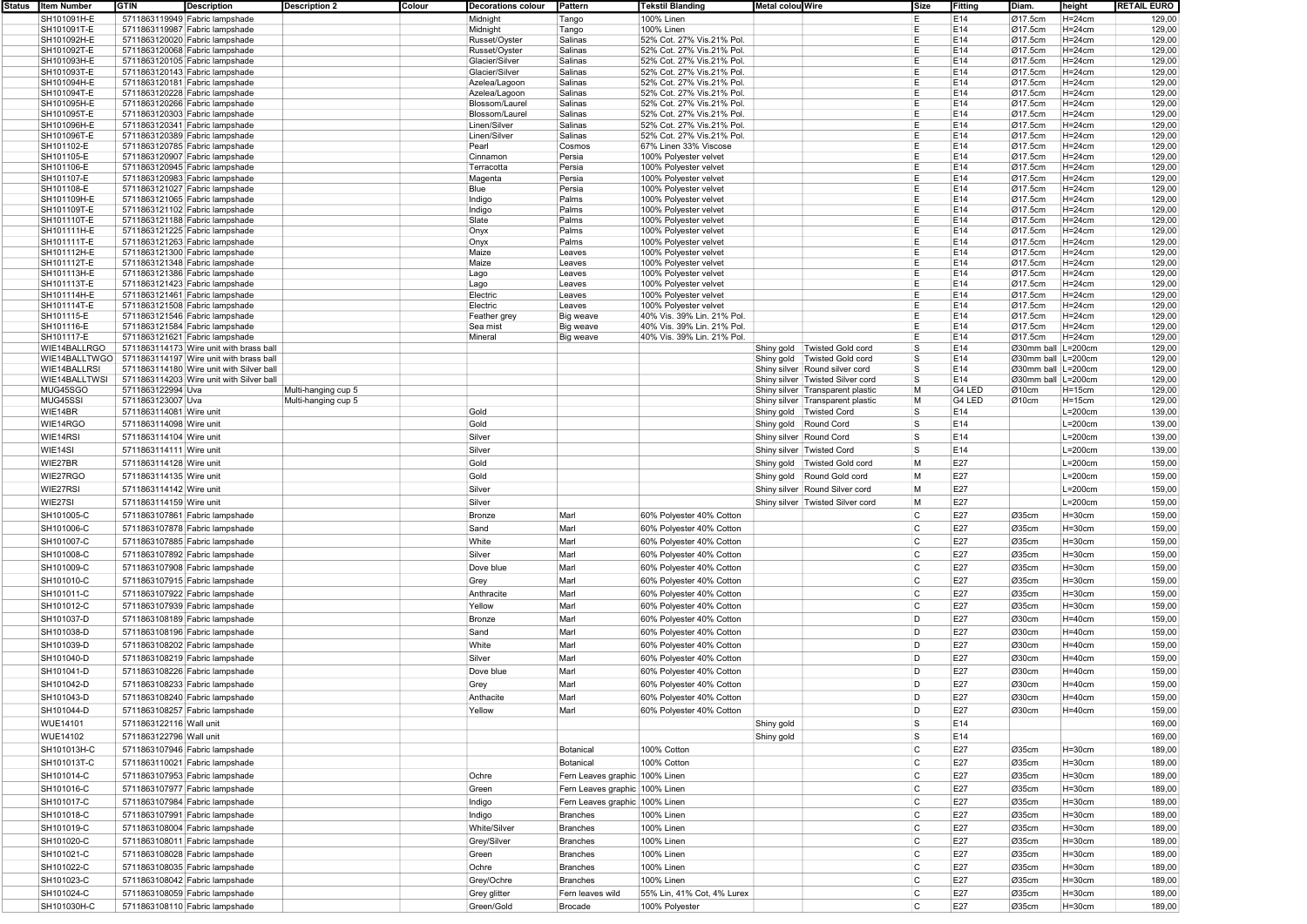| Status   Item Number | <b>GTIN</b> | <b>Description</b>             | <b>Description 2</b> | Colour | Decorations colour | Pattern                        | <b>Tekstil Blanding</b>    | Metal colou Wire | Size         | Fitting | Diam. | height     | <b>RETAIL EURO</b> |
|----------------------|-------------|--------------------------------|----------------------|--------|--------------------|--------------------------------|----------------------------|------------------|--------------|---------|-------|------------|--------------------|
| SH101030T-C          |             | 5711863110038 Fabric lampshade |                      |        | Green/Gold         | Brocade                        | 100% Polyester             |                  | C            | E27     | Ø35cm | $H=30cm$   | 189,00             |
| SH101031H-C          |             | 5711863108127 Fabric lampshade |                      |        | <b>Blue/Red</b>    | Brocade                        | 100% Polyester             |                  | C            | E27     | Ø35cm | $H = 30cm$ | 189,00             |
| SH101031T-C          |             | 5711863110045 Fabric lampshade |                      |        | <b>Blue/Red</b>    | Brocade                        | 100% Polyester             |                  | C            | E27     | Ø35cm | $H=30cm$   | 189,00             |
| SH101032H-C          |             | 5711863108134 Fabric lampshade |                      |        | Yellow/Pink        | <b>Brocade</b>                 | 100% Polyester             |                  | C            | E27     | Ø35cm | $H=30cm$   | 189,00             |
|                      |             |                                |                      |        |                    |                                |                            |                  | C            |         |       |            |                    |
| SH101032T-C          |             | 5711863110052 Fabric lampshade |                      |        | Yellow/Pink        | <b>Brocade</b>                 | 100% Polyester             |                  |              | E27     | Ø35cm | $H=30cm$   | 189,00             |
| SH101065-C           |             | 5711863111318 Fabric lampshade |                      |        | Cherry             | Glyptic                        | 56% Cotton, 44% Polyester  |                  | C            | E27     | Ø35cm | $H = 30cm$ | 189,00             |
| SH101066-C           |             | 5711863111356 Fabric lampshade |                      |        | Buff               | Glyptic                        | 56% Cotton, 44% Polyester  |                  | C            | E27     | Ø35cm | $H=30cm$   | 189,00             |
| SH101068-C           |             | 5711863111431 Fabric lampshade |                      |        | Bronze             | Glyptic                        | 56% Cotton, 44% Polyester  |                  | C            | E27     | Ø35cm | $H=30cm$   | 189,00             |
| SH101069-C           |             | 5711863111479 Fabric lampshade |                      |        | Chartreuse         | Glyptic                        | 56% Cotton, 44% Polyester  |                  | C            | E27     | Ø35cm | $H = 30cm$ | 189,00             |
| SH101070-C           |             | 5711863111516 Fabric lampshade |                      |        | White              | Rosyta                         | 100% Polyester velvet      |                  | C            | E27     | Ø35cm | $H=30cm$   | 189,00             |
| SH101071-C           |             | 5711863111554 Fabric lampshade |                      |        | Buff               | Rosyta                         | 100% Polyester velvet      |                  | C            | E27     | Ø35cm | $H = 30cm$ | 189,00             |
| SH101072-C           |             | 5711863111592 Fabric lampshade |                      |        | Amethyst           | Rosyta                         | 100% Polyester velvet      |                  | C            | E27     | Ø35cm | $H=30cm$   | 189,00             |
|                      |             |                                |                      |        |                    |                                |                            |                  |              |         |       |            |                    |
| SH101073-C           |             | 5711863111639 Fabric lampshade |                      |        | Ocean              | Rosyta                         | 100% Polyester velvet      |                  | C            | E27     | Ø35cm | $H = 30cm$ | 189,00             |
| SH101074-C           |             | 5711863111677 Fabric lampshade |                      |        | Duckegg            | Rosyta                         | 100% Polyester velvet      |                  | C            | E27     | Ø35cm | $H=30cm$   | 189,00             |
| SH101075-C           |             | 5711863111714 Fabric lampshade |                      |        | Palejade           | Rosyta                         | 100% Polyester velvet      |                  | C            | E27     | Ø35cm | $H=30cm$   | 189,00             |
| SH101076-C           |             | 5711863111752 Fabric lampshade |                      |        | Darkest green      | Rosyta                         | 100% Polyester velvet      |                  | C            | E27     | Ø35cm | $H = 30cm$ | 189,00             |
| SH101077-C           |             | 5711863111790 Fabric lampshade |                      |        | Bordeaux           | Rosyta                         | 100% Polyester velvet      |                  | C            | E27     | Ø35cm | $H = 30cm$ | 189,00             |
| SH101078-C           |             | 5711863111837 Fabric lampshade |                      |        | Ruby               | Rosyta                         | 100% Polyester velvet      |                  | C            | E27     | Ø35cm | $H=30cm$   | 189,00             |
| SH101079-C           |             | 5711863111875 Fabric lampshade |                      |        | Rust               | Rosyta                         | 100% Polyester velvet      |                  | C            | E27     | Ø35cm | $H = 30cm$ | 189,00             |
| SH101080-C           |             | 5711863111912 Fabric lampshade |                      |        | Peach              |                                |                            |                  | C            | E27     | Ø35cm | $H=30cm$   | 189,00             |
|                      |             |                                |                      |        |                    | Rosyta                         | 100% Polyester velvet      |                  |              |         |       |            |                    |
| SH101081-C           |             | 5711863111950 Fabric lampshade |                      |        | Yellow             | Rosyta                         | 100% Polyester velvet      |                  | C            | E27     | Ø35cm | $H = 30cm$ | 189,00             |
| SH101082-C           |             | 5711863111998 Fabric lampshade |                      |        | Grey               | Rosyta                         | 100% Polyester velvet      |                  | C            | E27     | Ø35cm | $H = 30cm$ | 189,00             |
| SH101083-C           |             | 5711863112032 Fabric lampshade |                      |        | Slate              | Rosyta                         | 100% Polyester velvet      |                  | C            | E27     | Ø35cm | $H = 30cm$ | 189,00             |
| SH101097H-C          |             | 5711863112599 Fabric lampshade |                      |        | Oyster             | Lustica                        | 80% Cotton 20% Polyester   |                  | C            | E27     | Ø35cm | $H = 30cm$ | 189,00             |
| SH101097T-C          |             | 5711863122567 Fabric lampshade |                      |        | Oyster             | Lustica                        | 80% Cotton 20% Polyester   |                  | C            | E27     | Ø35cm | $H=30cm$   | 189,00             |
| SH101098H-C          |             | 5711863112636 Fabric lampshade |                      |        | Raffia             | Lustica                        | 80% Cotton 20% Polyester   |                  | C            | E27     | Ø35cm | $H = 30cm$ | 189,00             |
| SH101098T-C          |             | 5711863122499 Fabric lampshade |                      |        | Raffia             | Lustica                        | 80% Cotton 20% Polyester   |                  | C            | E27     | Ø35cm | $H = 30cm$ | 189,00             |
| SH101099H-C          |             | 5711863112674 Fabric lampshade |                      |        | Saffron            |                                | 80% Cotton 20% Polyester   |                  | C            | E27     | Ø35cm | $H=30cm$   | 189,00             |
|                      |             |                                |                      |        |                    | Lustica                        |                            |                  |              |         |       |            |                    |
| SH101099T-C          |             | 5711863122390 Fabric lampshade |                      |        | Saffron            | Lustica                        | 80% Cotton 20% Polyester   |                  | C            | E27     | Ø35cm | $H = 30cm$ | 189,00             |
| SH101100H-C          |             | 5711863112711 Fabric lampshade |                      |        | Powder             | Lustica                        | 80% Cotton 20% Polyester   |                  | C            | E27     | Ø35cm | $H=30cm$   | 189,00             |
| SH101100T-C          |             | 5711863122130 Fabric lampshade |                      |        | Powder             | Lustica                        | 80% Cotton 20% Polyester   |                  | C            | E27     | Ø35cm | $H=30cm$   | 189,00             |
| SH101118-C           |             | 5711863122697 Fabric lampshade |                      |        | Cayenne            | Cubica                         | 52% Cot. 44% Pol. 4% Lin.  |                  | C            | E27     | Ø35cm | $H = 30cm$ | 189,00             |
| SH101119-C           |             | 5711863122734 Fabric lampshade |                      |        | Onyx               | Cubica                         | 52% Cot. 44% Pol. 4% Lin.  |                  | C            | E27     | Ø35cm | $H = 30cm$ | 189,00             |
| SH101045H-D          |             | 5711863108264 Fabric lampshade |                      |        |                    | Botanical                      | 100% Cotton                |                  | D            | E27     | Ø30cm | $H=40cm$   | 189,00             |
| SH101045T-D          |             | 5711863110069 Fabric lampshade |                      |        |                    | Botanical                      | 100% Cotton                |                  | D            | E27     | Ø30cm | $H=40cm$   | 189,00             |
|                      |             |                                |                      |        | Ochre              |                                |                            |                  | D            |         |       |            |                    |
| SH101046-D           |             | 5711863108271 Fabric lampshade |                      |        |                    | Fern Leaves graphic 100% Linen |                            |                  |              | E27     | Ø30cm | $H=40cm$   | 189,00             |
| SH101048-D           |             | 5711863108295 Fabric lampshade |                      |        | Green              | Fern Leaves graphic 100% Linen |                            |                  | D            | E27     | Ø30cm | $H=40cm$   | 189,00             |
| SH101049-D           |             | 5711863108301 Fabric lampshade |                      |        | Indigo             | Fern Leaves graphic 100% Linen |                            |                  | D            | E27     | Ø30cm | $H=40cm$   | 189,00             |
| SH101050-D           |             | 5711863108318 Fabric lampshade |                      |        | Indigo             | <b>Branches</b>                | 100% Linen                 |                  | D            | E27     | Ø30cm | $H=40cm$   | 189,00             |
| SH101051-D           |             | 5711863108325 Fabric lampshade |                      |        | White/Silver       | <b>Branches</b>                | 100% Linen                 |                  | D            | E27     | Ø30cm | $H=40cm$   | 189,00             |
| SH101052-D           |             | 5711863108332 Fabric lampshade |                      |        | Grey/Silver        | <b>Branches</b>                | 100% Linen                 |                  | D            | E27     | Ø30cm | $H=40cm$   | 189,00             |
| SH101053-D           |             | 5711863108349 Fabric lampshade |                      |        | Green              | Branches                       | 100% Linen                 |                  | D            | E27     | Ø30cm | $H=40cm$   | 189,00             |
| SH101054-D           |             | 5711863108356 Fabric lampshade |                      |        | Ochre              | <b>Branches</b>                | 100% Linen                 |                  | D            | E27     | Ø30cm | $H=40cm$   | 189,00             |
|                      |             |                                |                      |        |                    | <b>Branches</b>                | 100% Linen                 |                  | D            | E27     | Ø30cm | H=40cm     | 189,00             |
| SH101055-D           |             | 5711863108363 Fabric lampshade |                      |        | Grey/Ochre         |                                |                            |                  |              |         |       |            |                    |
| SH101056-D           |             | 5711863108370 Fabric lampshade |                      |        | Grey glitter       | Fern leaves wild               | 55% Lin, 41% Cot, 4% Lurex |                  | D            | E27     | Ø30cm | $H=40cm$   | 189,00             |
| SH101062H-D          |             | 5711863108431 Fabric lampshade |                      |        | Green/Gold         | <b>Brocade</b>                 | 100% Polyester             |                  | D            | E27     | Ø30cm | $H=40cm$   | 189,00             |
| SH101062T-D          |             | 5711863110076 Fabric lampshade |                      |        | Green/Gold         | <b>Brocade</b>                 | 100% Polyester             |                  | D            | E27     | Ø30cm | $H=40cm$   | 189,00             |
| SH101063H-D          |             | 5711863108448 Fabric lampshade |                      |        | <b>Blue/Red</b>    | Brocade                        | 100% Polyester             |                  | D            | E27     | Ø30cm | $H = 40cm$ | 189,00             |
| SH101063T-D          |             | 5711863110083 Fabric lampshade |                      |        | <b>Blue/Red</b>    | <b>Brocade</b>                 | 100% Polyester             |                  | D            | E27     | Ø30cm | $H=40cm$   | 189,00             |
| SH101064H-D          |             | 5711863108455 Fabric lampshade |                      |        | Yellow/Pink        | <b>Brocade</b>                 | 100% Polyester             |                  | D            | E27     | Ø30cm | $H=40cm$   | 189,00             |
| SH101064T-D          |             | 5711863110090 Fabric lampshade |                      |        | Yellow/Pink        | <b>Brocade</b>                 | 100% Polyester             |                  | D            | E27     | Ø30cm | $H=40cm$   | 189,00             |
| SH101065-D           |             |                                |                      |        | Cherry             |                                | 56% Cotton, 44% Polvester  |                  | D            | E27     | Ø30cm | $H = 40cm$ | 189,00             |
|                      |             | 5711863111325 Fabric lampshade |                      |        |                    | Glyptic                        |                            |                  | <sub>D</sub> |         |       |            |                    |
| SH101066-D           |             | 5711863111363 Fabric lampshade |                      |        | <b>Buff</b>        | Glyptic                        | 56% Cotton, 44% Polyester  |                  |              | E27     | Ø30cm | $H=40cm$   | 189,00             |
| SH101068-D           |             | 5711863111448 Fabric lampshade |                      |        | Bronze             | Glyptic                        | 56% Cotton, 44% Polyester  |                  | D            | E27     | Ø30cm | $H=40cm$   | 189,00             |
| SH101069-D           |             | 5711863111486 Fabric lampshade |                      |        | Chartreuse         | Glyptic                        | 56% Cotton, 44% Polyester  |                  | D            | E27     | Ø30cm | $H=40cm$   | 189,00             |
| SH101070-D           |             | 5711863111523 Fabric lampshade |                      |        | White              | Rosyta                         | 100% Polyester velvet      |                  | D            | E27     | Ø30cm | $H=40cm$   | 189,00             |
| SH101071-D           |             | 5711863111561 Fabric lampshade |                      |        | Buff               | Rosyta                         | 100% Polyester velvet      |                  | D            | E27     | Ø30cm | $H=40cm$   | 189,00             |
| SH101072-D           |             | 5711863111608 Fabric lampshade |                      |        | Amethyst           | Rosyta                         | 100% Polyester velvet      |                  | D            | E27     | Ø30cm | $H=40cm$   | 189,00             |
| SH101073-D           |             | 5711863111646 Fabric lampshade |                      |        | Ocean              | Rosyta                         | 100% Polyester velvet      |                  | D            | E27     | Ø30cm | $H = 40cm$ | 189,00             |
| SH101074-D           |             | 5711863111684 Fabric lampshade |                      |        |                    | Rosyta                         | 100% Polyester velvet      |                  | D            | E27     | Ø30cm | $H=40cm$   | 189,00             |
|                      |             |                                |                      |        | Duckegg            |                                |                            |                  |              |         |       |            |                    |
| SH101075-D           |             | 5711863111721 Fabric lampshade |                      |        | Palejade           | Rosyta                         | 100% Polyester velvet      |                  | D            | E27     | Ø30cm | $H=40cm$   | 189,00             |
| SH101076-D           |             | 5711863111769 Fabric lampshade |                      |        | Darkest green      | Rosyta                         | 100% Polyester velvet      |                  | D            | E27     | Ø30cm | $H = 40cm$ | 189,00             |
| SH101077-D           |             | 5711863111806 Fabric lampshade |                      |        | Bordeaux           | Rosyta                         | 100% Polyester velvet      |                  | D            | E27     | Ø30cm | $H=40cm$   | 189,00             |
| SH101078-D           |             | 5711863111844 Fabric lampshade |                      |        | Ruby               | Rosyta                         | 100% Polyester velvet      |                  | D            | E27     | Ø30cm | $H = 40cm$ | 189,00             |
| SH101079-D           |             | 5711863111882 Fabric lampshade |                      |        | Rust               | Rosyta                         | 100% Polyester velvet      |                  | D            | E27     | Ø30cm | $H=40cm$   | 189,00             |
| SH101080-D           |             | 5711863111929 Fabric lampshade |                      |        | Peach              | Rosyta                         | 100% Polyester velvet      |                  | D            | E27     | Ø30cm | $H=40cm$   | 189,00             |
| SH101081-D           |             | 5711863111967 Fabric lampshade |                      |        | Yellow             | Rosyta                         | 100% Polyester velvet      |                  | D            | E27     | Ø30cm | $H=40cm$   | 189,00             |
| SH101082-D           |             |                                |                      |        |                    |                                |                            |                  | D            | E27     |       | $H=40cm$   |                    |
|                      |             | 5711863112001 Fabric lampshade |                      |        | Grey               | Rosyta                         | 100% Polyester velvet      |                  |              |         | Ø30cm |            | 189,00             |
| SH101083-D           |             | 5711863112049 Fabric lampshade |                      |        | Slate              | Rosyta                         | 100% Polyester velvet      |                  | D            | E27     | Ø30cm | $H=40cm$   | 189,00             |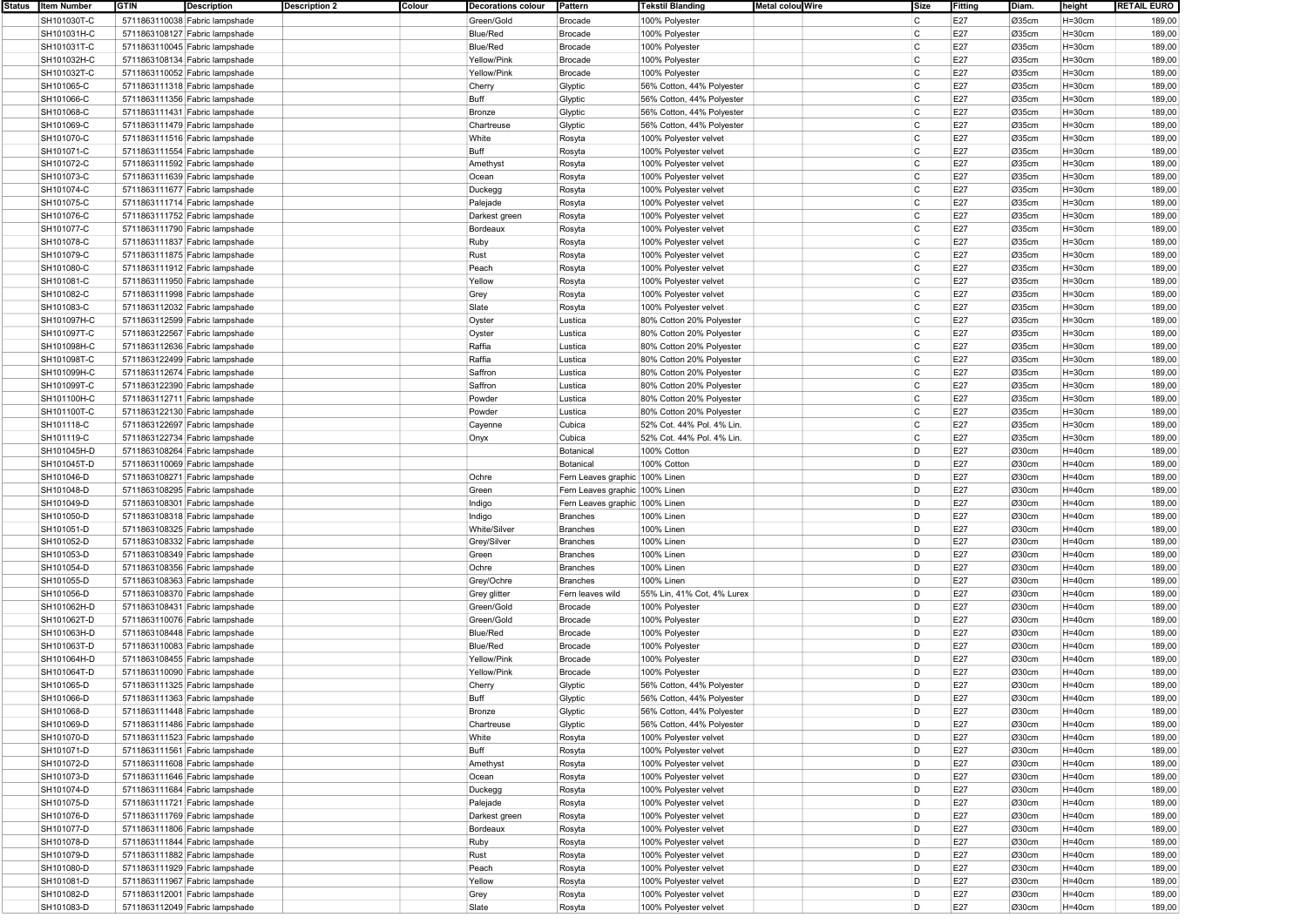| Status   Item Number | <b>GTIN</b>           | <b>Description</b>             | <b>Description 2</b>  | Colour              | <b>Decorations colour</b> | Pattern     | <b>Tekstil Blanding</b>   | Metal colou Wire |                                         | Size      | Fitting | Diam.                | height       | <b>RETAIL EURO</b> |
|----------------------|-----------------------|--------------------------------|-----------------------|---------------------|---------------------------|-------------|---------------------------|------------------|-----------------------------------------|-----------|---------|----------------------|--------------|--------------------|
| SH101097H-D          |                       | 5711863112605 Fabric lampshade |                       |                     | Oyster                    | Lustica     | 80% Cotton 20% Polyester  |                  |                                         | D         | E27     | Ø30cm                | $H=40cm$     | 189,00             |
| SH101097T-D          |                       | 5711863122574 Fabric lampshade |                       |                     | Oyster                    | Lustica     | 80% Cotton 20% Polyester  |                  |                                         | D         | E27     | Ø30cm                | $H=40cm$     | 189,00             |
| SH101098H-D          |                       | 5711863112643 Fabric lampshade |                       |                     | Raffia                    | Lustica     | 80% Cotton 20% Polyester  |                  |                                         | D         | E27     | Ø30cm                | $H=40cm$     | 189,00             |
| SH101098T-D          |                       | 5711863122505 Fabric lampshade |                       |                     | Raffia                    | Lustica     | 80% Cotton 20% Polvester  |                  |                                         | D         | E27     | Ø30cm                | $H = 40cm$   | 189,00             |
|                      |                       |                                |                       |                     |                           |             |                           |                  |                                         |           |         |                      |              |                    |
| SH101099H-D          |                       | 5711863112681 Fabric lampshade |                       |                     | Saffron                   | Lustica     | 80% Cotton 20% Polyester  |                  |                                         | D         | E27     | Ø30cm                | $H=40cm$     | 189,00             |
| SH101099T-D          |                       | 5711863122406 Fabric lampshade |                       |                     | Saffron                   | Lustica     | 80% Cotton 20% Polyester  |                  |                                         | D         | E27     | Ø30cm                | $H=40cm$     | 189,00             |
| SH101100H-D          |                       | 5711863112728 Fabric lampshade |                       |                     | Powder                    | Lustica     | 80% Cotton 20% Polyester  |                  |                                         | D         | E27     | Ø30cm                | $H = 40cm$   | 189,00             |
| SH101100T-D          |                       | 5711863122147 Fabric lampshade |                       |                     | Powder                    | Lustica     | 80% Cotton 20% Polyester  |                  |                                         | D         | E27     | Ø30cm                | $H=40cm$     | 189,00             |
| SH101118-D           |                       | 5711863122703 Fabric lampshade |                       |                     | Cayenne                   | Cubica      | 52% Cot. 44% Pol. 4% Lin  |                  |                                         | D         | E27     | Ø30cm                | $H=40cm$     | 189,00             |
| SH101119-D           |                       | 5711863122741 Fabric lampshade |                       |                     | Onyx                      | Cubica      | 52% Cot. 44% Pol. 4% Lin. |                  |                                         | D         | E27     | Ø30cm                | $H=40cm$     | 189,00             |
| LA101321             | 5711863103481 Rowan   |                                | Pendant lamp          | Golden smoke        | Gold stripes              |             |                           | Shiny gold       | Round gold woven textile                | <b>S</b>  | E14     | Ø15,5cm              | $H=15,5cm$   | 189,00             |
| LA101540             | 5711863102941 Rowan   |                                | Pendant lamp          | Clear               |                           |             |                           | Matt gold        | Twisted gold woven textile              | s         | E14     | Ø15,5cm              | $H=15,5cm$   | 189,00             |
|                      |                       |                                |                       |                     |                           |             |                           |                  |                                         |           |         |                      |              |                    |
| LA101541             | 5711863102958 Rowan   |                                | Pendant lamp          | Clear               |                           |             |                           | Matt silver      | Twisted silver woven textile S          |           | E14     | Ø15,5cm              | $H=15,5cm$   | 189,00             |
| LA101542             | 5711863100343 Rowan   |                                | Pendant lamp          | <b>Bright coral</b> |                           |             |                           | Matt gold        | Twisted gold woven textile S            |           | E14     | $\varnothing$ 15,5cm | H=15,5cm     | 189,00             |
| LA101543             | 5711863100350 Rowan   |                                | Pendant lamp          | Golden smoke        |                           |             |                           | Matt gold        | Twisted gold woven textile S            |           | E14     | Ø15,5cm              | H=15,5cm     | 189,00             |
| LA101544             | 5711863100367 Rowan   |                                | Pendant lamp          | Forest green        |                           |             |                           | Matt gold        | Twisted gold woven textile S            |           | E14     | Ø15,5cm              | $H=15,5cm$   | 189,00             |
| LA101545             | 5711863103924 Rowan   |                                | Pendant lamp          | Topaz blue          |                           |             |                           | Matt silver      | Twisted silver woven textile S          |           | E14     | Ø15,5cm              | $H=15,5cm$   | 189,00             |
| LA101546             | 5711863100381 Rowan   |                                | Pendant lamp          | Smokey grey         |                           |             |                           | Matt silver      | Twisted silver woven textile S          |           | E14     | Ø15,5cm              | $H=15,5cm$   | 189,00             |
| LA101547             | 5711863100398 Rowan   |                                | Pendant lamp          | Deep blue           |                           |             |                           | Matt silver      | Twisted silver woven textile S          |           | E14     | Ø15,5cm              | $H=15,5cm$   | 189,00             |
| LA101548             | 5711863100404 Rowan   |                                | Pendant lamp          | Chestnut brown      |                           |             |                           |                  |                                         |           | E14     |                      | $H=15,5cm$   | 189,00             |
|                      |                       |                                |                       |                     |                           |             |                           | Matt gold        | Twisted gold woven textile S            |           |         | Ø15,5cm              |              |                    |
| LA101549             | 5711863103931 Rowan   |                                | Pendant lamp          | Olive               |                           |             |                           | Matt gold        | Twisted gold woven textile S            |           | E14     | Ø15,5cm              | $H=15,5cm$   | 189,00             |
| LA101552             | 5711863103733 Rowan   |                                | Pendant lamp          | Obsidian            |                           |             |                           | Matt gold        | Twisted gold woven textile S            |           | E14     | Ø15,5cm              | $H=15,5cm$   | 189,00             |
| LA101554             | 5711863108790 Rowan   |                                | Pendant lamp          | Toast               |                           |             |                           | Matt gold        | Twisted gold woven textile              | s         | E14     | Ø15,5cm              | $H=15,5cm$   | 189,00             |
| LA101558             | 5711863108837 Rowan   |                                | Pendant lamp          | Chameleon           |                           |             |                           | Matt gold        | Twisted gold woven textile S            |           | E14     | $Q$ 15,5cm           | H=15,5cm     | 189,00             |
| LA101559             | 5711863109421 Rowan   |                                | Pendant lamp          | Chameleon           |                           |             |                           | Matt silver      | Twisted silver woven textile S          |           | E14     | $\varnothing$ 15,5cm | H=15,5cm     | 189,00             |
| LA101560             | 5711863113763 Rowan   |                                | Pendant lamp          | Ivy green           |                           |             |                           | Matt gold        | Twisted gold woven textile              | S         | E14     | $\varnothing$ 15,5cm | $H = 15,5cm$ | 189,00             |
| LA101949M            | 5711863123038 Uva     |                                | Pendant multi         | Clear               |                           |             |                           |                  | Shiny silver Transparent plastic        | M         | G4 LED  | Ø7cm                 | $H = 10cm$   | 189,00             |
| LA101950M            | 5711863123045 Uva     |                                | Pendant multi         | Clear               |                           |             |                           |                  |                                         | M         | G4 LED  | Ø7cm                 | $H = 10cm$   | 189,00             |
|                      |                       |                                |                       |                     |                           |             |                           | Shiny gold       | Transparent plastic                     |           |         |                      |              |                    |
| LA101951M            | 5711863123052 Uva     |                                | Pendant mult          | Golden smoke        |                           |             |                           | Shiny gold       | Transparent plastic                     | M         | G4 LED  | Ø7cm                 | $H = 10cm$   | 189,00             |
| LA101952M            | 5711863123069 Uva     |                                | Pendant mult          | Obsidian            |                           |             |                           |                  | Shiny silver Transparent plastic        | M         | G4 LED  | Ø7cm                 | $H = 10cm$   | 189,00             |
| LA101953M            | 5711863123076 Uva     |                                | Pendant multi         | Obsidian            |                           |             |                           |                  | Shiny silver Transparent plastic        | M         | G4 LED  | Ø7cm                 | $H=10cm$     | 189,00             |
| LA101954M            | 5711863123083 Uva     |                                | Pendant multi         | Chameleon           |                           |             |                           |                  | Shiny gold Transparent plastic          | M         | G4 LED  | Ø7cm                 | $H = 10cm$   | 189,00             |
| LA101955M            | 5711863123090 Uva     |                                | Pendant multi         | Chameleon           |                           |             |                           |                  | Shiny gold   Transparent plastic        | M         | G4 LED  | Ø7cm                 | $H = 10cm$   | 189,00             |
| LA101956M            | 5711863123106 Uva     |                                | Pendant mult          | Ruby                |                           |             |                           |                  | Shiny silver Transparent plastic        | M         | G4 LED  | Ø7cm                 | $H = 10cm$   | 189,00             |
| LA101957M            | 5711863123113 Uva     |                                | Pendant multi         | Forest green        |                           |             |                           |                  | Shiny silver Transparent plastic        | M         | G4 LED  | Ø7cm                 | $H=10cm$     | 189,00             |
| LA101958M            | 5711863123120 Uva     |                                | Pendant multi         |                     |                           |             |                           |                  |                                         | M         | G4 LED  | Ø7cm                 | $H=10cm$     | 189,00             |
|                      |                       |                                |                       | Ivy green           |                           |             |                           |                  | Shiny gold   Transparent plastic        |           |         |                      |              |                    |
| LA101959M            | 5711863123137 Uva     |                                | Pendant multi         | Ivy green           |                           |             |                           |                  | Shiny gold   Transparent plastic        | M         | G4 LED  | Ø7cm                 | $H = 10cm$   | 189,00             |
| LA101960M            | 5711863123144 Uva     |                                | Pendant multi         | Topaz blue          |                           |             |                           |                  | Shiny silver Transparent plastic        | M         | G4 LED  | Ø7cm                 | $H = 10cm$   | 189,00             |
| LA101961M            | 5711863123151 Uva     |                                | Pendant mult          | Topaz blue          |                           |             |                           |                  | Shiny silver Transparent plastic        | M         | G4 LED  | Ø7cm                 | $H=10cm$     | 189,00             |
| LA101962M            | 5711863123168 Uva     |                                | Pendant multi         | Smokey grey         |                           |             |                           |                  | Shiny gold   Transparent plastic        | M         | G4 LED  | Ø13cm                | H=5cm        | 189,00             |
| LA101963M            | 5711863123175 Uva     |                                | Pendant multi         | Smokey grey         |                           |             |                           |                  | Shiny silver Transparent plastic        | M         | G4 LED  | Ø13cm                | H=5cm        | 189,00             |
| BA101205             | 5711863114272 Barre   |                                | Table lamp base       |                     |                           |             |                           | Shiny gold       | Round gold woven textile                | l S       | E14     | Ø14cm                | $H = 37$ cm, | 199,00             |
| BA101206             | 5711863114289 Barre   |                                | Table lamp base       |                     |                           |             |                           |                  | Shiny silver Round silver woven textile | <b>S</b>  | E14     | Ø14cm                | $H = 37cm$   | 199,00             |
| LA101770             | 5711863106635 Horizon |                                | Pendant lamp          | Clear               |                           |             |                           |                  | Twisted gold woven textile              | $\vert$ S | E14     | Ø21cm                | $H = 14cm$   | 199,00             |
|                      |                       |                                |                       |                     |                           |             |                           | Matt gold        |                                         |           |         |                      |              |                    |
| LA101771             | 5711863106642 Horizon |                                | Pendant lamp          | Clear               |                           |             |                           | Matt silver      | Twisted silver woven textile S          |           | E14     | Ø21cm                | $H = 14cm$   | 199,00             |
| LA101772             | 5711863106659 Horizon |                                | Pendant lamp          | Golden smoke        |                           |             |                           | Matt gold        | Twisted gold woven textile S            |           | E14     | Ø21cm                | $H = 14cm$   | 199,00             |
| LA101773             | 5711863106666 Horizon |                                | Pendant lamp          | Forest green        |                           |             |                           | Matt gold        | Twisted gold woven textile S            |           | E14     | Ø21cm                | $H = 14cm$   | 199,00             |
| LA101774             | 5711863106673 Horizon |                                | Pendant lamp          | Olive               |                           |             |                           | Matt gold        | Twisted gold woven textile              | s         | E14     | Ø21cm                | $H = 14cm$   | 199,00             |
| LA101775             | 5711863106680 Horizon |                                | Pendant lamp          | Chestnut brown      |                           |             |                           | Matt gold        | Twisted gold woven textile S            |           | E14     | Ø21cm                | $H = 14cm$   | 199,00             |
| LA101776             | 5711863106697 Horizon |                                | Pendant lamp          | Obsidian            |                           |             |                           | Matt gold        | Twisted gold woven textile S            |           | E14     | Ø21cm                | $H = 14cm$   | 199,00             |
| LA101777             | 5711863106406 Horizon |                                | Pendant lamp          | Smokey grey         |                           |             |                           | Matt silver      | Twisted silver woven textile S          |           | E14     | Ø21cm                | $H = 14cm$   | 199,00             |
| LA101778             | 5711863106703 Horizon |                                | Pendant lamp          | Topaz blue          |                           |             |                           | Matt silver      | Twisted silver woven textile S          |           | E14     | Ø21cm                | $H = 14cm$   | 199,00             |
|                      |                       |                                |                       |                     |                           |             |                           |                  |                                         |           |         |                      |              |                    |
| LA101779             | 5711863106710 Horizon |                                | Pendant lamp          | Deep blue           |                           |             |                           | Matt silver      | Twisted silver woven textile S          |           | E14     | Ø21cm                | $H = 14cm$   | 199,00             |
| LA101780             | 5711863108998 Horizon |                                | Pendant lamp          | Toast               |                           |             |                           | Matt gold        | Twisted gold woven textile S            |           | E14     | Ø21cm                | $H = 14cm$   | 199,00             |
| LA101826             | 5711863109032 Horizon |                                | Pendant lamp          | <b>Bright coral</b> |                           |             |                           | Matt gold        | Twisted gold woven textile S            |           | E14     | Ø21cm                | $H = 14cm$   | 199,00             |
| LA101827             | 5711863109049 Horizon |                                | Pendant lamp          | Chameleon           |                           |             |                           | Matt gold        | Twisted gold woven textile S            |           | E14     | Ø21cm                | $H=14cm$     | 199,00             |
| LA101828             | 5711863109919 Horizon |                                | Pendant lamp          | Chameleon           |                           |             |                           | Matt silver      | Twisted silver woven textile S          |           | E14     | Ø21cm                | $H = 14cm$   | 199,00             |
| LA101838             | 5711863113565 Horizon |                                | Pendant lamp          | lvy green           |                           |             |                           | Matt gold        | Twisted silver woven textile S          |           | E14     | Ø21cm                | $H = 14cm$   | 199,00             |
| MUG410SGO            | 5711863123014 Uva     |                                | Multi-hanging cup 10  |                     |                           |             |                           | Shiny gold       | Transparent plastic                     |           | G4 LED  | Ø10cm                | $H = 15cm$   | 199,00             |
| MUG410SSI            | 5711863123021 Uva     |                                |                       |                     |                           |             |                           |                  |                                         | L         | G4 LED  | Ø10cm                |              | 199,00             |
|                      |                       |                                | Multi-hanging cup 10  |                     |                           |             |                           |                  | Shiny gold   Transparent plastic        |           |         |                      | $H = 15cm$   |                    |
| LA101964M            | 5711863123182 Uva     |                                | Crystal pendant multi |                     |                           | Mini check  |                           |                  | Shiny silver Transparent plastic        | M         | G4 LED  | Ø10cm                | $H = 15cm$   | 199,00             |
| LA101965M            | 5711863123199 Uva     |                                | Crystal pendant multi |                     |                           | Mini check  |                           |                  | Shiny silver Transparent plastic        | M         | G4 LED  | Ø10cm                | $H = 15cm$   | 199,00             |
| LA101966M            | 5711863123205 Uva     |                                | Crystal pendant multi |                     |                           | Small check |                           |                  | Shiny gold   Transparent plastic        | M         | G4 LED  | Ø10cm                | $H = 15cm$   | 199,00             |
| LA101967M            | 5711863123212 Uva     |                                | Crystal pendant multi |                     |                           | Small check |                           |                  | Shiny gold   Transparent plastic        | M         | G4 LED  | Ø10cm                | $H = 15cm$   | 199,00             |
| LA101968M            | 5711863123229 Uva     |                                | Crystal pendant multi |                     |                           | Swirl       |                           |                  | Shiny silver Transparent plastic        | M         | G4 LED  | Ø10cm                | $H = 15cm$   | 199,00             |
| LA101969M            | 5711863123236 Uva     |                                | Crystal pendant multi |                     |                           | Swirl       |                           |                  | Shiny silver Transparent plastic        | M         | G4 LED  | Ø10cm                | $H = 15cm$   | 199,00             |
| LA101606             | 5711863113787 Rowan   |                                | Pendant lamp          | Ivy green           |                           |             |                           | Matt gold        | Twisted gold woven textile              | M         | E27     | Ø22cm                | $H=22cm$     | 219,00             |
| LA101607             |                       |                                |                       |                     |                           |             |                           |                  |                                         |           |         |                      |              |                    |
|                      | 5711863108844 Rowan   |                                | Pendant lamp          | Chameleon           |                           |             |                           | Matt gold        | Twisted gold woven textile              | M         | E27     | Ø22cm                | $H = 22cm$   | 219,00             |
| LA101608             | 5711863109445 Rowan   |                                | Pendant lamp          | Chameleon           |                           |             |                           | Matt silver      | Twisted silver woven textile M          |           | E27     | Ø22cm                | $H=22cm$     | 219,00             |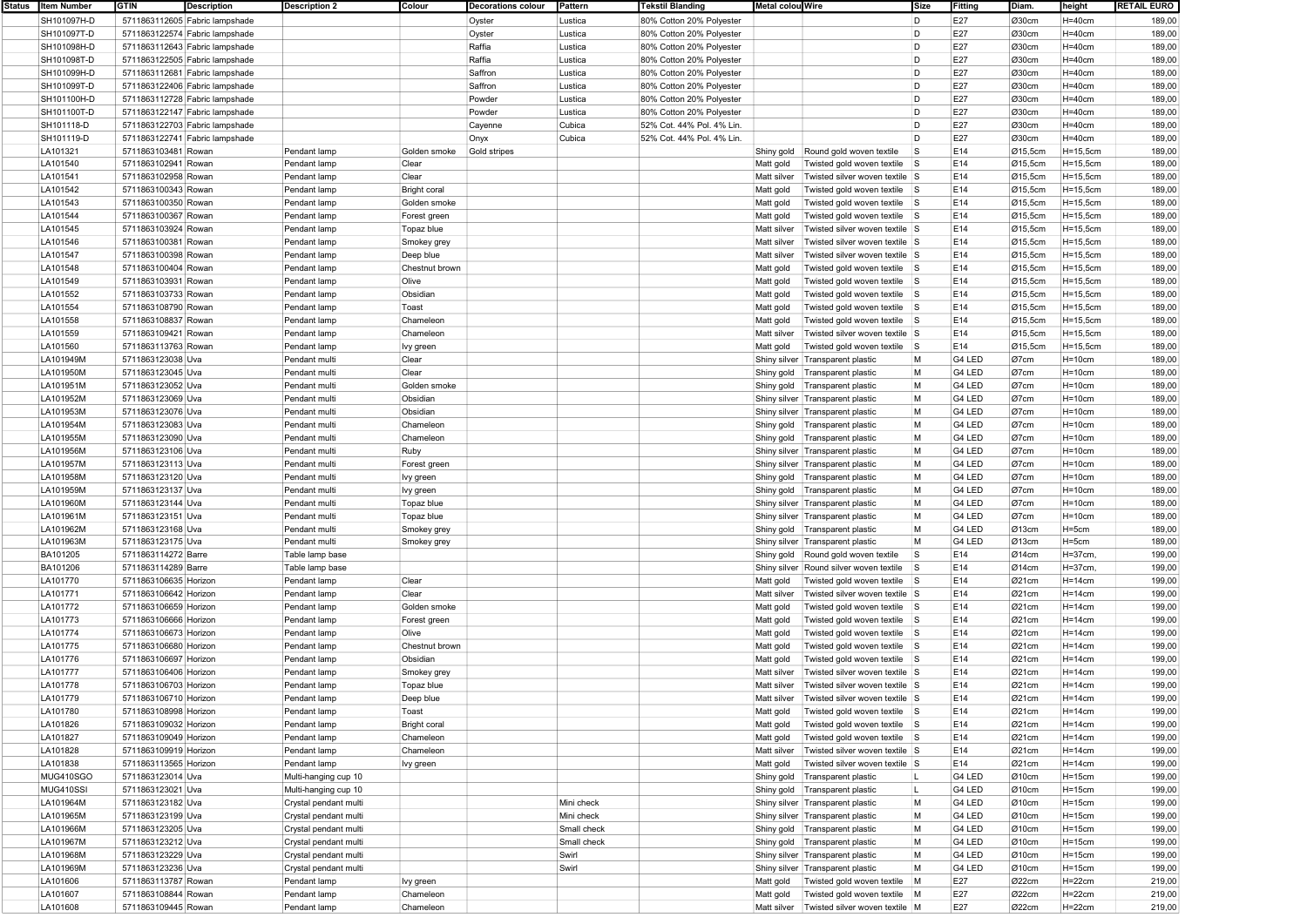| Status   Item Number | <b>GTIN</b>                    | <b>Description</b>                                    | <b>Description 2</b> | Colour              | <b>Decorations colour</b> | Pattern | <b>Tekstil Blanding</b>   | Metal colou Wire |                                    | Size           | Fitting | Diam.                | height     | <b>RETAIL EURO</b> |
|----------------------|--------------------------------|-------------------------------------------------------|----------------------|---------------------|---------------------------|---------|---------------------------|------------------|------------------------------------|----------------|---------|----------------------|------------|--------------------|
| LA101611             | 5711863102965 Rowan            |                                                       | Pendant lamp         | Clear               |                           |         |                           | Matt gold        | Twisted gold woven textile         | $\mathsf{M}$   | E27     | Ø22cm                | H=22cm     | 219,00             |
| LA101612             | 5711863102972 Rowan            |                                                       | Pendant lamp         | Clear               |                           |         |                           | Matt silver      | Twisted silver woven textile M     |                | E27     | Ø22cm                | $H=22cm$   | 219,00             |
| LA101613             | 5711863100411 Rowan            |                                                       | Pendant lamp         | <b>Bright coral</b> |                           |         |                           | Matt gold        | Twisted gold woven textile M       |                | E27     | Ø22cm                | $H=22cm$   | 219,00             |
| LA101614             | 5711863100428 Rowan            |                                                       | Pendant lamp         | Golden smoke        |                           |         |                           | Matt gold        | Twisted gold woven textile M       |                | E27     | Ø22cm                | $H=22cm$   | 219,00             |
| LA101615             | 5711863100435 Rowan            |                                                       | Pendant lamp         | Forest green        |                           |         |                           | Matt gold        | Twisted gold woven textile M       |                | E27     | Ø22cm                | $H=22cm$   | 219,00             |
| LA101616             | 5711863103740 Rowan            |                                                       |                      |                     |                           |         |                           |                  | Twisted silver woven textile M     |                | E27     | Ø22cm                | $H=22cm$   |                    |
|                      |                                |                                                       | Pendant lamp         | Topaz blue          |                           |         |                           | Matt silver      |                                    |                |         |                      |            | 219,00             |
| LA101617             | 5711863100459 Rowan            |                                                       | Pendant lamp         | Smokey grey         |                           |         |                           | Matt silver      | Twisted silver woven textile M     |                | E27     | Ø22cm                | $H=22cm$   | 219,00             |
| LA101618             | 5711863100466 Rowan            |                                                       | Pendant lamp         | Deep blue           |                           |         |                           | Matt silver      | Twisted silver woven textile M     |                | E27     | Ø22cm                | $H = 22cm$ | 219,00             |
| LA101619             | 5711863100473 Rowan            |                                                       | Pendant lamp         | Chestnut brown      |                           |         |                           | Matt gold        | Twisted gold woven textile M       |                | E27     | Ø22cm                | $H=22cm$   | 219,00             |
| LA101620             | 5711863103757 Rowan            |                                                       | Pendant lamp         | Olive               |                           |         |                           | Matt gold        | Twisted gold woven textile M       |                | E27     | Ø22cm                | $H=22cm$   | 219,00             |
| LA101621             | 5711863108851 Rowan            |                                                       | Pendant lamp         | Toast               |                           |         |                           | Matt gold        | Twisted gold woven textile M       |                | E27     | Ø22cm                | $H=22cm$   | 219,00             |
| LA101628             | 5711863104907 Rowan            |                                                       | Pendant lamp         | Alabaster           |                           |         |                           | Matt gold        | Twisted gold woven textile         | $\mathsf{M}$   | E27     | Ø22cm                | $H=22cm$   | 219,00             |
| LA101629             | 5711863103771 Rowan            |                                                       | Pendant lamp         | Obsidian            |                           |         |                           | Matt gold        | Twisted gold woven textile         | M              | E27     | Ø22cm                | $H=22cm$   | 219,00             |
| LA101540W            |                                |                                                       |                      |                     |                           |         |                           |                  |                                    | l S            | E14     |                      |            |                    |
|                      | 5711863106291 Rowan            |                                                       | Wall lamp            | Clear               |                           |         |                           | Shiny gold       |                                    |                |         | $\varnothing$ 15,5cm | $H = 28cm$ | 219,00             |
| LA101541W            | 5711863106307 Rowan            |                                                       | Wall lamp            | Clear               |                           |         |                           | Shiny silver     |                                    | ls.            | E14     | Ø15,5cm              | $H=28cm$   | 219,00             |
| LA101542W            | 5711863106314 Rowan            |                                                       | Wall lamp            | <b>Bright coral</b> |                           |         |                           | Shiny gold       |                                    | ls.            | E14     | Ø15,5cm              | $H = 28cm$ | 219,00             |
| LA101543W            | 5711863106321 Rowan            |                                                       | Wall lamp            | Golden smoke        |                           |         |                           | Shiny gold       |                                    | ls.            | E14     | Ø15,5cm              | $H = 28cm$ | 219,00             |
| LA101544W            | 5711863106338 Rowan            |                                                       | Wall lamp            | Forest green        |                           |         |                           | Shiny gold       |                                    | ls.            | E14     | Ø15,5cm              | $H=28cm$   | 219,00             |
| LA101545W            | 5711863106345 Rowan            |                                                       | Wall lamp            | Topaz blue          |                           |         |                           | Shiny silver     |                                    | ls.            | E14     | Ø15,5cm              | $H = 28cm$ | 219,00             |
| LA101546W            | 5711863106352 Rowan            |                                                       | Wall lamp            | Smokey grey         |                           |         |                           | Shiny silver     |                                    | ls.            | E14     | Ø15,5cm              | $H = 28cm$ | 219,00             |
| LA101547W            | 5711863103368 Rowan            |                                                       | Wall lamp            | Deep blue           |                           |         |                           | Shiny silver     |                                    | ls.            | E14     | Ø15,5cm              | $H = 28cm$ | 219,00             |
|                      |                                |                                                       |                      |                     |                           |         |                           |                  |                                    |                |         |                      |            |                    |
| LA101548W            | 5711863103375 Rowan            |                                                       | Wall lamp            | Chestnut brown      |                           |         |                           | Shiny gold       |                                    | l S            | E14     | Ø15,5cm              | $H=28cm$   | 219,00             |
| LA101549W            | 5711863108745 Rowan            |                                                       | Wall lamp            | Olive               |                           |         |                           | Shiny gold       |                                    | ls.            | E14     | Ø15,5cm              | $H = 28cm$ | 219,00             |
| LA101552W            | 5711863108769 Rowan            |                                                       | Wall lamp            | Obsidian            |                           |         |                           | Shiny gold       |                                    | ls.            | E14     | Ø15,5cm              | $H=28cm$   | 219,00             |
| LA101554W            | 5711863109377 Rowan            |                                                       | Wall lamp            | Toast               |                           |         |                           | Shiny gold       |                                    | ls.            | E14     | Ø15,5cm              | $H=28cm$   | 219,00             |
| LA101558W            | 5711863109414 Rowan            |                                                       | Wall lamp            | Chameleon           |                           |         |                           | Shiny gold       |                                    | ls.            | E14     | Ø15,5cm              | $H = 28cm$ | 219,00             |
| LA101559W            | 5711863109438 Rowan            |                                                       | Wall lamp            | Chameleon           |                           |         |                           | Shiny silver     |                                    | ls.            | E14     | Ø15,5cm              | $H = 28cm$ | 219,00             |
| LA101560W            | 5711863113770 Rowan            |                                                       | Wall lamp            | lvy green           |                           |         |                           | Shiny gold       |                                    | ls.            | E14     | Ø15,5cm              | $H = 28cm$ | 219,00             |
| LA101979M            | 5711863123243 Uva              |                                                       | Pendant mult         | Clear               |                           |         |                           |                  | Shiny gold   Transparent plastic   |                | G4 LED  | Ø7cm                 | $H = 10cm$ | 219,00             |
|                      |                                |                                                       |                      |                     |                           |         |                           |                  |                                    |                |         |                      |            |                    |
| LA101980M            | 5711863123250 Uva              |                                                       | Pendant multi        | Clear               |                           |         |                           | Shiny gold       | Transparent plastic                |                | G4 LED  | Ø7cm                 | $H = 10cm$ | 219,00             |
| LA101981M            | 5711863123267 Uva              |                                                       | Pendant multi        | Golden smoke        |                           |         |                           | Shiny gold       | Transparent plastic                | L              | G4 LED  | Ø7cm                 | $H=10cm$   | 219,00             |
| LA101982M            | 5711863123274 Uva              |                                                       | Pendant multi        | Obsidian            |                           |         |                           | Shiny gold       | Transparent plastic                |                | G4 LED  | Ø7cm                 | $H = 10cm$ | 219,00             |
| LA101983M            | 5711863123281 Uva              |                                                       | Pendant multi        | Obsidian            |                           |         |                           |                  | Shiny gold Transparent plastic     |                | G4 LED  | Ø7cm                 | $H = 10cm$ | 219,00             |
| LA101984M            | 5711863123298 Uva              |                                                       | Pendant mult         | Chameleon           |                           |         |                           |                  | Shiny gold Transparent plastic     |                | G4 LED  | Ø7cm                 | $H = 10cm$ | 219,00             |
| LA101985M            | 5711863123304 Uva              |                                                       | Pendant multi        | Chameleon           |                           |         |                           |                  | Shiny silver Transparent plastic   |                | G4 LED  | Ø7cm                 | $H=10cm$   | 219,00             |
| LA101986M            | 5711863123311 Uva              |                                                       | Pendant multi        | Ruby                |                           |         |                           |                  | Shiny silver Transparent plastic   | L              | G4 LED  | Ø7cm                 | $H=10cm$   | 219,00             |
| LA101987M            | 5711863123328 Uva              |                                                       | Pendant multi        | Forest green        |                           |         |                           |                  | Shiny gold   Transparent plastic   |                | G4 LED  | Ø7cm                 | $H = 10cm$ | 219,00             |
|                      |                                |                                                       |                      |                     |                           |         |                           |                  |                                    | H.             |         |                      |            |                    |
| LA101988M            | 5711863123335 Uva              |                                                       | Pendant multi        | Ivy green           |                           |         |                           |                  | Shiny gold   Transparent plastic   |                | G4 LED  | Ø7cm                 | $H = 10cm$ | 219,00             |
| LA101989M            | 5711863123342 Uva              |                                                       | Pendant mult         | Ivy green           |                           |         |                           |                  | Shiny silver Transparent plastic   |                | G4 LED  | Ø7cm                 | $H = 10cm$ | 219,00             |
| LA101990M            | 5711863123359 Uva              |                                                       | Pendant multi        | Topaz blue          |                           |         |                           |                  | Shiny silver Transparent plastic   |                | G4 LED  | Ø7cm                 | $H = 10cm$ | 219,00             |
| LA101991M            | 5711863123366 Uva              |                                                       | Pendant multi        | Topaz blue          |                           |         |                           |                  | Shiny gold   Transparent plastic   |                | G4 LED  | Ø7cm                 | $H=10cm$   | 219,00             |
| LA101992M            | 5711863123373 Uva              |                                                       | Pendant multi        | Smokey grey         |                           |         |                           |                  | Shiny gold   Transparent plastic   | L              | G4 LED  | Ø7cm                 | $H = 10cm$ | 219,00             |
| LA101993M            | 5711863123380 Uva              |                                                       | Pendant multi        | Smokey grey         |                           |         |                           |                  | Shiny silver Transparent plastic   | п.             | G4 LED  | Ø7cm                 | $H = 10cm$ | 219,00             |
| WIE27BALLRGO         |                                | 5711863114210 Wire unit with brass ball               |                      |                     |                           |         |                           |                  | Shiny gold Round Gold cord         | M              | E27     | Ø40mm ball   L=200cm |            | 219,00             |
|                      |                                | WIE27BALLTWGO 5711863114234 Wire unit with brass ball |                      |                     |                           |         |                           |                  | Shiny gold   Twisted Gold cord     | M              | E27     | Ø40mm ball L=200cm   |            | 219,00             |
| WIE27BALLRSI         |                                |                                                       |                      |                     |                           |         |                           |                  |                                    | M              | E27     |                      |            |                    |
|                      |                                | 5711863114227 Wire unit with Silver ball              |                      |                     |                           |         |                           |                  | Shiny silver Round Silver cord     |                |         | Ø40mm ball L=200cm   |            | 219,00             |
| WIE27BALLTWSI        |                                | 5711863114241 Wire unit with Silver ball              |                      |                     |                           |         |                           |                  | Shiny silver   Twisted Silver cord | M              | E27     | Ø40mm ball L=200cm   |            | 219,00             |
| SH101084-C           | 5711863112070 Fabric lampshade |                                                       |                      |                     | <b>Tulip/Coral</b>        | Tremolo | 65% Cot. 27% Vis. 8% Pol. |                  |                                    | C              | E27     | Ø35cm                | $H = 30cm$ | 229,00             |
| SH101085-C           | 5711863112117 Fabric lampshade |                                                       |                      |                     | Aubergine/Chartreuse      | Tremolo | 65% Cot. 27% Vis. 8% Pol. |                  |                                    | $\mathsf{C}$   | E27     | Ø35cm                | $H = 30cm$ | 229,00             |
| SH101086-C           | 5711863112155 Fabric lampshade |                                                       |                      |                     | Oyster/Titanium           | Tremolo | 65% Cot. 27% Vis. 8% Pol. |                  |                                    | C              | E27     | Ø35cm                | $H = 30cm$ | 229,00             |
| SH101087-C           | 5711863112193 Fabric lampshade |                                                       |                      |                     | Azure/Ink                 | Tremolo | 65% Cot. 27% Vis. 8% Pol. |                  |                                    | <b>C</b>       | E27     | Ø35cm                | $H = 30cm$ | 229,00             |
| SH101088H-C          | 5711863112230 Fabric lampshade |                                                       |                      |                     | Palm green                | Tango   | 100% Linen                |                  |                                    | C.             | E27     | Ø35cm                | $H = 30cm$ | 229,00             |
| SH101088T-C          | 5711863113435 Fabric lampshade |                                                       |                      |                     | Palm green                | Tango   | 100% Linen                |                  |                                    | Ċ              | E27     | Ø35cm                | $H = 30cm$ | 229,00             |
|                      |                                |                                                       |                      |                     |                           |         | 100% Linen                |                  |                                    | C              | E27     |                      | $H = 30cm$ |                    |
| SH101090H-C          | 5711863112315 Fabric lampshade |                                                       |                      |                     | Lacquer                   | Tango   |                           |                  |                                    |                |         | Ø35cm                |            | 229,00             |
| SH101091H-C          | 5711863112353 Fabric lampshade |                                                       |                      |                     | Midnight                  | Tango   | 100% Linen                |                  |                                    | C              | E27     | Ø35cm                | $H = 30cm$ | 229,00             |
| SH101091T-C          | 5711863113558 Fabric lampshade |                                                       |                      |                     | Midnight                  | Tango   | 100% Linen                |                  |                                    | $\circ$        | E27     | Ø35cm                | $H=30cm$   | 229,00             |
| SH101092H-C          | 5711863112391 Fabric lampshade |                                                       |                      |                     | Russet/Oyster             | Salinas | 52% Cot. 27% Vis.21% Pol. |                  |                                    | $\mathsf{C}$   | E27     | Ø35cm                | $H=30cm$   | 229,00             |
| SH101092T-C          | 5711863122611 Fabric lampshade |                                                       |                      |                     | Russet/Oyster             | Salinas | 52% Cot. 27% Vis.21% Pol. |                  |                                    | C              | E27     | Ø35cm                | $H=30cm$   | 229,00             |
| SH101093H-C          | 5711863112438 Fabric lampshade |                                                       |                      |                     | Glacier/Silver            | Salinas | 52% Cot. 27% Vis.21% Pol. |                  |                                    | C              | E27     | Ø35cm                | $H = 30cm$ | 229,00             |
| SH101093T-C          | 5711863122659 Fabric lampshade |                                                       |                      |                     | Glacier/Silver            | Salinas | 52% Cot. 27% Vis.21% Pol. |                  |                                    | $\overline{c}$ | E27     | Ø35cm                | $H=30cm$   | 229,00             |
| SH101094H-C          | 5711863112476 Fabric lampshade |                                                       |                      |                     | Azelea/Lagoon             | Salinas | 52% Cot. 27% Vis.21% Pol. |                  |                                    | $\circ$        | E27     | Ø35cm                | $H=30cm$   | 229,00             |
|                      |                                |                                                       |                      |                     |                           |         |                           |                  |                                    | $\mathsf{C}$   |         |                      |            |                    |
| SH101094T-C          | 5711863122239 Fabric lampshade |                                                       |                      |                     | Azelea/Lagoon             | Salinas | 52% Cot. 27% Vis.21% Pol. |                  |                                    |                | E27     | Ø35cm                | $H = 30cm$ | 229,00             |
| SH101095H-C          | 5711863112513 Fabric lampshade |                                                       |                      |                     | Blossom/Laurel            | Salinas | 52% Cot. 27% Vis.21% Pol. |                  |                                    | C              | E27     | Ø35cm                | $H=30cm$   | 229,00             |
| SH101095T-C          | 5711863122277 Fabric lampshade |                                                       |                      |                     | Blossom/Laurel            | Salinas | 52% Cot. 27% Vis.21% Pol. |                  |                                    | C              | E27     | Ø35cm                | $H = 30cm$ | 229,00             |
| SH101096H-C          | 5711863112551 Fabric lampshade |                                                       |                      |                     | Linen/Silver              | Salinas | 52% Cot. 27% Vis.21% Pol. |                  |                                    | C              | E27     | Ø35cm                | $H=30cm$   | 229,00             |
| SH101096T-C          | 5711863122314 Fabric lampshade |                                                       |                      |                     | Linen/Silver              | Salinas | 52% Cot. 27% Vis.21% Pol. |                  |                                    | $\circ$        | E27     | Ø35cm                | $H=30cm$   | 229,00             |
| SH101105-C           | 5711863112919 Fabric lampshade |                                                       |                      |                     | Cinnamon                  | Persia  | 100% Polyester velvet     |                  |                                    | C              | E27     | Ø35cm                | $H=30cm$   | 229,00             |
| SH101106-C           | 5711863112957 Fabric lampshade |                                                       |                      |                     | Terracotta                | Persia  | 100% Polyester velvet     |                  |                                    | C              | E27     | Ø35cm                | $H=30cm$   | 229,00             |
| SH101107-C           | 5711863112995 Fabric lampshade |                                                       |                      |                     | Magenta                   | Persia  | 100% Polyester velvet     |                  |                                    | C              | E27     | Ø35cm                | $H=30cm$   | 229,00             |
|                      |                                |                                                       |                      |                     |                           |         |                           |                  |                                    |                |         |                      |            |                    |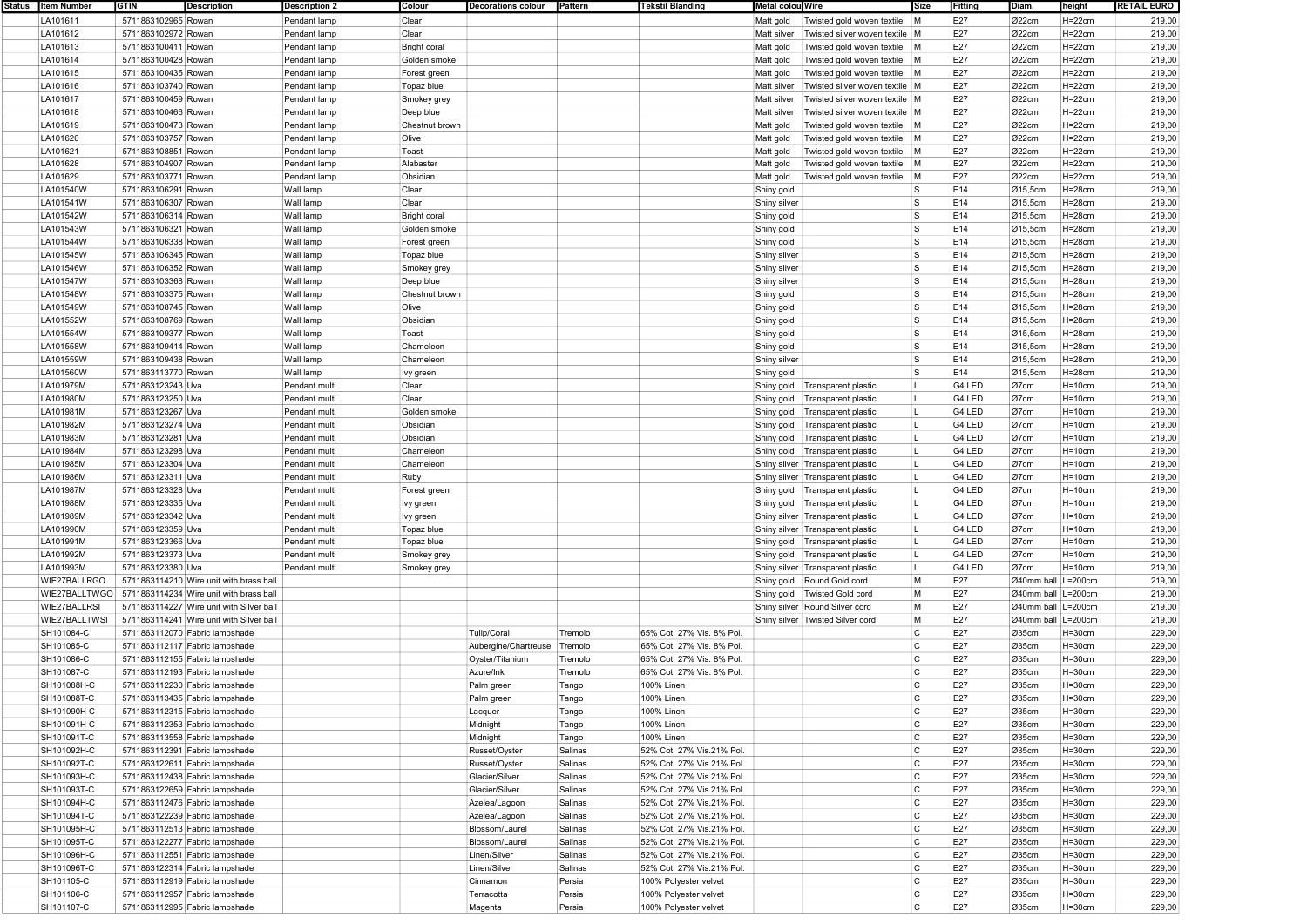| Status | <b>Item Number</b> | <b>GTIN</b><br><b>Description</b> | <b>Description 2</b><br>Colour | <b>Decorations colour</b> | Pattern | <b>Tekstil Blanding</b>   | <b>Metal colou Wire</b>                 | Size         | Fitting | Diam. | height     | <b>RETAIL EURO</b> |
|--------|--------------------|-----------------------------------|--------------------------------|---------------------------|---------|---------------------------|-----------------------------------------|--------------|---------|-------|------------|--------------------|
|        | SH101108-C         | 5711863113039 Fabric lampshade    |                                | Blue                      | Persia  | 100% Polyester velvet     |                                         | C            | E27     | Ø35cm | $H=30cm$   | 229,00             |
|        | SH101109H-C        | 5711863113077 Fabric lampshade    |                                | Indigo                    | Palms   | 100% Polyester velvet     |                                         | C.           | E27     | Ø35cm | $H = 30cm$ | 229,00             |
|        |                    |                                   |                                |                           |         |                           |                                         |              |         |       |            |                    |
|        | SH101109T-C        | 5711863113954 Fabric lampshade    |                                | Indigo                    | Palms   | 100% Polyester velvet     |                                         | C            | E27     | Ø35cm | $H = 30cm$ | 229,00             |
|        | SH101110T-C        | 5711863122444 Fabric lampshade    |                                | Slate                     | Palms   | 100% Polyester velvet     |                                         | C            | E27     | Ø35cm | $H=30cm$   | 229,00             |
|        | SH101111H-C        | 5711863113152 Fabric lampshade    |                                | Onyx                      | Palms   | 100% Polyester velvet     |                                         | <b>C</b>     | E27     | Ø35cm | $H = 30cm$ | 229,00             |
|        | SH101111T-C        | 5711863122338 Fabric lampshade    |                                | Onyx                      | Palms   | 100% Polyester velvet     |                                         | $\mathsf{C}$ | E27     | Ø35cm | $H = 30cm$ | 229,00             |
|        | SH101112H-C        | 5711863113190 Fabric lampshade    |                                | Maize                     | Leaves  | 100% Polyester velvet     |                                         | C            | E27     | Ø35cm | $H = 30cm$ | 229,00             |
|        |                    |                                   |                                |                           |         |                           |                                         |              |         |       |            |                    |
|        | SH101112T-C        | 5711863122376 Fabric lampshade    |                                | Maize                     | Leaves  | 100% Polyester velvet     |                                         | C            | E27     | Ø35cm | $H=30cm$   | 229,00             |
|        | SH101113H-C        | 5711863113237 Fabric lampshade    |                                | Lago                      | Leaves  | 100% Polyester velvet     |                                         | C            | E27     | Ø35cm | $H=30cm$   | 229,00             |
|        | SH101113T-C        | 5711863114111 Fabric lampshade    |                                | Lago                      | Leaves  | 100% Polyester velvet     |                                         | <b>C</b>     | E27     | Ø35cm | $H = 30cm$ | 229,00             |
|        | SH101114H-C        | 5711863113275 Fabric lampshade    |                                | Electric                  | Leaves  | 100% Polyester velvet     |                                         | C            | E27     | Ø35cm | $H = 30cm$ | 229,00             |
|        | SH101114T-C        | 5711863114159 Fabric lampshade    |                                |                           | Leaves  | 100% Polyester velvet     |                                         | C            | E27     | Ø35cm | $H = 30cm$ | 229,00             |
|        |                    |                                   |                                | Electric                  |         |                           |                                         |              |         |       |            |                    |
|        | SH101084-D         | 5711863112087 Fabric lampshade    |                                | Tulip/Coral               | Tremolo | 65% Cot. 27% Vis. 8% Pol. |                                         | D            | E27     | Ø30cm | $H=40cm$   | 229,00             |
|        | SH101085-D         | 5711863112124 Fabric lampshade    |                                | Aubergine/Chartreuse      | Tremolo | 65% Cot. 27% Vis. 8% Pol. |                                         | D            | E27     | Ø30cm | $H=40cm$   | 229,00             |
|        | SH101088H-D        | 5711863112247 Fabric lampshade    |                                | Palm green                | Tango   | 100% Linen                |                                         | D            | E27     | Ø30cm | $H=40cm$   | 229,00             |
|        | SH101088T-D        | 5711863113442 Fabric lampshade    |                                | Palm green                | Tango   | 100% Linen                |                                         | D            | E27     | Ø30cm | $H=40cm$   | 229,00             |
|        |                    |                                   |                                |                           |         |                           |                                         | D            | E27     |       |            | 229,00             |
|        | SH101089T-D        | 5711863113480 Fabric lampshade    |                                | Pool                      | Tango   | 100% Linen                |                                         |              |         | Ø30cm | $H=40cm$   |                    |
|        | SH101090T-D        | 5711863113527 Fabric lampshade    |                                | Lacquer                   | Tango   | <b>100% Linen</b>         |                                         | D            | E27     | Ø30cm | $H=40cm$   | 229,00             |
|        | SH101091H-D        | 5711863112360 Fabric lampshade    |                                | Midnight                  | Tango   | 100% Linen                |                                         | D            | E27     | Ø30cm | $H=40cm$   | 229,00             |
|        | SH101091T-D        | 5711863122581 Fabric lampshade    |                                | Midnight                  | Tango   | 100% Linen                |                                         | D            | E27     | Ø30cm | $H=40cm$   | 229,00             |
|        | SH101092H-D        | 5711863112407 Fabric lampshade    |                                | Russet/Oyster             | Salinas | 52% Cot. 27% Vis.21% Pol. |                                         | D            | E27     | Ø30cm | $H=40cm$   | 229,00             |
|        |                    |                                   |                                |                           |         |                           |                                         |              |         |       |            |                    |
|        | SH101092T-D        | 5711863122628 Fabric lampshade    |                                | Russet/Oyster             | Salinas | 52% Cot. 27% Vis.21% Pol. |                                         | D            | E27     | Ø30cm | $H=40cm$   | 229,00             |
|        | SH101093H-D        | 5711863112445 Fabric lampshade    |                                | Glacier/Silver            | Salinas | 52% Cot. 27% Vis.21% Pol. |                                         | D            | E27     | Ø30cm | $H=40cm$   | 229,00             |
|        | SH101093T-D        | 5711863122208 Fabric lampshade    |                                | Glacier/Silver            | Salinas | 52% Cot. 27% Vis.21% Pol. |                                         | D            | E27     | Ø30cm | $H=40cm$   | 229,00             |
|        | SH101094H-D        | 5711863112483 Fabric lampshade    |                                | Azelea/Lagoon             | Salinas | 52% Cot. 27% Vis.21% Pol. |                                         | D            | E27     | Ø30cm | $H=40cm$   | 229,00             |
|        | SH101094T-D        | 5711863122246 Fabric lampshade    |                                | Azelea/Lagoon             | Salinas | 52% Cot. 27% Vis.21% Pol. |                                         | D            | E27     | Ø30cm | $H=40cm$   | 229,00             |
|        |                    |                                   |                                |                           |         |                           |                                         |              |         |       |            |                    |
|        | SH101095H-D        | 5711863112520 Fabric lampshade    |                                | Blossom/Laurel            | Salinas | 52% Cot. 27% Vis.21% Pol. |                                         | D            | E27     | Ø30cm | $H = 40cm$ | 229,00             |
|        | SH101095T-D        | 5711863113725 Fabric lampshade    |                                | Blossom/Laurel            | Salinas | 52% Cot. 27% Vis.21% Pol. |                                         | D            | E27     | Ø30cm | $H=40cm$   | 229,00             |
|        | SH101096H-D        | 5711863112568 Fabric lampshade    |                                | Linen/Silver              | Salinas | 52% Cot. 27% Vis.21% Pol. |                                         | D            | E27     | Ø30cm | $H=40cm$   | 229,00             |
|        | SH101096T-D        | 5711863122529 Fabric lampshade    |                                | Linen/Silver              | Salinas | 52% Cot. 27% Vis.21% Pol. |                                         | D            | E27     | Ø30cm | $H=40cm$   | 229,00             |
|        | SH101105-D         | 5711863112926 Fabric lampshade    |                                | Cinnamon                  | Persia  | 100% Polyester velvet     |                                         | D            | E27     | Ø30cm | $H=40cm$   | 229,00             |
|        |                    |                                   |                                |                           |         |                           |                                         |              |         |       |            |                    |
|        | SH101106-D         | 5711863112964 Fabric lampshade    |                                | Terracotta                | Persia  | 100% Polyester velvet     |                                         | D            | E27     | Ø30cm | $H = 40cm$ | 229,00             |
|        | SH101107-D         | 5711863113008 Fabric lampshade    |                                | Magenta                   | Persia  | 100% Polyester velvet     |                                         | D            | E27     | Ø30cm | $H=40cm$   | 229,00             |
|        | SH101108-D         | 5711863113046 Fabric lampshade    |                                | Blue                      | Persia  | 100% Polyester velvet     |                                         | D            | E27     | Ø30cm | $H=40cm$   | 229,00             |
|        | SH101109H-D        | 5711863113084 Fabric lampshade    |                                | Indigo                    | Palms   | 100% Polyester velvet     |                                         | D            | E27     | Ø30cm | $H=40cm$   | 229,00             |
|        |                    |                                   |                                |                           |         |                           |                                         | D            | E27     |       |            |                    |
|        | SH101109T-D        | 5711863122451 Fabric lampshade    |                                | Indigo                    | Palms   | 100% Polyester velvet     |                                         |              |         | Ø30cm | $H = 40cm$ | 229,00             |
|        | SH101110T-D        | 5711863122161 Fabric lampshade    |                                | Slate                     | Palms   | 100% Polyester velvet     |                                         | D            | E27     | Ø30cm | $H = 40cm$ | 229,00             |
|        | SH101111H-D        | 5711863113169 Fabric lampshade    |                                | Onyx                      | Palms   | 100% Polyester velvet     |                                         | D            | E27     | Ø30cm | $H=40cm$   | 229,00             |
|        | SH101111T-D        | 5711863122345 Fabric lampshade    |                                | Onyx                      | Palms   | 100% Polyester velvet     |                                         | D            | E27     | Ø30cm | $H=40cm$   | 229,00             |
|        | SH101112H-D        | 5711863113206 Fabric lampshade    |                                | Maize                     | Leaves  | 100% Polyester velvet     |                                         | D            | E27     | Ø30cm | $H=40cm$   | 229,00             |
|        |                    |                                   |                                |                           |         |                           |                                         | D            | E27     |       |            |                    |
|        | SH101112T-D        | 5711863114081 Fabric lampshade    |                                | Maize                     | Leaves  | 100% Polyester velvet     |                                         |              |         | Ø30cm | $H=40cm$   | 229,00             |
|        | SH101113H-D        | 5711863113244 Fabric lampshade    |                                | Lago                      | Leaves  | 100% Polyester velvet     |                                         | D            | E27     | Ø30cm | $H=40cm$   | 229,00             |
|        | SH101113T-D        | 5711863114128 Fabric lampshade    |                                | Lago                      | Leaves  | 100% Polyester velvet     |                                         | D            | E27     | Ø30cm | $H=40cm$   | 229,00             |
|        | SH101114H-D        | 5711863113282 Fabric lampshade    |                                | Electric                  | Leaves  | 100% Polyester velvet     |                                         | D            | E27     | Ø30cm | $H=40cm$   | 229,00             |
|        | SH101114T-D        | 5711863114166 Fabric lampshade    |                                | Electric                  | Leaves  | 100% Polyester velvet     |                                         | D            | E27     | Ø30cm | $H=40cm$   | 229,00             |
|        |                    |                                   |                                |                           |         |                           |                                         | l F          |         |       |            |                    |
|        | SH101005-F         | 5711863117716 Fabric lampshade    |                                | Bronze                    | Marl    | 60% Polyester 40% Cotton  |                                         |              | E27     | Ø40cm | $H = 53cm$ | 229,00             |
|        | SH101006-F         | 5711863117754 Fabric lampshade    |                                | Sand                      | Marl    | 60% Polyester 40% Cotton  |                                         | E            | E27     | Ø40cm | $H = 53cm$ | 229,00             |
|        | SH101008-F         | 5711863117839 Fabric lampshade    |                                | Silver                    | Marl    | 60% Polyester 40% Cotton  |                                         | F            | E27     | Ø40cm | $H = 53cm$ | 229,00             |
|        | SH101009-F         | 5711863117877 Fabric lampshade    |                                | Dove blue                 | Marl    | 60% Polyester 40% Cotton  |                                         | l ⊏          | E27     | Ø40cm | $H = 53cm$ | 229,00             |
|        | SH101010-F         | 5711863117914 Fabric lampshade    |                                | Grey                      | Marl    | 60% Polyester 40% Cotton  |                                         |              | E27     | Ø40cm | $H = 53cm$ | 229,00             |
|        |                    |                                   |                                |                           |         |                           |                                         |              |         |       |            |                    |
|        | SH101011-F         | 5711863117952 Fabric lampshade    |                                | Anthracite                | Marl    | 60% Polyester 40% Cotton  |                                         |              | E27     | Ø40cm | $H = 53cm$ | 229,00             |
|        | SH101012-F         | 5711863117990 Fabric lampshade    |                                | Yellow                    | Marl    | 60% Polyester 40% Cotton  |                                         | IF.          | E27     | Ø40cm | $H = 53cm$ | 229,00             |
|        | SH101005-G         | 5711863117723 Fabric lampshade    |                                | Bronze                    | Mari    | 60% Polyester 40% Cotton  |                                         | G            | E27     | Ø42cm | H=39cm     | 229,00             |
|        | SH101006-G         | 5711863117761 Fabric lampshade    |                                | Sand                      | Marl    | 60% Polyester 40% Cotton  |                                         | G            | E27     | Ø42cm | $H = 39cm$ | 229,00             |
|        |                    |                                   |                                |                           |         |                           |                                         |              |         |       |            |                    |
|        | SH101008-G         | 5711863117846 Fabric lampshade    |                                | Silver                    | Marl    | 60% Polyester 40% Cotton  |                                         | G            | E27     | Ø42cm | $H = 39cm$ | 229,00             |
|        | SH101009-G         | 5711863117884 Fabric lampshade    |                                | Dove blue                 | Marl    | 60% Polyester 40% Cotton  |                                         | G            | E27     | Ø42cm | $H = 39cm$ | 229,00             |
|        | SH101010-G         | 5711863117921 Fabric lampshade    |                                | Grey                      | Marl    | 60% Polyester 40% Cotton  |                                         | G            | E27     | Ø42cm | $H = 39cm$ | 229,00             |
|        | SH101011-G         | 5711863117969 Fabric lampshade    |                                | Anthracite                | Marl    | 60% Polyester 40% Cotton  |                                         | G            | E27     | Ø42cm | $H = 39cm$ | 229,00             |
|        | SH101012-G         | 5711863118003 Fabric lampshade    |                                | Yellow                    | Marl    | 60% Polyester 40% Cotton  |                                         | G            | E27     | Ø42cm | $H = 39cm$ | 229,00             |
|        |                    |                                   |                                |                           |         |                           |                                         |              |         |       |            |                    |
|        | BA101201           | 5711863113411 Barre               | Table lamp base                |                           |         |                           | Shiny gold   Round gold woven textile   | M            | E27     | Ø19cm | H=52cm,    | 249,00             |
|        | BA101202           | 5711863113428 Barre               | Table lamp base                |                           |         |                           | Shiny silver Round silver woven textile | M            | E27     | Ø19cm | H=52cm,    | 249,00             |
|        | LA101770W          | 5711863110106 Horizon             | Wall lamp<br>Clear             |                           |         |                           | Shiny gold                              | S            | E14     | Ø21cm | $H = 25cm$ | 249,00             |
|        | LA101771W          | 5711863110113 Horizon             | Wall lamp<br>Clear             |                           |         |                           | Shiny silver                            | $\vert$ S    | E14     | Ø21cm | $H=25cm$   | 249,00             |
|        |                    |                                   | Wall lamp<br>Golden smoke      |                           |         |                           |                                         | S            | E14     |       |            | 249,00             |
|        | LA101772W          | 5711863110120 Horizon             |                                |                           |         |                           | Shiny gold                              |              |         | Ø21cm | $H = 25cm$ |                    |
|        | LA101773W          | 5711863110137 Horizon             | Wall lamp<br>Forest green      |                           |         |                           | Shiny gold                              | ls.          | E14     | Ø21cm | $H=25cm$   | 249,00             |
|        | LA101774W          | 5711863110144 Horizon             | Wall lamp<br>Olive             |                           |         |                           | Shiny gold                              | ls.          | E14     | Ø21cm | $H = 25cm$ | 249,00             |
|        | LA101775W          | 5711863110151 Horizon             | Wall lamp                      | Chestnut brown            |         |                           | Shiny gold                              | l S          | E14     | Ø21cm | $H = 25cm$ | 249,00             |
|        | LA101776W          | 5711863110168 Horizon             | Wall lamp<br>Obsidian          |                           |         |                           | Shiny gold                              | ls.          | E14     | Ø21cm | $H = 25cm$ | 249,00             |
|        |                    |                                   |                                |                           |         |                           |                                         | ls.          |         |       |            |                    |
|        | LA101777W          | 5711863110175 Horizon             | Smokey grey<br>Wall lamp       |                           |         |                           | Shiny silver                            |              | E14     | Ø21cm | $H = 25cm$ | 249,00             |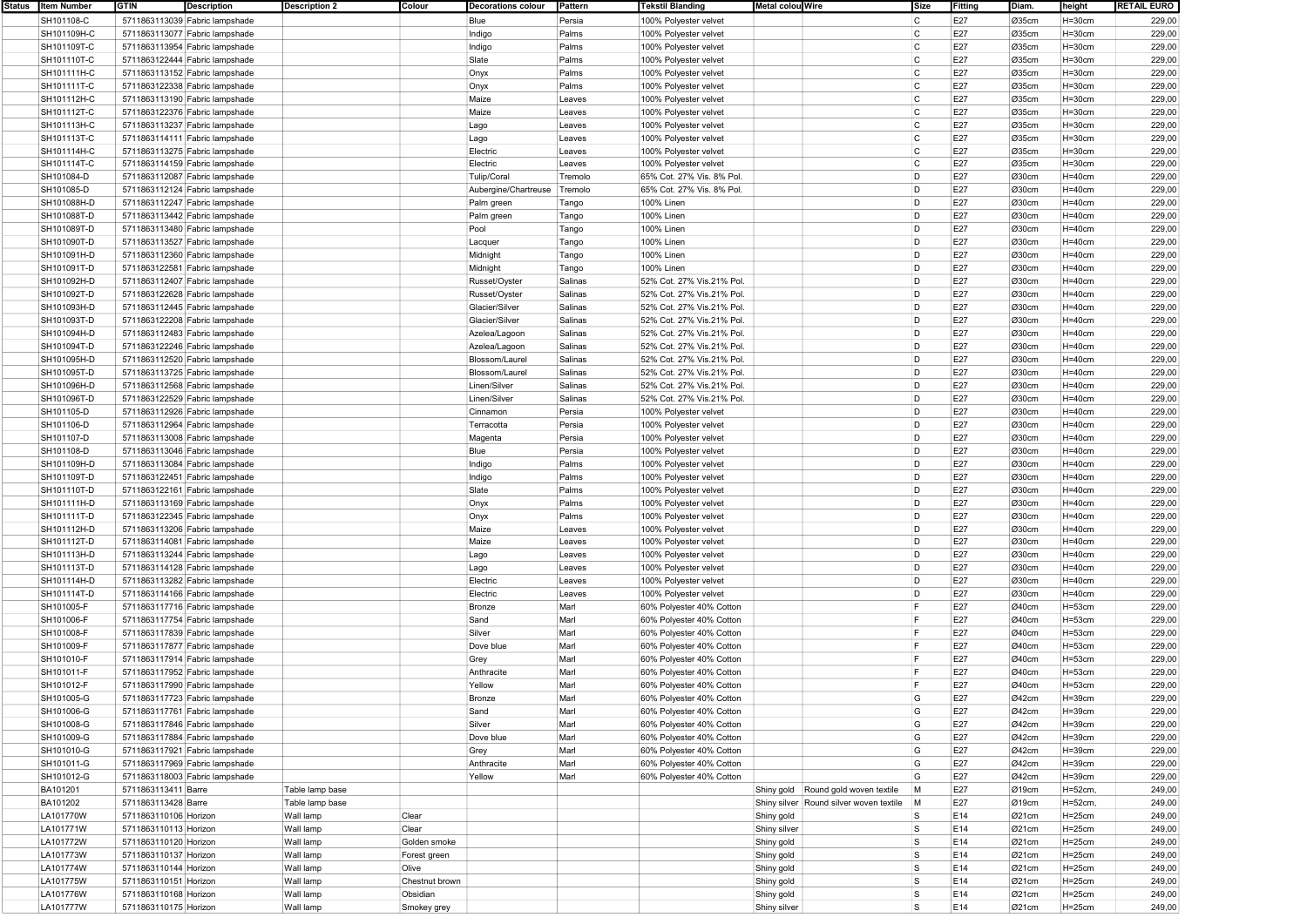| Status | <b>Item Number</b> |                       | <b>Description</b>             | <b>Description 2</b>  | Colour              | <b>Decorations colour</b> | Pattern          | <b>Tekstil Blanding</b>    | <b>Metal colou Wire</b>                       | Size           | Fitting | Diam.                | height     | <b>RETAIL EURO</b> |
|--------|--------------------|-----------------------|--------------------------------|-----------------------|---------------------|---------------------------|------------------|----------------------------|-----------------------------------------------|----------------|---------|----------------------|------------|--------------------|
|        | LA101778W          | 5711863110182 Horizon |                                | Wall lamp             | Topaz blue          |                           |                  |                            | Shiny silver                                  | ls.            | E14     | Ø21cm                | $H=25cm$   | 249,00             |
|        | LA101779W          | 5711863110199 Horizon |                                | Wall lamp             | Deep blue           |                           |                  |                            | Shiny silver                                  | ls.            | E14     | Ø21cm                | $H = 25cm$ | 249,00             |
|        | LA101780W          | 5711863110205 Horizon |                                | Wall lamp             | Toast               |                           |                  |                            | Shiny gold                                    | ls.            | E14     | Ø21cm                | $H=25cm$   | 249,00             |
|        | LA101826W          | 5711863110243 Horizon |                                | Wall lamp             | <b>Bright coral</b> |                           |                  |                            | Shiny gold                                    | ls.            | E14     | Ø21cm                | $H=25cm$   | 249,00             |
|        | LA101827W          | 5711863110250 Horizon |                                | Wall lamp             | Chameleon           |                           |                  |                            | Shiny gold                                    | ls.            | E14     | Ø21cm                | $H=25cm$   | 249,00             |
|        | LA101828W          | 5711863110267 Horizon |                                | Wall lamp             | Chameleon           |                           |                  |                            | Shiny silver                                  | ls.            | E14     | Ø21cm                | $H = 25cm$ | 249,00             |
|        | LA101838W          | 5711863113589 Horizon |                                | Wall lamp             | Ivy green           |                           |                  |                            | Matt gold                                     | ls             | E14     | Ø21cm                | $H = 25cm$ | 249,00             |
|        | LA101994M          | 5711863123397 Uva     |                                | Crystal pendant multi |                     |                           | Mini check       |                            | Shiny silver Transparent plastic              |                | G4 LED  | Ø10cm                | $H = 15cm$ | 249,00             |
|        | LA101995M          | 5711863123403 Uva     |                                | Crystal pendant multi |                     |                           | Mini check       |                            | Shiny gold<br>Transparent plastic             |                | G4 LED  | Ø10cm                | $H = 15cm$ | 249,00             |
|        | LA101996M          | 5711863123410 Uva     |                                |                       |                     |                           | Small check      |                            | Transparent plastic                           |                | G4 LED  | Ø10cm                | $H = 15cm$ | 249,00             |
|        | LA101997M          | 5711863123427 Uva     |                                | Crystal pendant multi |                     |                           | Small check      |                            | Shiny gold                                    | п.             | G4 LED  | Ø10cm                |            | 249,00             |
|        |                    |                       |                                | Crystal pendant multi |                     |                           | Swirl            |                            | Shiny gold<br>Transparent plastic             | L              | G4 LED  |                      | $H = 15cm$ |                    |
|        | LA101998M          | 5711863123434 Uva     |                                | Crystal pendant multi |                     |                           |                  |                            | Shiny gold<br>Transparent plastic             |                |         | Ø10cm                | $H = 15cm$ | 249,00             |
|        | LA101999M          | 5711863123441 Uva     |                                | Crystal pendant multi |                     |                           | Swirl            |                            | Shiny gold<br>Transparent plastic             |                | G4 LED  | Ø10cm                | $H = 15cm$ | 249,00             |
|        | BA101207           | 5711863114296 Barre   |                                | Table lamp base       |                     |                           |                  |                            | Shiny gold<br>Round gold woven textile        | $\mathsf{s}$   | E14     | Ø14cm                | $H=40cm$   | 269,00             |
|        | BA101208           | 5711863114302 Barre   |                                | Table lamp base       |                     |                           |                  |                            | Shiny silver Round silver woven textile       | <b>S</b>       | E14     | Ø14cm                | $H=40cm$   | 269,00             |
|        | SH101025-C         |                       | 5711863108066 Fabric lampshade |                       |                     | Silver                    | Fern leaves wild | 55% Lin, 41% Cot, 4% Pol   |                                               | C              | E27     | Ø35cm                | $H=30cm$   | 269,00             |
|        | SH101026-C         |                       | 5711863108073 Fabric lampshade |                       |                     | Teal                      | Fern leaves wild | 55% Lin, 41% Cot, 4% Pol   |                                               | $\mathsf{C}$   | E27     | Ø35cm                | $H=30cm$   | 269,00             |
|        | SH101027-C         |                       | 5711863108080 Fabric lampshade |                       |                     | Rust                      | Fern leaves wild | 55% Lin, 41% Cot, 4% Pol   |                                               | C              | E27     | Ø35cm                | $H = 30cm$ | 269,00             |
|        | SH101028-C         |                       | 5711863108097 Fabric lampshade |                       |                     | Blue                      | Fern leaves wild | 55% Lin, 41% Cot, 4% Pol.  |                                               | C              | E27     | Ø35cm                | $H=30cm$   | 269,00             |
|        | SH101029-C         |                       | 5711863108103 Fabric lampshade |                       |                     | Yellow                    | Fern leaves wild | 55% Lin, 41% Cot, 4% Pol   |                                               | <sup>c</sup>   | E27     | Ø35cm                | $H = 30cm$ | 269,00             |
|        | SH101102-C         |                       | 5711863112797 Fabric lampshade |                       |                     | Blush                     | Cosmos           | 67% Linen 33% Viscose      |                                               | C              | E27     | Ø35cm                | $H = 30cm$ | 269,00             |
|        | SH101115-C         |                       | 5711863113312 Fabric lampshade |                       |                     | Feather grey              | <b>Big weave</b> | 40% Vis. 39% Lin. 21% Pol. |                                               | C              | E27     | Ø35cm                | $H = 30cm$ | 269,00             |
|        | SH101116-C         |                       | 5711863113350 Fabric lampshade |                       |                     | Sea mist                  | Big weave        | 40% Vis. 39% Lin. 21% Pol. |                                               | C              | E27     | Ø35cm                | $H = 30cm$ | 269,00             |
|        | SH101117-C         |                       | 5711863113398 Fabric lampshade |                       |                     | Mineral                   | Big weave        | 40% Vis. 39% Lin. 21% Pol. |                                               | C              | E27     | Ø35cm                | $H=30cm$   | 269,00             |
|        | SH101057-D         |                       | 5711863108387 Fabric lampshade |                       |                     | Silver                    | Fern leaves wild | 55% Lin, 41% Cot, 4% Pol   |                                               | D              | E27     | Ø30cm                | $H=40cm$   | 269,00             |
|        | SH101058-D         |                       | 5711863108394 Fabric lampshade |                       |                     | Teal                      | Fern leaves wild | 55% Lin, 41% Cot, 4% Pol   |                                               | D              | E27     | Ø30cm                | $H=40cm$   | 269,00             |
|        | SH101059-D         |                       | 5711863108400 Fabric lampshade |                       |                     | Rust                      | Fern leaves wild | 55% Lin, 41% Cot, 4% Pol   |                                               | D              | E27     | Ø30cm                | $H=40cm$   | 269,00             |
|        | SH101060-D         |                       | 5711863108417 Fabric lampshade |                       |                     | Blue                      | Fern leaves wild | 55% Lin, 41% Cot, 4% Pol   |                                               | D              | E27     | Ø30cm                | $H=40cm$   | 269,00             |
|        | SH101061-D         |                       | 5711863108424 Fabric lampshade |                       |                     | Yellow                    | Fern leaves wild | 55% Lin, 41% Cot, 4% Pol   |                                               | D              | E27     | Ø30cm                | $H=40cm$   | 269,00             |
|        | SH101102-D         |                       | 5711863112803 Fabric lampshade |                       |                     | Blush                     | Cosmos           | 67% Linen 33% Viscose      |                                               | D              | E27     | Ø30cm                | $H=40cm$   | 269,00             |
|        | SH101115-D         |                       | 5711863113329 Fabric lampshade |                       |                     | Feather grey              | Big weave        | 40% Vis. 39% Lin. 21% Pol. |                                               | D              | E27     | Ø30cm                | $H = 40cm$ | 269,00             |
|        |                    |                       | 5711863113367 Fabric lampshade |                       |                     |                           |                  | 40% Vis. 39% Lin. 21% Pol. |                                               | D              | E27     | Ø30cm                |            |                    |
|        | SH101116-D         |                       | 5711863113404 Fabric lampshade |                       |                     | Sea mist                  | Big weave        |                            |                                               | D              | E27     |                      | $H = 40cm$ | 269,00             |
|        | SH101117-D         |                       |                                |                       |                     | Mineral                   | Big weave        | 40% Vis. 39% Lin. 21% Pol. |                                               |                |         | Ø30cm                | $H=40cm$   | 269,00             |
|        | LA101784           | 5711863106727 Horizon |                                | Pendant lamp          | Clear               |                           |                  |                            | Twisted gold woven textile<br>Matt gold       | M              | E27     | Ø29cm                | $H = 18cm$ | 269,00             |
|        | LA101785           | 5711863106734 Horizon |                                | Pendant lamp          | Clear               |                           |                  |                            | Twisted silver woven textile M<br>Matt silver |                | E27     | Ø29cm                | $H = 18cm$ | 269,00             |
|        | LA101786           | 5711863106741 Horizon |                                | Pendant lamp          | Golden smoke        |                           |                  |                            | Matt gold<br>Twisted gold woven textile       | $\blacksquare$ | E27     | Ø29cm                | $H = 18cm$ | 269,00             |
|        | LA101787           | 5711863106758 Horizon |                                | Pendant lamp          | Forest green        |                           |                  |                            | Matt gold<br>Twisted gold woven textile       | M              | E27     | Ø29cm                | $H = 18cm$ | 269,00             |
|        | LA101788           | 5711863106765 Horizon |                                | Pendant lamp          | Olive               |                           |                  |                            | Twisted gold woven textile M<br>Matt gold     |                | E27     | Ø29cm                | $H = 18cm$ | 269,00             |
|        | LA101789           | 5711863106772 Horizon |                                | Pendant lamp          | Chestnut brown      |                           |                  |                            | Twisted gold woven textile M<br>Matt gold     |                | E27     | Ø29cm                | $H=18cm$   | 269,00             |
|        | LA101790           | 5711863106789 Horizon |                                | Pendant lamp          | Obsidian            |                           |                  |                            | Twisted gold woven textile M<br>Matt gold     |                | E27     | Ø29cm                | $H = 18cm$ | 269,00             |
|        | LA101791           | 5711863106413 Horizon |                                | Pendant lamp          | Smokey grey         |                           |                  |                            | Twisted silver woven textile M<br>Matt silver |                | E27     | Ø29cm                | $H = 18cm$ | 269,00             |
|        | LA101792           | 5711863106796 Horizon |                                | Pendant lamp          | Topaz blue          |                           |                  |                            | Twisted silver woven textile M<br>Matt silver |                | E27     | Ø29cm                | $H = 18cm$ | 269,00             |
|        | LA101793           | 5711863106802 Horizon |                                | Pendant lamp          | Deep blue           |                           |                  |                            | Matt silver<br>Twisted silver woven textile M |                | E27     | Ø29cm                | $H = 18cm$ | 269,00             |
|        | LA101794           | 5711863109056 Horizon |                                | Pendant lamp          | Toast               |                           |                  |                            | Matt gold<br>Twisted gold woven textile M     |                | E27     | Ø29cm                | $H=18cm$   | 269,00             |
|        | LA101829           | 5711863109094 Horizon |                                | Pendant lamp          | <b>Bright coral</b> |                           |                  |                            | Twisted gold woven textile M<br>Matt gold     |                | E27     | Ø29cm                | $H = 18cm$ | 269,00             |
|        | LA101830           | 5711863109100 Horizon |                                | Pendant lamp          | Chameleon           |                           |                  |                            | Twisted gold woven textile<br>Matt gold       | $\blacksquare$ | E27     | Ø29cm                | $H = 18cm$ | 269,00             |
|        | LA101831           | 5711863109957 Horizon |                                | Pendant lamp          | Chameleon           |                           |                  |                            | Twisted silver woven textile M<br>Matt silver |                | E27     | Ø29cm                | $H = 18cm$ | 269,00             |
|        | LA101842           | 5711863113596 Horizon |                                | Pendant lamp          | Ivy green           |                           |                  |                            | Matt gold<br>Twisted gold woven textile       | $\blacksquare$ | E27     | Ø29cm                | $H=18cm$   | 269,00             |
|        | LA101502           | 5711863121782 Rowan   |                                | Crystal pendant lamp  |                     |                           | Swirl            |                            | Twisted gold woven textile S<br>Matt gold     |                | E14     | Ø15,5cm              | $H = 15cm$ | 269,00             |
|        | LA101503           | 5711863121805 Rowan   |                                | Crystal pendant lamp  |                     |                           | Swirl            |                            | Twisted silver woven textile S<br>Matt silver |                | E14     | Ø15,5cm              | $H = 15cm$ | 269,00             |
|        | LA101520           | 5711863107113 Rowan   |                                | Crystal pendant lamp  |                     |                           | Small check      |                            | Round gold woven textile<br>Matt gold         | l S            | E14     | $\varnothing$ 15,5cm | $H = 15cm$ | 269,00             |
|        | LA101521           | 5711863107120 Rowan   |                                | Crystal pendant lamp  |                     |                           | Small check      |                            | Round silver woven textile<br>Matt silver     | s              | E14     | Ø15,5cm              | $H = 15cm$ | 269,00             |
|        |                    | 5711863107175 Rowan   |                                |                       |                     |                           | Medium check     |                            |                                               | ls             | E14     | Ø15.5cm              | $H = 15cm$ | 269,00             |
|        | LA101526           |                       |                                | Crystal pendant lamp  |                     |                           |                  |                            | Matt gold<br>Round gold woven textile         |                |         |                      |            |                    |
|        | LA101527           | 5711863107182 Rowan   |                                | Crystal pendant lamp  |                     |                           | Medium check     |                            | Matt silver Round silver woven textile S      |                | E14     | Ø15,5cm              | $H = 15cm$ | 269,00             |
|        | LA101532           | 5711863107236 Rowan   |                                | Crystal pendant lamp  |                     |                           | Large check      |                            | Shiny gold Round gold woven textile           | $\mathsf{s}$   | E14     | Ø15,5cm              | $H = 15cm$ | 269,00             |
|        | LA101533           | 5711863107243 Rowan   |                                | Crystal pendant lamp  |                     |                           | Large check      |                            | Matt silver Round silver woven textile        | <b>S</b>       | E14     | Ø15,5cm              | $H = 15cm$ | 269,00             |
|        | LA101993           | 5711863114685 Uva     |                                | Pendant lamp          | Smokey grey         |                           |                  |                            | Shiny silver Transparent plastic              | M              | G4 LED  | Ø7cm                 | $H = 10cm$ | 269,00             |
|        | LA101949           | 5711863122031 Uva     |                                | Pendant lamp          | Clear               |                           |                  |                            | Shiny silver Transparent plastic              | M              | G4 LED  | Ø7cm                 | $H = 10cm$ | 269,00             |
|        | LA101950           | 5711863122048 Uva     |                                | Pendant lamp          | Clear               |                           |                  |                            | Shiny gold Transparent plastic                | M              | G4 LED  | Ø7cm                 | $H=10cm$   | 269,00             |
|        | LA101951           | 5711863114395 Uva     |                                | Pendant lamp          | Golden smoke        |                           |                  |                            | Shiny gold   Transparent plastic              | M              | G4 LED  | Ø7cm                 | $H = 10cm$ | 269,00             |
|        | LA101952           | 5711863114401 Uva     |                                | Pendant lamp          | Obsidian            |                           |                  |                            | Shiny silver Transparent plastic              | M              | G4 LED  | Ø7cm                 | $H = 10cm$ | 269,00             |
|        | LA101953           | 5711863114418 Uva     |                                | Pendant lamp          | Obsidian            |                           |                  |                            | Shiny silver Transparent plastic              | M              | G4 LED  | Ø7cm                 | $H = 10cm$ | 269,00             |
|        | LA101954           | 5711863114425 Uva     |                                | Pendant lamp          | Chameleon           |                           |                  |                            | Shiny gold   Transparent plastic              | M              | G4 LED  | Ø7cm                 | $H=10cm$   | 269,00             |
|        | LA101955           | 5711863114432 Uva     |                                | Pendant lamp          | Chameleon           |                           |                  |                            | Shiny gold Transparent plastic                | M              | G4 LED  | Ø7cm                 | $H=10cm$   | 269,00             |
|        | LA101956           | 5711863114449 Uva     |                                | Pendant lamp          | Ruby                |                           |                  |                            | Shiny gold   Transparent plastic              | M              | G4 LED  | Ø7cm                 | $H=10cm$   | 269,00             |
|        | LA101957           | 5711863114456 Uva     |                                | Pendant lamp          | Forest green        |                           |                  |                            | Shiny gold Transparent plastic                | M              | G4 LED  | Ø7cm                 | $H = 10cm$ | 269,00             |
|        | LA101958           | 5711863114463 Uva     |                                | Pendant lamp          | Ivy green           |                           |                  |                            | Shiny silver Transparent plastic              | M              | G4 LED  | Ø7cm                 | $H = 10cm$ | 269,00             |
|        | LA101959           | 5711863114470 Uva     |                                | Pendant lamp          | Ivy green           |                           |                  |                            | Shiny silver Transparent plastic              | M              | G4 LED  | Ø7cm                 | $H = 10cm$ | 269,00             |
|        | LA101960           | 5711863114487 Uva     |                                | Pendant lamp          | Topaz blue          |                           |                  |                            | Shiny gold   Transparent plastic              | M              | G4 LED  | Ø7cm                 | $H = 10cm$ | 269,00             |
|        |                    |                       |                                |                       |                     |                           |                  |                            |                                               |                |         |                      |            |                    |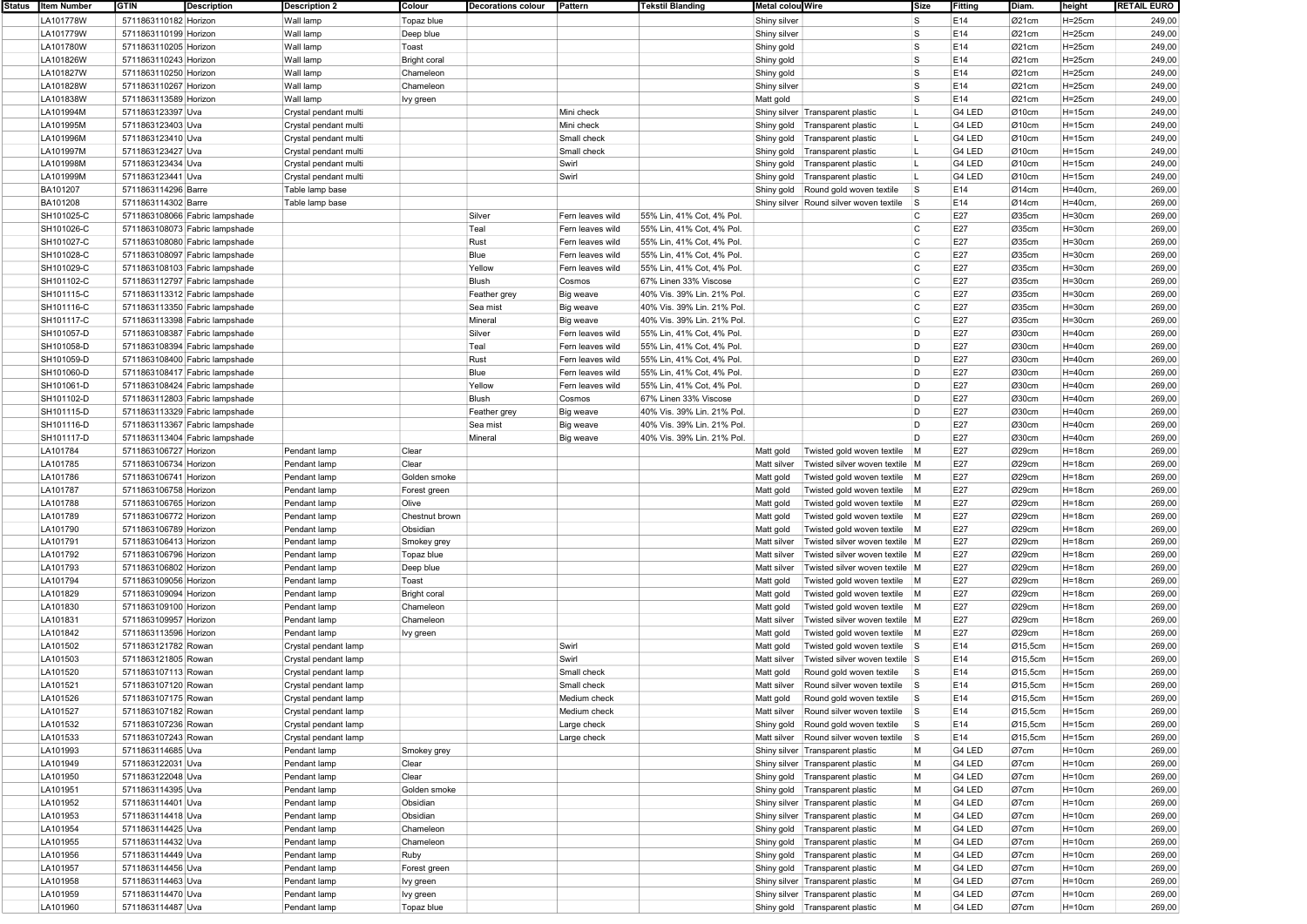| Status   Item Number | <b>GTIN</b>               | <b>Description</b> | <b>Description 2</b> | Colour              | <b>Decorations colour</b> | Pattern      | <b>Tekstil Blanding</b> | Metal colou Wire |                                             | Size     | <b>Fitting</b> | Diam.                | height      | <b>RETAIL EURO</b> |
|----------------------|---------------------------|--------------------|----------------------|---------------------|---------------------------|--------------|-------------------------|------------------|---------------------------------------------|----------|----------------|----------------------|-------------|--------------------|
| LA101961             | 5711863114494 Uva         |                    | Pendant lamp         | Topaz blue          |                           |              |                         |                  | Shiny gold   Transparent plastic            | M        | G4 LED         | Ø7cm                 | $H=10cm$    | 269,00             |
| LA101962             | 5711863114500 Uva         |                    | Pendant lamp         | Smokey grey         |                           |              |                         |                  | Shiny silver Transparent plastic            | M        | G4 LED         | Ø7cm                 | $H = 10cm$  | 269,00             |
|                      |                           |                    |                      |                     |                           |              |                         |                  |                                             |          |                |                      |             |                    |
| LA101963             | 5711863114517 Uva         |                    | Pendant lamp         | Smokey grey         |                           |              |                         |                  | Shiny silver Transparent plastic            | M        | G4 LED         | Ø7cm                 | $H=10cm$    | 269,00             |
| BO101101             | 5711863107298 Ceiling box |                    | Square 21 holes      |                     |                           |              |                         | Matt gold        |                                             | ls.      |                | Ø20cm                | H=5cm       | 299,00             |
| BO101102             | 5711863107304 Ceiling box |                    | Square 21 holes      |                     |                           |              |                         | Matt silver      |                                             | ls.      |                | Ø20cm                | H=5cm       | 299,00             |
| BO101107             | 5711863107359 Ceiling box |                    | Round 13 holes       |                     |                           |              |                         | Matt gold        |                                             | ls.      |                | Ø20cm                | $H=5cm$     | 299,00             |
| BO101108             | 5711863107366 Ceiling box |                    | Round 13 holes       |                     |                           |              |                         | Matt silver      |                                             | ls.      |                | Ø20cm                | H=5cm       | 299,00             |
|                      |                           |                    |                      |                     |                           |              |                         |                  |                                             |          |                |                      |             |                    |
| LA101421             | 5711863105881 Futura      |                    | Pendant lamp         | Forest green        |                           |              |                         | Shiny gold       | Round gold woven textile                    | l S      | G <sub>9</sub> | Ø11cm                | $H=24cm$    | 299,00             |
| LA101422             | 5711863105898 Futura      |                    | Pendant lamp         | Chestnut brown      |                           |              |                         | Shiny gold       | Round gold woven textile                    | ls.      | G <sub>9</sub> | Ø11cm                | $H = 24cm$  | 299,00             |
| LA101423             | 5711863105904 Futura      |                    | Pendant lamp         | Deep blue           |                           |              |                         |                  | Shiny silver Round silver woven textile     | s        | G <sub>9</sub> | Ø11cm                | $H=24cm$    | 299,00             |
| LA101424             | 5711863105911 Futura      |                    | Pendant lamp         | Smokey grey         |                           |              |                         |                  | Shiny silver Round silver woven textile     | <b>S</b> | G <sub>9</sub> | Ø11cm                | $H=24cm$    | 299,00             |
|                      |                           |                    |                      |                     |                           |              |                         |                  |                                             |          |                |                      |             |                    |
| LA101425             | 5711863105928 Futura      |                    | Pendant lamp         | Golden smoke        |                           |              |                         | Shiny gold       | Round gold woven textile                    | l S      | G <sub>9</sub> | Ø11cm                | $H=24cm$    | 299,00             |
| LA101426             | 5711863105935 Futura      |                    | Pendant lamp         | Clear               | Gold                      |              |                         | Shiny gold       | Round gold woven textile                    | l S      | G <sub>9</sub> | Ø11cm                | $H=24cm$    | 299,00             |
| LA101427             | 5711863105942 Futura      |                    | Pendant lamp         | Clear               | Platinum                  |              |                         |                  | Shiny silver Round silver woven textile     | <b>S</b> | G <sub>9</sub> | Ø11cm                | $H = 24cm$  | 299,00             |
| LA101441             | 5711863106123 Futura      |                    | Pendant lamp         | Obsidian            |                           |              |                         | Shiny gold       | Round gold woven textile                    | l S      | G <sub>9</sub> | Ø11cm                | $H=24cm$    | 299,00             |
| LA101443             | 5711863106130 Futura      |                    | Pendant lamp         | Rust                |                           |              |                         | Shiny gold       | Round gold woven textile                    | l S      | G <sub>9</sub> | Ø11cm                | $H=24cm$    | 299,00             |
|                      |                           |                    |                      |                     |                           |              |                         |                  |                                             |          |                |                      |             |                    |
| LA101444             | 5711863106147 Futura      |                    | Pendant lamp         | Topaz blue          | Platinum                  |              |                         |                  | Shiny silver Round silver woven textile     | <b>S</b> | G <sub>9</sub> | Ø11cm                | $H = 24cm$  | 299,00             |
| LA101445             | 5711863113961 Futura      |                    | Pendant lamp         | Ivy green           |                           |              |                         | Shiny gold       | Round gold woven textile                    | l S      | G <sub>9</sub> | Ø11cm                | $H = 24cm$  | 299,00             |
| LA101446             | 5711863113978 Futura      |                    | Pendant lamp         | Ruby                |                           |              |                         | Shiny gold       | Round gold woven textile                    | l S      | G <sub>9</sub> | Ø11cm                | $H=24cm$    | 299,00             |
| LA101470             | 5711863113817 Lute        |                    | Pendant lamp         | Chameleon           | Gold                      |              |                         | Shiny gold       | Round gold woven textile                    | <b>S</b> | E14            | Ø14cm                | $H=27cm$    | 299,00             |
|                      |                           |                    |                      |                     | Platinum                  |              |                         |                  |                                             |          |                |                      |             |                    |
| LA101471             | 5711863113824 Lute        |                    | Pendant lamp         | Chameleon           |                           |              |                         |                  | Shiny silver Round silver woven textile     | <b>S</b> | E14            | Ø14cm                | $H=27cm$    | 299,00             |
| LA101472             | 5711863113831 Lute        |                    | Pendant lamp         | Ivy green           | Gold                      |              |                         | Shiny gold       | Round gold woven textile                    | l S      | E14            | Ø14cm                | $H = 27$ cm | 299,00             |
| LA101473             | 5711863113848 Lute        |                    | Pendant lamp         | Ivy green           | Platinum                  |              |                         |                  | Shiny silver Round silver woven textile     | <b>S</b> | E14            | Ø14cm                | $H = 27cm$  | 299,00             |
| LA101474             | 5711863113855 Lute        |                    | Pendant lamp         | Ruby                | Gold                      |              |                         | Shiny gold       | Round gold woven textile                    | <b>S</b> | E14            | Ø14cm                | $H = 27$ cm | 299,00             |
| LA101475             | 5711863106499 Lute        |                    | Pendant lamp         | <b>Bright coral</b> |                           |              |                         | Shiny gold       | Round gold woven textile                    | <b>S</b> | E14            | Ø14cm                | $H=27cm$    | 299,00             |
|                      |                           |                    |                      |                     | Copper                    |              |                         |                  |                                             |          |                |                      |             |                    |
| LA101476             | 5711863106505 Lute        |                    | Pendant lamp         | Smokey grey         | Platinum                  |              |                         |                  | Shiny silver Round silver woven textile     | <b>S</b> | E14            | Ø14cm                | $H=27cm$    | 299,00             |
| LA101477             | 5711863106512 Lute        |                    | Pendant lamp         | Deep blue           | Copper                    |              |                         |                  | Shiny silver Round silver woven textile     | <b>S</b> | E14            | Ø14cm                | $H=27cm$    | 299,00             |
| LA101478             | 5711863106529 Lute        |                    | Pendant lamp         | Forest green        | Gold                      |              |                         | Shiny gold       | Round gold woven textile                    | l S      | E14            | Ø14cm                | $H=27cm$    | 299,00             |
| LA101479             | 5711863106536 Lute        |                    | Pendant lamp         | Golden smoke        | Gold                      |              |                         | Shiny gold       | Round gold woven textile                    | <b>S</b> | E14            | Ø14cm                | $H=27cm$    | 299,00             |
|                      |                           |                    |                      |                     |                           |              |                         |                  |                                             | s        |                |                      |             |                    |
| LA101480             | 5711863106543 Lute        |                    | Pendant lamp         | Clear               | Platinum                  |              |                         |                  | Shiny silver Round silver woven textile     |          | E14            | Ø14cm                | $H=27cm$    | 299,00             |
| LA101481             | 5711863106550 Lute        |                    | Pendant lamp         | Clear               | Gold                      |              |                         | Shiny gold       | Round gold woven textile                    | l S      | E14            | Ø14cm                | $H=27cm$    | 299,00             |
| LA101482             | 5711863106567 Lute        |                    | Pendant lamp         | Clear               | Copper                    |              |                         |                  | Shiny gold Round gold woven textile         | l S      | E14            | Ø14cm                | $H=27cm$    | 299,00             |
| LA101483             | 5711863106574 Lute        |                    | Pendant lamp         | Topaz blue          | Platinum                  |              |                         |                  | Shiny silver Round silver woven textile     | <b>S</b> | E14            | Ø14cm                | $H = 27cm$  | 299,00             |
| LA101484             | 5711863106581 Lute        |                    | Pendant lamp         | Topaz blue          | Gold                      |              |                         | Shiny gold       | Round gold woven textile                    | <b>S</b> | E14            | Ø14cm                | $H = 27$ cm | 299,00             |
|                      |                           |                    |                      |                     |                           |              |                         |                  |                                             |          |                |                      |             |                    |
| LA101485             | 5711863106598 Lute        |                    | Pendant lamp         | Chestnut brown Gold |                           |              |                         | Shiny gold       | Round gold woven textile                    | <b>S</b> | E14            | Ø14cm                | $H=27cm$    | 299,00             |
| LA101486             | 5711863106604 Lute        |                    | Pendant lamp         | Obsidian            | Platinum                  |              |                         |                  | Shiny silver Round silver woven textile     | <b>S</b> | E14            | Ø14cm                | $H=27cm$    | 299,00             |
| LA101487             | 5711863106611 Lute        |                    | Pendant lamp         | Obsidian            | Gold                      |              |                         | Shiny gold       | Round gold woven textile                    | l S      | E14            | Ø14cm                | $H = 27$ cm | 299,00             |
| LA101488             | 5711863106628 Lute        |                    | Pendant lamp         | Smokey grey         | Gold                      |              |                         | Shiny gold       | Round gold woven textile                    | l S      | E14            | Ø14cm                | $H=27cm$    | 299,00             |
|                      |                           |                    |                      |                     |                           |              |                         |                  |                                             |          | E27            |                      |             |                    |
| LA101288             | 5711863104006 Pillar      |                    | Pendant lamp         | Olive               | Dimples                   |              |                         | Shiny gold       | Twisted gold woven textile                  |          |                | Ø19cm                | $H = 32$ cm | 299,00             |
| LA101290             | 5711863103801 Pillar      |                    | Pendant lamp         | Clear               | Dimples                   |              |                         |                  | Shiny silver   Twisted silver woven textile |          | E27            | $O$ 19cm             | $H = 32$ cm | 299,00             |
| LA101291             | 5711863103382 Pillar      |                    | Pendant lamp         | Clear               | Dimples                   |              |                         | Shiny gold       | Twisted gold woven textile                  |          | E27            | $O$ 19cm             | $H = 32cm$  | 299,00             |
| LA101292             | 5711863103399 Pillar      |                    | Pendant lamp         | Smokey grey         | Dimples                   |              |                         |                  | Shiny silver   Twisted silver woven textile |          | E27            | $O$ 19cm             | $H = 32$ cm | 299,00             |
| LA101312             | 5711863103351 Pillar      |                    | Pendant lamp         | Topaz blue          | Dimples                   |              |                         |                  | Shiny silver   Twisted silver woven textile |          | E27            | Ø19cm                | $H = 32cm$  | 299,00             |
|                      |                           |                    |                      |                     |                           |              |                         |                  |                                             |          |                |                      |             |                    |
| LA101313             | 5711863122529 Pillar      |                    | Pendant lamp         | Golden smoke        | Dimples                   |              |                         | Shiny gold       | Twisted gold woven textile                  |          | E27            | Ø19cm                | $H = 32$ cm | 299,00             |
| LA101502W            | 5711863121799 Rowan       |                    | Crystal wall lamp    |                     |                           | Swirl        |                         | Matt gold        |                                             | l S      | E14            | Ø15,5cm              | $H=28cm$    | 299,00             |
| LA101503W            | 5711863121812 Rowan       |                    | Crystal wall lamp    |                     |                           | Swirl        |                         | Matt silver      |                                             | l S      | E14            | Ø15,5cm              | $H = 28cm$  | 299,00             |
| LA101520W            | 5711863108684 Rowan       |                    | Crystal wall lamp    |                     |                           | Small check  |                         | Shiny gold       |                                             | ls.      | E14            | $\varnothing$ 15,5cm | $H = 28cm$  | 299,00             |
|                      |                           |                    |                      |                     |                           |              |                         |                  |                                             | ls.      |                |                      |             |                    |
| LA101521W            | 5711863108691 Rowan       |                    | Crystal wall lamp    |                     |                           | Small check  |                         | Shiny silver     |                                             |          | E14            | Ø15,5cm              | $H = 28cm$  | 299,00             |
| LA101526W            | 5711863108707 Rowan       |                    | Crystal wall lamp    |                     |                           | Medium check |                         | Shiny gold       |                                             | l S      | E14            | $\varnothing$ 15,5cm | $H=28cm$    | 299,00             |
| LA101527W            | 5711863108714 Rowan       |                    | Crystal wall lamp    |                     |                           | Medium check |                         | Shiny silver     |                                             | ls.      | E14            | Ø15,5cm              | $H = 28cm$  | 299,00             |
| LA101532W            | 5711863108721 Rowan       |                    | Crystal wall lamp    |                     |                           | Large check  |                         | Shiny gold       |                                             | l S      | E14            | $\varnothing$ 15,5cm | $H = 28cm$  | 299,00             |
| LA101533W            | 5711863108738 Rowan       |                    | Crystal wall lamp    |                     |                           | Large check  |                         | Shiny silver     |                                             | ls       | E14            | $Q$ 15,5cm           | $H=28cm$    | 299,00             |
|                      |                           |                    |                      |                     |                           |              |                         |                  |                                             |          |                |                      |             |                    |
| LA101979             | 5711863122079 Uva         |                    | Pendant lamp         | Clear               |                           |              |                         |                  | Shiny gold   Transparent plastic            |          | G4 LED         | Ø10cm                | $H = 15cm$  | 299,00             |
| LA101980             | 5711863122086 Uva         |                    | Pendant lamp         | Clear               |                           |              |                         |                  | Shiny gold   Transparent plastic            |          | G4 LED         | Ø10cm                | H=15cm      | 299,00             |
| LA101981             | 5711863114562 Uva         |                    | Pendant lamp         | Golden smoke        |                           |              |                         |                  | Shiny silver Transparent plastic            |          | G4 LED         | Ø10cm                | $H = 15cm$  | 299,00             |
| LA101982             | 5711863114579 Uva         |                    | Pendant lamp         | Obsidian            |                           |              |                         |                  | Shiny silver Transparent plastic            |          | G4 LED         | Ø10cm                | $H = 15cm$  | 299,00             |
| LA101983             | 5711863114586 Uva         |                    | Pendant lamp         | Obsidian            |                           |              |                         |                  | Shiny gold   Transparent plastic            | L        | G4 LED         | Ø10cm                | $H = 15cm$  | 299,00             |
|                      |                           |                    |                      |                     |                           |              |                         |                  |                                             |          |                |                      |             |                    |
| LA101984             | 5711863114593 Uva         |                    | Pendant lamp         | Chameleon           |                           |              |                         |                  | Shiny gold   Transparent plastic            | п.       | G4 LED         | Ø10cm                | $H = 15cm$  | 299,00             |
| LA101985             | 5711863114609 Uva         |                    | Pendant lamp         | Chameleon           |                           |              |                         |                  | Shiny silver Transparent plastic            |          | G4 LED         | Ø10cm                | $H = 15cm$  | 299,00             |
| LA101986             | 5711863114616 Uva         |                    | Pendant lamp         | Ruby                |                           |              |                         |                  | Shiny silver Transparent plastic            | L        | G4 LED         | Ø10cm                | $H = 15cm$  | 299,00             |
| LA101987             | 5711863114623 Uva         |                    | Pendant lamp         | Forest green        |                           |              |                         |                  | Shiny gold   Transparent plastic            | L        | G4 LED         | Ø10cm                | $H = 15cm$  | 299,00             |
|                      |                           |                    |                      |                     |                           |              |                         |                  |                                             |          |                |                      |             |                    |
| LA101988             | 5711863114630 Uva         |                    | Pendant lamp         | Ivy green           |                           |              |                         |                  | Shiny gold   Transparent plastic            |          | G4 LED         | Ø10cm                | $H = 15cm$  | 299,00             |
| LA101989             | 5711863114647 Uva         |                    | Pendant lamp         | Ivy green           |                           |              |                         |                  | Shiny silver Transparent plastic            | п.       | G4 LED         | Ø10cm                | $H = 15cm$  | 299,00             |
| LA101990             | 5711863114654 Uva         |                    | Pendant lamp         | Topaz blue          |                           |              |                         |                  | Shiny silver Transparent plastic            |          | G4 LED         | Ø10cm                | $H = 15cm$  | 299,00             |
| LA101991             | 5711863114661 Uva         |                    | Pendant lamp         | Topaz blue          |                           |              |                         |                  | Shiny gold   Transparent plastic            | L        | G4 LED         | Ø15,7cm              | H=5cm       | 299,00             |
| LA101992             | 5711863114678 Uva         |                    | Pendant lamp         | Smokey grey         |                           |              |                         |                  | Shiny silver Transparent plastic            | L        | G4 LED         | Ø15,7cm              | H=5cm       | 299,00             |
|                      |                           |                    |                      |                     |                           |              |                         |                  |                                             |          |                |                      |             |                    |
| LA101964             | 5711863114524 Uva         |                    | Crystal pendant lamp |                     |                           | Mini check   |                         |                  | Shiny gold   Transparent plastic            | M        | G4 LED         | Q10cm                | $H = 15cm$  | 299,00             |
| LA101965             | 5711863114531 Uva         |                    | Crystal pendant lamp |                     |                           | Mini check   |                         |                  | Shiny silver Transparent plastic            | M        | G4 LED         | Ø10cm                | $H = 15cm$  | 299,00             |
| LA101966             | 5711863114548 Uva         |                    | Crystal pendant lamp |                     |                           | Small check  |                         |                  | Shiny silver Transparent plastic            | M        | G4 LED         | Ø10cm                | $H = 15cm$  | 299,00             |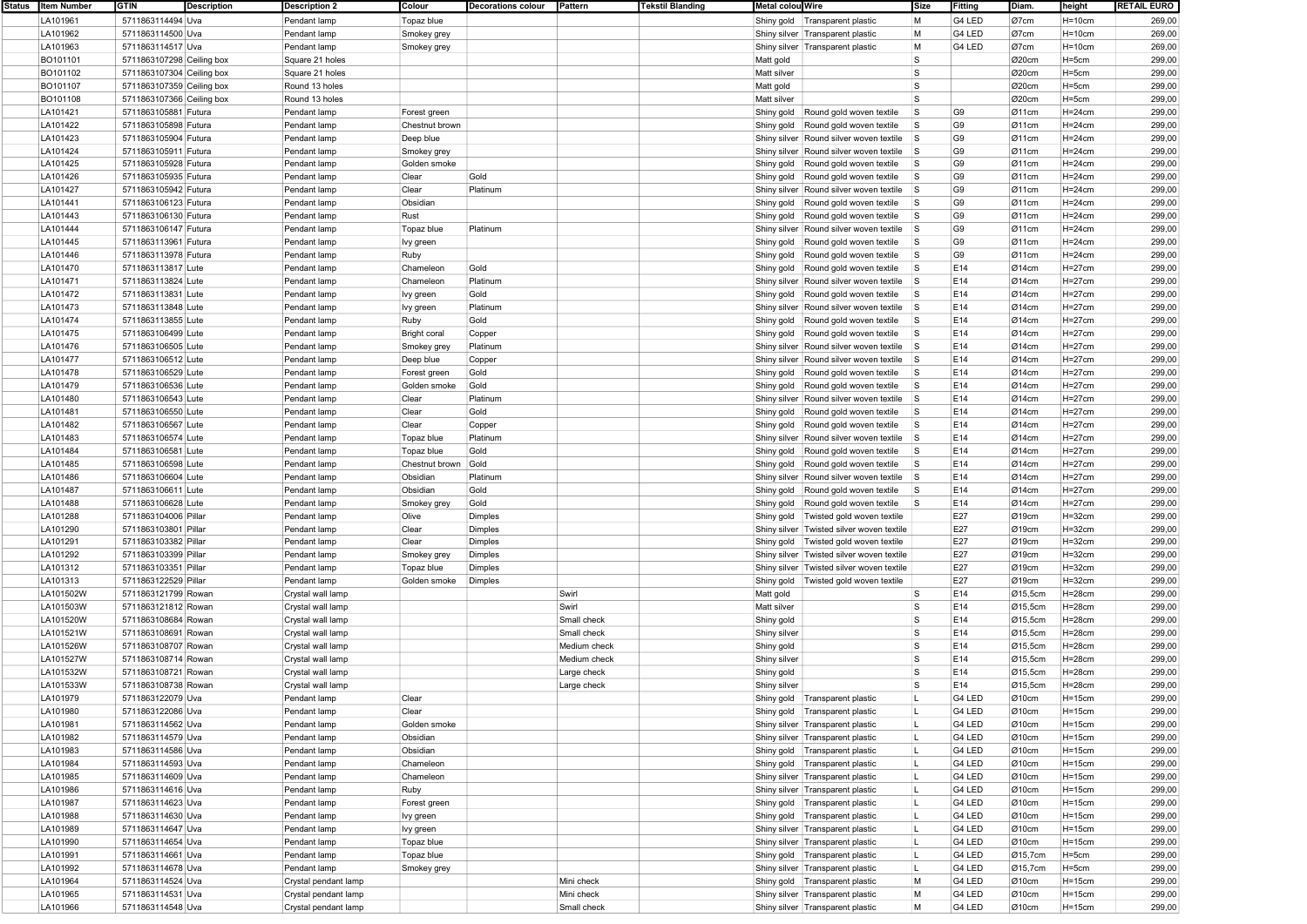| Status Item Number | <b>GTIN</b>           | Description                    | <b>Description 2</b> | Colour              | <b>Decorations colour</b> | Pattern                        | <b>Tekstil Blanding</b>    | Metal colou Wire |                                         | Size | Fitting | Diam. | height     | <b>RETAIL EURO</b> |
|--------------------|-----------------------|--------------------------------|----------------------|---------------------|---------------------------|--------------------------------|----------------------------|------------------|-----------------------------------------|------|---------|-------|------------|--------------------|
| LA101967           | 5711863114555 Uva     |                                | Crystal pendant lamp |                     |                           | Small check                    |                            |                  | Shiny gold Transparent plastic          | M    | G4 LED  | Ø10cm | $H = 15cm$ | 299,00             |
| LA101968           | 5711863122055 Uva     |                                | Crystal pendant lamp |                     |                           | Swirl                          |                            |                  | Shiny gold   Transparent plastic        | M    | G4 LED  | Ø10cm | $H = 15cm$ | 299,00             |
| LA101969           | 5711863122062 Uva     |                                |                      |                     |                           | Swirl                          |                            |                  |                                         | M    | G4 LED  | Ø10cm | $H = 15cm$ | 299,00             |
|                    |                       |                                | Crystal pendant lamp |                     |                           |                                |                            |                  | Shiny silver Transparent plastic        |      |         |       |            |                    |
| BA101203           | 5711863114258 Barre   |                                | Table lamp base      |                     |                           |                                |                            |                  | Shiny gold Round gold woven textile     | M    | E27     | Ø19cm | H=56cm,    | 329,00             |
| BA101204           | 5711863122024 Barre   |                                | Table lamp base      |                     |                           |                                |                            |                  | Shiny silver Round silver woven textile | M    | E27     | Ø19cm | H=56cm,    | 329,00             |
| LA101770CW         | 5711863109476 Horizon |                                | Surface lamp         | Clear               |                           |                                |                            | Shiny gold       |                                         | s    | E14     | Ø21cm |            | 329,00             |
| LA101771CW         | 5711863109483 Horizon |                                | Surface lamp         | Clear               |                           |                                |                            | Shiny silver     |                                         | s    | E14     | Ø21cm |            | 329,00             |
| LA101772CW         | 5711863109490 Horizon |                                | Surface lamp         | Golden smoke        |                           |                                |                            | Shiny gold       |                                         | l S  | E14     | Ø21cm |            | 329,00             |
| LA101773CW         | 5711863109506 Horizon |                                | Surface lamp         | Forest green        |                           |                                |                            | Shiny gold       |                                         | s    | E14     | Ø21cm |            | 329,00             |
| LA101774CW         | 5711863109513 Horizon |                                | Surface lamp         | Olive               |                           |                                |                            | Shiny gold       |                                         | s    | E14     | Ø21cm |            | 329,00             |
| LA101775CW         | 5711863109520 Horizon |                                | Surface lamp         | Chestnut brown      |                           |                                |                            | Shiny gold       |                                         | S    | E14     | Ø21cm |            | 329,00             |
| LA101776CW         | 5711863109537 Horizon |                                | Surface lamp         | Obsidian            |                           |                                |                            |                  |                                         | s    | E14     | Ø21cm |            | 329,00             |
|                    |                       |                                |                      |                     |                           |                                |                            | Shiny gold       |                                         |      |         |       |            |                    |
| LA101777CW         | 5711863109544 Horizon |                                | Surface lamp         | Smokey grey         |                           |                                |                            | Shiny silver     |                                         | S    | E14     | Ø21cm |            | 329,00             |
| LA101778CW         | 5711863109551 Horizon |                                | Surface lamp         | Topaz blue          |                           |                                |                            | Shiny silver     |                                         | s    | E14     | Ø21cm |            | 329,00             |
| LA101779CW         | 5711863109568 Horizon |                                | Surface lamp         | Deep blue           |                           |                                |                            | Shiny silver     |                                         | s    | E14     | Ø21cm |            | 329,00             |
| LA101780CW         | 5711863109575 Horizon |                                | Surface lamp         | Toast               |                           |                                |                            | Shiny gold       |                                         | S    | E14     | Ø21cm |            | 329,00             |
| LA101826CW         | 5711863109896 Horizon |                                | Surface lamp         | <b>Bright coral</b> |                           |                                |                            | Shiny gold       |                                         | s    | E14     | Ø21cm |            | 329,00             |
| LA101827CW         | 5711863109902 Horizon |                                | Surface lamp         | Chameleon           |                           |                                |                            | Shiny gold       |                                         | s    | E14     | Ø21cm |            | 329,00             |
| LA101828CW         | 5711863109926 Horizon |                                | Surface lamp         | Chameleon           |                           |                                |                            | Shiny silver     |                                         | s    | E14     | Ø21cm |            | 329,00             |
| LA101838CW         | 5711863113572 Horizon |                                | Surface lamp         | Ivy green           |                           |                                |                            | Shiny gold       |                                         | s    | E14     | Ø21cm |            | 329,00             |
| LA101648           | 5711863108936 Rowan   |                                | Pendant lamp         | Chameleon           |                           |                                |                            | Matt gold        | Twisted gold woven textile              |      | E27     | Ø28cm | $H=28cm$   | 329,00             |
|                    |                       |                                |                      |                     |                           |                                |                            |                  |                                         |      |         |       |            |                    |
| LA101649           | 5711863109452 Rowan   |                                | Pendant lamp         | Chameleon           |                           |                                |                            | Matt silver      | Twisted silver woven textile  L         |      | E27     | Ø28cm | $H=28cm$   | 329,00             |
| LA101630           | 5711863100480 Rowan   |                                | Pendant lamp         | <b>Bright coral</b> |                           |                                |                            | Matt gold        | Twisted gold woven textile              |      | E27     | Ø28cm | $H=28cm$   | 329,00             |
| LA101631           | 5711863100503 Rowan   |                                | Pendant lamp         | Forest green        |                           |                                |                            | Matt gold        | Twisted gold woven textile              |      | E27     | Ø28cm | H=28cm     | 329,00             |
| LA101632           | 5711863100527 Rowan   |                                | Pendant lamp         | Smokey grey         |                           |                                |                            | Matt silver      | Twisted silver woven textile L          |      | E27     | Ø28cm | $H=28cm$   | 329,00             |
| LA101633           | 5711863100534 Rowan   |                                | Pendant lamp         | Deep blue           |                           |                                |                            | Matt silver      | Twisted silver woven textile  L         |      | E27     | Ø28cm | $H=28cm$   | 329,00             |
| LA101634           | 5711863100541 Rowan   |                                | Pendant lamp         | Chestnut brown      |                           |                                |                            | Matt gold        | Twisted gold woven textile              |      | E27     | Ø28cm | $H=28cm$   | 329,00             |
| LA101635           | 5711863102989 Rowan   |                                | Pendant lamp         | Clear               |                           |                                |                            | Matt gold        | Twisted gold woven textile              |      | E27     | Ø28cm | $H=28cm$   | 329,00             |
| LA101636           | 5711863102996 Rowan   |                                | Pendant lamp         | Clear               |                           |                                |                            | Matt silver      | Twisted silver woven textile   L        |      | E27     | Ø28cm | $H=28cm$   | 329,00             |
| LA101637           | 5711863103023 Rowan   |                                | Pendant lamp         | Golden smoke        |                           |                                |                            | Matt gold        | Twisted gold woven textile              |      | E27     | Ø28cm | $H=28cm$   | 329,00             |
|                    |                       |                                |                      |                     |                           |                                |                            |                  | Twisted silver woven textile  L         |      |         |       | $H=28cm$   |                    |
| LA101638           | 5711863103788 Rowan   |                                | Pendant lamp         | Topaz blue          |                           |                                |                            | Matt silver      |                                         |      | E27     | Ø28cm |            | 329,00             |
| LA101639           | 5711863103795 Rowan   |                                | Pendant lamp         | Olive               |                           |                                |                            | Matt gold        | Twisted gold woven textile              |      | E27     | Ø28cm | $H=28cm$   | 329,00             |
| LA101642           | 5711863103955 Rowan   |                                | Pendant lamp         | Obsidian            |                           |                                |                            | Matt gold        | Twisted gold woven textile              |      | E27     | Ø28cm | $H=28cm$   | 329,00             |
| LA101644           | 5711863108899 Rowan   |                                | Pendant lamp         | Toast               |                           |                                |                            | Matt gold        | Twisted gold woven textile              |      | E27     | Ø28cm | $H=28cm$   | 329,00             |
| LA101651           | 5711863113794 Rowan   |                                | Pendant lamp         | Ivy green           |                           |                                |                            | Matt gold        | Twisted gold woven textile              |      | E27     | Ø28cm | $H=28cm$   | 329,00             |
| LA101994           | 5711863114692 Uva     |                                | Crystal pendant lamp |                     |                           | Mini check                     |                            | Shiny gold       | Transparent plastic                     | L    | G4 LED  | Ø10cm | $H = 15cm$ | 329,00             |
| LA101995           | 5711863114708 Uva     |                                | Crystal pendant lamp |                     |                           | Mini check                     |                            | Shiny gold       | Transparent plastic                     | L    | G4 LED  | Ø10cm | $H = 15cm$ | 329,00             |
| LA101996           | 5711863114715 Uva     |                                | Crystal pendant lamp |                     |                           | Small check                    |                            |                  | Shiny silver Transparent plastic        | L    | G4 LED  | Ø10cm | $H = 15cm$ | 329,00             |
| LA101997           | 5711863114722 Uva     |                                | Crystal pendant lamp |                     |                           | Small check                    |                            |                  | Shiny silver Transparent plastic        | L    | G4 LED  | Ø10cm | $H = 15cm$ | 329,00             |
| LA101998           | 5711863122093 Uva     |                                |                      |                     |                           | Swirl                          |                            |                  |                                         | L    | G4 LED  | Ø10cm | $H = 15cm$ | 329,00             |
|                    |                       |                                | Crystal pendant lamp |                     |                           |                                |                            |                  | Shiny gold   Transparent plastic        |      |         |       |            |                    |
| LA101999           | 5711863122109 Uva     |                                | Crystal pendant lamp |                     |                           | Swirl                          |                            |                  | Shiny gold Transparent plastic          | L    | G4 LED  | Ø10cm | $H = 15cm$ | 329,00             |
| SH101013H-F        |                       | 5711863118034 Fabric lampshade |                      |                     |                           | Botanical                      | 100% Cotton                |                  |                                         | E    | E27     | Ø40cm | $H = 53cm$ | 329,00             |
| SH101013T-F        |                       | 5711863118072 Fabric lampshade |                      |                     |                           | Botanical                      | 100% Cotton                |                  |                                         | E    | E27     | Ø40cm | $H = 53cm$ | 329,00             |
| SH101016-F         |                       | 5711863118157 Fabric lampshade |                      |                     | Green                     | Fern Leaves graphic 100% Linen |                            |                  |                                         | E    | E27     | Ø40cm | $H = 53cm$ | 329,00             |
| SH101017-F         |                       | 5711863118195 Fabric lampshade |                      |                     | Indigo                    | Fern Leaves graphic 100% Linen |                            |                  |                                         | E    | E27     | Ø40cm | $H = 53cm$ | 329,00             |
| SH101018-F         |                       | 5711863118232 Fabric lampshade |                      |                     | Indigo                    | Branches                       | 100% Linen                 |                  |                                         | E    | E27     | Ø40cm | $H = 53cm$ | 329,00             |
| SH101019-F         |                       | 5711863118270 Fabric lampshade |                      |                     | White/Silver              | Branches                       | 100% Linen                 |                  |                                         | E    | E27     | Ø40cm | $H = 53cm$ | 329,00             |
| SH101020-F         |                       | 5711863118317 Fabric lampshade |                      |                     | Grey/Silver               | Branches                       | 100% Linen                 |                  |                                         | F    | E27     | Ø40cm | $H = 53cm$ | 329,00             |
| SH101021-F         |                       | 5711863118355 Fabric lampshade |                      |                     | Green                     | Branches                       | 100% Linen                 |                  |                                         | E    | E27     | Ø40cm | $H = 53cm$ | 329,00             |
| SH101022-F         |                       | 5711863118393 Fabric lampshade |                      |                     | Ochre                     | <b>Branches</b>                | 100% Linen                 |                  |                                         | E    | E27     | Ø40cm | $H = 53cm$ | 329,00             |
|                    |                       |                                |                      |                     |                           |                                | <b>100% Linen</b>          |                  |                                         | E    |         |       |            |                    |
| SH101023-F         |                       | 5711863118430 Fabric lampshade |                      |                     | Grey/Ochre                | <b>Branches</b>                |                            |                  |                                         |      | E27     | Ø40cm | $H = 53cm$ | 329,00             |
| SH101024-F         |                       | 5711863118478 Fabric lampshade |                      |                     | Grey glitter              | Fern leaves wild               | 55% Lin, 41% Cot, 4% Lurex |                  |                                         | E    | E27     | Ø40cm | $H = 53cm$ | 329,00             |
| SH101030H-F        |                       | 5711863121874 Fabric lampshade |                      |                     | Green/Gold                | Brocade                        | 100% Polyester             |                  |                                         |      | E27     | Ø40cm | $H = 53cm$ | 329,00             |
| SH101030T-F        |                       | 5711863121911 Fabric lampshade |                      |                     | Green/Gold                | Brocade                        | 100% Polyester             |                  |                                         | E    | E27     | Ø40cm | $H = 53cm$ | 329,00             |
| SH101031H-F        |                       | 5711863121959 Fabric lampshade |                      |                     | Blue/Red                  | Brocade                        | 100% Polyester             |                  |                                         | F    | E27     | Ø40cm | $H = 53cm$ | 329,00             |
| SH101031T-F        |                       | 5711863121997 Fabric lampshade |                      |                     | Blue/Red                  | Brocade                        | 100% Polyester             |                  |                                         | E    | E27     | Ø40cm | $H = 53cm$ | 329,00             |
| SH101032H-F        |                       | 5711863118713 Fabric lampshade |                      |                     | Yellow/Pink               | Brocade                        | 100% Polyester             |                  |                                         | E    | E27     | Ø40cm | $H = 53cm$ | 329,00             |
| SH101032T-F        |                       | 5711863118751 Fabric lampshade |                      |                     | Yellow/Pink               | Brocade                        | 100% Polyester             |                  |                                         | E    | E27     | Ø40cm | $H = 53cm$ | 329,00             |
| SH101065-F         |                       | 5711863118799 Fabric lampshade |                      |                     | Cherry                    | Glyptic                        | 56% Cotton, 44% Polyester  |                  |                                         | E    | E27     | Ø40cm | $H = 53cm$ | 329,00             |
| SH101066-F         |                       | 5711863118836 Fabric lampshade |                      |                     | Buff                      | Glyptic                        | 56% Cotton, 44% Polyester  |                  |                                         | F    | E27     | Ø40cm | $H = 53cm$ | 329,00             |
| SH101068-F         |                       | 5711863118911 Fabric lampshade |                      |                     |                           |                                |                            |                  |                                         | F    |         | Ø40cm |            |                    |
|                    |                       |                                |                      |                     | Bronze                    | Glyptic                        | 56% Cotton, 44% Polyester  |                  |                                         |      | E27     |       | $H = 53cm$ | 329,00             |
| SH101069-F         |                       | 5711863118959 Fabric lampshade |                      |                     | Chartreuse                | Glyptic                        | 56% Cotton, 44% Polyester  |                  |                                         | E    | E27     | Ø40cm | $H = 53cm$ | 329,00             |
| SH101070-F         |                       | 5711863118997 Fabric lampshade |                      |                     | White                     | Rosyta                         | 100% Polyester velvet      |                  |                                         | F    | E27     | Ø40cm | $H = 53cm$ | 329,00             |
| SH101071-F         |                       | 5711863119031 Fabric lampshade |                      |                     | Buff                      | Rosyta                         | 100% Polyester velvet      |                  |                                         | E    | E27     | Ø40cm | $H = 53cm$ | 329,00             |
| SH101072-F         |                       | 5711863119079 Fabric lampshade |                      |                     | Amethyst                  | Rosyta                         | 100% Polyester velvet      |                  |                                         | F    | E27     | Ø40cm | $H = 53cm$ | 329,00             |
| SH101073-F         |                       | 5711863119116 Fabric lampshade |                      |                     | Ocean                     | Rosyta                         | 100% Polyester velvet      |                  |                                         | E    | E27     | Ø40cm | $H = 53cm$ | 329,00             |
| SH101074-F         |                       | 5711863119154 Fabric lampshade |                      |                     | Duckegg                   | Rosyta                         | 100% Polyester velvet      |                  |                                         | E    | E27     | Ø40cm | $H = 53cm$ | 329,00             |
| SH101075-F         |                       | 5711863119192 Fabric lampshade |                      |                     | Palejade                  | Rosyta                         | 100% Polyester velvet      |                  |                                         | F    | E27     | Ø40cm | $H = 53cm$ | 329,00             |
| SH101076-F         |                       | 5711863119239 Fabric lampshade |                      |                     | Darkest green             | Rosyta                         | 100% Polyester velvet      |                  |                                         | E    | E27     | Ø40cm | $H = 53cm$ | 329,00             |
|                    |                       |                                |                      |                     |                           |                                |                            |                  |                                         |      |         |       |            |                    |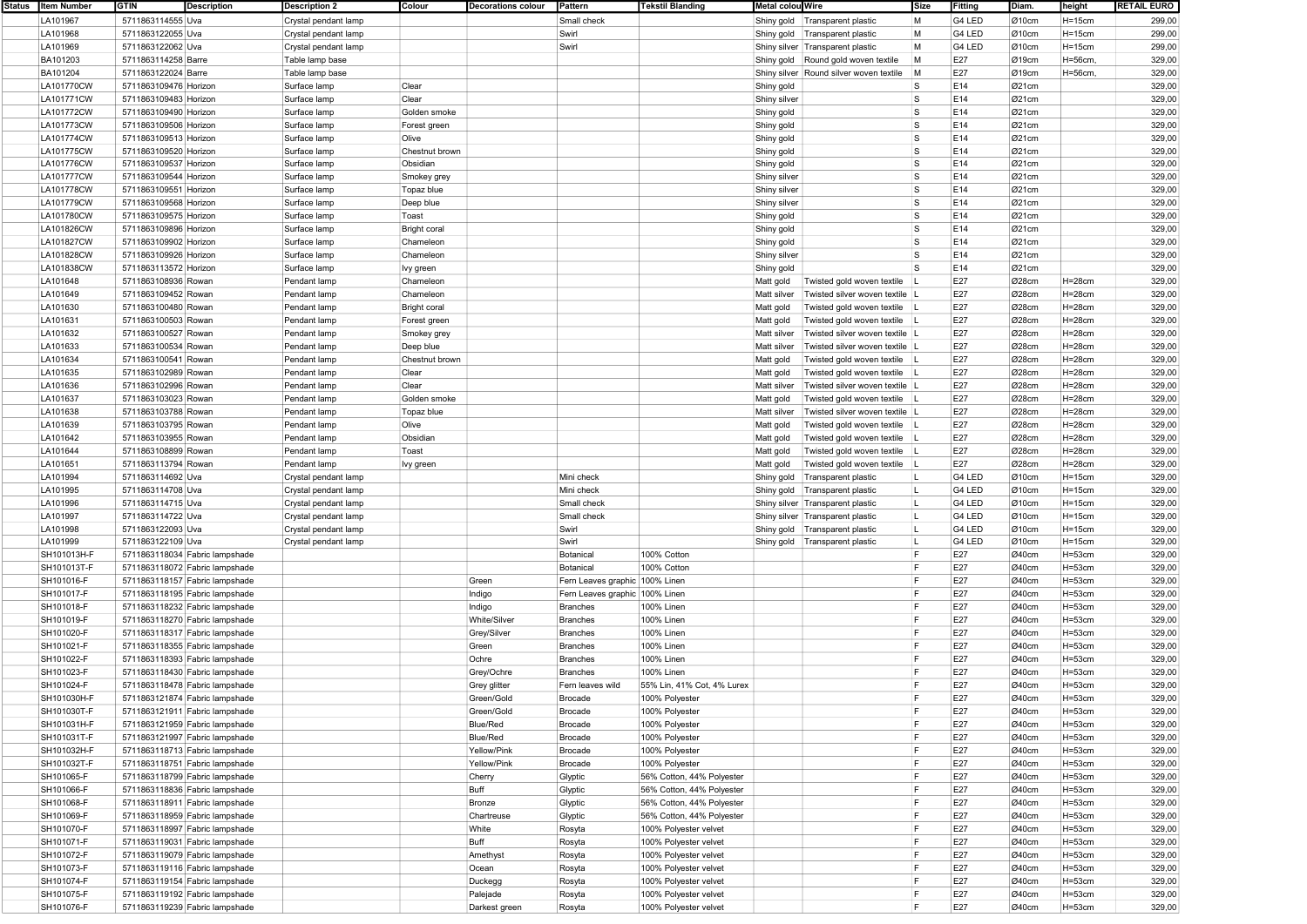| Status   Item Number | <b>GTIN</b> | <b>Description</b>             | <b>Description 2</b> | Colour | <b>Decorations colour</b> | Pattern                        | <b>Tekstil Blanding</b>    | Metal colou Wire | Size | Fitting | Diam. | height     | <b>RETAIL EURO</b> |
|----------------------|-------------|--------------------------------|----------------------|--------|---------------------------|--------------------------------|----------------------------|------------------|------|---------|-------|------------|--------------------|
| SH101077-F           |             | 5711863119277 Fabric lampshade |                      |        | Bordeaux                  | Rosyta                         | 100% Polyester velvet      |                  | F    | E27     | Ø40cm | $H = 53cm$ | 329,00             |
| SH101078-F           |             | 5711863119314 Fabric lampshade |                      |        | Ruby                      | Rosyta                         | 100% Polyester velvet      |                  | F    | E27     | Ø40cm | $H = 53cm$ | 329,00             |
| SH101079-F           |             | 5711863119352 Fabric lampshade |                      |        | Rust                      | Rosyta                         | 100% Polyester velvet      |                  | F    | E27     | Ø40cm | $H = 53cm$ | 329,00             |
|                      |             |                                |                      |        |                           |                                |                            |                  | l F  |         |       |            |                    |
| SH101080-F           |             | 5711863119390 Fabric lampshade |                      |        | Peach                     | Rosyta                         | 100% Polyester velvet      |                  |      | E27     | Ø40cm | $H = 53cm$ | 329,00             |
| SH101081-F           |             | 5711863119437 Fabric lampshade |                      |        | Yellow                    | Rosyta                         | 100% Polyester velvet      |                  |      | E27     | Ø40cm | $H = 53cm$ | 329,00             |
| SH101082-F           |             | 5711863119475 Fabric lampshade |                      |        | Grey                      | Rosyta                         | 100% Polyester velvet      |                  | F    | E27     | Ø40cm | $H = 53cm$ | 329,00             |
| SH101083-F           |             | 5711863119512 Fabric lampshade |                      |        | Slate                     | Rosyta                         | 100% Polyester velvet      |                  | l F  | E27     | Ø40cm | $H = 53cm$ | 329,00             |
| SH101097H-F          |             | 5711863120433 Fabric lampshade |                      |        | Oyster                    | Lustica                        | 80% Cotton 20% Polyester   |                  | F    | E27     | Ø40cm | $H = 53cm$ | 329,00             |
| SH101097T-F          |             | 5711863120471 Fabric lampshade |                      |        | Oyster                    | Lustica                        | 80% Cotton 20% Polyester   |                  | l F  | E27     | Ø40cm | $H = 53cm$ | 329,00             |
| SH101098H-F          |             |                                |                      |        | Raffia                    | Lustica                        |                            |                  | IF.  | E27     | Ø40cm | $H = 53cm$ | 329,00             |
|                      |             | 5711863120518 Fabric lampshade |                      |        |                           |                                | 80% Cotton 20% Polyester   |                  | F    |         |       |            |                    |
| SH101098T-F          |             | 5711863120556 Fabric lampshade |                      |        | Raffia                    | Lustica                        | 80% Cotton 20% Polyester   |                  |      | E27     | Ø40cm | $H = 53cm$ | 329,00             |
| SH101099H-F          |             | 5711863120594 Fabric lampshade |                      |        | Saffron                   | Lustica                        | 80% Cotton 20% Polyester   |                  | IF.  | E27     | Ø40cm | $H = 53cm$ | 329,00             |
| SH101099T-F          |             | 5711863120631 Fabric lampshade |                      |        | Saffron                   | Lustica                        | 80% Cotton 20% Polyester   |                  | F    | E27     | Ø40cm | $H = 53cm$ | 329,00             |
| SH101100H-F          |             | 5711863120679 Fabric lampshade |                      |        | Powder                    | Lustica                        | 80% Cotton 20% Polyester   |                  | l F  | E27     | Ø40cm | $H = 53cm$ | 329,00             |
| SH101100T-F          |             | 5711863120716 Fabric lampshade |                      |        | Powder                    | Lustica                        | 80% Cotton 20% Polyester   |                  | l ⊏  | E27     | Ø40cm | $H = 53cm$ | 329,00             |
| SH101118-F           |             | 5711863121676 Fabric lampshade |                      |        | Cayenne                   | Cubica                         | 52% Cot. 44% Pol. 4% Lin.  |                  | l F  | E27     | Ø40cm | $H = 53cm$ | 329,00             |
| SH101119-F           |             | 5711863121713 Fabric lampshade |                      |        | Onyx                      | Cubica                         | 52% Cot. 44% Pol. 4% Lin.  |                  | l F  | E27     | Ø40cm | $H = 53cm$ | 329,00             |
|                      |             |                                |                      |        |                           |                                |                            |                  |      |         |       |            |                    |
| SH101013H-G          |             | 5711863118041 Fabric lampshade |                      |        |                           | Botanical                      | 100% Cotton                |                  | G    | E27     | Ø42cm | $H = 39cm$ | 329,00             |
| SH101013T-G          |             | 5711863118089 Fabric lampshade |                      |        |                           | Botanical                      | 100% Cotton                |                  | G    | E27     | Ø42cm | $H = 39cm$ | 329,00             |
| SH101016-G           |             | 5711863118164 Fabric lampshade |                      |        | Green                     | Fern Leaves graphic 100% Linen |                            |                  | G    | E27     | Ø42cm | $H = 39cm$ | 329,00             |
| SH101017-G           |             | 5711863118201 Fabric lampshade |                      |        | Indigo                    | Fern Leaves graphic 100% Linen |                            |                  | G    | E27     | Ø42cm | $H = 39cm$ | 329,00             |
| SH101018-G           |             | 5711863118249 Fabric lampshade |                      |        | Indigo                    | <b>Branches</b>                | 100% Linen                 |                  | G    | E27     | Ø42cm | $H = 39cm$ | 329,00             |
| SH101019-G           |             | 5711863118287 Fabric lampshade |                      |        | White/Silver              | <b>Branches</b>                | 100% Linen                 |                  | G    | E27     | Ø42cm | $H = 39cm$ | 329,00             |
| SH101020-G           |             | 5711863118324 Fabric lampshade |                      |        | Grey/Silver               | <b>Branches</b>                | 100% Linen                 |                  | G    | E27     | Ø42cm | $H = 39cm$ | 329,00             |
| SH101021-G           |             | 5711863118362 Fabric lampshade |                      |        | Green                     | <b>Branches</b>                | 100% Linen                 |                  | G    | E27     | Ø42cm | $H = 39cm$ | 329,00             |
|                      |             |                                |                      |        |                           |                                |                            |                  |      |         |       |            |                    |
| SH101022-G           |             | 5711863118409 Fabric lampshade |                      |        | Ochre                     | <b>Branches</b>                | 100% Linen                 |                  | G    | E27     | Ø42cm | $H = 39cm$ | 329,00             |
| SH101023-G           |             | 5711863118447 Fabric lampshade |                      |        | Grey/Ochre                | <b>Branches</b>                | <b>100% Linen</b>          |                  | G    | E27     | Ø42cm | $H = 39cm$ | 329,00             |
| SH101024-G           |             | 5711863118485 Fabric lampshade |                      |        | Grey glitter              | Fern leaves wild               | 55% Lin, 41% Cot, 4% Lurex |                  | G    | E27     | Ø42cm | $H = 39cm$ | 329,00             |
| SH101030H-G          |             | 5711863121881 Fabric lampshade |                      |        | Green/Gold                | <b>Brocade</b>                 | 100% Polyester             |                  | G    | E27     | Ø42cm | $H = 39cm$ | 329,00             |
| SH101030T-G          |             | 5711863121928 Fabric lampshade |                      |        | Green/Gold                | Brocade                        | 100% Polyester             |                  | G    | E27     | Ø42cm | $H = 39cm$ | 329,00             |
| SH101031H-G          |             | 5711863121966 Fabric lampshade |                      |        | <b>Blue/Red</b>           | <b>Brocade</b>                 | 100% Polyester             |                  | G    | E27     | Ø42cm | $H = 39cm$ | 329,00             |
| SH101031T-G          |             | 5711863122000 Fabric lampshade |                      |        | <b>Blue/Red</b>           | <b>Brocade</b>                 | 100% Polyester             |                  | G    | E27     | Ø42cm | $H = 39cm$ | 329,00             |
| SH101032H-G          |             | 5711863118720 Fabric lampshade |                      |        | Yellow/Pink               | Brocade                        | 100% Polyester             |                  | G    | E27     | Ø42cm | $H = 39cm$ | 329,00             |
| SH101032T-G          |             | 5711863118768 Fabric lampshade |                      |        | Yellow/Pink               | <b>Brocade</b>                 | 100% Polyester             |                  | G    | E27     | Ø42cm | $H = 39cm$ | 329,00             |
|                      |             |                                |                      |        |                           |                                |                            |                  |      |         |       |            |                    |
| SH101065-G           |             | 5711863118805 Fabric lampshade |                      |        | Cherry                    | Glyptic                        | 56% Cotton, 44% Polyester  |                  | G    | E27     | Ø42cm | $H = 39cm$ | 329,00             |
| SH101066-G           |             | 5711863118843 Fabric lampshade |                      |        | Buff                      | Glyptic                        | 56% Cotton, 44% Polyester  |                  | G    | E27     | Ø42cm | $H = 39cm$ | 329,00             |
| SH101068-G           |             | 5711863118928 Fabric lampshade |                      |        | Bronze                    | Glyptic                        | 56% Cotton, 44% Polyester  |                  | G    | E27     | Ø42cm | $H = 39cm$ | 329,00             |
| SH101069-G           |             | 5711863118966 Fabric lampshade |                      |        | Chartreuse                | Glyptic                        | 56% Cotton, 44% Polyester  |                  | G    | E27     | Ø42cm | $H = 39cm$ | 329,00             |
| SH101070-G           |             | 5711863119000 Fabric lampshade |                      |        | White                     | Rosyta                         | 100% Polyester velvet      |                  | G    | E27     | Ø42cm | $H = 39cm$ | 329,00             |
| SH101071-G           |             | 5711863119048 Fabric lampshade |                      |        | Buff                      | Rosyta                         | 100% Polyester velvet      |                  | G    | E27     | Ø42cm | $H = 39cm$ | 329,00             |
| SH101072-G           |             | 5711863119086 Fabric lampshade |                      |        | Amethyst                  | Rosyta                         | 100% Polyester velvet      |                  | G    | E27     | Ø42cm | $H = 39cm$ | 329,00             |
| SH101073-G           |             | 5711863119123 Fabric lampshade |                      |        | Ocean                     | Rosyta                         | 100% Polyester velvet      |                  | G    | E27     | Ø42cm | $H = 39cm$ | 329,00             |
| SH101074-G           |             | 5711863119161 Fabric lampshade |                      |        | Duckegg                   | Rosyta                         | 100% Polyester velvet      |                  | G    | E27     | Ø42cm | $H = 39cm$ | 329,00             |
| SH101075-G           |             | 5711863119208 Fabric lampshade |                      |        | Palejade                  | Rosyta                         | 100% Polyester velvet      |                  | G    | E27     | Ø42cm | $H = 39cm$ | 329,00             |
|                      |             |                                |                      |        |                           |                                |                            |                  | G    |         |       |            |                    |
| SH101076-G           |             | 5711863119246 Fabric lampshade |                      |        | Darkest green             | Rosyta                         | 100% Polyester velvet      |                  |      | E27     | Ø42cm | $H = 39cm$ | 329,00             |
| SH101077-G           |             | 5711863119284 Fabric lampshade |                      |        | Bordeaux                  | Rosyta                         | 100% Polyester velvet      |                  | G    | E27     | Ø42cm | $H = 39cm$ | 329,00             |
| SH101078-G           |             | 5711863119321 Fabric lampshade |                      |        | Ruby                      | Rosyta                         | 100% Polyester velvet      |                  | G    | E27     | Ø42cm | $H = 39cm$ | 329,00             |
| SH101079-G           |             | 5711863119369 Fabric lampshade |                      |        | Rust                      | Rosyta                         | 100% Polyester velvet      |                  | G    | E27     | Ø42cm | $H = 39cm$ | 329,00             |
| SH101080-G           |             | 5711863119406 Fabric lampshade |                      |        | Peach                     | Rosyta                         | 100% Polyester velvet      |                  | G    | E27     | Ø42cm | $H = 39cm$ | 329,00             |
| SH101081-G           |             | 5711863119444 Fabric lampshade |                      |        | Yellow                    | Rosyta                         | 100% Polyester velvet      |                  | G    | E27     | Ø42cm | $H = 39cm$ | 329,00             |
| SH101082-G           |             | 5711863119482 Fabric lampshade |                      |        | Grey                      | Rosyta                         | 100% Polyester velvet      |                  | G    | E27     | Ø42cm | $H = 39cm$ | 329,00             |
| SH101083-G           |             | 5711863119529 Fabric lampshade |                      |        | Slate                     | Rosyta                         | 100% Polyester velvet      |                  | G    | E27     | Ø42cm | $H = 39cm$ | 329,00             |
| SH101097H-G          |             | 5711863120440 Fabric lampshade |                      |        | Oyster                    | Lustica                        | 80% Cotton 20% Polyester   |                  | G    | E27     | Ø42cm | H=39cm     | 329,00             |
|                      |             |                                |                      |        |                           |                                |                            |                  |      |         |       |            |                    |
| SH101097T-G          |             | 5711863120488 Fabric lampshade |                      |        | Oyster                    | Lustica                        | 80% Cotton 20% Polyester   |                  | G    | E27     | Ø42cm | $H = 39cm$ | 329,00             |
| SH101098H-G          |             | 5711863120525 Fabric lampshade |                      |        | Raffia                    | Lustica                        | 80% Cotton 20% Polyester   |                  | G    | E27     | Ø42cm | $H = 39cm$ | 329,00             |
| SH101098T-G          |             | 5711863120563 Fabric lampshade |                      |        | Raffia                    | Lustica                        | 80% Cotton 20% Polyester   |                  | G    | E27     | Ø42cm | $H = 39cm$ | 329,00             |
| SH101099H-G          |             | 5711863120600 Fabric lampshade |                      |        | Saffron                   | Lustica                        | 80% Cotton 20% Polyester   |                  | G    | E27     | Ø42cm | $H = 39cm$ | 329,00             |
| SH101099T-G          |             | 5711863120648 Fabric lampshade |                      |        | Saffron                   | Lustica                        | 80% Cotton 20% Polyester   |                  | G    | E27     | Ø42cm | $H = 39cm$ | 329,00             |
| SH101100H-G          |             | 5711863120686 Fabric lampshade |                      |        | Powder                    | Lustica                        | 80% Cotton 20% Polyester   |                  | G    | E27     | Ø42cm | $H = 39cm$ | 329,00             |
| SH101100T-G          |             | 5711863120723 Fabric lampshade |                      |        | Powder                    | Lustica                        | 80% Cotton 20% Polyester   |                  | G    | E27     | Ø42cm | $H = 39cm$ | 329,00             |
| SH101118-G           |             | 5711863121683 Fabric lampshade |                      |        | Cayenne                   | Cubica                         | 52% Cot. 44% Pol. 4% Lin.  |                  | G    | E27     | Ø42cm | $H = 39cm$ | 329,00             |
| SH101119-G           |             | 5711863121720 Fabric lampshade |                      |        | Onyx                      | Cubica                         | 52% Cot. 44% Pol. 4% Lin.  |                  | G    | E27     | Ø42cm | $H = 39cm$ | 329,00             |
| SH101005-H           |             | 5711863117730 Fabric lampshade |                      |        | Bronze                    | Marl                           | 60% Polyester 40% Cotton   |                  | H    | E27     | Ø30cm | $H = 80cm$ | 359,00             |
| SH101006-H           |             | 5711863117778 Fabric lampshade |                      |        | Sand                      | Marl                           | 60% Polyester 40% Cotton   |                  | H    | E27     | Ø30cm | $H = 80cm$ | 359,00             |
|                      |             |                                |                      |        |                           |                                |                            |                  |      |         |       |            |                    |
| SH101008-H           |             | 5711863117853 Fabric lampshade |                      |        | Silver                    | Marl                           | 60% Polyester 40% Cotton   |                  | H    | E27     | Ø30cm | $H = 80cm$ | 359,00             |
| SH101009-H           |             | 5711863117891 Fabric lampshade |                      |        | Dove blue                 | Marl                           | 60% Polyester 40% Cotton   |                  | H    | E27     | Ø30cm | $H = 80cm$ | 359,00             |
| SH101010-H           |             | 5711863117938 Fabric lampshade |                      |        | Grey                      | Marl                           | 60% Polyester 40% Cotton   |                  | H    | E27     | Ø30cm | $H = 80cm$ | 359,00             |
| SH101011-H           |             | 5711863117976 Fabric lampshade |                      |        | Anthracite                | Marl                           | 60% Polyester 40% Cotton   |                  | H    | E27     | Ø30cm | $H = 80cm$ | 359,00             |
| SH101012-H           |             | 5711863118010 Fabric lampshade |                      |        | Yellow                    | Marl                           | 60% Polyester 40% Cotton   |                  | H    | E27     | Ø30cm | $H = 80cm$ | 359,00             |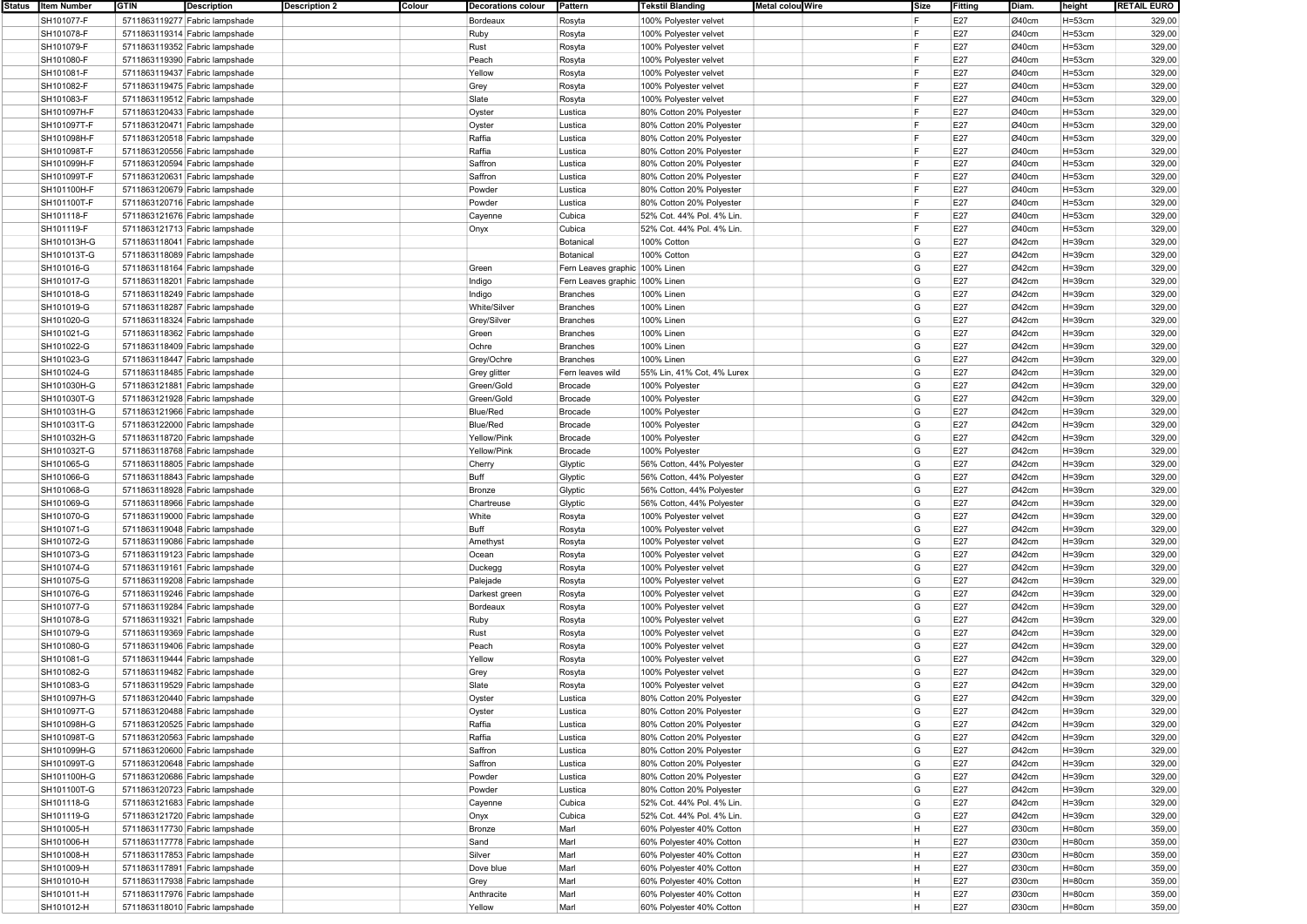| Status | <b>Item Number</b> | <b>GTIN</b><br><b>Description</b> | <b>Description 2</b><br>Colour | <b>Decorations colour</b> | Pattern      | <b>Tekstil Blanding</b>   | Metal colou Wire |                                | Size | Fitting | Diam. | height     | <b>RETAIL EURO</b> |
|--------|--------------------|-----------------------------------|--------------------------------|---------------------------|--------------|---------------------------|------------------|--------------------------------|------|---------|-------|------------|--------------------|
|        | LA101504           | 5711863121829 Rowan               | Crystal pendant lamp           |                           | Swirl        |                           | Matt gold        | Twisted gold woven textile     | M    | E27     | Ø22cm | $H=22cm$   | 379,00             |
|        | LA101505           | 5711863121836 Rowan               | Crystal pendant lamp           |                           | Swirl        |                           | Matt silver      | Twisted silver woven textile M |      | E27     | Ø22cm | $H=22cm$   | 379,00             |
|        | LA101522           | 5711863107137 Rowan               | Crystal pendant lamp           |                           | Small check  |                           |                  | Round gold woven textile       | M    | E27     | Ø22cm | $H=22cm$   | 379,00             |
|        |                    |                                   |                                |                           |              |                           | Matt gold        |                                |      |         |       |            |                    |
|        | LA101523           | 5711863107144 Rowan               | Crystal pendant lamp           |                           | Small check  |                           | Matt silver      | Round silver woven textile     | M    | E27     | Ø22cm | $H=22cm$   | 379,00             |
|        | LA101528           | 5711863107199 Rowan               | Crystal pendant lamp           |                           | Medium check |                           | Matt gold        | Round gold woven textile       | M    | E27     | Ø22cm | $H=22cm$   | 379,00             |
|        | LA101529           | 5711863107205 Rowan               | Crystal pendant lamp           |                           | Medium check |                           | Matt silver      | Round silver woven textile     | M    | E27     | Ø22cm | $H=22cm$   | 379,00             |
|        | LA101534           | 5711863107250 Rowan               | Crystal pendant lamp           |                           | Large check  |                           | Matt gold        | Round gold woven textile       | M    | E27     | Ø22cm | $H = 22cm$ | 379,00             |
|        | LA101535           | 5711863107267 Rowan               | Crystal pendant lamp           |                           | Large check  |                           | Matt silver      | Round silver woven textile     | M    | E27     | Ø22cm | $H=22cm$   | 379,00             |
|        | SH101084-F         | 5711863119550 Fabric lampshade    |                                | <b>Tulip/Coral</b>        | Tremolo      | 65% Cot. 27% Vis. 8% Pol. |                  |                                |      | E27     | Ø40cm | $H = 53cm$ | 399,00             |
|        | SH101085-F         |                                   |                                |                           |              |                           |                  |                                |      | E27     |       |            |                    |
|        |                    | 5711863119598 Fabric lampshade    |                                | Aubergine/Chartreuse      | Tremolo      | 65% Cot. 27% Vis. 8% Pol. |                  |                                |      |         | Ø40cm | $H = 53cm$ | 399,00             |
|        | SH101088H-F        | 5711863119710 Fabric lampshade    |                                | Palm green                | Tango        | 100% Linen                |                  |                                | F    | E27     | Ø40cm | $H = 53cm$ | 399,00             |
|        | SH101088T-F        | 5711863119758 Fabric lampshade    |                                | Palm green                | Tango        | 100% Linen                |                  |                                | F    | E27     | Ø40cm | $H = 53cm$ | 399,00             |
|        | SH101090T-F        | 5711863119918 Fabric lampshade    |                                | Lacquer                   | Tango        | <b>100% Linen</b>         |                  |                                | F    | E27     | Ø40cm | $H = 53cm$ | 399,00             |
|        | SH101091H-F        | 5711863119956 Fabric lampshade    |                                | Midnight                  | Tango        | 100% Linen                |                  |                                | l ⊑  | E27     | Ø40cm | $H = 53cm$ | 399,00             |
|        | SH101091T-F        | 5711863119994 Fabric lampshade    |                                | Midnight                  | Tango        | 100% Linen                |                  |                                |      | E27     | Ø40cm | $H = 53cm$ | 399,00             |
|        | SH101092H-F        | 5711863120037 Fabric lampshade    |                                | Russet/Oyster             | Salinas      | 52% Cot. 27% Vis.21% Pol. |                  |                                | F    | E27     | Ø40cm | $H = 53cm$ | 399,00             |
|        |                    |                                   |                                |                           |              |                           |                  |                                | F    | E27     |       |            |                    |
|        | SH101092T-F        | 5711863120075 Fabric lampshade    |                                | Russet/Oyster             | Salinas      | 52% Cot. 27% Vis.21% Pol. |                  |                                |      |         | Ø40cm | $H = 53cm$ | 399,00             |
|        | SH101093H-F        | 5711863120112 Fabric lampshade    |                                | Glacier/Silver            | Salinas      | 52% Cot. 27% Vis.21% Pol. |                  |                                | F    | E27     | Ø40cm | $H = 53cm$ | 399,00             |
|        | SH101093T-F        | 5711863120150 Fabric lampshade    |                                | Glacier/Silver            | Salinas      | 52% Cot. 27% Vis.21% Pol. |                  |                                | l ⊏  | E27     | Ø40cm | $H = 53cm$ | 399,00             |
|        | SH101094H-F        | 5711863120198 Fabric lampshade    |                                | Azelea/Lagoon             | Salinas      | 52% Cot. 27% Vis.21% Pol. |                  |                                | F    | E27     | Ø40cm | $H = 53cm$ | 399,00             |
|        | SH101094T-F        | 5711863120235 Fabric lampshade    |                                | Azelea/Lagoon             | Salinas      | 52% Cot. 27% Vis.21% Pol. |                  |                                | IF.  | E27     | Ø40cm | $H = 53cm$ | 399,00             |
|        | SH101095H-F        | 5711863120273 Fabric lampshade    |                                | Blossom/Laurel            | Salinas      | 52% Cot. 27% Vis.21% Pol. |                  |                                | l F  | E27     | Ø40cm | $H = 53cm$ | 399,00             |
|        | SH101095T-F        | 5711863120310 Fabric lampshade    |                                | Blossom/Laurel            | Salinas      | 52% Cot. 27% Vis.21% Pol. |                  |                                | l F  | E27     | Ø40cm | $H = 53cm$ | 399,00             |
|        | SH101096H-F        | 5711863120358 Fabric lampshade    |                                | Linen/Silver              | Salinas      | 52% Cot. 27% Vis.21% Pol. |                  |                                | l ⊏  | E27     | Ø40cm | $H = 53cm$ | 399,00             |
|        |                    |                                   |                                |                           |              |                           |                  |                                |      |         |       |            |                    |
|        | SH101096T-F        | 5711863120396 Fabric lampshade    |                                | Linen/Silver              | Salinas      | 52% Cot. 27% Vis.21% Pol. |                  |                                |      | E27     | Ø40cm | $H = 53cm$ | 399,00             |
|        | SH101105-F         | 5711863120914 Fabric lampshade    |                                | Cinnamon                  | Persia       | 100% Polyester velvet     |                  |                                | F    | E27     | Ø40cm | $H = 53cm$ | 399,00             |
|        | SH101106-F         | 5711863120952 Fabric lampshade    |                                | Terracotta                | Persia       | 100% Polyester velvet     |                  |                                | l F  | E27     | Ø40cm | $H = 53cm$ | 399,00             |
|        | SH101107-F         | 5711863120990 Fabric lampshade    |                                | Magenta                   | Persia       | 100% Polyester velvet     |                  |                                | F    | E27     | Ø40cm | $H = 53cm$ | 399,00             |
|        | SH101108-F         | 5711863121034 Fabric lampshade    |                                | Blue                      | Persia       | 100% Polyester velvet     |                  |                                | l ⊏  | E27     | Ø40cm | $H = 53cm$ | 399,00             |
|        | SH101109H-F        | 5711863121072 Fabric lampshade    |                                | Indigo                    | Palms        | 100% Polyester velvet     |                  |                                |      | E27     | Ø40cm | $H = 53cm$ | 399,00             |
|        | SH101109T-F        | 5711863121119 Fabric lampshade    |                                | Indigo                    | Palms        | 100% Polyester velvet     |                  |                                | F    | E27     | Ø40cm | $H = 53cm$ | 399,00             |
|        | SH101110T-F        | 5711863121195 Fabric lampshade    |                                | Slate                     | Palms        | 100% Polyester velvet     |                  |                                | F    | E27     | Ø40cm | $H = 53cm$ | 399,00             |
|        |                    |                                   |                                |                           |              |                           |                  |                                | F    | E27     |       |            |                    |
|        | SH101111H-F        | 5711863121232 Fabric lampshade    |                                | Onyx                      | Palms        | 100% Polyester velvet     |                  |                                | l ⊏  |         | Ø40cm | $H = 53cm$ | 399,00             |
|        | SH101111T-F        | 5711863121270 Fabric lampshade    |                                | Onyx                      | Palms        | 100% Polyester velvet     |                  |                                |      | E27     | Ø40cm | $H = 53cm$ | 399,00             |
|        | SH101112H-F        | 5711863121317 Fabric lampshade    |                                | Maize                     | Leaves       | 100% Polyester velvet     |                  |                                | F    | E27     | Ø40cm | $H = 53cm$ | 399,00             |
|        | SH101112T-F        | 5711863121355 Fabric lampshade    |                                | Maize                     | Leaves       | 100% Polyester velvet     |                  |                                | l F  | E27     | Ø40cm | $H = 53cm$ | 399,00             |
|        | SH101113H-F        | 5711863121393 Fabric lampshade    |                                | Lago                      | Leaves       | 100% Polyester velvet     |                  |                                | l F  | E27     | Ø40cm | $H = 53cm$ | 399,00             |
|        | SH101113T-F        | 5711863121430 Fabric lampshade    |                                | Lago                      | Leaves       | 100% Polyester velvet     |                  |                                | F    | E27     | Ø40cm | $H = 53cm$ | 399,00             |
|        | SH101114H-F        | 5711863121478 Fabric lampshade    |                                | Electric                  | Leaves       | 100% Polyester velvet     |                  |                                | l F  | E27     | Ø40cm | $H = 53cm$ | 399,00             |
|        | SH101114T-F        | 5711863121515 Fabric lampshade    |                                | Electric                  | Leaves       | 100% Polyester velvet     |                  |                                | F    | E27     | Ø40cm | $H = 53cm$ | 399,00             |
|        | SH101084-G         | 5711863119567 Fabric lampshade    |                                | Tulip/Coral               | Tremolo      | 65% Cot. 27% Vis. 8% Pol  |                  |                                | G    | E27     | Ø42cm | $H = 39cm$ | 399,00             |
|        | SH101085-G         |                                   |                                |                           | Tremolo      | 65% Cot. 27% Vis. 8% Pol. |                  |                                | G    | E27     | Ø42cm |            | 399,00             |
|        |                    | 5711863119604 Fabric lampshade    |                                | Aubergine/Chartreuse      |              |                           |                  |                                | G    | E27     |       | $H = 39cm$ |                    |
|        | SH101088H-G        | 5711863119727 Fabric lampshade    |                                | Palm green                | Tango        | 100% Linen                |                  |                                |      |         | Ø42cm | $H = 39cm$ | 399,00             |
|        | SH101088T-G        | 5711863119765 Fabric lampshade    |                                | Palm green                | Tango        | 100% Linen                |                  |                                | G    | E27     | Ø42cm | $H = 39cm$ | 399,00             |
|        | SH101091H-G        | 5711863119963 Fabric lampshade    |                                | Midnight                  | Tango        | 100% Linen                |                  |                                | G    | E27     | Ø42cm | $H = 39cm$ | 399,00             |
|        | SH101091T-G        | 5711863120006 Fabric lampshade    |                                | Midnight                  | Tango        | 100% Linen                |                  |                                | G    | E27     | Ø42cm | $H = 39cm$ | 399,00             |
|        | SH101092H-G        | 5711863120044 Fabric lampshade    |                                | Russet/Oyster             | Salinas      | 52% Cot. 27% Vis.21% Pol. |                  |                                | G    | E27     | Ø42cm | $H = 39cm$ | 399,00             |
|        | SH101092T-G        | 5711863120082 Fabric lampshade    |                                | Russet/Oyster             | Salinas      | 52% Cot. 27% Vis.21% Pol. |                  |                                | G    | E27     | Ø42cm | $H = 39cm$ | 399,00             |
|        | SH101093H-G        | 5711863120129 Fabric lampshade    |                                | Glacier/Silver            | Salinas      | 52% Cot. 27% Vis.21% Pol. |                  |                                | G    | E27     | Ø42cm | $H = 39cm$ | 399,00             |
|        | SH101093T-G        | 5711863120167 Fabric lampshade    |                                | Glacier/Silver            | Salinas      | 52% Cot. 27% Vis.21% Pol. |                  |                                | G    | E27     | Ø42cm | $H = 39cm$ | 399,00             |
|        |                    |                                   |                                |                           |              |                           |                  |                                |      |         |       |            |                    |
|        | SH101094H-G        | 5711863120204 Fabric lampshade    |                                | Azelea/Lagoon             | Salinas      | 52% Cot. 27% Vis.21% Pol. |                  |                                | G    | E27     | Ø42cm | $H = 39cm$ | 399,00             |
|        | SH101094T-G        | 5711863120242 Fabric lampshade    |                                | Azelea/Lagoon             | Salinas      | 52% Cot. 27% Vis.21% Pol. |                  |                                | G    | E27     | Ø42cm | $H = 39cm$ | 399,00             |
|        | SH101095H-G        | 5711863120280 Fabric lampshade    |                                | Blossom/Laure             | Salinas      | 52% Cot. 27% Vis.21% Pol  |                  |                                | G    | E27     | Ø42cm | H=39cm     | 399,00             |
|        | SH101095T-G        | 5711863120327 Fabric lampshade    |                                | Blossom/Laurel            | Salinas      | 52% Cot. 27% Vis.21% Pol. |                  |                                | G    | E27     | Ø42cm | $H = 39cm$ | 399,00             |
|        | SH101096H-G        | 5711863120365 Fabric lampshade    |                                | Linen/Silver              | Salinas      | 52% Cot. 27% Vis.21% Pol. |                  |                                | G    | E27     | Ø42cm | $H = 39cm$ | 399,00             |
|        | SH101096T-G        | 5711863120402 Fabric lampshade    |                                | Linen/Silver              | Salinas      | 52% Cot. 27% Vis.21% Pol. |                  |                                | G    | E27     | Ø42cm | $H = 39cm$ | 399,00             |
|        | SH101105-G         | 5711863120921 Fabric lampshade    |                                | Cinnamon                  | Persia       | 100% Polyester velvet     |                  |                                | G    | E27     | Ø42cm | $H = 39cm$ | 399,00             |
|        | SH101106-G         | 5711863120969 Fabric lampshade    |                                | Terracotta                | Persia       | 100% Polyester velvet     |                  |                                | G    | E27     | Ø42cm | $H = 39cm$ | 399,00             |
|        |                    |                                   |                                |                           |              |                           |                  |                                |      | E27     |       |            |                    |
|        | SH101107-G         | 5711863121003 Fabric lampshade    |                                | Magenta                   | Persia       | 100% Polyester velvet     |                  |                                | G    |         | Ø42cm | $H = 39cm$ | 399,00             |
|        | SH101108-G         | 5711863121041 Fabric lampshade    |                                | Blue                      | Persia       | 100% Polyester velvet     |                  |                                | G    | E27     | Ø42cm | $H = 39cm$ | 399,00             |
|        | SH101109H-G        | 5711863121089 Fabric lampshade    |                                | Indigo                    | Palms        | 100% Polyester velvet     |                  |                                | G    | E27     | Ø42cm | $H = 39cm$ | 399,00             |
|        | SH101109T-G        | 5711863121126 Fabric lampshade    |                                | Indigo                    | Palms        | 100% Polyester velvet     |                  |                                | G    | E27     | Ø42cm | $H = 39cm$ | 399,00             |
|        | SH101111H-G        | 5711863121249 Fabric lampshade    |                                | Onyx                      | Palms        | 100% Polyester velvet     |                  |                                | G    | E27     | Ø42cm | $H = 39cm$ | 399,00             |
|        | SH101111T-G        | 5711863121287 Fabric lampshade    |                                | Onyx                      | Palms        | 100% Polyester velvet     |                  |                                | G    | E27     | Ø42cm | $H = 39cm$ | 399,00             |
|        | SH101112H-G        | 5711863121324 Fabric lampshade    |                                | Maize                     | Leaves       | 100% Polyester velvet     |                  |                                | G    | E27     | Ø42cm | $H = 39cm$ | 399,00             |
|        | SH101112T-G        | 5711863121362 Fabric lampshade    |                                | Maize                     | Leaves       | 100% Polyester velvet     |                  |                                | G    | E27     | Ø42cm | $H = 39cm$ | 399,00             |
|        | SH101113H-G        | 5711863121409 Fabric lampshade    |                                | Lago                      | Leaves       | 100% Polyester velvet     |                  |                                | G    | E27     | Ø42cm | $H = 39cm$ | 399,00             |
|        | SH101113T-G        | 5711863121447 Fabric lampshade    |                                | Lago                      | Leaves       | 100% Polyester velvet     |                  |                                | G    | E27     | Ø42cm | $H = 39cm$ | 399,00             |
|        | SH101114H-G        | 5711863121485 Fabric lampshade    |                                | Electric                  | Leaves       | 100% Polyester velvet     |                  |                                | G    | E27     | Ø42cm | $H = 39cm$ | 399,00             |
|        |                    |                                   |                                |                           |              |                           |                  |                                |      |         |       |            |                    |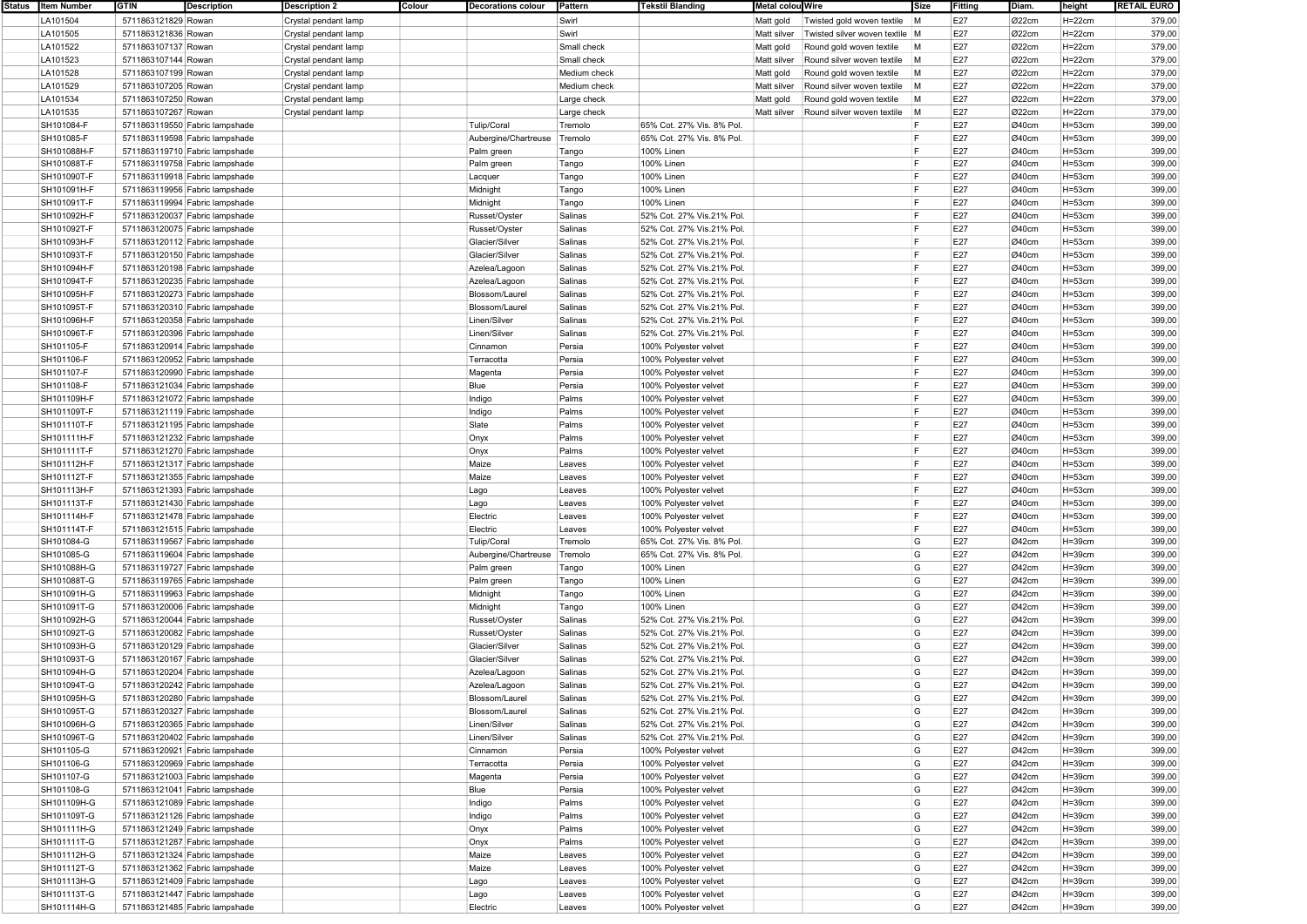| Status Item Number | <b>GTIN</b><br><b>Description</b> | <b>Description 2</b>  | Colour              | <b>Decorations colour</b> | Pattern | <b>Tekstil Blanding</b> | Metal colou Wire                                | Size           | Fitting | Diam.   | height      | <b>RETAIL EURO</b> |
|--------------------|-----------------------------------|-----------------------|---------------------|---------------------------|---------|-------------------------|-------------------------------------------------|----------------|---------|---------|-------------|--------------------|
| SH101114T-G        | 5711863121522 Fabric lampshade    |                       |                     | Electric                  | Leaves  | 100% Polyester velvet   |                                                 | G              | E27     | Ø42cm   | $H = 39cm$  | 399,00             |
| BA101209           | 5711863114319 Barre               | Table/floor lamp base |                     |                           |         |                         | Shiny gold Round gold woven textile             |                | E27     | Ø26,5cm | H=75cm,     | 399,00             |
| BA101210           | 5711863114326 Barre               | Table/floor lamp base |                     |                           |         |                         | Shiny silver Round silver woven textile         |                | E27     | Ø26,5cm | H=75cm,     | 399,00             |
|                    |                                   |                       |                     |                           |         |                         |                                                 |                |         |         |             |                    |
| BA101421           | 5711863117396 Futura              | Table lamp base       | Forest green        |                           |         |                         | Round gold woven textile<br>Shiny gold          | <b>S</b>       | E14     | Ø11cm   | $H = 32cm$  | 399,00             |
| BA101422           | 5711863117402 Futura              | Table lamp base       | Chestnut brown      |                           |         |                         | Round gold woven textile<br>Shiny gold          | <b>S</b>       | E14     | Ø11cm   | $H = 32cm$  | 399,00             |
| BA101423           | 5711863117419 Futura              | Table lamp base       | Deep blue           |                           |         |                         | Shiny silver Round silver woven textile         | <b>S</b>       | E14     | Ø11cm   | $H = 32$ cm | 399,00             |
| BA101424           | 5711863117426 Futura              | Table lamp base       | Smokey grey         |                           |         |                         | Shiny silver Round silver woven textile         | <b>S</b>       | E14     | Ø11cm   | $H = 32$ cm | 399,00             |
| BA101425           | 5711863117433 Futura              | Table lamp base       | Golden smoke        |                           |         |                         | Round gold woven textile<br>Shiny gold          | l S            | E14     | Ø11cm   | $H = 32cm$  | 399,00             |
| BA101426           | 5711863117440 Futura              | Table lamp base       | Clear               | Gold                      |         |                         | Shiny gold<br>Round gold woven textile          | <b>S</b>       | E14     | Ø11cm   | $H = 32$ cm | 399,00             |
|                    |                                   |                       |                     |                           |         |                         |                                                 |                |         |         |             |                    |
| BA101427           | 5711863117457 Futura              | Table lamp base       | Clear               | Platinum                  |         |                         | Shiny silver Round silver woven textile         | <b>S</b>       | E14     | Ø11cm   | $H = 32cm$  | 399,00             |
| <b>BA101441</b>    | 5711863117464 Futura              | Table lamp base       | Obsidian            |                           |         |                         | Shiny gold<br>Round gold woven textile          | ls.            | E14     | Ø11cm   | $H = 32$ cm | 399,00             |
| BA101443           | 5711863117471 Futura              | Table lamp base       | Rust                |                           |         |                         | Shiny gold<br>Round gold woven textile          | l S            | E14     | Ø11cm   | $H = 32cm$  | 399,00             |
| BA101444           | 5711863117488 Futura              | Table lamp base       | Topaz blue          | Platinum                  |         |                         | Shiny silver Round silver woven textile         | <b>S</b>       | E14     | Ø11cm   | $H = 32cm$  | 399,00             |
| BA101445           | 5711863117495 Futura              | Table lamp base       | Ivy green           |                           |         |                         | Shiny gold<br>Round gold woven textile          | <b>S</b>       | E14     | Ø11cm   | $H = 32cm$  | 399,00             |
| BA101446           | 5711863117501 Futura              | Table lamp base       | Ruby                |                           |         |                         | Round gold woven textile<br>Shiny gold          | <b>S</b>       | E14     | Ø11cm   | $H = 32cm$  | 399,00             |
|                    |                                   |                       | Clear               |                           |         |                         |                                                 |                | E27     | Ø36cm   |             |                    |
| LA101798           | 5711863106819 Horizon             | Pendant lamp          |                     |                           |         |                         | Matt gold<br>Twisted gold woven textile         |                |         |         | $H = 20cm$  | 399,00             |
| LA101799           | 5711863106826 Horizon             | Pendant lamp          | Clear               |                           |         |                         | Matt silver<br>Twisted silver woven textile   L |                | E27     | Ø36cm   | $H=20cm$    | 399,00             |
| LA101800           | 5711863106833 Horizon             | Pendant lamp          | Golden smoke        |                           |         |                         | Matt gold<br>Twisted gold woven textile         |                | E27     | Ø36cm   | $H=20cm$    | 399,00             |
| LA101801           | 5711863106840 Horizon             | Pendant lamp          | Forest green        |                           |         |                         | Matt gold<br>Twisted gold woven textile         |                | E27     | Ø36cm   | $H=20cm$    | 399,00             |
| LA101802           | 5711863106857 Horizon             | Pendant lamp          | Olive               |                           |         |                         | Matt gold<br>Twisted gold woven textile         |                | E27     | Ø36cm   | $H=20cm$    | 399,00             |
| LA101803           | 5711863106864 Horizon             | Pendant lamp          | Chestnut brown      |                           |         |                         | Matt gold<br>Twisted gold woven textile         |                | E27     | Ø36cm   | $H=20cm$    | 399,00             |
|                    |                                   |                       |                     |                           |         |                         |                                                 |                | E27     | Ø36cm   |             |                    |
| LA101804           | 5711863106871 Horizon             | Pendant lamp          | Obsidian            |                           |         |                         | Matt gold<br>Twisted gold woven textile         |                |         |         | $H = 20cm$  | 399,00             |
| LA101805           | 5711863106420 Horizon             | Pendant lamp          | Smokey grey         |                           |         |                         | Matt silver<br>Twisted silver woven textile     |                | E27     | Ø36cm   | $H=20cm$    | 399,00             |
| LA101806           | 5711863106888 Horizon             | Pendant lamp          | Topaz blue          |                           |         |                         | Matt silver<br>Twisted silver woven textile L   |                | E27     | Ø36cm   | $H=20cm$    | 399,00             |
| LA101807           | 5711863106895 Horizon             | Pendant lamp          | Deep blue           |                           |         |                         | Twisted silver woven textile  L<br>Matt silver  |                | E27     | Ø36cm   | $H=20cm$    | 399,00             |
| LA101808           | 5711863109117 Horizon             | Pendant lamp          | Toast               |                           |         |                         | Matt gold<br>Twisted gold woven textile         |                | E27     | Ø36cm   | $H=20cm$    | 399,00             |
| LA101832           | 5711863109155 Horizon             | Pendant lamp          | <b>Bright coral</b> |                           |         |                         | Matt gold<br>Twisted silver woven textile   L   |                | E27     | Ø36cm   | $H=20cm$    | 399,00             |
| LA101833           | 5711863109162 Horizon             | Pendant lamp          | Chameleon           |                           |         |                         | Twisted gold woven textile                      |                | E27     | Ø36cm   | $H=20cm$    | 399,00             |
|                    |                                   |                       |                     |                           |         |                         | Matt gold                                       |                |         |         |             |                    |
| LA101834           | 5711863109995 Horizon             | Pendant lamp          | Chameleon           |                           |         |                         | Twisted silver woven textile  L<br>Matt silver  |                | E27     | Ø36cm   | $H=20cm$    | 399,00             |
| LA101846           | 5711863113619 Horizon             | Pendant lamp          | lvy green           |                           |         |                         | Matt gold<br>Twisted gold woven textile   L     |                | E27     | Ø36cm   | $H=20cm$    | 399,00             |
| LA101784CW         | 5711863109612 Horizon             | Surface lamp          | Clear               |                           |         |                         | Shiny gold                                      | M              | E27     | Ø29cm   |             | 399,00             |
| LA101785CW         | 5711863109629 Horizon             | Surface lamp          | Clear               |                           |         |                         | Shiny silver                                    | M              | E27     | Ø29cm   |             | 399,00             |
| LA101786CW         | 5711863109636 Horizon             | Surface lamp          | Golden smoke        |                           |         |                         | Shiny gold                                      | M              | E27     | Ø29cm   |             | 399,00             |
| LA101787CW         | 5711863109643 Horizon             | Surface lamp          | Forest green        |                           |         |                         | Shiny gold                                      | M              | E27     | Ø29cm   |             | 399,00             |
|                    |                                   |                       |                     |                           |         |                         |                                                 |                |         |         |             |                    |
| LA101788CW         | 5711863109650 Horizon             | Surface lamp          | Olive               |                           |         |                         | Shiny gold                                      | M              | E27     | Ø29cm   |             | 399,00             |
| LA101789CW         | 5711863109667 Horizon             | Surface lamp          | Chestnut brown      |                           |         |                         | Shiny gold                                      | M              | E27     | Ø29cm   |             | 399,00             |
| LA101790CW         | 5711863109674 Horizon             | Surface lamp          | Obsidian            |                           |         |                         | Shiny gold                                      | M              | E27     | Ø29cm   |             | 399,00             |
| LA101791CW         | 5711863109681 Horizon             | Surface lamp          | Smokey grey         |                           |         |                         | Shiny silver                                    | M              | E27     | Ø29cm   |             | 399,00             |
| LA101792CW         | 5711863109698 Horizon             | Surface lamp          | Topaz blue          |                           |         |                         | Shiny silver                                    | M              | E27     | Ø29cm   |             | 399,00             |
| LA101793CW         | 5711863109704 Horizon             | Surface lamp          | Deep blue           |                           |         |                         | Shiny silver                                    | M              | E27     | Ø29cm   |             | 399,00             |
| LA101794CW         | 5711863109711 Horizon             | Surface lamp          | Toast               |                           |         |                         |                                                 | M              | E27     | Ø29cm   |             | 399,00             |
|                    |                                   |                       |                     |                           |         |                         | Shiny gold                                      |                |         |         |             |                    |
| LA101829CW         | 5711863109933 Horizon             | Surface lamp          | <b>Bright coral</b> |                           |         |                         | Shiny gold                                      | M              | E27     | Ø29cm   |             | 399,00             |
| LA101830CW         | 5711863109940 Horizon             | Surface lamp          | Chameleon           |                           |         |                         | Shiny gold                                      | M              | E27     | Ø29cm   |             | 399,00             |
| LA101831CW         | 5711863109964 Horizon             | Surface lamp          | Chameleon           |                           |         |                         | Shiny silver                                    | M              | E27     | Ø29cm   |             | 399,00             |
| LA101842CW         | 5711863113602 Horizon             | Surface lamp          | lvy green           |                           |         |                         | Shiny gold                                      | M              | E27     | Ø29cm   |             | 399,00             |
| BA101036           | 5711863107748 Pillar              | Table lamp base       | Clear               | Dimples                   |         |                         | Shiny gold<br>Round gold woven textile          |                | E27     | Ø19cm   | $H = 43cm$  | 399,00             |
| BA101037           | 5711863107755 Pillar              | Table lamp base       | Clear               | Dimples                   |         |                         | Shiny silver Round silver woven textile         |                | E27     | Ø19cm   | $H = 43cm$  | 399,00             |
|                    |                                   |                       |                     |                           |         |                         |                                                 |                |         |         |             |                    |
| BA101038           | 5711863107762 Pillar              | Table lamp base       | Golden smoke        | Dimples                   |         |                         | Shiny gold<br>Round gold woven textile          |                | E27     | Ø19cm   | $H = 43cm$  | 399,00             |
| BA101039           | 5711863107779 Pillar              | Table lamp base       | Olive               | Dimples                   |         |                         | Round gold woven textile<br>Shiny gold          |                | E27     | Ø19cm   | $H = 43cm$  | 399,00             |
| BA101041           | 5711863107793 Pillar              | Table lamp base       | Smokey grey         | Dimples                   |         |                         | Shiny silver Round silver woven textile         |                | E27     | Ø19cm   | $H = 43cm$  | 399,00             |
| <b>BA101042</b>    | 5711863107809 Pillar              | Table lamp base       | Topaz blue          | Dimples                   |         |                         | Shiny silver Round silver woven textile         |                | E27     | Ø19cm   | $H = 43cm$  | 399,00             |
| LA101131           | 5711863108509 Smykke              | Pendant lamp          | Golden smoke        |                           |         |                         | Shiny gold Round gold woven textile             | M              | E14     | Ø12,5cm | $H = 40cm$  | 399,00             |
| LA101132           | 5711863108516 Smykke              | Pendant lamp          | Obsidian            |                           |         |                         | Shiny gold Round gold woven textile             | M              | E14     | Ø12,5cm | H=40cm      | 399,00             |
| LA101133           | 5711863108523 Smykke              | Pendant lamp          | Obsidian            |                           |         |                         | Shiny silver Round silver woven textile M       |                | E14     | Ø12,5cm | $H = 40cm$  | 399,00             |
| LA101134           |                                   |                       |                     |                           |         |                         | Shiny silver Round silver woven textile         | $\blacksquare$ |         |         |             |                    |
|                    | 5711863108530 Smykke              | Pendant lamp          | Smokey grey         |                           |         |                         |                                                 |                | E14     | Ø12,5cm | $H = 40cm$  | 399,00             |
| LA101145           | 5711863110946 Smykke              | Pendant lamp          | Chameleon           |                           |         |                         | Shiny gold Round gold woven textile             | M              | E14     | Ø12,5cm | $H = 40cm$  | 399,00             |
| LA101146           | 5711863110960 Smykke              | Pendant lamp          | Chameleon           |                           |         |                         | Shiny silver Round silver woven textile         | M              | E14     | Ø12,5cm | $H = 40cm$  | 399,00             |
| LA101147           | 5711863110984 Smykke              | Pendant lamp          | Ruby                |                           |         |                         | Shiny gold Round gold woven textile             | M              | E14     | Ø12,5cm | $H=40cm$    | 399,00             |
| LA101148           | 5711863111004 Smykke              | Pendant lamp          | Topaz blue          |                           |         |                         | Shiny silver Round gold woven textile           | M              | E14     | Ø12,5cm | H=40cm      | 399,00             |
| LA101149           | 5711863111028 Smykke              | Pendant lamp          | Forest green        |                           |         |                         | Shiny gold Round gold woven textile             | M              | E14     | Ø12,5cm | $H = 40cm$  | 399,00             |
| LA101160           | 5711863113640 Smykke              | Pendant lamp          | Ivy green           |                           |         |                         | Shiny gold Round gold woven textile             | M              | E14     | Ø12,5cm | $H = 40cm$  | 399,00             |
|                    |                                   |                       |                     |                           |         |                         |                                                 |                |         |         |             |                    |
| LA101161           | 5711863113664 Smykke              | Pendant lamp          | Ivy green           |                           |         |                         | Shiny silver Round silver woven textile         | M              | E14     | Ø12,5cm | H=40cm      | 399,00             |
| LA101166           | 5711863114029 Smykke              | Pendant lamp          | Topaz blue          |                           |         |                         | Shiny gold   Round gold woven textile           | M              | E14     | Ø12,5cm | $H=40cm$    | 399,00             |
| BA101470           | 5711863117518 Lute                | Table lamp base       | Chameleon           | Gold                      |         |                         | Shiny gold Round gold woven textile             | $\mathsf{s}$   | E14     | Ø14cm   | H=37cm      | 429,00             |
| BA101471           | 5711863117525 Lute                | Table lamp base       | Chameleon           | Platinum                  |         |                         | Shiny silver Round silver woven textile         | S              | E14     | Ø14cm   | $H = 37cm$  | 429,00             |
| BA101472           | 5711863117532 Lute                | Table lamp base       | Ivy green           | Gold                      |         |                         | Shiny gold Round gold woven textile             | $\mathsf{s}$   | E14     | Ø14cm   | H=37cm      | 429,00             |
| BA101473           | 5711863117549 Lute                | Table lamp base       | lvy green           | Platinum                  |         |                         | Shiny silver Round silver woven textile         | s              | E14     | Ø14cm   | H=37cm      | 429,00             |
| BA101474           | 5711863117556 Lute                | Table lamp base       | Ruby                | Gold                      |         |                         | Shiny gold   Round gold woven textile           | l S            | E14     | Ø14cm   | H=37cm      | 429,00             |
|                    |                                   |                       |                     |                           |         |                         |                                                 |                |         |         |             |                    |
| BA101475           | 5711863117563 Lute                | Table lamp base       | Coral               | Copper                    |         |                         | Shiny gold Round gold woven textile             | $\vert$ S      | E14     | Ø14cm   | $H = 37cm$  | 429,00             |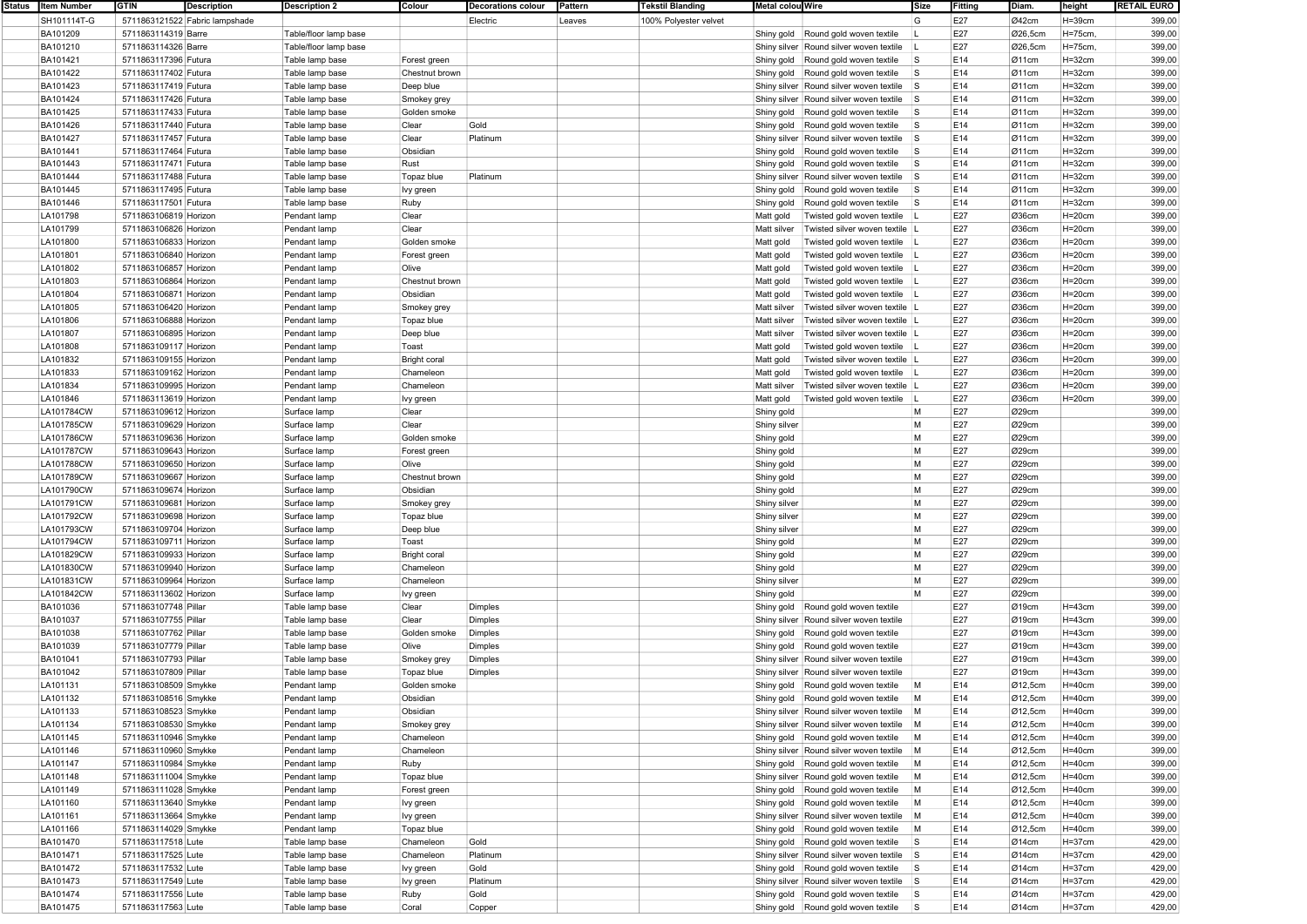| Status   Item Number | <b>GTIN</b>          | Description                    | <b>Description 2</b> | Colour         | Decorations colour | Pattern                        | <b>Tekstil Blanding</b>    | Metal colou Wire |                                         | <b>Size</b>  | Fitting | Diam.                | height     | <b>RETAIL EURO</b> |
|----------------------|----------------------|--------------------------------|----------------------|----------------|--------------------|--------------------------------|----------------------------|------------------|-----------------------------------------|--------------|---------|----------------------|------------|--------------------|
| BA101476             | 5711863117570 Lute   |                                | Table lamp base      | Smokey grey    | Platinum           |                                |                            |                  | Shiny silver Round silver woven textile | <b>S</b>     | E14     | Ø14cm                | $H = 37cm$ | 429,00             |
| BA101477             | 5711863117587 Lute   |                                | Table lamp base      | Deep blue      | Copper             |                                |                            |                  | Shiny silver Round silver woven textile | <b>S</b>     | E14     | Q14cm                | H=37cm     | 429,00             |
|                      |                      |                                |                      |                |                    |                                |                            |                  |                                         |              |         |                      |            |                    |
| BA101478             | 5711863117594 Lute   |                                | Table lamp base      | Forest green   | Gold               |                                |                            |                  | Shiny gold Round gold woven textile     | <b>S</b>     | E14     | Ø14cm                | $H = 37cm$ | 429,00             |
| BA101479             | 5711863117600 Lute   |                                | Table lamp base      | Golden smoke   | Gold               |                                |                            |                  | Shiny gold Round gold woven textile     | ls.          | E14     | $\varnothing$ 14cm   | H=37cm     | 429,00             |
| BA101480             | 5711863117617 Lute   |                                | Table lamp base      | Clear          | Platinum           |                                |                            |                  | Shiny silver Round silver woven textile | $\vert$ S    | E14     | $\varnothing$ 14cm   | $H = 37cm$ | 429,00             |
| BA101481             | 5711863117624 Lute   |                                | Table lamp base      | Clear          | Gold               |                                |                            |                  | Shiny gold Round gold woven textile     | $\mathsf{s}$ | E14     | Ø14cm                | $H = 37cm$ | 429,00             |
| BA101482             | 5711863117631 Lute   |                                | Table lamp base      | Clear          | Copper             |                                |                            |                  | Shiny gold Round gold woven textile     | ls.          | E14     | $\varnothing$ 14cm   | H=37cm     | 429,00             |
| BA101483             | 5711863117648 Lute   |                                | Table lamp base      | Topaz blue     | Platinum           |                                |                            |                  | Shiny silver Round silver woven textile | ls.          | E14     | Ø14cm                | $H = 37cm$ | 429,00             |
|                      |                      |                                |                      |                |                    |                                |                            |                  |                                         |              |         |                      |            |                    |
| BA101484             | 5711863117655 Lute   |                                | Table lamp base      | Topaz blue     | Gold               |                                |                            | Shiny gold       | Round gold woven textile                | ls.          | E14     | $\varnothing$ 14cm   | H=37cm     | 429,00             |
| BA101485             | 5711863117662 Lute   |                                | Table lamp base      | Chestnut brown | Gold               |                                |                            |                  | Shiny gold Round gold woven textile     | ls.          | E14     | Ø14cm                | $H = 37cm$ | 429,00             |
| BA101486             | 5711863117679 Lute   |                                | Table lamp base      | Obsidian       | Platinum           |                                |                            |                  | Shiny silver Round silver woven textile | <b>S</b>     | E14     | Ø14cm                | $H = 37cm$ | 429,00             |
| BA101487             | 5711863117686 Lute   |                                | Table lamp base      | Obsidian       | Gold               |                                |                            | Shiny gold       | Round gold woven textile                | <b>S</b>     | E14     | Ø14cm                | H=37cm     | 429,00             |
| BA101488             | 5711863117693 Lute   |                                | Table lamp base      | Smokey grey    | Gold               |                                |                            | Shiny gold       | Round gold woven textile                | <b>S</b>     | E14     | Ø14cm                | $H = 37cm$ | 429,00             |
| LA101175             | 5711863115071 Smykke |                                | Pendant lamp         | Golden smoke   | Crystal swirl ball |                                |                            | Shiny gold       | Round gold woven textile                | M            | E14     | $\varnothing$ 12,5cm | $H=40cm$   | 449,00             |
|                      |                      |                                |                      |                |                    |                                |                            |                  |                                         |              |         |                      |            |                    |
| LA101176             | 5711863115095 Smykke |                                | Pendant lamp         | Obsidian       | Crystal swirl ball |                                |                            |                  | Shiny gold Round gold woven textile     | M            | E14     | Ø12,5cm              | $H=40cm$   | 449,00             |
| LA101177             | 5711863115118 Smykke |                                | Pendant lamp         | Obsidian       | Crystal swirl ball |                                |                            |                  | Shiny silver Round silver woven textile | M            | E14     | Ø12,5cm              | $H=40cm$   | 449,00             |
| LA101178             | 5711863115132 Smykke |                                | Pendant lamp         | Smokey grey    | Crystal swirl ball |                                |                            |                  | Shiny silver Round silver woven textile | M            | E14     | $\varnothing$ 12,5cm | H=40cm     | 449,00             |
| LA101185             | 5711863115279 Smykke |                                | Pendant lamp         | Chameleon      | Crystal swirl ball |                                |                            |                  | Shiny gold Round gold woven textile     | M            | E14     | Ø12,5cm              | $H=40cm$   | 449,00             |
| LA101186             | 5711863115293 Smykke |                                | Pendant lamp         | Chameleon      | Crystal swirl ball |                                |                            |                  | Shiny silver Round silver woven textile | M            | E14     | Ø12,5cm              | H=40cm     | 449,00             |
|                      |                      |                                |                      |                |                    |                                |                            |                  |                                         |              |         |                      |            |                    |
| LA101187             | 5711863115316 Smykke |                                | Pendant lamp         | Ruby           | Crystal swirl ball |                                |                            | Shiny gold       | Round gold woven textile                | M            | E14     | Ø12,5cm              | $H=40cm$   | 449,00             |
| LA101188             | 5711863115330 Smykke |                                | Pendant lamp         | Forest green   | Crystal swirl ball |                                |                            |                  | Shiny gold   Round gold woven textile   | M            | E14     | Ø12,5cm              | $H=40cm$   | 449,00             |
| LA101191             | 5711863115392 Smykke |                                | Pendant lamp         | Ivy green      | Crystal swirl ball |                                |                            |                  | Shiny gold Round gold woven textile     | M            | E14     | Ø12,5cm              | H=40cm     | 449,00             |
| LA101192             | 5711863115415 Smykke |                                | Pendant lamp         | Ivy green      | Crystal swirl ball |                                |                            |                  | Shiny silver Round silver woven textile | M            | E14     | Ø12,5cm              | $H=40cm$   | 449,00             |
| LA101193             | 5711863115439 Smykke |                                | Pendant lamp         | Topaz blue     | Crystal swirl ball |                                |                            | Shiny gold       | Round gold woven textile                | M            | E14     | Ø12,5cm              | H=40cm     | 449,00             |
| LA101194             | 5711863115453 Smykke |                                | Pendant lamp         | Topaz blue     | Crystal swirl ball |                                |                            |                  | Shiny silver Round silver woven textile | M            | E14     | Ø12,5cm              | $H=40cm$   | 449,00             |
|                      |                      |                                |                      |                |                    |                                |                            |                  |                                         |              |         |                      |            |                    |
| LA101141             | 5711863108608 Smykke |                                | Pendant lamp         | Golden smoke   | Crystal check ball |                                |                            |                  | Shiny gold Round gold woven textile     | M            | E14     | Ø12,5cm              | $H=40cm$   | 449,00             |
| LA101142             | 5711863108615 Smykke |                                | Pendant lamp         | Obsidian       | Crystal check ball |                                |                            |                  | Shiny gold Round gold woven textile     | M            | E14     | $\varnothing$ 12,5cm | H=40cm     | 449,00             |
| LA101143             | 5711863108622 Smykke |                                | Pendant lamp         | Obsidian       | Crystal check ball |                                |                            |                  | Shiny silver Round silver woven textile | M            | E14     | Ø12,5cm              | $H=40cm$   | 449,00             |
| LA101144             | 5711863108639 Smykke |                                | Pendant lamp         | Smokey grey    | Crystal check ball |                                |                            |                  | Shiny silver Round silver woven textile | M            | E14     | Ø12,5cm              | H=40cm     | 449,00             |
| LA101155             | 5711863111141 Smykke |                                | Pendant lamp         | Chameleon      | Crystal check ball |                                |                            |                  | Shiny gold Round gold woven textile     | M            | E14     | Ø12,5cm              | $H=40cm$   | 449,00             |
| LA101156             | 5711863111165 Smykke |                                | Pendant lamp         | Chameleon      | Crystal check ball |                                |                            |                  | Shiny silver Round silver woven textile | M            | E14     | Ø12,5cm              | $H=40cm$   | 449,00             |
|                      |                      |                                |                      |                |                    |                                |                            |                  |                                         |              |         |                      |            |                    |
| LA101157             | 5711863111189 Smykke |                                | Pendant lamp         | Ruby           | Crystal check ball |                                |                            |                  | Shiny gold Round gold woven textile     | M            | E14     | $\varnothing$ 12,5cm | H=40cm     | 449,00             |
| LA101158             | 5711863111202 Smykke |                                | Pendant lamp         | Topaz blue     | Crystal check ball |                                |                            |                  | Shiny silver Round silver woven textile | M            | E14     | Ø12,5cm              | $H=40cm$   | 449,00             |
| LA101159             | 5711863111226 Smykke |                                | Pendant lamp         | Forest green   | Crystal check ball |                                |                            | Shiny gold       | Round gold woven textile                | M            | E14     | $\varnothing$ 12,5cm | H=40cm     | 449,00             |
| LA101164             | 5711863113725 Smykke |                                | Pendant lamp         | Ivy green      | Crystal check ball |                                |                            |                  | Shiny gold Round gold woven textile     | M            | E14     | Ø12,5cm              | $H=40cm$   | 449,00             |
| LA101165             | 5711863113749 Smykke |                                | Pendant lamp         | Ivy green      | Crystal check ball |                                |                            |                  | Shiny silver Round silver woven textile | M            | E14     | Ø12,5cm              | $H=40cm$   | 449,00             |
| LA101168             |                      |                                |                      |                |                    |                                |                            |                  |                                         | M            | E14     |                      |            |                    |
|                      | 5711863114067 Smykke |                                | Pendant lamp         | Topaz blue     | Crystal check ball |                                |                            |                  | Shiny gold Round gold woven textile     |              |         | $\varnothing$ 12,5cm | H=40cm     | 449,00             |
| SH101025-F           |                      | 5711863118515 Fabric lampshade |                      |                | Silver             | Fern leaves wild               | 55% Lin, 41% Cot, 4% Pol.  |                  |                                         | F            | E27     | Ø40cm                | $H = 53cm$ | 439,00             |
| SH101026-F           |                      | 5711863118553 Fabric lampshade |                      |                | Teal               | Fern leaves wild               | 55% Lin, 41% Cot, 4% Pol.  |                  |                                         | F            | E27     | Ø40cm                | $H = 53cm$ | 439,00             |
| SH101027-F           |                      | 5711863118591 Fabric lampshade |                      |                | Rust               | Fern leaves wild               | 55% Lin, 41% Cot, 4% Pol.  |                  |                                         | E            | E27     | Ø40cm                | $H = 53cm$ | 439,00             |
| SH101029-F           |                      | 5711863118676 Fabric lampshade |                      |                | Yellow             | Fern leaves wild               | 55% Lin, 41% Cot, 4% Pol.  |                  |                                         | F            | E27     | Ø40cm                | $H = 53cm$ | 439,00             |
| SH101102-F           |                      | 5711863120792 Fabric lampshade |                      |                | Pearl              | Cosmos                         | 67% Linen 33% Viscose      |                  |                                         | F            | E27     | Ø40cm                | $H = 53cm$ | 439,00             |
| SH101115-F           |                      | 5711863121553 Fabric lampshade |                      |                |                    |                                | 40% Vis. 39% Lin. 21% Pol. |                  |                                         | E            | E27     | Ø40cm                | H=53cm     | 439,00             |
|                      |                      |                                |                      |                | Feather grey       | Big weave                      |                            |                  |                                         |              |         |                      |            |                    |
| SH101116-F           |                      | 5711863121591 Fabric lampshade |                      |                | Sea mist           | Big weave                      | 40% Vis. 39% Lin. 21% Pol. |                  |                                         | F            | E27     | Ø40cm                | $H = 53cm$ | 439,00             |
| SH101117-F           |                      | 5711863121638 Fabric lampshade |                      |                | Mineral            | Big weave                      | 40% Vis. 39% Lin. 21% Pol. |                  |                                         | E            | E27     | Ø40cm                | $H = 53cm$ | 439,00             |
| SH101025-G           |                      | 5711863118522 Fabric lampshade |                      |                | Silver             | Fern leaves wild               | 55% Lin, 41% Cot, 4% Pol.  |                  |                                         | G            | E27     | Ø42cm                | $H = 39cm$ | 439,00             |
| SH101026-G           |                      | 5711863118560 Fabric lampshade |                      |                | Teal               | Fern leaves wild               | 55% Lin, 41% Cot, 4% Pol.  |                  |                                         | G            | E27     | Ø42cm                | H=39cm     | 439,00             |
| SH101029-G           |                      | 5711863118683 Fabric lampshade |                      |                | Yellow             | Fern leaves wild               | 55% Lin, 41% Cot, 4% Pol.  |                  |                                         | G            | E27     | Ø42cm                | $H = 39cm$ | 439,00             |
| SH101102-G           |                      | 5711863120808 Fabric lampshade |                      |                | Pearl              | Cosmos                         | 67% Linen 33% Viscose      |                  |                                         | G            | E27     | Ø42cm                | H=39cm     | 439,00             |
|                      |                      |                                |                      |                |                    |                                | 40% Vis. 39% Lin. 21% Pol. |                  |                                         | G            |         |                      |            |                    |
| SH101115-G           |                      | 5711863121560 Fabric lampshade |                      |                | Feather grey       | Big weave                      |                            |                  |                                         |              | E27     | Ø42cm                | $H = 39cm$ | 439,00             |
| SH101116-G           |                      | 5711863121607 Fabric lampshade |                      |                | Sea mist           | Big weave                      | 40% Vis. 39% Lin. 21% Pol. |                  |                                         | G            | E27     | Ø42cm                | $H = 39cm$ | 439,00             |
| SH101117-G           |                      | 5711863121645 Fabric lampshade |                      |                | Mineral            | Big weave                      | 40% Vis. 39% Lin. 21% Pol. |                  |                                         | G            | E27     | Ø42cm                | $H = 39cm$ | 439,00             |
| SH101013H-H          |                      | 5711863118058 Fabric lampshade |                      |                |                    | Botanical                      | 100% Cotton                |                  |                                         | H            | E27     | Ø30cm                | $H=80cm$   | 439,00             |
| SH101013T-H          |                      | 5711863118096 Fabric lampshade |                      |                |                    | Botanical                      | 100% Cotton                |                  |                                         | H.           | E27     | Ø30cm                | $H = 80cm$ | 439,00             |
| SH101016-H           |                      | 5711863118171 Fabric lampshade |                      |                | Green              | Fern Leaves graphic 100% Linen |                            |                  |                                         | H            | E27     | Ø30cm                | $H=80cm$   | 439,00             |
|                      |                      |                                |                      |                |                    | Fern Leaves graphic 100% Linen |                            |                  |                                         |              |         |                      |            |                    |
| SH101017-H           |                      | 5711863118218 Fabric lampshade |                      |                | Indigo             |                                |                            |                  |                                         | H            | E27     | Ø30cm                | $H=80cm$   | 439,00             |
| SH101018-H           |                      | 5711863118256 Fabric lampshade |                      |                | Indigo             | Branches                       | 100% Linen                 |                  |                                         | H            | E27     | Ø30cm                | $H = 80cm$ | 439,00             |
| SH101019-H           |                      | 5711863118294 Fabric lampshade |                      |                | White/Silver       | Branches                       | 100% Linen                 |                  |                                         | H            | E27     | Ø30cm                | $H = 80cm$ | 439,00             |
| SH101020-H           |                      | 5711863118331 Fabric lampshade |                      |                | Grey/Silver        | Branches                       | 100% Linen                 |                  |                                         | H            | E27     | Ø30cm                | H=80cm     | 439,00             |
| SH101021-H           |                      | 5711863118379 Fabric lampshade |                      |                | Green              | Branches                       | 100% Linen                 |                  |                                         | H            | E27     | Ø30cm                | $H=80cm$   | 439,00             |
| SH101022-H           |                      | 5711863118416 Fabric lampshade |                      |                | Ochre              | Branches                       | 100% Linen                 |                  |                                         | H            | E27     | Ø30cm                | $H = 80cm$ | 439,00             |
|                      |                      |                                |                      |                |                    |                                |                            |                  |                                         | H.           |         |                      |            |                    |
| SH101023-H           |                      | 5711863118454 Fabric lampshade |                      |                | Grey/Ochre         | Branches                       | 100% Linen                 |                  |                                         |              | E27     | Ø30cm                | $H = 80cm$ | 439,00             |
| SH101024-H           |                      | 5711863118492 Fabric lampshade |                      |                | Grey glitter       | Fern leaves wild               | 55% Lin, 41% Cot, 4% Lurex |                  |                                         | H            | E27     | Ø30cm                | $H = 80cm$ | 439,00             |
| SH101030H-H          |                      | 5711863121898 Fabric lampshade |                      |                | Green/Gold         | Brocade                        | 100% Polyester             |                  |                                         | H            | E27     | Ø30cm                | H=80cm     | 439,00             |
| SH101030T-H          |                      | 5711863121935 Fabric lampshade |                      |                | Green/Gold         | Brocade                        | 100% Polyester             |                  |                                         | H            | E27     | Ø30cm                | $H=80cm$   | 439,00             |
| SH101031H-H          |                      | 5711863121973 Fabric lampshade |                      |                | Blue/Red           | Brocade                        | 100% Polyester             |                  |                                         | H            | E27     | Ø30cm                | $H=80cm$   | 439,00             |
| SH101031T-H          |                      | 5711863122017 Fabric lampshade |                      |                | Blue/Red           | Brocade                        | 100% Polyester             |                  |                                         | H.           | E27     | Ø30cm                | $H = 80cm$ | 439,00             |
| SH101032H-H          |                      | 5711863118737 Fabric lampshade |                      |                | Yellow/Pink        | Brocade                        | 100% Polyester             |                  |                                         | H            | E27     | Ø30cm                | $H = 80cm$ | 439,00             |
|                      |                      |                                |                      |                |                    |                                |                            |                  |                                         |              |         |                      |            |                    |
| SH101032T-H          |                      | 5711863118775 Fabric lampshade |                      |                | Yellow/Pink        | Brocade                        | 100% Polyester             |                  |                                         | H.           | E27     | Ø30cm                | $H = 80cm$ | 439,00             |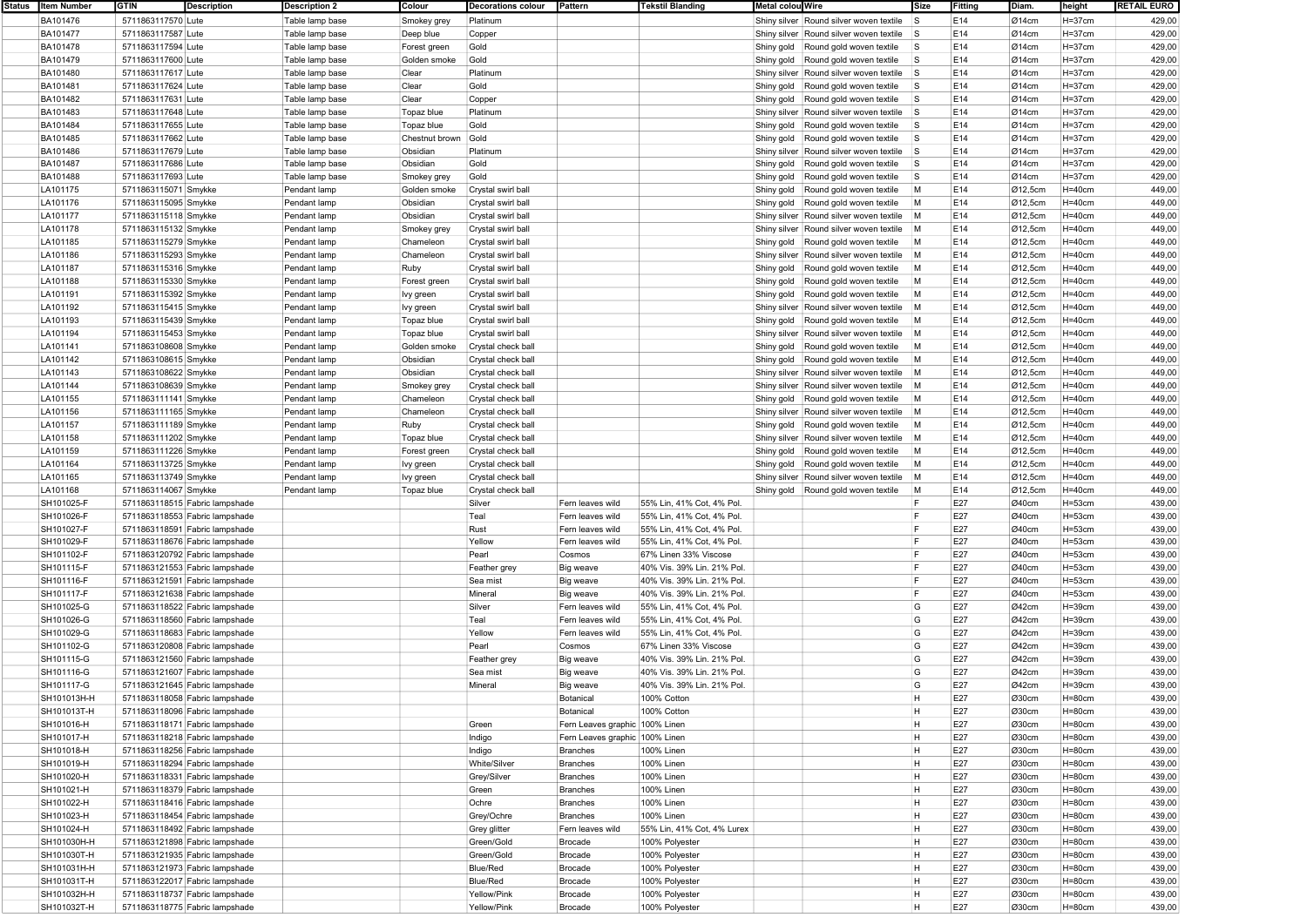| Status | <b>Item Number</b>   | GTIN                                     | <b>Description</b>             | <b>Description 2</b> | Colour              | <b>Decorations colour</b> | Pattern | <b>Tekstil Blanding</b>   | <b>Metal colou Wire</b> |                                           | Size      | Fitting    | Diam.   | height      | <b>RETAIL EURO</b> |
|--------|----------------------|------------------------------------------|--------------------------------|----------------------|---------------------|---------------------------|---------|---------------------------|-------------------------|-------------------------------------------|-----------|------------|---------|-------------|--------------------|
|        | SH101065-H           |                                          | 5711863118812 Fabric lampshade |                      |                     | Cherry                    | Glyptic | 56% Cotton, 44% Polyester |                         |                                           | H         | E27        | Ø30cm   | $H = 80cm$  | 439,00             |
|        | SH101066-H           |                                          | 5711863118850 Fabric lampshade |                      |                     | Buff                      | Glyptic | 56% Cotton, 44% Polyester |                         |                                           | H.        | E27        | Ø30cm   | $H = 80cm$  | 439,00             |
|        | SH101068-H           |                                          | 5711863118935 Fabric lampshade |                      |                     | Bronze                    | Glyptic | 56% Cotton, 44% Polyester |                         |                                           | H         | E27        | Ø30cm   | $H=80cm$    | 439,00             |
|        | SH101069-H           |                                          | 5711863118973 Fabric lampshade |                      |                     | Chartreuse                | Glyptic | 56% Cotton, 44% Polyester |                         |                                           | H         | E27        | Ø30cm   | $H = 80cm$  | 439,00             |
|        | SH101070-H           |                                          | 5711863119017 Fabric lampshade |                      |                     | White                     | Rosyta  | 100% Polyester velvet     |                         |                                           | H         | E27        | Ø30cm   | $H = 80cm$  | 439,00             |
|        | SH101071-H           |                                          | 5711863119055 Fabric lampshade |                      |                     | Buff                      | Rosyta  | 100% Polyester velvet     |                         |                                           | H         | E27        | Ø30cm   | $H = 80cm$  | 439,00             |
|        | SH101072-H           |                                          | 5711863119093 Fabric lampshade |                      |                     | Amethyst                  | Rosyta  | 100% Polyester velvet     |                         |                                           | H         | E27        | Ø30cm   | $H = 80cm$  | 439,00             |
|        | SH101073-H           |                                          | 5711863119130 Fabric lampshade |                      |                     | Ocean                     | Rosyta  | 100% Polyester velvet     |                         |                                           | H         | E27        | Ø30cm   | $H = 80cm$  | 439,00             |
|        | SH101074-H           |                                          | 5711863119178 Fabric lampshade |                      |                     | Duckegg                   | Rosyta  | 100% Polyester velvet     |                         |                                           | H         | E27        | Ø30cm   | $H=80cm$    | 439,00             |
|        | SH101075-H           |                                          | 5711863119215 Fabric lampshade |                      |                     | Palejade                  | Rosyta  | 100% Polyester velvet     |                         |                                           | H         | E27        | Ø30cm   | $H = 80cm$  | 439,00             |
|        | SH101076-H           |                                          | 5711863119253 Fabric lampshade |                      |                     | Darkest green             | Rosyta  | 100% Polyester velvet     |                         |                                           | H         | E27        | Ø30cm   | $H = 80cm$  | 439,00             |
|        | SH101077-H           |                                          | 5711863119291 Fabric lampshade |                      |                     | Bordeaux                  | Rosyta  | 100% Polyester velvet     |                         |                                           | H         | E27        | Ø30cm   | $H = 80cm$  | 439,00             |
|        | SH101078-H           |                                          | 5711863119338 Fabric lampshade |                      |                     | Ruby                      | Rosyta  | 100% Polyester velvet     |                         |                                           | H         | E27        | Ø30cm   | $H = 80cm$  | 439,00             |
|        | SH101079-H           |                                          | 5711863119376 Fabric lampshade |                      |                     | Rust                      |         | 100% Polyester velvet     |                         |                                           | H         | E27        | Ø30cm   | $H = 80cm$  | 439,00             |
|        |                      |                                          |                                |                      |                     |                           | Rosyta  |                           |                         |                                           | н         |            |         |             |                    |
|        | SH101080-H           |                                          | 5711863119413 Fabric lampshade |                      |                     | Peach                     | Rosyta  | 100% Polyester velvet     |                         |                                           | H         | E27<br>E27 | Ø30cm   | $H = 80cm$  | 439,00             |
|        | SH101081-H           |                                          | 5711863119451 Fabric lampshade |                      |                     | Yellow                    | Rosyta  | 100% Polyester velvet     |                         |                                           | H         |            | Ø30cm   | $H = 80cm$  | 439,00             |
|        | SH101082-H           |                                          | 5711863119499 Fabric lampshade |                      |                     | Grey                      | Rosyta  | 100% Polyester velvet     |                         |                                           |           | E27        | Ø30cm   | $H = 80cm$  | 439,00             |
|        | SH101083-H           |                                          | 5711863119536 Fabric lampshade |                      |                     | Slate                     | Rosyta  | 100% Polyester velvet     |                         |                                           | H         | E27        | Ø30cm   | $H = 80cm$  | 439,00             |
|        | SH101097H-H          |                                          | 5711863120457 Fabric lampshade |                      |                     | Oyster                    | Lustica | 80% Cotton 20% Polyester  |                         |                                           | H         | E27        | Ø30cm   | $H = 80cm$  | 439,00             |
|        | SH101097T-H          |                                          | 5711863120495 Fabric lampshade |                      |                     | Oyster                    | Lustica | 80% Cotton 20% Polyester  |                         |                                           | H         | E27        | Ø30cm   | $H = 80cm$  | 439,00             |
|        | SH101098H-H          |                                          | 5711863120532 Fabric lampshade |                      |                     | Raffia                    | Lustica | 80% Cotton 20% Polyester  |                         |                                           | H         | E27        | Ø30cm   | $H = 80cm$  | 439,00             |
|        | SH101098T-H          |                                          | 5711863120570 Fabric lampshade |                      |                     | Raffia                    | Lustica | 80% Cotton 20% Polyester  |                         |                                           | H         | E27        | Ø30cm   | $H = 80cm$  | 439,00             |
|        | SH101099H-H          |                                          | 5711863120617 Fabric lampshade |                      |                     | Saffron                   | Lustica | 80% Cotton 20% Polyester  |                         |                                           | H         | E27        | Ø30cm   | $H = 80cm$  | 439,00             |
|        | SH101099T-H          |                                          | 5711863120655 Fabric lampshade |                      |                     | Saffron                   | Lustica | 80% Cotton 20% Polyester  |                         |                                           | H         | E27        | Ø30cm   | $H=80cm$    | 439,00             |
|        | SH101100H-H          |                                          | 5711863120693 Fabric lampshade |                      |                     | Powder                    | Lustica | 80% Cotton 20% Polyester  |                         |                                           | н         | E27        | Ø30cm   | $H = 80cm$  | 439,00             |
|        | SH101100T-H          |                                          | 5711863120730 Fabric lampshade |                      |                     | Powder                    | Lustica | 80% Cotton 20% Polyester  |                         |                                           | H         | E27        | Ø30cm   | $H = 80cm$  | 439,00             |
|        | SH101118-H           |                                          | 5711863121690 Fabric lampshade |                      |                     | Cayenne                   | Cubica  | 52% Cot. 44% Pol. 4% Lin. |                         |                                           | H         | E27        | Ø30cm   | $H = 80cm$  | 439,00             |
|        | SH101119-H           |                                          | 5711863121737 Fabric lampshade |                      |                     | Onyx                      | Cubica  | 52% Cot. 44% Pol. 4% Lin. |                         |                                           | <b>H</b>  | E27        | Ø30cm   | $H = 80cm$  | 439,00             |
|        | LA101409             | 5711863113985 Futura                     |                                | Pendant lamp         | Ivy green           |                           |         |                           | Shiny gold              | Round gold woven textile                  | M         | E27        | Ø18cm   | $H = 37cm$  | 449,00             |
|        | LA101410             | 5711863113992 Futura                     |                                | Pendant lamp         | Ruby                |                           |         |                           | Shiny gold              | Round gold woven textile                  | M         | E27        | Ø18cm   | $H = 37cm$  | 449,00             |
|        | LA101411             | 5711863105812 Futura                     |                                | Pendant lamp         | Forest green        |                           |         |                           | Shiny gold              | Round gold woven textile                  | M         | E27        | Ø18cm   | $H = 37cm$  | 449,00             |
|        | LA101412             | 5711863105829 Futura                     |                                | Pendant lamp         | Chestnut brown      |                           |         |                           | Shiny gold              | Round gold woven textile                  | M         | E27        | Ø18cm   | $H = 37cm$  | 449,00             |
|        | LA101413             | 5711863105836 Futura                     |                                | Pendant lamp         | Deep blue           |                           |         |                           |                         | Shiny silver Round silver woven textile   | M         | E27        | Ø18cm   | $H = 37cm$  | 449,00             |
|        | LA101414             | 5711863105843 Futura                     |                                | Pendant lamp         | Smokey grey         |                           |         |                           |                         | Shiny silver Round silver woven textile   | M         | E27        | Ø18cm   | $H = 37cm$  | 449,00             |
|        | LA101415             | 5711863105850 Futura                     |                                | Pendant lamp         | Golden smoke        |                           |         |                           | Shiny gold              | Round gold woven textile                  | M         | E27        | Ø18cm   | $H = 37$ cm | 449,00             |
|        | LA101416             | 5711863105867 Futura                     |                                | Pendant lamp         | Clear               | Gold                      |         |                           | Shiny gold              | Round gold woven textile                  | M         | E27        | Ø18cm   | H=37cm      | 449,00             |
|        |                      |                                          |                                |                      | Clear               | Platinum                  |         |                           |                         |                                           | M         | E27        | Ø18cm   |             | 449,00             |
|        | LA101417             | 5711863105874 Futura                     |                                | Pendant lamp         |                     |                           |         |                           |                         | Shiny silver Round silver woven textile   |           | E27        |         | $H = 37cm$  |                    |
|        | LA101431             | 5711863106109 Futura                     |                                | Pendant lamp         | Obsidian            |                           |         |                           | Shiny gold              | Round gold woven textile                  | M         |            | Ø18cm   | $H = 37cm$  | 449,00             |
|        | LA101433             | 5711863106017 Futura                     |                                | Pendant lamp         | Rust                |                           |         |                           | Shiny gold              | Round gold woven textile                  | M         | E27        | Ø18cm   | $H = 37cm$  | 449,00             |
|        | LA101434             | 5711863106116 Futura                     |                                | Pendant lamp         | Topaz blue          | Platinum                  |         |                           |                         | Shiny silver Round silver woven textile   | M         | E27        | Ø18cm   | $H = 37cm$  | 449,00             |
|        | BA101213             | 5711863114357 Barre                      |                                | Floor lamp base      |                     |                           |         |                           | Shiny gold              | Round gold woven textile                  | <b>XL</b> | E27        | Ø26,5cm | H=125,50cm  | 459,00             |
|        | BA101214             | 5711863114364 Barre                      |                                | Floor lamp base      |                     |                           |         |                           |                         | Shiny silver Round silver woven textile   | <b>XL</b> | E27        | Ø26,5cm | H=125,50cm  | 459,00             |
|        | BO101103             | 5711863107311 Ceiling box                |                                | Square 57 holes      |                     |                           |         |                           | Matt gold               |                                           | M         |            | Ø35cm   | $H = 5cm$   | 460,00             |
|        | BO101104             | 5711863107328 Ceiling box                |                                | Square 57 holes      |                     |                           |         |                           | Matt silver             |                                           | M         |            | Ø35cm   | H=5cm       | 460,00             |
|        | BO101109             | 5711863107373 Ceiling box                |                                | Round 41 holes       |                     |                           |         |                           | Matt gold               |                                           | M         |            | Ø35cm   | H=5cm       | 460,00             |
|        | BO101110             | 5711863107380 Ceiling box                |                                | Round 41 holes       |                     |                           |         |                           | Matt silver             |                                           | M         |            | Ø35cm   | H=5cm       | 460,00             |
|        | LA101396             | 5711863113862 Lute                       |                                | Pendant lamp         | Chameleon           | Gold                      |         |                           | Shiny gold              | Round gold woven textile                  | M         | E27        | Ø22cm   | $H = 49cm$  | 479,00             |
|        | LA101397             | 5711863113879 Lute                       |                                | Pendant lamp         | Chameleon           | Platinum                  |         |                           |                         | Shiny silver Round silver woven textile   | M         | E27        | Ø22cm   | $H=49cm$    | 479,00             |
|        | LA101398             | 5711863113886 Lute                       |                                | Pendant lamp         | Ivy green           | Gold                      |         |                           | Shiny gold              | Round gold woven textile                  | M         | E27        | Ø22cm   | $H=49cm$    | 479,00             |
|        | LA101399             | 5711863113893 Lute                       |                                | Pendant lamp         | Ivy green           | Platinum                  |         |                           |                         | Shiny silver Round silver woven textile   | M         | E27        | Ø22cm   | $H = 49cm$  | 479,00             |
|        | LA101400             | 5711863113909 Lute                       |                                | Pendant lamp         | Ruby                | Gold                      |         |                           | Shiny gold              | Round gold woven textile                  | M         | E27        | Ø22cm   | $H = 49cm$  | 479,00             |
|        | LA101401             | 5711863105737 Lute                       |                                | Pendant lamp         | <b>Bright coral</b> | Copper                    |         |                           |                         | Shiny gold Round gold woven textile       | M         | E27        | Ø22cm   | $H = 49cm$  | 479,00             |
|        | LA101402             | 5711863105744 Lute                       |                                | Pendant lamp         | Grey                | Platinum                  |         |                           |                         | Shiny silver Round silver woven textile   | M         | E27        | Ø22cm   | $H = 49cm$  | 479,00             |
|        | LA101403             | 5711863105751 Lute                       |                                | Pendant lamp         | Deep blue           | Copper                    |         |                           |                         | Shiny silver Round silver woven textile M |           | E27        | Ø22cm   | $H=49cm$    | 479,00             |
|        | LA101404             | 5711863105768 Lute                       |                                | Pendant lamp         | Forest green        | Gold                      |         |                           |                         | Shiny gold Round gold woven textile       | M         | E27        | Ø22cm   | $H = 49cm$  | 479,00             |
|        | LA101405             | 5711863105775 Lute                       |                                | Pendant lamp         | Golden smoke        | Gold                      |         |                           |                         | Shiny gold Round gold woven textile       | M         | E27        | Ø22cm   | $H = 49cm$  | 479,00             |
|        | LA101406             | 5711863105782 Lute                       |                                | Pendant lamp         | Clear               | Platinum                  |         |                           |                         | Shiny silver Round silver woven textile   | M         | E27        | Ø22cm   | $H = 49cm$  | 479,00             |
|        | LA101407             | 5711863105799 Lute                       |                                | Pendant lamp         | Clear               | Gold                      |         |                           |                         | Shiny gold   Round gold woven textile     | M         | E27        | Ø22cm   | $H = 49cm$  | 479,00             |
|        |                      |                                          |                                |                      |                     |                           |         |                           |                         |                                           | M         | E27        |         |             |                    |
|        | LA101408<br>LA101460 | 5711863105805 Lute<br>5711863106024 Lute |                                | Pendant lamp         | Clear               | Copper<br>Platinum        |         |                           |                         | Shiny gold Round gold woven textile       | M         | E27        | Ø22cm   | $H = 49cm$  | 479,00             |
|        |                      | 5711863106031 Lute                       |                                | Pendant lamp         | Topaz blue          |                           |         |                           |                         | Shiny silver Round silver woven textile   |           | E27        | Ø22cm   | $H=49cm$    | 479,00             |
|        | LA101461             |                                          |                                | Pendant lamp         | Topaz blue          | Gold                      |         |                           |                         | Shiny gold Round gold woven textile       | M         |            | Ø22cm   | $H = 49cm$  | 479,00             |
|        | LA101462             | 5711863106048 Lute                       |                                | Pendant lamp         | Chestnut brown      | Gold                      |         |                           | Shiny gold              | Round gold woven textile                  | M         | E27        | Ø22cm   | $H = 49cm$  | 479,00             |
|        | LA101463             | 5711863106055 Lute                       |                                | Pendant lamp         | Alabaster           | Gold                      |         |                           |                         | Shiny gold   Round gold woven textile     | M         | E27        | Ø22cm   | $H = 49cm$  | 479,00             |
|        | LA101464             | 5711863106062 Lute                       |                                | Pendant lamp         | Obsidian            | Platinum                  |         |                           |                         | Shiny silver Round silver woven textile   | M         | E27        | Ø22cm   | $H = 49cm$  | 479,00             |
|        | LA101465             | 5711863106079 Lute                       |                                | Pendant lamp         | Obsidian            | Gold                      |         |                           | Shiny gold              | Round gold woven textile                  | M         | E27        | Ø22cm   | $H = 49cm$  | 479,00             |
|        | LA101466             | 5711863106086 Lute                       |                                | Pendant lamp         | Smokey grey         | Gold                      |         |                           | Shiny gold              | Round gold woven textile                  | M         | E27        | Ø22cm   | $H = 49cm$  | 479,00             |
|        | LA101467             | 5711863106093 Lute                       |                                | Pendant lamp         | Rust                | Gold                      |         |                           | Shiny gold              | Round gold woven textile                  | M         | E27        | Ø22cm   | $H = 49cm$  | 479,00             |
|        | LA101131W            | 5711863109230 Smykke                     |                                | Wall lamp            | Golden smoke        |                           |         |                           | Shiny gold              |                                           | M         | E14        | Ø12,5cm | $H=40cm$    | 479,00             |
|        | LA101132W            | 5711863109247 Smykke                     |                                | Wall lamp            | Obsidian            |                           |         |                           | Shiny gold              |                                           | M         | E14        | Ø12,5cm | $H=40cm$    | 479,00             |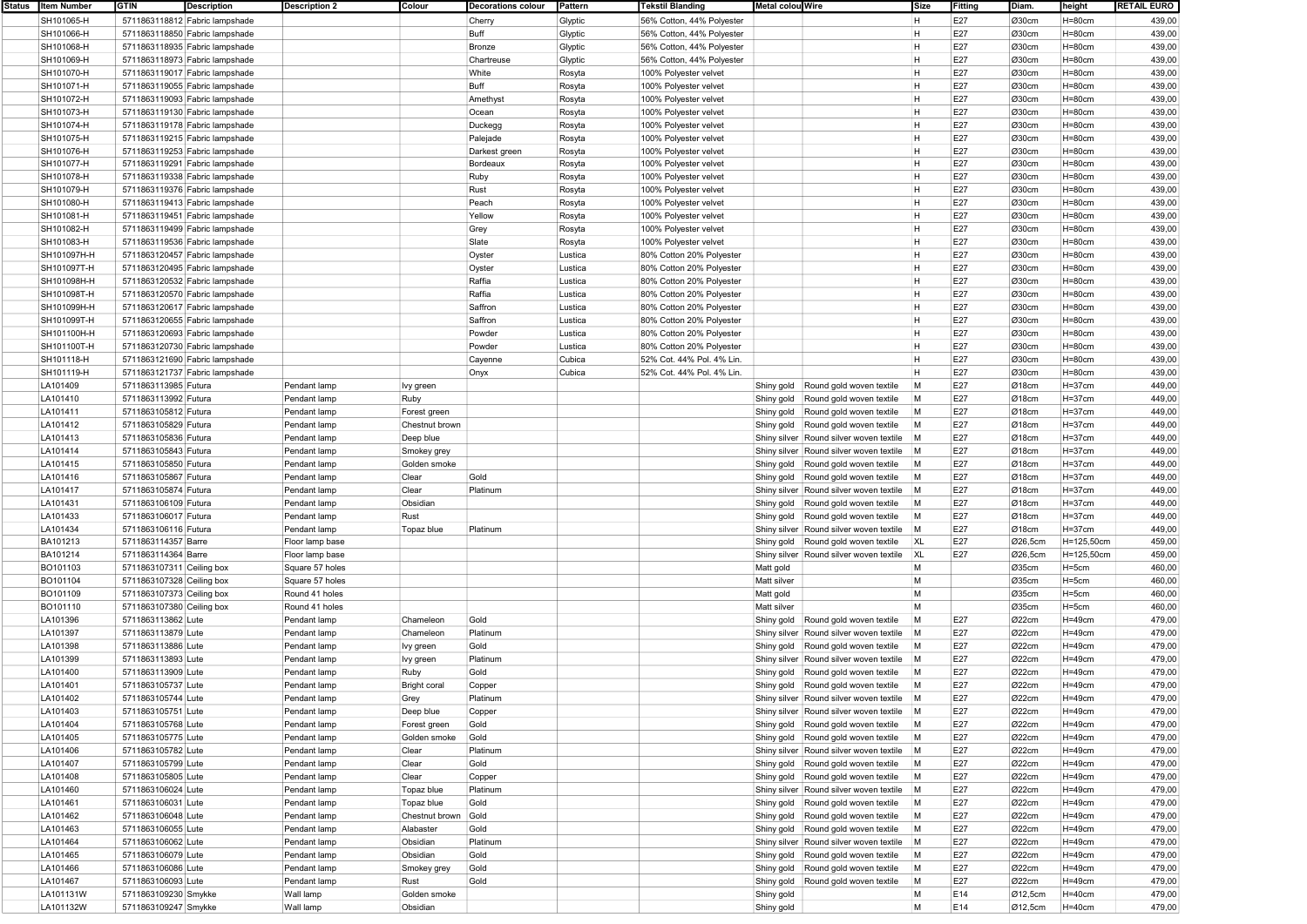| Status   Item Number | <b>GTIN</b>          | Description                    | <b>Description 2</b>  | Colour              | <b>Decorations colour</b> | Pattern | <b>Tekstil Blanding</b>   | Metal colou Wire |                                         | Size           | Fitting | Diam.                | height     | <b>RETAIL EURO</b> |
|----------------------|----------------------|--------------------------------|-----------------------|---------------------|---------------------------|---------|---------------------------|------------------|-----------------------------------------|----------------|---------|----------------------|------------|--------------------|
| LA101133W            | 5711863109254 Smykke |                                | Wall lamp             | Obsidian            |                           |         |                           | Shiny silver     |                                         | M              | E14     | Ø12,5cm              | $H=40cm$   | 479,00             |
| LA101134W            | 5711863109261 Smykke |                                | Wall lamp             | Smokey grey         |                           |         |                           | Shiny silver     |                                         | M              | E14     | $\varnothing$ 12,5cm | $H = 40cm$ | 479,00             |
| LA101145W            | 5711863110953 Smykke |                                | Wall lamp             | Chameleon           |                           |         |                           | Shiny gold       |                                         | M              | E14     | Ø12,5cm              | $H=40cm$   | 479,00             |
| LA101146W            | 5711863110977 Smykke |                                | Wall lamp             | Chameleon           |                           |         |                           | Shiny silver     |                                         | M              | E14     | Ø12,5cm              | $H=40cm$   | 479,00             |
|                      |                      |                                |                       |                     |                           |         |                           |                  |                                         |                |         |                      |            |                    |
| LA101147W            | 5711863110991 Smykke |                                | Wall lamp             | Ruby                |                           |         |                           | Shiny gold       |                                         | M              | E14     | Ø12,5cm              | $H=40cm$   | 479,00             |
| LA101148W            | 5711863111011 Smykke |                                | Wall lamp             | Topaz blue          |                           |         |                           | Shiny silver     |                                         | M              | E14     | Ø12,5cm              | $H=40cm$   | 479,00             |
| LA101149W            | 5711863111035 Smykke |                                | Wall lamp             | Forest green        |                           |         |                           | Shiny gold       |                                         | M              | E14     | Ø12,5cm              | $H = 40cm$ | 479,00             |
| LA101160W            | 5711863113657 Smykke |                                | Wall lamp             | Ivy green           |                           |         |                           | Shiny gold       |                                         | M              | E14     | Ø12,5cm              | $H=40cm$   | 479,00             |
| LA101161W            | 5711863113671 Smykke |                                | Wall lamp             | lvy green           |                           |         |                           | Shiny silver     |                                         | M              | E14     | Ø12,5cm              | $H=40cm$   | 479,00             |
| LA101166W            | 5711863114036 Smykke |                                | Wall lamp             | Topaz blue          |                           |         |                           | Shiny gold       |                                         | M              | E14     | Ø12,5cm              | $H=40cm$   | 479,00             |
| LA101131W            | 5711863109230 Smykke |                                | Wall lamp             | Golden smoke        |                           |         |                           | Shiny gold       |                                         | М              | E14     | Ø12,5cm              | $H=40cm$   | 479,00             |
| LA101132W            |                      |                                | Wall lamp             | Obsidian            |                           |         |                           |                  |                                         | M              | E14     |                      | $H = 40cm$ | 479,00             |
|                      | 5711863109247 Smykke |                                |                       |                     |                           |         |                           | Shiny gold       |                                         |                |         | $\varnothing$ 12,5cm |            |                    |
| LA101133W            | 5711863109254 Smykke |                                | Wall lamp             | Obsidian            |                           |         |                           | Shiny silver     |                                         | M              | E14     | Ø12,5cm              | $H=40cm$   | 479,00             |
| LA101134W            | 5711863109261 Smykke |                                | Wall lamp             | Smokey grey         |                           |         |                           | Shiny silver     |                                         | M              | E14     | Ø12,5cm              | $H=40cm$   | 479,00             |
| LA101145W            | 5711863110953 Smykke |                                | Wall lamp             | Chameleon           |                           |         |                           | Shiny gold       |                                         | M              | E14     | Ø12,5cm              | $H = 40cm$ | 479,00             |
| LA101146W            | 5711863110977 Smykke |                                | Wall lamp             | Chameleon           |                           |         |                           | Shiny silver     |                                         | M              | E14     | Ø12,5cm              | $H=40cm$   | 479,00             |
| LA101147W            | 5711863110991 Smykke |                                | Wall lamp             | Ruby                |                           |         |                           | Shiny gold       |                                         | M              | E14     | $\varnothing$ 12,5cm | $H = 40cm$ | 479,00             |
| LA101148W            | 5711863111011 Smykke |                                | Wall lamp             | Topaz blue          |                           |         |                           | Shiny silver     |                                         | M              | E14     | Ø12,5cm              | $H=40cm$   | 479,00             |
| LA101149W            | 5711863111035 Smykke |                                | Wall lamp             | Forest green        |                           |         |                           | Shiny gold       |                                         | M              | E14     | Ø12,5cm              | $H=40cm$   | 479,00             |
|                      |                      |                                |                       |                     |                           |         |                           |                  |                                         | M              |         |                      |            |                    |
| LA101160W            | 5711863113657 Smykke |                                | Wall lamp             | Ivy green           |                           |         |                           | Shiny gold       |                                         |                | E14     | Ø12,5cm              | $H=40cm$   | 479,00             |
| LA101161W            | 5711863113671 Smykke |                                | Wall lamp             | lvy green           |                           |         |                           | Shiny silver     |                                         | M              | E14     | Ø12,5cm              | $H=40cm$   | 479,00             |
| LA101166W            | 5711863114036 Smykke |                                | Wall lamp             | Topaz blue          |                           |         |                           | Shiny gold       |                                         | M              | E14     | Ø12,5cm              | $H=40cm$   | 479,00             |
| BA101211             | 5711863114333 Barre  |                                | Table/floor lamp base |                     |                           |         |                           |                  | Shiny gold Round gold woven textile     |                | E27     | Ø26,5cm              | H=79cm,    | 499,00             |
| BA101212             | 5711863114340 Barre  |                                | Table/floor lamp base |                     |                           |         |                           |                  | Shiny silver Round silver woven textile |                | E27     | Ø26,5cm              | H=79cm,    | 499,00             |
| BA101048             | 5711863114005 Futura |                                | Table lamp base       | lvy green           |                           |         |                           |                  | Shiny gold Round gold woven textile     | M              | E27     | $\varnothing$ 18cm   | $H=46cm$   | 499,00             |
| BA101049             | 5711863114012 Futura |                                | Table lamp base       | Ruby                |                           |         |                           |                  | Shiny gold Round gold woven textile     | M              | E27     | Ø18cm                | $H=46cm$   | 499,00             |
| BA101017             | 5711863107557 Futura |                                | Table lamp base       | Forest green        |                           |         |                           |                  | Shiny gold Round gold woven textile     | M              | E27     | Ø18cm                | $H = 46cm$ | 499,00             |
|                      | 5711863107564 Futura |                                |                       |                     |                           |         |                           |                  |                                         | M              |         |                      |            |                    |
| BA101018             |                      |                                | Table lamp base       | Chestnut brown      |                           |         |                           | Shiny gold       | Round gold woven textile                |                | E27     | Ø18cm                | $H=46cm$   | 499,00             |
| BA101019             | 5711863107571 Futura |                                | Table lamp base       | Golden smoke        |                           |         |                           |                  | Shiny gold Round gold woven textile     | M              | E27     | Ø18cm                | H=46cm     | 499,00             |
| BA101020             | 5711863107588 Futura |                                | Table lamp base       | Clear               |                           |         |                           |                  | Shiny gold Round gold woven textile     | M              | E27     | $\varnothing$ 18cm   | $H=46cm$   | 499,00             |
| BA101021             | 5711863107694 Futura |                                | Table lamp base       | Clear               |                           |         |                           |                  | Shiny silver Round silver woven textile | M              | E27     | Ø18cm                | $H = 46cm$ | 499,00             |
| BA101022             | 5711863107601 Futura |                                | Table lamp base       | Obsidian            |                           |         |                           |                  | Shiny gold Round gold woven textile     | M              | E27     | Ø18cm                | $H = 46cm$ | 499,00             |
| BA101023             | 5711863107618 Futura |                                | Table lamp base       | Obsidian            |                           |         |                           |                  | Shiny silver Round silver woven textile | M              | E27     | Ø18cm                | $H=46cm$   | 499,00             |
| BA101024             | 5711863107625 Futura |                                | Table lamp base       | Rust                |                           |         |                           |                  | Shiny gold Round gold woven textile     | M              | E27     | Ø18cm                | $H=46cm$   | 499,00             |
| BA101025             | 5711863107632 Futura |                                | Table lamp base       | Deep blue           |                           |         |                           |                  | Shiny silver Round silver woven textile | M              | E27     | $\varnothing$ 18cm   | $H=46cm$   | 499,00             |
|                      |                      |                                |                       |                     |                           |         |                           |                  |                                         |                |         |                      |            |                    |
| BA101026             | 5711863107649 Futura |                                | Table lamp base       | Smokey grey         |                           |         |                           |                  | Shiny silver Round silver woven textile | M              | E27     | Ø18cm                | $H=46cm$   | 499,00             |
| BA101027             | 5711863107656 Futura |                                | Table lamp base       | Topaz blue          |                           |         |                           |                  | Shiny silver Round silver woven textile | M              | E27     | Ø18cm                | $H=46cm$   | 499,00             |
| LA101749             | 5711863113800 Rowan  |                                | Pendant lamp          | Ivy green           |                           |         |                           | Matt gold        | Twisted gold woven textile              | XL             | E27     | Ø39cm                | $H = 39cm$ | 499,00             |
| LA101750             | 5711863100558 Rowan  |                                | Pendant lamp          | <b>Bright coral</b> |                           |         |                           | Matt gold        | Twisted gold woven textile              | XL             | E27     | Ø39cm                | $H = 39cm$ | 499,00             |
| LA101751             | 5711863100565 Rowan  |                                | Pendant lamp          | Golden smoke        |                           |         |                           | Matt gold        | Twisted gold woven textile              | X <sub>L</sub> | E27     | Ø39cm                | $H = 39cm$ | 499,00             |
| LA101752             | 5711863100572 Rowan  |                                | Pendant lamp          | Forest green        |                           |         |                           | Matt gold        | Twisted gold woven textile              | X <sub>L</sub> | E27     | Ø39cm                | $H = 39cm$ | 499,00             |
| LA101753             | 5711863103962 Rowan  |                                | Pendant lamp          | Topaz blue          |                           |         |                           | Matt silver      | Twisted silver woven textile   XL       |                | E27     | Ø39cm                | $H = 39cm$ | 499,00             |
| LA101754             | 5711863100596 Rowan  |                                | Pendant lamp          |                     |                           |         |                           | Matt silver      | Twisted silver woven textile XL         |                | E27     | Ø39cm                | $H = 39cm$ | 499,00             |
|                      |                      |                                |                       | Smokey grey         |                           |         |                           |                  |                                         |                |         |                      |            |                    |
| LA101755             | 5711863100602 Rowan  |                                | Pendant lamp          | Deep blue           |                           |         |                           | Matt silver      | Twisted silver woven textile   XL       |                | E27     | Ø39cm                | $H = 39cm$ | 499,00             |
| LA101756             | 5711863100619 Rowan  |                                | Pendant lamp          | Chestnut brown      |                           |         |                           | Matt gold        | Twisted gold woven textile XL           |                | E27     | Ø39cm                | $H = 39cm$ | 499,00             |
| LA101757             | 5711863103009 Rowan  |                                | Pendant lamp          | Clear               |                           |         |                           | Matt gold        | Twisted gold woven textile XL           |                | E27     | Ø39cm                | $H = 39cm$ | 499,00             |
| LA101758             | 5711863103016 Rowan  |                                | Pendant lamp          | Clear               |                           |         |                           | Matt silver      | Twisted silver woven textile XL         |                | E27     | Ø39cm                | $H = 39cm$ | 499,00             |
| LA101762             | 5711863103993 Rowan  |                                | Pendant lamp          | Obsidian            |                           |         |                           | Matt gold        | Twisted gold woven textile              | XL             | E27     | Ø39cm                | $H = 39cm$ | 499,00             |
| LA101764             | 5711863108943 Rowan  |                                | Pendant lamp          | Toast               |                           |         |                           | Matt gold        | Twisted gold woven textile              | XL             | E27     | Ø39cm                | $H = 39cm$ | 499,00             |
| LA101768             | 5711863108981 Rowan  |                                | Pendant lamp          | Chameleon           |                           |         |                           | Matt gold        | Twisted gold woven textile              | XL             | E27     | Ø39cm                | $H = 39cm$ | 499,00             |
| LA101769             | 5711863109469 Rowan  |                                | Pendant lamp          | Chameleon           |                           |         |                           | Matt silver      | Twisted silver woven textile            | XL             | E27     | Ø39cm                | $H = 39cm$ | 499,00             |
|                      |                      |                                |                       |                     |                           |         | 65% Cot. 27% Vis. 8% Pol. |                  |                                         | н              |         | Ø30cm                |            |                    |
| SH101084-H           |                      | 5711863119574 Fabric lampshade |                       |                     | Tulip/Coral               | Tremolo |                           |                  |                                         |                | E27     |                      | $H = 80cm$ | 499,00             |
| SH101085-H           |                      | 5711863119611 Fabric lampshade |                       |                     | Aubergine/Chartreuse      | Tremolo | 65% Cot. 27% Vis. 8% Pol. |                  |                                         | H              | E27     | Ø30cm                | H=80cm     | 499,00             |
| SH101088H-H          |                      | 5711863119734 Fabric lampshade |                       |                     | Palm green                | Tango   | 100% Linen                |                  |                                         | H              | E27     | Ø30cm                | $H=80cm$   | 499,00             |
| SH101088T-H          |                      | 5711863119772 Fabric lampshade |                       |                     | Palm green                | Tango   | 100% Linen                |                  |                                         | H              | E27     | Ø30cm                | $H=80cm$   | 499,00             |
| SH101089T-H          |                      | 5711863119857 Fabric lampshade |                       |                     | Pool                      | Tango   | 100% Linen                |                  |                                         | H              | E27     | Ø30cm                | $H=80cm$   | 499,00             |
| SH101091H-H          |                      | 5711863119970 Fabric lampshade |                       |                     | Midnight                  | Tango   | 100% Linen                |                  |                                         | H              | E27     | Ø30cm                | $H = 80cm$ | 499,00             |
| SH101091T-H          |                      | 5711863120013 Fabric lampshade |                       |                     | Midnight                  | Tango   | 100% Linen                |                  |                                         | H              | E27     | Ø30cm                | H=80cm     | 499,00             |
| SH101092H-H          |                      | 5711863120051 Fabric lampshade |                       |                     | Russet/Oyster             | Salinas | 52% Cot. 27% Vis.21% Pol. |                  |                                         | H              | E27     | Ø30cm                | H=80cm     | 499,00             |
|                      |                      | 5711863120099 Fabric lampshade |                       |                     |                           |         |                           |                  |                                         | H              | E27     | Ø30cm                | $H=80cm$   |                    |
| SH101092T-H          |                      |                                |                       |                     | Russet/Oyster             | Salinas | 52% Cot. 27% Vis.21% Pol. |                  |                                         |                |         |                      |            | 499,00             |
| SH101093H-H          |                      | 5711863120136 Fabric lampshade |                       |                     | Glacier/Silver            | Salinas | 52% Cot. 27% Vis.21% Pol. |                  |                                         | Η              | E27     | Ø30cm                | H=80cm     | 499,00             |
| SH101093T-H          |                      | 5711863120174 Fabric lampshade |                       |                     | Glacier/Silver            | Salinas | 52% Cot. 27% Vis.21% Pol. |                  |                                         | H              | E27     | Ø30cm                | $H = 80cm$ | 499,00             |
| SH101094H-H          |                      | 5711863120211 Fabric lampshade |                       |                     | Azelea/Lagoon             | Salinas | 52% Cot. 27% Vis.21% Pol. |                  |                                         | H              | E27     | Ø30cm                | $H = 80cm$ | 499,00             |
| SH101094T-H          |                      | 5711863120259 Fabric lampshade |                       |                     | Azelea/Lagoon             | Salinas | 52% Cot. 27% Vis.21% Pol. |                  |                                         | H              | E27     | Ø30cm                | H=80cm     | 499,00             |
| SH101095H-H          |                      | 5711863120297 Fabric lampshade |                       |                     | Blossom/Laurel            | Salinas | 52% Cot. 27% Vis.21% Pol. |                  |                                         | H              | E27     | Ø30cm                | $H=80cm$   | 499,00             |
| SH101095T-H          |                      | 5711863120334 Fabric lampshade |                       |                     | Blossom/Laurel            | Salinas | 52% Cot. 27% Vis.21% Pol. |                  |                                         | H              | E27     | Ø30cm                | $H=80cm$   | 499,00             |
| SH101096H-H          |                      | 5711863120372 Fabric lampshade |                       |                     | Linen/Silver              | Salinas | 52% Cot. 27% Vis.21% Pol. |                  |                                         | H              | E27     | Ø30cm                | $H = 80cm$ | 499,00             |
|                      |                      |                                |                       |                     |                           |         |                           |                  |                                         |                |         |                      |            |                    |
| SH101096T-H          |                      | 5711863120419 Fabric lampshade |                       |                     | Linen/Silver              | Salinas | 52% Cot. 27% Vis.21% Pol. |                  |                                         | H              | E27     | Ø30cm                | H=80cm     | 499,00             |
| SH101105-H           |                      | 5711863120938 Fabric lampshade |                       |                     | Cinnamon                  | Persia  | 100% Polyester velvet     |                  |                                         | H              | E27     | Ø30cm                | H=80cm     | 499,00             |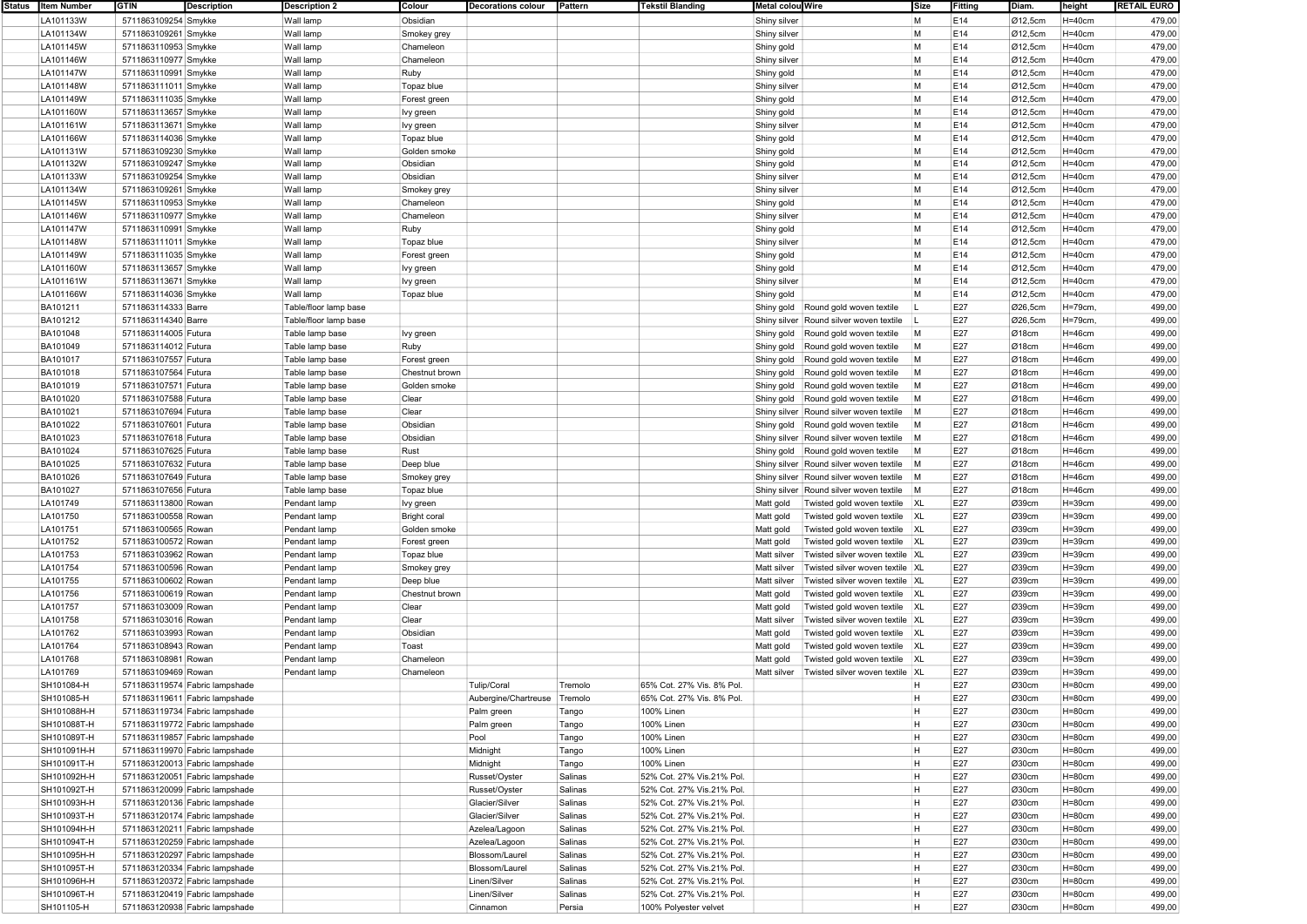| Status   Item Number | <b>GTIN</b>           | <b>Description</b>             | <b>Description 2</b> | Colour              | <b>Decorations colour</b> | Pattern      | <b>Tekstil Blanding</b> | Metal colou Wire |                                         | Size           | Fitting | Diam.   | height      | <b>RETAIL EURO</b> |
|----------------------|-----------------------|--------------------------------|----------------------|---------------------|---------------------------|--------------|-------------------------|------------------|-----------------------------------------|----------------|---------|---------|-------------|--------------------|
| SH101106-H           |                       | 5711863120976 Fabric lampshade |                      |                     | Terracotta                | Persia       | 100% Polyester velvet   |                  |                                         | н              | E27     | Ø30cm   | $H = 80cm$  | 499,00             |
| SH101107-H           |                       | 5711863121010 Fabric lampshade |                      |                     | Magenta                   | Persia       | 100% Polyester velvet   |                  |                                         | H              | E27     | Ø30cm   | $H = 80cm$  | 499,00             |
| SH101108-H           |                       | 5711863121058 Fabric lampshade |                      |                     | Blue                      | Persia       | 100% Polyester velvet   |                  |                                         | H              | E27     | Ø30cm   | $H = 80cm$  | 499,00             |
| SH101109H-H          |                       | 5711863121096 Fabric lampshade |                      |                     | Indigo                    | Palms        | 100% Polyester velvet   |                  |                                         | <b>H</b>       | E27     | Ø30cm   | $H = 80cm$  | 499,00             |
| SH101109T-H          |                       | 5711863121133 Fabric lampshade |                      |                     | Indigo                    | Palms        | 100% Polyester velvet   |                  |                                         | H              | E27     | Ø30cm   | $H = 80cm$  | 499,00             |
| SH101110H-H          |                       | 5711863121171 Fabric lampshade |                      |                     | Slate                     | Palms        | 100% Polyester velvet   |                  |                                         | н              | E27     | Ø30cm   | $H = 80cm$  | 499,00             |
|                      |                       |                                |                      |                     |                           |              |                         |                  |                                         | H              | E27     | Ø30cm   |             | 499,00             |
| SH101111H-H          |                       | 5711863121256 Fabric lampshade |                      |                     | Onyx                      | Palms        | 100% Polyester velvet   |                  |                                         |                |         |         | $H = 80cm$  |                    |
| SH101111T-H          |                       | 5711863121294 Fabric lampshade |                      |                     | Onyx                      | Palms        | 100% Polyester velvet   |                  |                                         | H              | E27     | Ø30cm   | H=80cm      | 499,00             |
| SH101112H-H          |                       | 5711863121331 Fabric lampshade |                      |                     | Maize                     | Leaves       | 100% Polyester velvet   |                  |                                         | H              | E27     | Ø30cm   | $H = 80cm$  | 499,00             |
| SH101112T-H          |                       | 5711863121379 Fabric lampshade |                      |                     | Maize                     | Leaves       | 100% Polyester velvet   |                  |                                         | H              | E27     | Ø30cm   | $H=80cm$    | 499,00             |
| SH101113H-H          |                       | 5711863121416 Fabric lampshade |                      |                     | Lago                      | Leaves       | 100% Polyester velvet   |                  |                                         | н              | E27     | Ø30cm   | $H=80cm$    | 499,00             |
| SH101113T-H          |                       | 5711863121454 Fabric lampshade |                      |                     | Lago                      | Leaves       | 100% Polyester velvet   |                  |                                         | H              | E27     | Ø30cm   | $H = 80cm$  | 499,00             |
| SH101114H-H          |                       | 5711863121492 Fabric lampshade |                      |                     | Electric                  | Leaves       | 100% Polyester velvet   |                  |                                         | H              | E27     | Ø30cm   | H=80cm      | 499,00             |
| SH101114T-H          |                       | 5711863121539 Fabric lampshade |                      |                     | Electric                  | Leaves       | 100% Polyester velvet   |                  |                                         | H.             | E27     | Ø30cm   | $H = 80cm$  | 499,00             |
| LA101506             | 5711863121843 Rowan   |                                | Crystal pendant lamp |                     |                           | Swirl        |                         | Matt gold        | Twisted gold woven textile              |                | E27     | Ø28cm   | $H=28cm$    | 529,00             |
| LA101507             | 5711863121850 Rowan   |                                | Crystal pendant lamp |                     |                           | Swirl        |                         | Matt silver      | Twisted silver woven textile L          |                | E27     | Ø28cm   | $H=28cm$    | 529,00             |
| LA101524             | 5711863107151 Rowan   |                                | Crystal pendant lamp |                     |                           | Small check  |                         | Matt gold        | Round gold woven textile                |                | E27     | Ø28cm   | $H=28cm$    | 529,00             |
| LA101525             | 5711863107168 Rowan   |                                | Crystal pendant lamp |                     |                           | Small check  |                         | Matt silver      | Round silver woven textile              |                | E27     | Ø28cm   | $H=28cm$    | 529,00             |
|                      |                       |                                |                      |                     |                           |              |                         |                  |                                         |                | E27     |         |             |                    |
| LA101530             | 5711863107212 Rowan   |                                | Crystal pendant lamp |                     |                           | Medium check |                         | Shiny gold       |                                         |                |         | Ø28cm   | $H = 28cm$  | 529,00             |
| LA101531             | 5711863107229 Rowan   |                                | Crystal pendant lamp |                     |                           | Medium check |                         | Matt silver      | Round silver woven textile              |                | E27     | Ø28cm   | $H=28cm$    | 529,00             |
| LA101536             | 5711863107274 Rowan   |                                | Crystal pendant lamp |                     |                           | Large check  |                         | Matt gold        | Round gold woven textile                |                | E27     | Ø28cm   | $H=28cm$    | 529,00             |
| LA101537             | 5711863107281 Rowan   |                                | Crystal pendant lamp |                     |                           | Large check  |                         | Matt silver      | Round silver woven textile              |                | E27     | Ø28cm   | $H = 28cm$  | 529,00             |
| BA101215             | 5711863114371 Barre   |                                | Floor lamp base      |                     |                           |              |                         | Shiny gold       | Round gold woven textile                | <b>XL</b>      | E27     | Ø26,5cm | H=129,50cm  | 539,00             |
| BA101216             | 5711863114388 Barre   |                                | Floor lamp base      |                     |                           |              |                         | Shiny silver     | Round silver woven textile              | XL             | E27     | Ø26,5cm | H=129,50cm  | 539,00             |
| LA101812             | 5711863106901 Horizon |                                | Pendant lamp         | Clear               |                           |              |                         | Matt gold        | Twisted gold woven textile XL           |                | E27     | Ø45cm   | $H=22cm$    | 539,00             |
| LA101813             | 5711863106918 Horizon |                                | Pendant lamp         | Clear               |                           |              |                         | Matt silver      | Twisted silver woven textile XL         |                | E27     | Ø45cm   | $H=22cm$    | 539,00             |
| LA101814             | 5711863106925 Horizon |                                | Pendant lamp         | Golden smoke        |                           |              |                         | Matt gold        | Twisted gold woven textile XL           |                | E27     | Ø45cm   | $H = 22$ cm | 539,00             |
| LA101815             | 5711863106932 Horizon |                                | Pendant lamp         | Forest green        |                           |              |                         | Matt gold        | Twisted gold woven textile              | X <sub>L</sub> | E27     | Ø45cm   | $H=22cm$    | 539,00             |
| LA101816             | 5711863106949 Horizon |                                | Pendant lamp         | Olive               |                           |              |                         | Matt gold        | Twisted gold woven textile              | X <sub>L</sub> | E27     | Ø45cm   | $H=22cm$    | 539,00             |
| LA101817             |                       |                                |                      |                     |                           |              |                         |                  | Twisted gold woven textile XL           |                | E27     | Ø45cm   | $H=22cm$    | 539,00             |
|                      | 5711863106956 Horizon |                                | Pendant lamp         | Chestnut brown      |                           |              |                         | Matt gold        |                                         |                |         |         |             |                    |
| LA101818             | 5711863106963 Horizon |                                | Pendant lamp         | Obsidian            |                           |              |                         | Matt gold        | Twisted gold woven textile XL           |                | E27     | Ø45cm   | $H=22cm$    | 539,00             |
| LA101819             | 5711863104372 Horizon |                                | Pendant lamp         | Smokey grey         |                           |              |                         | Matt silver      | Twisted silver woven textile XL         |                | E27     | Ø45cm   | $H = 22$ cm | 539,00             |
| LA101820             | 5711863106970 Horizon |                                | Pendant lamp         | Topaz blue          |                           |              |                         | Matt silver      | Twisted silver woven textile XL         |                | E27     | Ø45cm   | $H = 22cm$  | 539,00             |
| LA101821             | 5711863106987 Horizon |                                | Pendant lamp         | Deep blue           |                           |              |                         | Matt silver      | Twisted silver woven textile XL         |                | E27     | Ø45cm   | $H = 22$ cm | 539,00             |
| LA101822             | 5711863109179 Horizon |                                | Pendant lamp         | Toast               |                           |              |                         | Matt gold        | Twisted gold woven textile XL           |                | E27     | Ø45cm   | $H=22cm$    | 539,00             |
| LA101835             | 5711863109216 Horizon |                                | Pendant lamp         | <b>Bright coral</b> |                           |              |                         | Matt gold        | Twisted gold woven textile XL           |                | E27     | Ø45cm   | $H=22cm$    | 539,00             |
| LA101836             | 5711863109223 Horizon |                                | Pendant lamp         | Chameleon           |                           |              |                         | Matt gold        | Twisted gold woven textile              | X <sub>L</sub> | E27     | Ø45cm   | $H = 22$ cm | 539,00             |
| LA101837             | 5711863110274 Horizon |                                | Pendant lamp         | Chameleon           |                           |              |                         | Matt silver      | Twisted silver woven textile XL         |                | E27     | Ø45cm   | $H = 22cm$  | 539,00             |
| LA101850             | 5711863113633 Horizon |                                | Pendant lamp         | Ivy green           |                           |              |                         | Matt gold        | Twisted gold woven textile              | X <sub>L</sub> | E27     | Ø45cm   | $H=22cm$    | 539,00             |
| LA101798CW           | 5711863109759 Horizon |                                | Surface lamp         | Clear               |                           |              |                         | Shiny gold       |                                         |                | E27     | Ø36cm   |             | 539,00             |
| LA101799CW           | 5711863109766 Horizon |                                | Surface lamp         | Clear               |                           |              |                         | Shiny silver     |                                         |                | E27     | Ø36cm   |             | 539,00             |
| LA101800CW           | 5711863109773 Horizon |                                | Surface lamp         | Golden smoke        |                           |              |                         |                  |                                         |                | E27     | Ø36cm   |             | 539,00             |
|                      |                       |                                |                      |                     |                           |              |                         | Shiny gold       |                                         | н.             | E27     |         |             |                    |
| LA101801CW           | 5711863109780 Horizon |                                | Surface lamp         | Forest green        |                           |              |                         | Shiny gold       |                                         |                |         | Ø36cm   |             | 539,00             |
| LA101802CW           | 5711863109797 Horizon |                                | Surface lamp         | Olive               |                           |              |                         | Shiny gold       |                                         |                | E27     | Ø36cm   |             | 539,00             |
| LA101803CW           | 5711863109803 Horizon |                                | Surface lamp         | Chestnut brown      |                           |              |                         | Shiny gold       |                                         |                | E27     | Ø36cm   |             | 539,00             |
| LA101804CW           | 5711863109810 Horizon |                                | Surface lamp         | Obsidian            |                           |              |                         | Shiny gold       |                                         |                | E27     | Ø36cm   |             | 539,00             |
| LA101805CW           | 5711863109827 Horizon |                                | Surface lamp         | Smokey grey         |                           |              |                         | Shiny silver     |                                         |                | E27     | Ø36cm   |             | 539,00             |
| LA101806CW           | 5711863109834 Horizon |                                | Surface lamp         | Topaz blue          |                           |              |                         | Shiny silver     |                                         |                | E27     | Ø36cm   |             | 539,00             |
| LA101807CW           | 5711863109841 Horizon |                                | Surface lamp         | Deep blue           |                           |              |                         | Shiny silver     |                                         |                | E27     | Ø36cm   |             | 539,00             |
| LA101808CW           | 5711863109858 Horizon |                                | Surface lamp         | Toast               |                           |              |                         | Shiny gold       |                                         |                | E27     | Ø36cm   |             | 539,00             |
| LA101832CW           | 5711863109971 Horizon |                                | Surface lamp         | <b>Bright coral</b> |                           |              |                         | Shiny gold       |                                         |                | E27     | Ø36cm   |             | 539,00             |
| LA101833CW           | 5711863109988 Horizon |                                | Surface lamp         | Chameleon           |                           |              |                         | Shiny gold       |                                         |                | E27     | Ø36cm   |             | 539,00             |
| LA101834CW           | 5711863110007 Horizon |                                | Surface lamp         | Chameleor           |                           |              |                         | Shiny silver     |                                         |                | E27     | Ø36cm   |             | 539,00             |
| LA101846CW           | 5711863113626 Horizon |                                | Surface lamp         | Ivy green           |                           |              |                         | Shiny gold       |                                         |                | E27     | Ø36cm   |             | 539,00             |
| LA101169             |                       |                                | Crystal pendant lamp |                     |                           | Swirl        |                         |                  | Shiny gold   Round gold woven textile   | M              | E14     |         | $H=40cm$    |                    |
|                      | 5711863114951 Smykke  |                                |                      |                     |                           | Swirl        |                         |                  |                                         |                |         | Ø12,5cm |             | 539,00             |
| LA101170             | 5711863114975 Smykke  |                                | Crystal pendant lamp |                     |                           |              |                         |                  | Shiny silver Round silver woven textile | M              | E14     | Ø12,5cm | $H=40cm$    | 539,00             |
| LA101135             | 5711863108547 Smykke  |                                | Crystal pendant lamp |                     |                           | Check        |                         |                  | Shiny gold Round gold woven textile     | M              | E14     | Ø12,5cm | $H=40cm$    | 539,00             |
| LA101136             | 5711863108554 Smykke  |                                | Crystal pendant lamp |                     |                           | Check        |                         |                  | Shiny silver Round silver woven textile | M              | E14     | Ø12,5cm | $H=40cm$    | 539,00             |
| LA101171             | 5711863114999 Smykke  |                                | Pendant lamp         | Crystal swirl       | Golden smoke ball         |              |                         |                  | Shiny gold Round gold woven textile     | M              | E14     | Ø12,5cm | H=40cm      | 539,00             |
| LA101172             | 5711863115019 Smykke  |                                | Pendant lamp         | Crystal swirl       | Obsidian ball             |              |                         |                  | Shiny gold   Round gold woven textile   | M              | E14     | Ø12,5cm | $H=40cm$    | 539,00             |
| LA101173             | 5711863115033 Smykke  |                                | Pendant lamp         | Crystal swirl       | Obsidian ball             |              |                         |                  | Shiny silver Round silver woven textile | M              | E14     | Ø12,5cm | $H=40cm$    | 539,00             |
| LA101174             | 5711863115057 Smykke  |                                | Pendant lamp         | Crystal swirl       | Smokey grey ball          |              |                         |                  | Shiny silver Round silver woven textile | M              | E14     | Ø12,5cm | $H=40cm$    | 539,00             |
| LA101179             | 5711863115156 Smykke  |                                | Pendant lamp         | Crystal swirl       | Chameleon ball            |              |                         |                  | Shiny gold   Round gold woven textile   | M              | E14     | Ø12,5cm | $H=40cm$    | 539,00             |
| LA101180             | 5711863115170 Smykke  |                                | Pendant lamp         | Crystal swirl       | Chameleon ball            |              |                         |                  | Shiny silver Round silver woven textile | M              | E14     | Ø12,5cm | H=40cm      | 539,00             |
| LA101181             | 5711863115194 Smykke  |                                | Pendant lamp         | Crystal swirl       | Ruby ball                 |              |                         |                  | Shiny gold Round gold woven textile     | M              | E14     | Ø12,5cm | $H=40cm$    | 539,00             |
| LA101182             | 5711863115217 Smykke  |                                | Pendant lamp         | Crystal swirl       | Topaz blue ball           |              |                         |                  | Shiny gold   Round gold woven textile   | M              | E14     | Ø12,5cm | $H=40cm$    | 539,00             |
| LA101183             | 5711863115231 Smykke  |                                | Pendant lamp         | Crystal swirl       | Topaz blue ball           |              |                         |                  | Shiny silver Round silver woven textile | M              | E14     | Ø12,5cm | $H=40cm$    | 539,00             |
| LA101184             | 5711863115255 Smykke  |                                | Pendant lamp         |                     | Forest green ball         |              |                         |                  | Shiny gold Round gold woven textile     | M              | E14     | Ø12,5cm | $H=40cm$    | 539,00             |
|                      |                       |                                |                      | Crystal swirl       |                           |              |                         |                  |                                         |                |         |         |             |                    |
| LA101189             | 5711863115354 Smykke  |                                | Pendant lamp         | Crystal swirl       | Ivy green ball            |              |                         |                  | Shiny gold Round gold woven textile     | M              | E14     | Ø12,5cm | $H=40cm$    | 539,00             |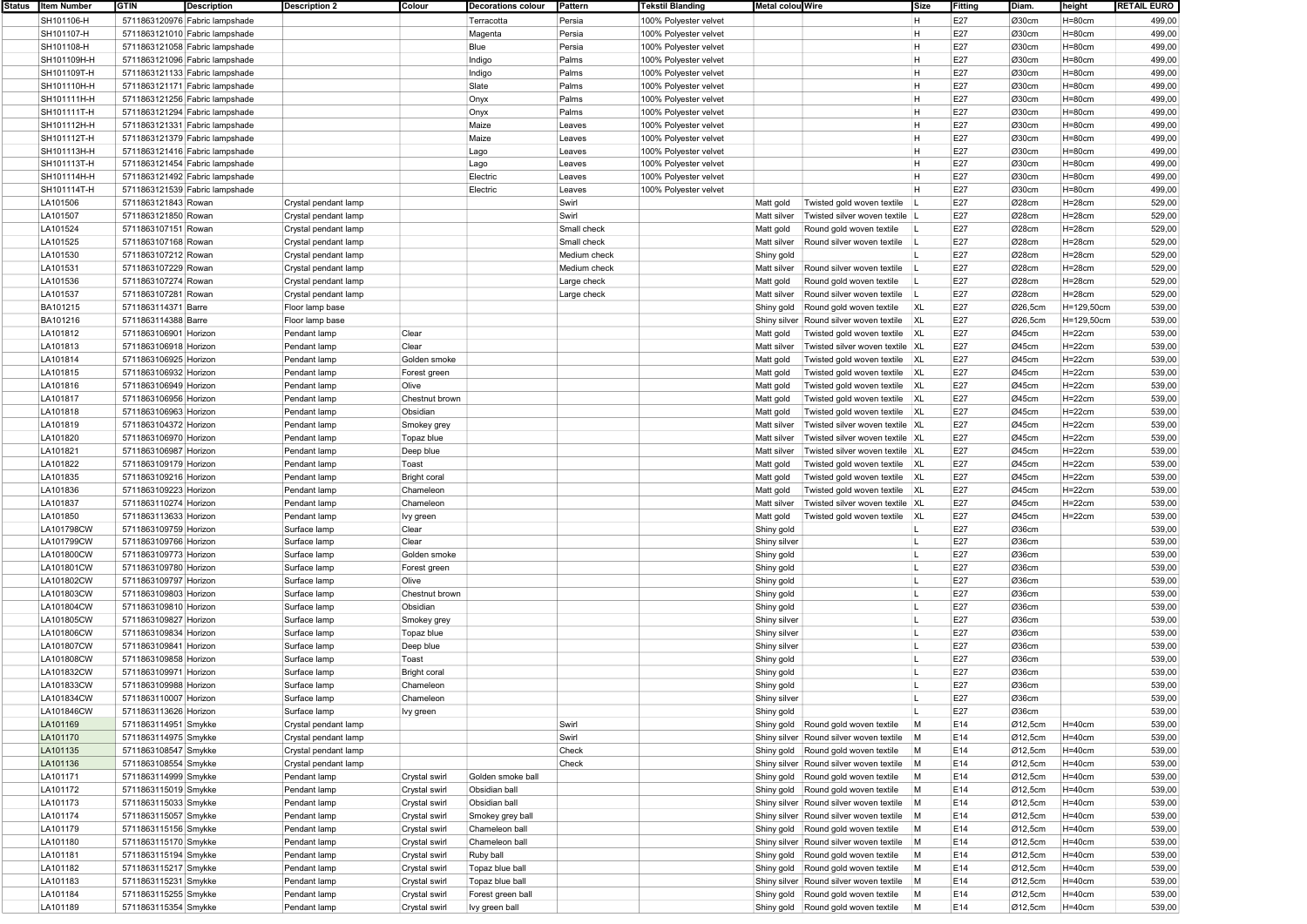| Status Item Number | <b>GTIN</b><br><b>Description</b> | <b>Description 2</b> | Colour        | <b>Decorations colour</b> | Pattern | <b>Tekstil Blanding</b> | Metal colou Wire                        | Size | Fitting | Diam.                | height     | <b>RETAIL EURO</b> |
|--------------------|-----------------------------------|----------------------|---------------|---------------------------|---------|-------------------------|-----------------------------------------|------|---------|----------------------|------------|--------------------|
| LA101190           | 5711863115378 Smykke              | Pendant lamp         | Crystal swirl | lvy green ball            |         |                         | Shiny silver Round silver woven textile | M    | E14     | Ø12,5cm              | $H=40cm$   | 539,00             |
| LA101137           | 5711863108561 Smykke              | Pendant lamp         | Crystal check | Golden smoke ball         |         |                         | Shiny gold Round gold woven textile     | M    | E14     | Ø12,5cm              | $H = 40cm$ | 539,00             |
| LA101138           | 5711863108578 Smykke              | Pendant lamp         |               | Obsidian ball             |         |                         | Shiny gold Round gold woven textile     | M    | E14     | Ø12,5cm              | $H=40cm$   | 539,00             |
|                    |                                   |                      | Crystal check |                           |         |                         |                                         |      |         |                      |            |                    |
| LA101139           | 5711863108585 Smykke              | Pendant lamp         | Crystal check | Obsidian ball             |         |                         | Shiny silver Round silver woven textile | M    | E14     | Ø12,5cm              | $H=40cm$   | 539,00             |
| LA101140           | 5711863108592 Smykke              | Pendant lamp         | Crystal check | Smokey grey ball          |         |                         | Shiny silver Round silver woven textile | M    | E14     | Ø12,5cm              | $H=40cm$   | 539,00             |
| LA101150           | 5711863111042 Smykke              | Pendant lamp         | Crystal check | Chameleon ball            |         |                         | Shiny gold Round gold woven textile     | M    | E14     | Ø12,5cm              | $H=40cm$   | 539,00             |
| LA101151           | 5711863111066 Smykke              | Pendant lamp         | Crystal check | Chameleon ball            |         |                         | Shiny silver Round silver woven textile | M    | E14     | Ø12,5cm              | $H=40cm$   | 539,00             |
| LA101152           | 5711863111080 Smykke              | Pendant lamp         | Crystal check | Ruby ball                 |         |                         | Shiny gold Round gold woven textile     | M    | E14     | Ø12,5cm              | $H=40cm$   | 539,00             |
| LA101153           | 5711863111103 Smykke              | Pendant lamp         | Crystal check | Topaz blue ball           |         |                         | Shiny silver Round silver woven textile | M    | E14     | Ø12,5cm              | $H=40cm$   | 539,00             |
|                    |                                   |                      |               |                           |         |                         |                                         |      |         |                      |            |                    |
| LA101154           | 5711863111127 Smykke              | Pendant lamp         | Crystal check | Forest green ball         |         |                         | Shiny gold Round gold woven textile     | M    | E14     | Ø12,5cm              | $H=40cm$   | 539,00             |
| LA101162           | 5711863113688 Smykke              | Pendant lamp         | Crystal check | lvy green ball            |         |                         | Shiny gold Round gold woven textile     | M    | E14     | Ø12,5cm              | $H=40cm$   | 539,00             |
| LA101163           | 5711863113701 Smykke              | Pendant lamp         | Crystal check | lvy green ball            |         |                         | Shiny silver Round silver woven textile | M    | E14     | Ø12,5cm              | $H=40cm$   | 539,00             |
| LA101167           | 5711863114043 Smykke              | Pendant lamp         | Crystal check |                           |         |                         | Shiny gold<br>Round gold woven textile  | M    | E14     | Ø12,5cm              | $H=40cm$   | 539,00             |
| LA101175W          | 5711863115088 Smykke              | Wall lamp            | Golden smoke  | Crystal swirl ball        |         |                         | Shiny gold                              | М    | E14     | Ø12,5cm              | $H=40cm$   | 539,00             |
| LA101176W          | 5711863115101 Smykke              | Wall lamp            | Obsidian      | Crystal swirl ball        |         |                         | Shiny gold                              | М    | E14     | Ø12,5cm              | $H=40cm$   | 539,00             |
| LA101177W          | 5711863115125 Smykke              | Wall lamp            | Obsidian      | Crystal swirl ball        |         |                         | Shiny silver                            | M    | E14     | Ø12,5cm              | $H=40cm$   | 539,00             |
|                    |                                   |                      |               |                           |         |                         |                                         | M    |         |                      |            | 539,00             |
| LA101178W          | 5711863115149 Smykke              | Wall lamp            | Smokey grey   | Crystal swirl ball        |         |                         | Shiny silver                            |      | E14     | Ø12,5cm              | $H=40cm$   |                    |
| LA101185W          | 5711863115286 Smykke              | Wall lamp            | Chameleon     | Crystal swirl ball        |         |                         | Shiny gold                              | M    | E14     | Ø12,5cm              | $H=40cm$   | 539,00             |
| LA101186W          | 5711863115309 Smykke              | Wall lamp            | Chameleon     | Crystal swirl ball        |         |                         | Shiny silver                            | M    | E14     | Ø12,5cm              | $H = 40cm$ | 539,00             |
| LA101187W          | 5711863115323 Smykke              | Wall lamp            | Ruby          | Crystal swirl ball        |         |                         | Shiny gold                              | M    | E14     | Ø12,5cm              | $H=40cm$   | 539,00             |
| LA101188W          | 5711863115347 Smykke              | Wall lamp            | Forest green  | Crystal swirl ball        |         |                         | Shiny gold                              | M    | E14     | Ø12,5cm              | $H=40cm$   | 539,00             |
| LA101191W          | 5711863115408 Smykke              | Wall lamp            | Ivy green     | Crystal swirl ball        |         |                         | Shiny gold                              | M    | E14     | Ø12,5cm              | $H=40cm$   | 539,00             |
|                    |                                   |                      |               |                           |         |                         |                                         | M    | E14     |                      | $H=40cm$   |                    |
| LA101192W          | 5711863115422 Smykke              | Wall lamp            | Ivy green     | Crystal swirl ball        |         |                         | Shiny silver                            |      |         | Ø12,5cm              |            | 539,00             |
| LA101193W          | 5711863115446 Smykke              | Wall lamp            | Topaz blue    | Crystal swirl ball        |         |                         | Shiny gold                              | M    | E14     | Ø12,5cm              | $H=40cm$   | 539,00             |
| LA101194W          | 5711863115460 Smykke              | Wall lamp            | Topaz blue    | Crystal swirl ball        |         |                         | Shiny silver                            | M    | E14     | Ø12,5cm              | $H=40cm$   | 539,00             |
| LA101175W          | 5711863115088 Smykke              | Wall lamp            | Golden smoke  | Crystal swirl ball        |         |                         | Shiny gold                              | M    | E14     | Ø12,5cm              | $H=40cm$   | 539,00             |
| LA101176W          | 5711863115101 Smykke              | Wall lamp            | Obsidian      | Crystal swirl ball        |         |                         | Shiny gold                              | M    | E14     | Ø12,5cm              | $H=40cm$   | 539,00             |
| LA101177W          | 5711863115125 Smykke              | Wall lamp            | Obsidian      | Crystal swirl ball        |         |                         | Shiny silver                            | M    | E14     | Ø12,5cm              | $H=40cm$   | 539,00             |
| LA101178W          | 5711863115149 Smykke              | Wall lamp            | Smokey grey   | Crystal swirl ball        |         |                         | Shiny silver                            | M    | E14     | Ø12,5cm              | $H = 40cm$ | 539,00             |
|                    |                                   |                      |               |                           |         |                         |                                         |      |         |                      |            |                    |
| LA101185W          | 5711863115286 Smykke              | Wall lamp            | Chameleon     | Crystal swirl ball        |         |                         | Shiny gold                              | M    | E14     | Ø12,5cm              | $H=40cm$   | 539,00             |
| LA101186W          | 5711863115309 Smykke              | Wall lamp            | Chameleon     | Crystal swirl ball        |         |                         | Shiny silver                            | M    | E14     | Ø12,5cm              | $H=40cm$   | 539,00             |
| LA101187W          | 5711863115323 Smykke              | Wall lamp            | Ruby          | Crystal swirl ball        |         |                         | Shiny gold                              | M    | E14     | Ø12,5cm              | $H=40cm$   | 539,00             |
| LA101188W          | 5711863115347 Smykke              | Wall lamp            | Forest green  | Crystal swirl ball        |         |                         | Shiny gold                              | M    | E14     | Ø12,5cm              | $H=40cm$   | 539,00             |
| LA101191W          | 5711863115408 Smykke              | Wall lamp            | lvy green     | Crystal swirl ball        |         |                         | Shiny gold                              | M    | E14     | Ø12,5cm              | $H=40cm$   | 539,00             |
| LA101192W          | 5711863115422 Smykke              | Wall lamp            | lvy green     | Crystal swirl ball        |         |                         | Shiny silver                            | M    | E14     | Ø12,5cm              | $H=40cm$   | 539,00             |
| LA101193W          |                                   | Wall lamp            |               |                           |         |                         |                                         | M    | E14     | Ø12,5cm              | $H=40cm$   | 539,00             |
|                    | 5711863115446 Smykke              |                      | Topaz blue    | Crystal swirl ball        |         |                         | Shiny gold                              |      |         |                      |            |                    |
| LA101194W          | 5711863115460 Smykke              | Wall lamp            | Topaz blue    | Crystal swirl ball        |         |                         | Shiny silver                            | M    | E14     | Ø12,5cm              | $H=40cm$   | 539,00             |
| BA101131           | 5711863115736 Smykke              | Table lamp base      | Golden smoke  |                           |         |                         | Shiny gold Round gold woven textile     | M    | E27     | Ø12,5cm              | $H = 47cm$ | 539,00             |
| BA101132           | 5711863115743 Smykke              | Table lamp base      | Obsidian      |                           |         |                         | Shiny gold Round gold woven textile     | M    | E27     | Ø12,5cm              | $H = 47cm$ | 539,00             |
| BA101133           | 5711863115750 Smykke              | Table lamp base      | Obsidian      |                           |         |                         | Shiny silver Round silver woven textile | M    | E27     | Ø12,5cm              | $H = 47cm$ | 539,00             |
| <b>BA101134</b>    | 5711863115767 Smykke              | Table lamp base      | Smokey grey   |                           |         |                         | Shiny silver Round silver woven textile | M    | E27     | $\varnothing$ 12,5cm | H=47cm     | 539,00             |
| BA101145           | 5711863115873 Smykke              | Table lamp base      | Chameleon     |                           |         |                         | Shiny gold Round gold woven textile     | M    | E27     | Ø12,5cm              | H=47cm     | 539,00             |
| BA101146           | 5711863115880 Smykke              | Table lamp base      | Chameleon     |                           |         |                         | Shiny silver Round silver woven textile | M    | E27     | Ø12,5cm              | H=47cm     | 539,00             |
|                    |                                   |                      |               |                           |         |                         |                                         |      |         |                      |            |                    |
| BA101147           | 5711863115897 Smykke              | Table lamp base      | Ruby          |                           |         |                         | Shiny gold Round gold woven textile     | M    | E27     | Ø12,5cm              | H=47cm     | 539,00             |
| BA101148           | 5711863115903 Smykke              | Table lamp base      | Topaz blue    |                           |         |                         | Shiny silver Round silver woven textile | M    | E27     | Ø12,5cm              | $H = 47cm$ | 539,00             |
| BA101149           | 5711863115910 Smykke              | Table lamp base      | Forest green  |                           |         |                         | Shiny gold Round gold woven textile     | M    | E27     | Ø12,5cm              | H=47cm     | 539,00             |
| BA101160           | 5711863116023 Smykke              | Table lamp base      | Ivy green     |                           |         |                         | Shiny gold Round gold woven textile     | M    | E27     | Ø12,5cm              | H=47cm     | 539,00             |
| BA101161           | 5711863116030 Smykke              | Table lamp base      | Ivy green     |                           |         |                         | Shiny silver Round silver woven textile | M    | E27     | Ø12,5cm              | $H=47cm$   | 539,00             |
| BA101166           | 5711863116085 Smykke              | Table lamp base      | Topaz blue    |                           |         |                         | Round gold woven textile<br>Shiny gold  | M    | E27     | Ø12,5cm              | H=47cm     | 539,00             |
| LA101141W          | 5711863109339 Smykke              | Wall lamp            | Golden smoke  | Crystal check ball        |         |                         | Shiny gold                              | М    | E14     | Ø12,5cm              | $H=40cm$   | 539,00             |
|                    |                                   |                      |               |                           |         |                         |                                         | M    |         |                      |            |                    |
| LA101142W          | 5711863109346 Smykke              | Wall lamp            | Obsidian      | Crystal check ball        |         |                         | Shiny gold                              |      | E14     | Ø12,5cm              | $H=40cm$   | 539,00             |
| LA101143W          | 5711863109353 Smykke              | Wall lamp            | Obsidian      | Crystal check ball        |         |                         | Shiny silver                            | M    | E14     | Ø12,5cm              | $H=40cm$   | 539,00             |
| LA101144W          | 5711863109360 Smykke              | Wall lamp            | Smokey grey   | Crystal check ball        |         |                         | Shiny silve                             | М    | E14     | Ø12,5cm              | $H=40cm$   | 539,00             |
| LA101155W          | 5711863111158 Smykke              | Wall lamp            | Chameleon     | Crystal check ball        |         |                         | Shiny gold                              | M    | E14     | Ø12,5cm              | $H=40cm$   | 539,00             |
| LA101156W          | 5711863111172 Smykke              | Wall lamp            | Chameleon     | Crystal check ball        |         |                         | Shiny silver                            | М    | E14     | Ø12,5cm              | $H = 40cm$ | 539,00             |
| LA101157W          | 5711863111196 Smykke              | Wall lamp            | Ruby          | Crystal check ball        |         |                         | Shiny gold                              | М    | E14     | Ø12,5cm              | $H = 40cm$ | 539,00             |
| LA101158W          | 5711863111219 Smykke              | Wall lamp            | Topaz blue    | Crystal check ball        |         |                         | Shiny silver                            | M    | E14     | Ø12,5cm              | $H=40cm$   | 539,00             |
|                    |                                   |                      |               |                           |         |                         |                                         | M    |         |                      |            |                    |
| LA101159W          | 5711863111223 Smykke              | Wall lamp            | Forest green  | Crystal check ball        |         |                         | Shiny gold                              |      | E14     | Ø12,5cm              | $H=40cm$   | 539,00             |
| LA101164W          | 5711863113732 Smykke              | Wall lamp            | lvy green     | Crystal check ball        |         |                         | Shiny gold                              | M    | E14     | Ø12,5cm              | $H = 40cm$ | 539,00             |
| LA101165W          | 5711863113756 Smykke              | Wall lamp            | Ivy green     | Crystal check ball        |         |                         | Shiny silver                            | M    | E14     | Ø12,5cm              | $H = 40cm$ | 539,00             |
| LA101168W          | 5711863114074 Smykke              | Wall lamp            | Topaz blue    | Crystal check ball        |         |                         | Shiny gold                              | M    | E14     | Ø12,5cm              | $H = 40cm$ | 539,00             |
| LA101141W          | 5711863109339 Smykke              | Wall lamp            | Golden smoke  | Crystal check ball        |         |                         | Shiny gold                              | M    | E14     | Ø12,5cm              | $H=40cm$   | 539,00             |
| LA101142W          | 5711863109346 Smykke              | Wall lamp            | Obsidian      | Crystal check ball        |         |                         | Shiny gold                              | M    | E14     | Ø12,5cm              | $H=40cm$   | 539,00             |
| LA101143W          | 5711863109353 Smykke              | Wall lamp            | Obsidian      | Crystal check ball        |         |                         | Shiny silver                            | M    | E14     | Ø12,5cm              | $H=40cm$   | 539,00             |
| LA101144W          | 5711863109360 Smykke              | Wall lamp            |               | Crystal check ball        |         |                         |                                         | М    | E14     | Ø12,5cm              | $H=40cm$   | 539,00             |
|                    |                                   |                      | Smokey grey   |                           |         |                         | Shiny silver                            |      |         |                      |            |                    |
| LA101155W          | 5711863111158 Smykke              | Wall lamp            | Chameleon     | Crystal check ball        |         |                         | Shiny gold                              | M    | E14     | Ø12,5cm              | $H = 40cm$ | 539,00             |
| LA101156W          | 5711863111172 Smykke              | Wall lamp            | Chameleon     | Crystal check ball        |         |                         | Shiny silver                            | M    | E14     | Ø12,5cm              | $H=40cm$   | 539,00             |
| LA101157W          | 5711863111196 Smykke              | Wall lamp            | Ruby          | Crystal check ball        |         |                         | Shiny gold                              | M    | E14     | Ø12,5cm              | $H=40cm$   | 539,00             |
| LA101158W          | 5711863111219 Smykke              | Wall lamp            | Topaz blue    | Crystal check ball        |         |                         | Shiny silver                            | М    | E14     | Ø12,5cm              | $H=40cm$   | 539,00             |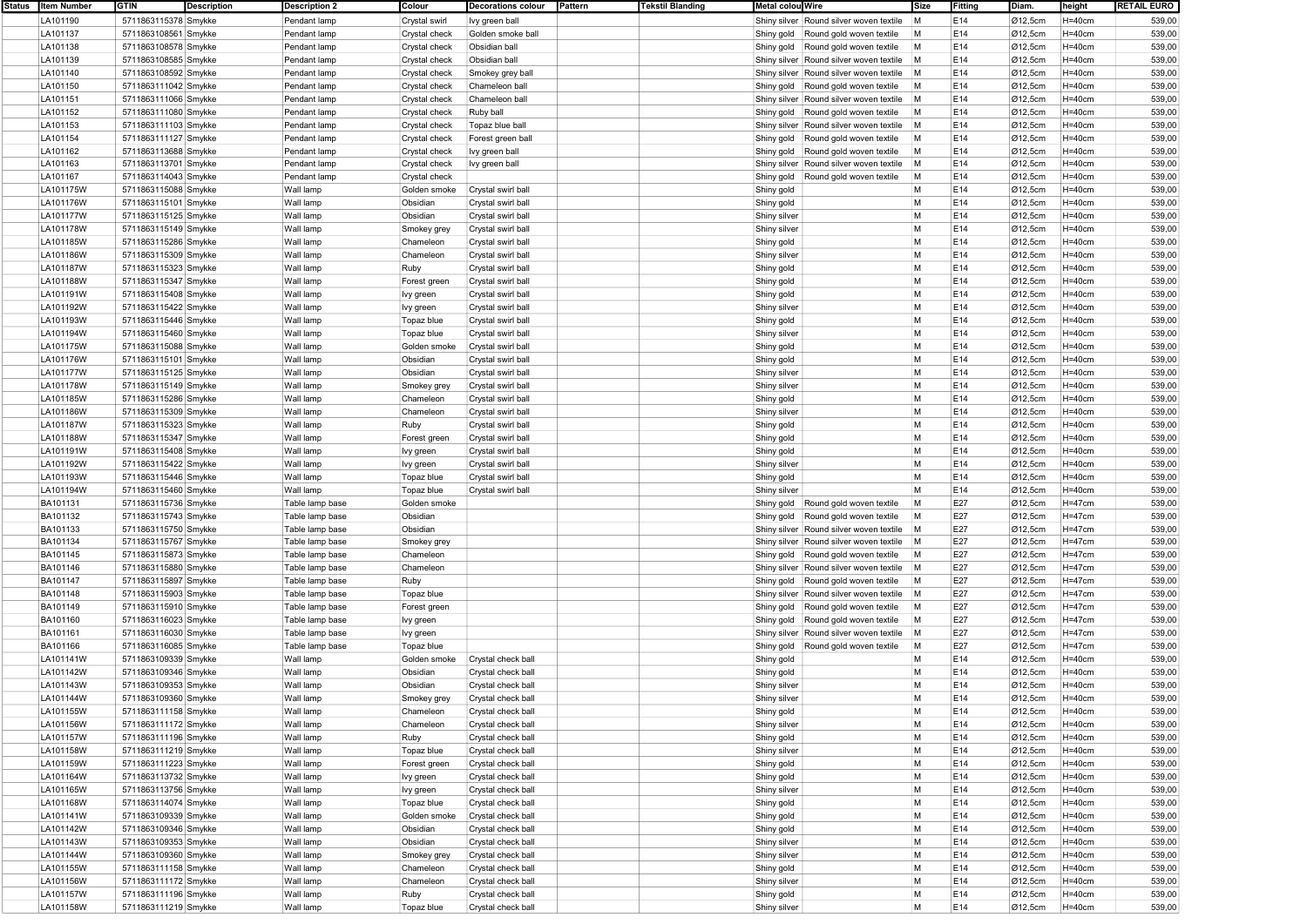| Status | <b>Item Number</b> |                      | <b>Description</b>             | <b>Description 2</b> | Colour              | <b>Decorations colour</b> | Pattern          | <b>Tekstil Blanding</b>    | Metal colou Wire                        | Size | Fitting | Diam.   | height      | <b>RETAIL EURO</b> |
|--------|--------------------|----------------------|--------------------------------|----------------------|---------------------|---------------------------|------------------|----------------------------|-----------------------------------------|------|---------|---------|-------------|--------------------|
|        | LA101159W          | 5711863111223 Smykke |                                | Wall lamp            | Forest green        | Crystal check ball        |                  |                            | Shiny gold                              | M    | E14     | Ø12,5cm | $H=40cm$    | 539,00             |
|        | LA101164W          | 5711863113732 Smykke |                                | Wall lamp            | Ivy green           | Crystal check ball        |                  |                            | Shiny gold                              | M    | E14     | Ø12,5cm | $H=40cm$    | 539,00             |
|        | LA101165W          | 5711863113756 Smykke |                                | Wall lamp            | Ivy green           | Crystal check ball        |                  |                            | Shiny silver                            | M    | E14     | Ø12,5cm | $H=40cm$    | 539,00             |
|        | LA101168W          | 5711863114074 Smykke |                                | Wall lamp            | Topaz blue          | Crystal check ball        |                  |                            | Shiny gold                              | M    | E14     | Ø12,5cm | $H=40cm$    | 539,00             |
|        | SH101025-H         |                      | 5711863118539 Fabric lampshade |                      |                     | Silver                    | Fern leaves wild | 55% Lin, 41% Cot, 4% Pol   |                                         | н    | E27     | Ø30cm   | $H = 80cm$  | 549,00             |
|        | SH101026-H         |                      | 5711863118577 Fabric lampshade |                      |                     | Teal                      | Fern leaves wild | 55% Lin, 41% Cot, 4% Pol   |                                         | H    | E27     | Ø30cm   | $H = 80cm$  | 549,00             |
|        | SH101029-H         |                      | 5711863118690 Fabric lampshade |                      |                     | Yellow                    | Fern leaves wild | 55% Lin, 41% Cot, 4% Pol   |                                         | H    | E27     | Ø30cm   | $H = 80cm$  | 549,00             |
|        | SH101102-H         |                      | 5711863120815 Fabric lampshade |                      |                     | Pearl                     | Cosmos           | 67% Linen 33% Viscose      |                                         | H    | E27     | Ø30cm   | $H = 80cm$  | 549,00             |
|        | SH101115-H         |                      | 5711863121577 Fabric lampshade |                      |                     | Feather grey              | Big weave        | 40% Vis. 39% Lin. 21% Pol. |                                         | H    | E27     | Ø30cm   | $H = 80cm$  | 549,00             |
|        | SH101116-H         |                      | 5711863121614 Fabric lampshade |                      |                     | Sea mis                   | Big weave        | 40% Vis. 39% Lin. 21% Pol. |                                         | н    | E27     | Ø30cm   | $H = 80cm$  | 549,00             |
|        | SH101117-H         |                      | 5711863121652 Fabric lampshade |                      |                     | Mineral                   | Big weave        | 40% Vis. 39% Lin. 21% Pol. |                                         | H    | E27     | Ø30cm   | $H = 80cm$  | 549,00             |
|        | BA101047           | 5711863113954 Lute   |                                | Table lamp base      | lvy green           | Platinum                  |                  |                            | Shiny silver Round silver woven textile | M    | E27     | Ø22cm   | $H = 52cm$  | 569,00             |
|        | BA101043           | 5711863113916 Lute   |                                | Table lamp base      | Chameleon           | Gold                      |                  |                            | Shiny gold Round gold woven textile     | M    | E27     | Ø22cm   | $H = 52cm$  | 569,00             |
|        | BA101044           | 5711863113923 Lute   |                                | Table lamp base      |                     | Gold                      |                  |                            | Shiny gold<br>Round gold woven textile  | M    | E27     | Ø22cm   | $H = 52cm$  | 569,00             |
|        |                    | 5711863113930 Lute   |                                |                      | lvy green           | Gold                      |                  |                            |                                         | M    | E27     | Ø22cm   |             |                    |
|        | BA101045           |                      |                                | Table lamp base      | Ruby                |                           |                  |                            | Shiny gold   Round gold woven textile   |      |         |         | $H = 52cm$  | 569,00             |
|        | BA101046           | 5711863113947 Lute   |                                | Table lamp base      | Chameleon           | Platinum                  |                  |                            | Shiny silver Round silver woven textile | M    | E27     | Ø22cm   | $H = 52cm$  | 569,00             |
|        | BA101001           | 5711863107397 Lute   |                                | Table lamp base      | <b>Bright coral</b> | Copper                    |                  |                            | Round gold woven textile<br>Shiny gold  | M    | E27     | Ø22cm   | $H = 52cm$  | 569,00             |
|        | <b>BA101002</b>    | 5711863107403 Lute   |                                | Table lamp base      | Smokey grey         | Platinum                  |                  |                            | Shiny silver Round silver woven textile | M    | E27     | Ø22cm   | $H = 52cm$  | 569,00             |
|        | BA101003           | 5711863107410 Lute   |                                | Table lamp base      | Deep blue           | Copper                    |                  |                            | Shiny silver Round silver woven textile | M    | E27     | Ø22cm,  | $H = 52cm$  | 569,00             |
|        | BA101004           | 5711863107427 Lute   |                                | Table lamp base      | Forest green        | Gold                      |                  |                            | Round gold woven textile<br>Shiny gold  | M    | E27     | Ø22cm   | $H = 52cm$  | 569,00             |
|        | BA101005           | 5711863107434 Lute   |                                | Table lamp base      | Golden smoke        | Gold                      |                  |                            | Shiny gold<br>Round gold woven textile  | M    | E27     | Ø22cm   | $H = 52cm$  | 569,00             |
|        | BA101006           | 5711863107441 Lute   |                                | Table lamp base      | Clear               | Platinum                  |                  |                            | Shiny silver Round silver woven textile | M    | E27     | Ø22cm   | $H = 52cm$  | 569,00             |
|        | <b>BA101007</b>    | 5711863107458 Lute   |                                | Table lamp base      | Clear               | Gold                      |                  |                            | Shiny gold<br>Round gold woven textile  | M    | E27     | Ø22cm   | $H = 52cm$  | 569,00             |
|        | BA101008           | 5711863107465 Lute   |                                | Table lamp base      | Clear               | Copper                    |                  |                            | Shiny gold<br>Round gold woven textile  | M    | E27     | Ø22cm   | $H=52cm$    | 569,00             |
|        | BA101009           | 5711863107472 Lute   |                                | Table lamp base      | Topaz blue          | Platinum                  |                  |                            | Shiny silver Round silver woven textile | M    | E27     | Ø22cm   | $H = 52$ cm | 569,00             |
|        | BA101010           | 5711863107489 Lute   |                                | Table lamp base      | Topaz blue          | Gold                      |                  |                            | Shiny gold<br>Round gold woven textile  | M    | E27     | Ø22cm   | $H = 52cm$  | 569,00             |
|        | BA101011           | 5711863107496 Lute   |                                | Table lamp base      | Chestnut brown      | Gold                      |                  |                            | Shiny gold<br>Round gold woven textile  | M    | E27     | Ø22cm   | $H = 52cm$  | 569,00             |
|        | <b>BA101012</b>    | 5711863107502 Lute   |                                | Table lamp base      | Obsidian            | Platinum                  |                  |                            | Shiny silver Round silver woven textile | M    | E27     | Ø22cm   | $H = 52cm$  | 569,00             |
|        | BA101013           | 5711863107519 Lute   |                                | Table lamp base      | Obsidian            | Gold                      |                  |                            | Shiny gold<br>Round gold woven textile  | M    | E27     | Ø22cm   | $H=52cm$    | 569,00             |
|        | BA101014           | 5711863107526 Lute   |                                | Table lamp base      | Alabaster           | Gold                      |                  |                            | Round gold woven textile<br>Shiny gold  | M    | E27     | Ø22cm   | $H = 52cm$  | 569,00             |
|        | BA101015           | 5711863107533 Lute   |                                | Table lamp base      | Smokey grey         | Gold                      |                  |                            | Shiny gold<br>Round gold woven textile  | M    | E27     | Ø22cm   | $H = 52cm$  | 569,00             |
|        | BA101016           | 5711863107540 Lute   |                                | Table lamp base      | Rust                | Gold                      |                  |                            | Shiny gold<br>Round gold woven textile  | M    | E27     | Ø22cm   | $H = 52cm$  | 569,00             |
|        | <b>BA101175</b>    | 5711863115538 Smykke |                                | Table lamp base      | Golden smoke        | Crystal swirl ball        |                  |                            | Shiny gold<br>Round gold woven textile  | M    | E27     | Ø12,5cm | $H = 47$ cm | 629,00             |
|        | BA101176           | 5711863115545 Smykke |                                | Table lamp base      | Obsidian            | Crystal swirl ball        |                  |                            | Shiny gold<br>Round gold woven textile  | M    | E27     | Ø12,5cm | $H = 47$ cm | 629,00             |
|        | BA101177           | 5711863115552 Smykke |                                | Table lamp base      | Obsidian            | Crystal swirl ball        |                  |                            | Shiny silver Round silver woven textile | M    | E27     | Ø12,5cm | $H = 47$ cm | 629,00             |
|        | BA101178           | 5711863115569 Smykke |                                |                      |                     | Crystal swirl ball        |                  |                            | Shiny silver Round silver woven textile | M    | E27     | Ø12,5cm | $H = 47$ cm | 629,00             |
|        |                    |                      |                                | Table lamp base      | Smokey grey         |                           |                  |                            |                                         |      |         |         |             |                    |
|        | BA101185           | 5711863115637 Smykke |                                | Table lamp base      | Chameleon           | Crystal swirl ball        |                  |                            | Shiny gold<br>Round gold woven textile  | M    | E27     | Ø12,5cm | $H = 47cm$  | 629,00             |
|        | BA101186           | 5711863115644 Smykke |                                | Table lamp base      | Chameleon           | Crystal swirl ball        |                  |                            | Shiny silver Round silver woven textile | M    | E27     | Ø12,5cm | $H = 47cm$  | 629,00             |
|        | BA101187           | 5711863115651 Smykke |                                | Table lamp base      | Ruby                | Crystal swirl ball        |                  |                            | Shiny gold<br>Round gold woven textile  | M    | E27     | Ø12,5cm | $H = 47cm$  | 629,00             |
|        | BA101188           | 5711863115668 Smykke |                                | Table lamp base      | Forest green        | Crystal swirl ball        |                  |                            | Round gold woven textile<br>Shiny gold  | M    | E27     | Ø12,5cm | $H = 47cm$  | 629,00             |
|        | BA101191           | 5711863115699 Smykke |                                | Table lamp base      | Ivy green           | Crystal swirl ball        |                  |                            | Shiny gold<br>Round gold woven textile  | M    | E27     | Ø12,5cm | $H = 47$ cm | 629,00             |
|        | BA101192           | 5711863115705 Smykke |                                | Table lamp base      | Ivy green           | Crystal swirl ball        |                  |                            | Shiny silver Round silver woven textile | M    | E27     | Ø12,5cm | $H = 47cm$  | 629,00             |
|        | <b>BA101193</b>    | 5711863115712 Smykke |                                | Table lamp base      | Topaz blue          | Crystal swirl ball        |                  |                            | Shiny gold<br>Round gold woven textile  | M    | E27     | Ø12,5cm | $H = 47cm$  | 629,00             |
|        | BA101194           | 5711863115729 Smykke |                                | Table lamp base      | Topaz blue          | Crystal swirl ball        |                  |                            | Shiny silver Round silver woven textile | M    | E27     | Ø12,5cm | $H = 47cm$  | 629,00             |
|        | BA101141           | 5711863115835 Smykke |                                | Table lamp base      | Golden smoke        | Crystal check ball        |                  |                            | Round gold woven textile<br>Shiny gold  | M    | E27     | Ø12,5cm | $H=47cm$    | 629,00             |
|        | BA101142           | 5711863115842 Smykke |                                | Table lamp base      | Obsidian            | Crystal check ball        |                  |                            | Shiny gold<br>Round gold woven textile  | M    | E27     | Ø12,5cm | $H = 47cm$  | 629,00             |
|        | BA101143           | 5711863115859 Smykke |                                | Table lamp base      | Obsidian            | Crystal check ball        |                  |                            | Shiny silver Round silver woven textile | M    | E27     | Ø12,5cm | $H = 47cm$  | 629,00             |
|        | <b>BA101144</b>    | 5711863115866 Smykke |                                | Table lamp base      | Smokey grey         | Crystal check ball        |                  |                            | Shiny silver Round silver woven textile | M    | E27     | Ø12,5cm | $H = 47$ cm | 629,00             |
|        | BA101155           | 5711863115972 Smykke |                                | Table lamp base      | Chameleon           | Crystal check ball        |                  |                            | Shiny gold<br>Round gold woven textile  | M    | E27     | Ø12,5cm | $H = 47cm$  | 629,00             |
|        | BA101156           | 5711863115989 Smykke |                                | Table lamp base      | Chameleon           | Crystal check ball        |                  |                            | Shiny silver Round silver woven textile | M    | E27     | Ø12,5cm | $H = 47$ cm | 629,00             |
|        | BA101157           | 5711863115996 Smykke |                                | Table lamp base      | Ruby                | Crystal check ball        |                  |                            | Shiny gold<br>Round gold woven textile  | M    | E27     | Ø12,5cm | $H = 47$ cm | 629,00             |
|        | BA101158           | 5711863116009 Smykke |                                | Table lamp base      | Topaz blue          | Crystal check ball        |                  |                            | Shiny silver Round silver woven textile | M    | E27     | Ø12,5cm | $H = 47cm$  | 629,00             |
|        | BA101159           | 5711863116016 Smykke |                                | Table lamp base      | Forest green        | Crystal check ball        |                  |                            | Shiny gold Round gold woven textile     | M    | E27     | Ø12.5cm | $H = 47cm$  | 629,00             |
|        | BA101164           | 5711863116061 Smykke |                                | Table lamp base      | Ivy green           | Crystal check ball        |                  |                            | Shiny gold Round gold woven textile     | M    | E27     | Ø12,5cm | $H=47cm$    | 629,00             |
|        | BA101165           | 5711863116078 Smykke |                                | Table lamp base      | Ivy green           | Crystal check ball        |                  |                            | Shiny silver Round silver woven textile | M    | E27     | Ø12,5cm | H=47cm      | 629,00             |
|        | BA101168           | 5711863116108 Smykke |                                | Table lamp base      | Topaz blue          | Crystal check ball        |                  |                            | Round gold woven textile<br>Shiny gold  | M    | E27     | Ø12,5cm | $H=47cm$    | 629,00             |
|        | LA101171W          | 5711863115002 Smykke |                                | Wall lamp            | Crystal swirl       | Golden smoke ball         |                  |                            | Shiny gold                              | M    | E14     | Ø12,5cm | $H=40cm$    | 649,00             |
|        | LA101172W          | 5711863115026 Smykke |                                | Wall lamp            | Crystal swirl       | Obsidian ball             |                  |                            | Shiny gold                              | M    | E14     | Ø12,5cm | $H=40cm$    | 649,00             |
|        | LA101173W          | 5711863115040 Smykke |                                | Wall lamp            | Crystal swirl       | Obsidian ball             |                  |                            | Shiny silver                            | M    | E14     | Ø12,5cm | $H=40cm$    |                    |
|        | LA101174W          |                      |                                | Wall lamp            |                     |                           |                  |                            |                                         | M    | E14     | Ø12,5cm | $H=40cm$    | 649,00             |
|        | LA101179W          | 5711863115064 Smykke |                                |                      | Crystal swirl       | Smokey grey ball          |                  |                            | Shiny silver                            |      |         |         |             | 649,00             |
|        |                    | 5711863115163 Smykke |                                | Wall lamp            | Crystal swirl       | Chameleon ball            |                  |                            | Shiny gold                              | M    | E14     | Ø12,5cm | $H=40cm$    | 649,00             |
|        | LA101180W          | 5711863115187 Smykke |                                | Wall lamp            | Crystal swirl       | Chameleon ball            |                  |                            | Shiny silver                            | M    | E14     | Ø12,5cm | $H=40cm$    | 649,00             |
|        | LA101181W          | 5711863115200 Smykke |                                | Wall lamp            | Crystal swirl       | Ruby ball                 |                  |                            | Shiny gold                              | M    | E14     | Ø12,5cm | $H=40cm$    | 649,00             |
|        | LA101182W          | 5711863115224 Smykke |                                | Wall lamp            | Crystal swirl       | Topaz blue ball           |                  |                            | Shiny gold                              | M    | E14     | Ø12,5cm | $H=40cm$    | 649,00             |
|        | LA101183W          | 5711863115248 Smykke |                                | Wall lamp            | Crystal swirl       | Topaz blue ball           |                  |                            | Shiny silver                            | M    | E14     | Ø12,5cm | $H=40cm$    | 649,00             |
|        | LA101184W          | 5711863115262 Smykke |                                | Wall lamp            | Crystal swirl       | Forest green ball         |                  |                            | Shiny gold                              | M    | E14     | Ø12,5cm | $H=40cm$    | 649,00             |
|        | LA101189W          | 5711863115361 Smykke |                                | Wall lamp            | Crystal swirl       | lvy green ball            |                  |                            | Shiny gold                              | M    | E14     | Ø12,5cm | $H=40cm$    | 649,00             |
|        | LA101190W          | 5711863115385 Smykke |                                | Wall lamp            | Crystal swirl       | Ivy green ball            |                  |                            | Shiny silver                            | M    | E14     | Ø12,5cm | $H=40cm$    | 649,00             |
|        | LA101169W          | 5711863114968 Smykke |                                | Crystal wall lamp    |                     |                           | Swirl            |                            | Shiny gold                              | M    | E14     | Ø12,5cm | $H=40cm$    | 649,00             |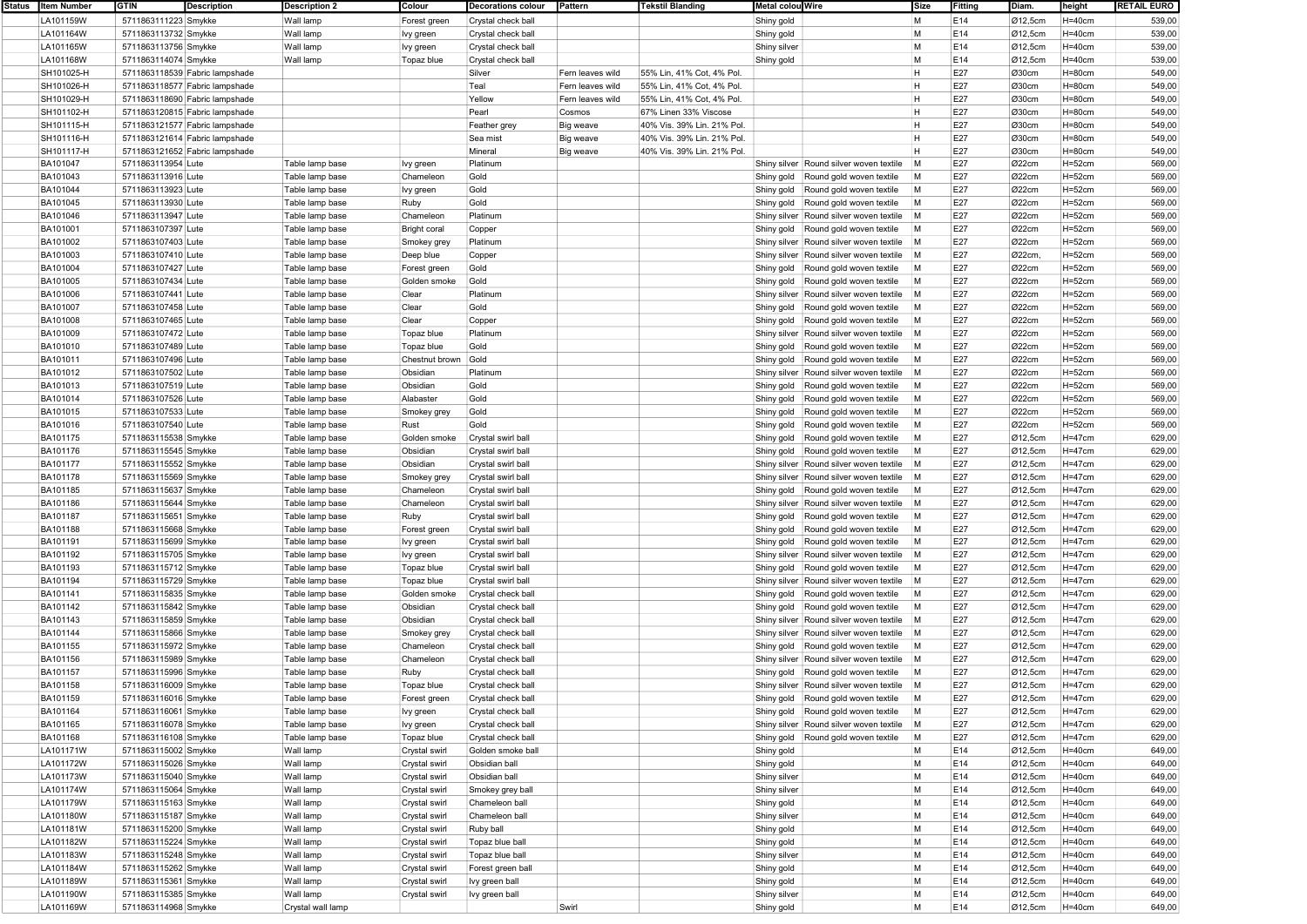| Status Item Number | <b>GTIN</b><br><b>Description</b> | <b>Description 2</b> | Colour        | <b>Decorations colour</b> | Pattern | <b>Tekstil Blanding</b><br>Metal colou Wire |                                         | Size | Fitting | Diam.   | height     | <b>RETAIL EURO</b> |
|--------------------|-----------------------------------|----------------------|---------------|---------------------------|---------|---------------------------------------------|-----------------------------------------|------|---------|---------|------------|--------------------|
| LA101170W          | 5711863114982 Smykke              | Crystal wall lamp    |               |                           | Swirl   | Shiny silver                                |                                         | M    | E14     | Ø12,5cm | $H=40cm$   | 649,00             |
| LA101171W          | 5711863115002 Smykke              | Wall lamp            | Crystal swirl | Golden smoke ball         |         | Shiny gold                                  |                                         | M    | E14     | Ø12,5cm | $H=40cm$   | 649,00             |
|                    |                                   |                      |               |                           |         |                                             |                                         |      |         |         |            |                    |
| LA101172W          | 5711863115026 Smykke              | Wall lamp            | Crystal swirl | Obsidian bal              |         | Shiny gold                                  |                                         | M    | E14     | Ø12,5cm | $H=40cm$   | 649,00             |
| LA101173W          | 5711863115040 Smykke              | Wall lamp            | Crystal swirl | Obsidian ball             |         | Shiny silver                                |                                         | M    | E14     | Ø12,5cm | $H=40cm$   | 649,00             |
| LA101174W          | 5711863115064 Smykke              | Wall lamp            | Crystal swirl | Smokey grey ball          |         | Shiny silver                                |                                         | M    | E14     | Ø12,5cm | $H=40cm$   | 649,00             |
| LA101179W          | 5711863115163 Smykke              | Wall lamp            | Crystal swirl | Chameleon ball            |         | Shiny gold                                  |                                         | M    | E14     | Ø12,5cm | $H=40cm$   | 649,00             |
| LA101180W          | 5711863115187 Smykke              | Wall lamp            | Crystal swirl | Chameleon ball            |         | Shiny silver                                |                                         | M    | E14     | Ø12,5cm | $H=40cm$   | 649,00             |
|                    |                                   |                      |               |                           |         |                                             |                                         |      |         |         |            |                    |
| LA101181W          | 5711863115200 Smykke              | Wall lamp            | Crystal swirl | Ruby ball                 |         | Shiny gold                                  |                                         | M    | E14     | Ø12,5cm | $H=40cm$   | 649,00             |
| LA101182W          | 5711863115224 Smykke              | Wall lamp            | Crystal swirl | Topaz blue ball           |         | Shiny gold                                  |                                         | M    | E14     | Ø12,5cm | $H=40cm$   | 649,00             |
| LA101183W          | 5711863115248 Smykke              | Wall lamp            | Crystal swirl | Topaz blue ball           |         | Shiny silver                                |                                         | M    | E14     | Ø12,5cm | $H=40cm$   | 649,00             |
| LA101184W          | 5711863115262 Smykke              | Wall lamp            | Crystal swirl | Forest green ball         |         | Shiny gold                                  |                                         | M    | E14     | Ø12,5cm | $H=40cm$   | 649,00             |
| LA101189W          |                                   | Wall lamp            |               | Ivy green ball            |         |                                             |                                         | M    | E14     | Ø12,5cm | $H=40cm$   | 649,00             |
|                    | 5711863115361 Smykke              |                      | Crystal swirl |                           |         | Shiny gold                                  |                                         |      |         |         |            |                    |
| LA101190W          | 5711863115385 Smykke              | Wall lamp            | Crystal swirl | Ivy green ball            |         | Shiny silver                                |                                         | M    | E14     | Ø12,5cm | $H=40cm$   | 649,00             |
| LA101169W          | 5711863114968 Smykke              | Crystal wall lamp    |               |                           | Swirl   | Shiny gold                                  |                                         | M    | E14     | Ø12,5cm | $H=40cm$   | 649,00             |
| LA101170W          | 5711863114982 Smykke              | Crystal wall lamp    |               |                           | Swirl   | Shiny silver                                |                                         | M    | E14     | Ø12,5cm | $H=40cm$   | 649,00             |
| LA101137W          | 5711863109292 Smykke              | Wall lamp            | Crystal check | Golden smoke ball         |         | Shiny gold                                  |                                         | M    | E14     | Ø12,5cm | $H=40cm$   | 649,00             |
|                    |                                   |                      |               |                           |         |                                             |                                         |      |         |         |            |                    |
| LA101138W          | 5711863109308 Smykke              | Wall lamp            | Crystal check | Obsidian ball             |         | Shiny gold                                  |                                         | M    | E14     | Ø12,5cm | $H=40cm$   | 649,00             |
| LA101139W          | 5711863109315 Smykke              | Wall lamp            | Crystal check | Obsidian ball             |         | Shiny silver                                |                                         | M    | E14     | Ø12,5cm | $H=40cm$   | 649,00             |
| LA101140W          | 5711863109322 Smykke              | Wall lamp            | Crystal check | Smokey grey ball          |         | Shiny silver                                |                                         | M    | E14     | Ø12,5cm | $H=40cm$   | 649,00             |
| LA101150W          | 5711863111059 Smykke              | Wall lamp            | Crystal check | Chameleon ball            |         | Shiny gold                                  |                                         | M    | E14     | Ø12,5cm | $H=40cm$   | 649,00             |
|                    |                                   | Wall lamp            |               | Chameleon ball            |         |                                             |                                         | M    | E14     | Ø12,5cm | $H=40cm$   | 649,00             |
| LA101151W          | 5711863111073 Smykke              |                      | Crystal check |                           |         | Shiny silver                                |                                         |      |         |         |            |                    |
| LA101152W          | 5711863111097 Smykke              | Wall lamp            | Crystal check | Ruby ball                 |         | Shiny gold                                  |                                         | M    | E14     | Ø12,5cm | H=40cm     | 649,00             |
| LA101153W          | 5711863111110 Smykke              | Wall lamp            | Crystal check | Topaz blue ball           |         | Shiny silver                                |                                         | M    | E14     | Ø12,5cm | $H=40cm$   | 649,00             |
| LA101154W          | 5711863111134 Smykke              | Wall lamp            | Crystal check | Forest green ball         |         | Shiny gold                                  |                                         | M    | E14     | Ø12,5cm | H=40cm     | 649,00             |
| LA101162W          | 5711863113695 Smykke              | Wall lamp            | Crystal check | Ivy green ball            |         | Shiny gold                                  |                                         | M    | E14     | Ø12,5cm | $H=40cm$   | 649,00             |
|                    |                                   |                      |               |                           |         |                                             |                                         |      |         |         |            |                    |
| LA101163W          | 5711863113718 Smykke              | Wall lamp            | Crystal check | lvy green ball            |         | Shiny silver                                |                                         | M    | E14     | Ø12,5cm | $H = 40cm$ | 649,00             |
| LA101167W          | 5711863114050 Smykke              | Wall lamp            | Crystal check | Topaz blue ball           |         | Shiny gold                                  |                                         | M    | E14     | Ø12,5cm | H=40cm     | 649,00             |
| LA101135W          | 5711863109278 Smykke              | Crystal wall lamp    |               |                           | Check   | Shiny gold                                  |                                         | M    | E14     | Ø12,5cm | $H=40cm$   | 649,00             |
| LA101136W          | 5711863109285 Smykke              | Crystal wall lamp    |               |                           | Check   | Shiny silver                                |                                         | M    | E14     | Ø12,5cm | $H=40cm$   | 649,00             |
| LA101137W          | 5711863109292 Smykke              | Wall lamp            |               | Golden smoke ball         |         |                                             |                                         | M    | E14     | Ø12,5cm | $H=40cm$   | 649,00             |
|                    |                                   |                      | Crystal check |                           |         | Shiny gold                                  |                                         |      |         |         |            |                    |
| LA101138W          | 5711863109308 Smykke              | Wall lamp            | Crystal check | Obsidian ball             |         | Shiny gold                                  |                                         | M    | E14     | Ø12,5cm | $H=40cm$   | 649,00             |
| LA101139W          | 5711863109315 Smykke              | Wall lamp            | Crystal check | Obsidian ball             |         | Shiny silver                                |                                         | M    | E14     | Ø12,5cm | $H=40cm$   | 649,00             |
| LA101140W          | 5711863109322 Smykke              | Wall lamp            | Crystal check | Smokey grey ball          |         | Shiny silver                                |                                         | M    | E14     | Ø12,5cm | $H=40cm$   | 649,00             |
| LA101150W          | 5711863111059 Smykke              | Wall lamp            | Crystal check | Chameleon ball            |         | Shiny gold                                  |                                         | M    | E14     | Ø12,5cm | $H=40cm$   | 649,00             |
|                    |                                   |                      |               |                           |         |                                             |                                         |      |         |         |            |                    |
| LA101151W          | 5711863111073 Smykke              | Wall lamp            | Crystal check | Chameleon ball            |         | Shiny silver                                |                                         | M    | E14     | Ø12,5cm | $H=40cm$   | 649,00             |
| LA101152W          | 5711863111097 Smykke              | Wall lamp            | Crystal check | Ruby ball                 |         | Shiny gold                                  |                                         | M    | E14     | Ø12,5cm | $H=40cm$   | 649,00             |
| LA101153W          | 5711863111110 Smykke              | Wall lamp            | Crystal check | Topaz blue ball           |         | Shiny silver                                |                                         | M    | E14     | Ø12,5cm | H=40cm     | 649,00             |
| LA101154W          | 5711863111134 Smykke              | Wall lamp            | Crystal check | Forest green ball         |         | Shiny gold                                  |                                         | M    | E14     | Ø12,5cm | $H=40cm$   | 649,00             |
| LA101162W          | 5711863113695 Smykke              | Wall lamp            |               | Ivy green ball            |         | Shiny gold                                  |                                         | M    | E14     | Ø12,5cm | $H=40cm$   | 649,00             |
|                    |                                   |                      | Crystal check |                           |         |                                             |                                         |      |         |         |            |                    |
| LA101163W          | 5711863113718 Smykke              | Wall lamp            | Crystal check | Ivy green ball            |         | Shiny silver                                |                                         | M    | E14     | Ø12,5cm | $H=40cm$   | 649,00             |
| LA101167W          | 5711863114050 Smykke              | Wall lamp            | Crystal check | Topaz blue ball           |         | Shiny gold                                  |                                         | M    | E14     | Ø12,5cm | $H=40cm$   | 649,00             |
| LA101135W          | 5711863109278 Smykke              | Crystal wall lamp    |               |                           | Check   | Shiny gold                                  |                                         | M    | E14     | Ø12,5cm | H=40cm     | 649,00             |
| LA101136W          | 5711863109285 Smykke              | Crystal wall lamp    |               |                           | Check   | Shiny silver                                |                                         | M    | E14     | Ø12,5cm | $H=40cm$   | 649,00             |
|                    |                                   |                      |               |                           |         |                                             |                                         |      |         |         |            |                    |
| LA101871           | 5711863116115 Smykke              | Pendant lamp         | Golden smoke  |                           |         | Shiny gold                                  | Round gold woven textile                |      | E27     | Ø18cm   | H=57cm     | 899,00             |
| LA101872           | 5711863116122 Smykke              | Pendant lamp         | Obsidian      |                           |         |                                             | Shiny gold Round gold woven textile     |      | E27     | Ø18cm   | H=57cm     | 899,00             |
| LA101873           | 5711863116139 Smykke              | Pendant lamp         | Obsidian      |                           |         |                                             | Shiny silver Round silver woven textile |      | E27     | Ø18cm   | H=57cm     | 899,00             |
| LA101874           | 5711863116146 Smykke              | Pendant lamp         | Smokey grey   |                           |         |                                             | Shiny silver Round silver woven textile |      | E27     | Ø18cm   | H=57cm     | 899,00             |
| LA101885           | 5711863116252 Smykke              |                      | Chameleon     |                           |         |                                             |                                         |      | E27     | Ø18cm   | H=57cm     | 899,00             |
|                    |                                   | Pendant lamp         |               |                           |         |                                             | Shiny gold Round gold woven textile     |      |         |         |            |                    |
| LA101886           | 5711863116269 Smykke              | Pendant lamp         | Chameleon     |                           |         |                                             | Shiny silver Round silver woven textile |      | E27     | Ø18cm   | H=57cm     | 899,00             |
| LA101887           | 5711863116276 Smykke              | Pendant lamp         | Ruby          |                           |         |                                             | Shiny gold Round gold woven textile     |      | E27     | Ø18cm   | H=57cm     | 899,00             |
| LA101888           | 5711863116283 Smykke              | Pendant lamp         | Topaz blue    |                           |         |                                             | Shiny silver Round silver woven textile |      | E27     | Ø18cm   | H=57cm     | 899,00             |
| LA101889           | 5711863116290 Smykke              | Pendant lamp         | Forest green  |                           |         |                                             | Shiny gold Round gold woven textile     |      | E27     | Ø18cm   | H=57cm     | 899,00             |
| LA101900           | 5711863116405 Smykke              |                      |               |                           |         |                                             | Shiny gold Round gold woven textile     |      | E27     | Ø18cm   | $H = 57cm$ | 899,00             |
|                    |                                   | Pendant lamp         | lvy green     |                           |         |                                             |                                         |      |         |         |            |                    |
| LA101901           | 5711863116412 Smykke              | Pendant lamp         | Ivy green     |                           |         |                                             | Shiny silver Round silver woven textile |      | E27     | Ø18cm   | H=57cm     | 899,00             |
| LA101906           | 5711863116467 Smykke              | Pendant lamp         | Topaz blue    |                           |         |                                             | Shiny gold Round gold woven textile     |      | E27     | Ø18cm   | H=57cm     | 899,00             |
| LA101881           | 5711863116214 Smykke              | Pendant lamp         | Golden smoke  | Crystal check ball        |         |                                             | Shiny gold   Round gold woven textile   |      | E27     | Ø18cm   | H=57cm     | 729,00             |
| LA101882           | 5711863116221 Smykke              | Pendant lamp         | Obsidian      | Crystal check ball        |         |                                             | Shiny gold   Round gold woven textile   |      | E27     | Ø18cm   | H=57cm     | 729,00             |
|                    |                                   |                      |               |                           |         |                                             |                                         |      |         |         |            |                    |
| LA101883           | 5711863116238 Smykke              | Pendant lamp         | Obsidian      | Crystal check ball        |         |                                             | Shiny silver Round silver woven textile |      | E27     | Ø18cm   | H=57cm     | 729,00             |
| LA101884           | 5711863116245 Smykke              | Pendant lamp         | Smokey grey   | Crystal check ball        |         |                                             | Shiny silver Round silver woven textile |      | E27     | Ø18cm   | H=57cm     | 729,00             |
| LA101895           | 5711863116351 Smykke              | Pendant lamp         | Chameleon     | Crystal check ball        |         |                                             | Shiny gold Round gold woven textile     |      | E27     | Ø18cm   | H=57cm     | 729,00             |
| LA101896           | 5711863116368 Smykke              | Pendant lamp         | Chameleon     | Crystal check ball        |         |                                             | Shiny silver Round silver woven textile |      | E27     | Ø18cm   | H=57cm     | 729,00             |
| LA101897           |                                   |                      |               | Crystal check ball        |         |                                             | Shiny gold Round gold woven textile     |      | E27     | Ø18cm   | H=57cm     | 729,00             |
|                    | 5711863116375 Smykke              | Pendant lamp         | Ruby          |                           |         |                                             |                                         |      |         |         |            |                    |
| LA101898           | 5711863116382 Smykke              | Pendant lamp         | Topaz blue    | Crystal check ball        |         |                                             | Shiny silver Round silver woven textile |      | E27     | Ø18cm   | H=57cm     | 729,00             |
| LA101899           | 5711863116399 Smykke              | Pendant lamp         | Forest green  | Crystal check ball        |         |                                             | Shiny gold Round gold woven textile     |      | E27     | Ø18cm   | H=57cm     | 729,00             |
| LA101904           | 5711863116443 Smykke              | Pendant lamp         | Ivy green     | Crystal check ball        |         |                                             | Shiny gold Round gold woven textile     |      | E27     | Ø18cm   | H=57cm     | 729,00             |
| LA101905           | 5711863116450 Smykke              | Pendant lamp         | Ivy green     | Crystal check ball        |         |                                             | Shiny silver Round silver woven textile |      | E27     | Ø18cm   | H=57cm     | 729,00             |
| LA101908           | 5711863116481 Smykke              | Pendant lamp         | Topaz blue    | Crystal check ball        |         |                                             | Shiny gold Round gold woven textile     |      | E27     | Ø18cm   | H=57cm     | 729,00             |
|                    |                                   |                      |               |                           |         |                                             |                                         |      |         |         |            |                    |
| LA101915           | 5711863116559 Smykke              | Pendant lamp         | Golden smoke  | Crystal swirl ball        |         |                                             | Shiny gold Round gold woven textile     |      | E27     | Ø18cm   | H=57cm     | 729,00             |
| LA101916           | 5711863116566 Smykke              | Pendant lamp         | Obsidian      | Crystal swirl ball        |         |                                             | Shiny gold Round gold woven textile     |      | E27     | Ø18cm   | H=57cm     | 729,00             |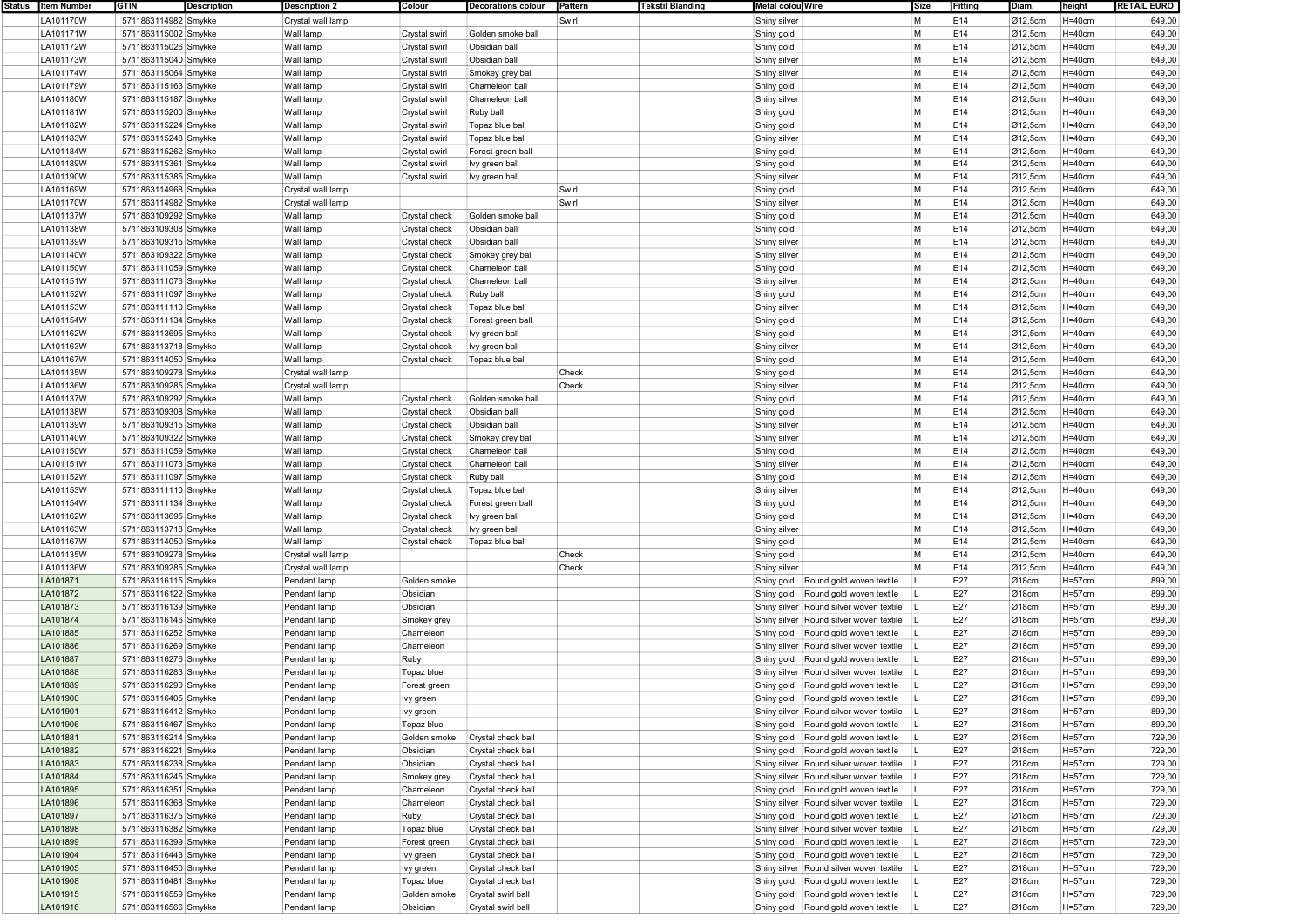| Status   Item Number | GTIN                 | <b>Description</b> | <b>Description 2</b>    | Colour         | <b>Decorations colour</b> | Pattern | <b>Tekstil Blanding</b> | Metal colou Wire                        | Size      | Fitting | Diam.                | height     | <b>RETAIL EURO</b> |
|----------------------|----------------------|--------------------|-------------------------|----------------|---------------------------|---------|-------------------------|-----------------------------------------|-----------|---------|----------------------|------------|--------------------|
| LA101917             | 5711863116573 Smykke |                    | Pendant lamp            | Obsidian       | Crystal swirl ball        |         |                         | Shiny silver Round silver woven textile |           | E27     | Ø18cm                | H=57cm     | 729,00             |
| LA101918             | 5711863116580 Smykke |                    | Pendant lamp            | Smokey grey    | Crystal swirl ball        |         |                         | Shiny silver Round silver woven textile |           | E27     | Ø18cm                | H=57cm     | 729,00             |
| LA101925             | 5711863116658 Smykke |                    | Pendant lamp            | Chameleon      | Crystal swirl ball        |         |                         | Shiny gold Round gold woven textile     |           | E27     | Ø18cm                | H=57cm     | 729,00             |
|                      |                      |                    |                         |                |                           |         |                         | Shiny silver Round silver woven textile |           |         |                      |            |                    |
| LA101926             | 5711863116665 Smykke |                    | Pendant lamp            | Chameleon      | Crystal swirl ball        |         |                         |                                         |           | E27     | $\varnothing$ 18cm   | H=57cm     | 729,00             |
| LA101927             | 5711863116672 Smykke |                    | Pendant lamp            | Ruby           | Crystal swirl ball        |         |                         | Shiny gold Round gold woven textile     |           | E27     | $\varnothing$ 18cm   | H=57cm     | 729,00             |
| LA101928             | 5711863116689 Smykke |                    | Pendant lamp            | Forest green   | Crystal swirl ball        |         |                         | Shiny gold Round gold woven textile     |           | E27     | $\varnothing$ 18cm   | H=57cm     | 729,00             |
| LA101931             | 5711863116719 Smykke |                    | Pendant lamp            | Ivy green      | Crystal swirl ball        |         |                         | Shiny gold Round gold woven textile     |           | E27     | $\varnothing$ 18cm   | H=57cm     | 729,00             |
| LA101932             | 5711863116726 Smykke |                    | Pendant lamp            | Ivy green      | Crystal swirl ball        |         |                         | Shiny silver Round silver woven textile |           | E27     | Ø18cm                | H=57cm     | 729,00             |
| LA101933             | 5711863116733 Smykke |                    | Pendant lamp            | Topaz blue     | Crystal swirl ball        |         |                         | Shiny gold Round gold woven textile     |           | E27     | Ø18cm                | H=57cm     | 729,00             |
| LA101934             | 5711863116740 Smykke |                    | Pendant lamp            | Topaz blue     | Crystal swirl ball        |         |                         | Shiny silver Round silver woven textile |           | E27     | Ø18cm                | H=57cm     | 729,00             |
| BA101171             | 5711863115491 Smykke |                    | Table lamp base         | Crystal swirl  | Golden smoke ball         |         |                         | Shiny gold Round gold woven textile     | M         | E27     | Ø12,5cm              | H=47cm     | 749,00             |
|                      |                      |                    |                         |                | Obsidian ball             |         |                         |                                         | M         |         |                      |            |                    |
| BA101172             | 5711863115507 Smykke |                    | Table lamp base         | Crystal swirl  |                           |         |                         | Shiny gold Round gold woven textile     |           | E27     | $\varnothing$ 12,5cm | H=47cm     | 749,00             |
| BA101173             | 5711863115514 Smykke |                    | Table lamp base         | Crystal swirl  | Obsidian ball             |         |                         | Shiny silver Round silver woven textile | M         | E27     | Ø12,5cm              | $H = 47cm$ | 749,00             |
| <b>BA101174</b>      | 5711863115521 Smykke |                    | Table lamp base         | Crystal swirl  | Smokey grey ball          |         |                         | Shiny silver Round silver woven textile | M         | E27     | $\varnothing$ 12,5cm | H=47cm     | 749,00             |
| BA101179             | 5711863115576 Smykke |                    | Table lamp base         | Crystal swirl  | Chameleon ball            |         |                         | Shiny gold Round gold woven textile     | M         | E27     | Ø12,5cm              | $H = 47cm$ | 749,00             |
| BA101180             | 5711863115583 Smykke |                    | Table lamp base         | Crystal swirl  | Chameleon ball            |         |                         | Shiny silver Round silver woven textile | M         | E27     | Ø12,5cm              | H=47cm     | 749,00             |
| BA101181             | 5711863115590 Smykke |                    | Table lamp base         | Crystal swirl  | Ruby ball                 |         |                         | Shiny gold Round gold woven textile     | M         | E27     | $\varnothing$ 12,5cm | H=47cm     | 749,00             |
| BA101182             | 5711863115606 Smykke |                    | Table lamp base         | Crystal swirl  | Topaz blue ball           |         |                         | Shiny gold Round gold woven textile     | M         | E27     | Ø12,5cm              | $H = 47cm$ | 749,00             |
| BA101183             | 5711863115613 Smykke |                    | Table lamp base         | Crystal swirl  | Topaz blue ball           |         |                         | Shiny silver Round silver woven textile | M         | E27     | $\varnothing$ 12,5cm | H=47cm     | 749,00             |
|                      |                      |                    |                         |                |                           |         |                         |                                         |           |         |                      |            |                    |
| <b>BA101184</b>      | 5711863115620 Smykke |                    | Table lamp base         | Crystal swirl  | Forest green ball         |         |                         | Shiny gold Round gold woven textile     | M         | E27     | $\varnothing$ 12,5cm | $H = 47cm$ | 749,00             |
| BA101189             | 5711863115675 Smykke |                    | Table lamp base         | Crystal swirl  | lvy green ball            |         |                         | Shiny gold Round gold woven textile     | M         | E27     | Ø12,5cm              | H=47cm     | 749,00             |
| <b>BA101190</b>      | 5711863115682 Smykke |                    | Table lamp base         | Crystal swirl  | lvy green ball            |         |                         | Shiny silver Round silver woven textile | M         | E27     | $\varnothing$ 12,5cm | H=47cm     | 749,00             |
| BA101169             | 5711863115477 Smykke |                    | Crystal table lamp base |                |                           | Swirl   |                         | Shiny gold Round gold woven textile     | M         | E27     | Ø12,5cm              | $H = 47cm$ | 749,00             |
| BA101170             | 5711863115484 Smykke |                    | Crystal table lamp base |                |                           | Swirl   |                         | Shiny silver Round silver woven textile | M         | E27     | $\varnothing$ 12,5cm | H=47cm     | 749,00             |
| BA101137             | 5711863115798 Smykke |                    | Table lamp base         | Crystal check  | Golden smoke ball         |         |                         | Shiny gold Round gold woven textile     | M         | E27     | Ø12,5cm              | $H = 47cm$ | 749,00             |
| BA101138             | 5711863115804 Smykke |                    | Table lamp base         | Crystal check  | Obsidian ball             |         |                         | Shiny gold Round gold woven textile     | M         | E27     | Ø12,5cm              | H=47cm     | 749,00             |
| <b>BA101139</b>      |                      |                    |                         |                | Obsidian ball             |         |                         | Shiny silver Round silver woven textile | M         | E27     | Ø12,5cm              | H=47cm     | 749,00             |
|                      | 5711863115811 Smykke |                    | Table lamp base         | Crystal check  |                           |         |                         |                                         |           |         |                      |            |                    |
| BA101140             | 5711863115828 Smykke |                    | Table lamp base         | Crystal check  | Smokey grey ball          |         |                         | Shiny silver Round silver woven textile | M         | E27     | Ø12,5cm              | $H=47cm$   | 749,00             |
| BA101150             | 5711863115927 Smykke |                    | Table lamp base         | Crystal check  | Chameleon ball            |         |                         | Shiny gold Round gold woven textile     | M         | E27     | $\varnothing$ 12,5cm | H=47cm     | 749,00             |
| <b>BA101151</b>      | 5711863115934 Smykke |                    | Table lamp base         | Crystal check  | Chameleon ball            |         |                         | Shiny silver Round silver woven textile | M         | E27     | Ø12,5cm              | $H = 47cm$ | 749,00             |
| BA101152             | 5711863115941 Smykke |                    | Table lamp base         | Crystal check  | Ruby ball                 |         |                         | Shiny gold Round gold woven textile     | M         | E27     | Ø12,5cm              | $H = 47cm$ | 749,00             |
| <b>BA101153</b>      | 5711863115958 Smykke |                    | Table lamp base         | Crystal check  | Topaz blue ball           |         |                         | Shiny silver Round silver woven textile | M         | E27     | $\varnothing$ 12,5cm | H=47cm     | 749,00             |
| BA101154             | 5711863115965 Smykke |                    | Table lamp base         | Crystal check  | Forest green ball         |         |                         | Shiny gold Round gold woven textile     | M         | E27     | Ø12,5cm              | $H = 47cm$ | 749,00             |
| BA101162             | 5711863116047 Smykke |                    | Table lamp base         | Crystal check  | lvy green ball            |         |                         | Shiny gold Round gold woven textile     | M         | E27     | $\varnothing$ 12,5cm | H=47cm     | 749,00             |
|                      |                      |                    |                         |                |                           |         |                         |                                         | M         | E27     |                      | $H = 47cm$ |                    |
| BA101163             | 5711863116054 Smykke |                    | Table lamp base         | Crystal check  | lvy green ball            |         |                         | Shiny silver Round silver woven textile |           |         | $\varnothing$ 12,5cm |            | 749,00             |
| BA101167             | 5711863116092 Smykke |                    | Table lamp base         | Crystal check  | Topaz blue ball           |         |                         | Shiny gold Round gold woven textile     | M         | E27     | Ø12,5cm              | H=47cm     | 749,00             |
| <b>BA101135</b>      | 5711863115774 Smykke |                    | Crystal table lamp base |                |                           | Check   |                         | Shiny gold Round gold woven textile     | M         | E27     | Ø12,5cm              | H=47cm     | 749,00             |
| BA101136             | 5711863115781 Smykke |                    | Crystal table lamp base |                |                           | Check   |                         | Shiny silver Round silver woven textile | M         | E27     | Ø12,5cm              | $H = 47cm$ | 749,00             |
| LA101447             | 5711863114739 Futura |                    | Pendant lamp            | Ivy green      |                           |         |                         | Shiny gold Round gold woven textile     | XL        | E27     | Ø24cm                | H=51cm     | 769,00             |
| LA101448             | 5711863114746 Futura |                    | Pendant lamp            | Ruby           |                           |         |                         | Shiny gold Round gold woven textile     | XL        | E27     | Ø24cm                | $H = 51cm$ | 769,00             |
| LA101449             | 5711863114753 Futura |                    | Pendant lamp            | Forest green   |                           |         |                         | Shiny gold Round gold woven textile     | <b>XL</b> | E27     | Ø24cm                | H=51cm     | 769,00             |
| LA101450             | 5711863114760 Futura |                    | Pendant lamp            | Chestnut brown |                           |         |                         | Shiny gold Round gold woven textile     | <b>XL</b> | E27     | Ø24cm                | H=51cm     | 769,00             |
| LA101451             | 5711863114777 Futura |                    |                         |                |                           |         |                         |                                         | XL        | E27     | Ø24cm                | H=51cm     | 769,00             |
|                      |                      |                    | Pendant lamp            | Deep blue      |                           |         |                         | Shiny silver Round silver woven textile |           |         |                      |            |                    |
| LA101452             | 5711863114784 Futura |                    | Pendant lamp            | Smokey grey    |                           |         |                         | Shiny silver Round silver woven textile | XL        | E27     | Ø24cm                | H=51cm     | 769,00             |
| LA101453             | 5711863114791 Futura |                    | Pendant lamp            | Golden smoke   |                           |         |                         | Shiny gold Round gold woven textile     | XL        | E27     | Ø24cm                | H=51cm     | 769,00             |
| LA101454             | 5711863114807 Futura |                    | Pendant lamp            | Obsidian       |                           |         |                         | Shiny gold Round gold woven textile     | XL        | E27     | Ø24cm                | $H = 51cm$ | 769,00             |
| LA101381             | 5711863106444 Lute   |                    | Pendant lamp            | Smokey grey    | Platinum                  |         |                         | Shiny silver Round silver woven textile | XL        | E27     | Ø31cm                | H=70cm     | 799,00             |
| LA101382             | 5711863106451 Lute   |                    | Pendant lamp            | Golden smoke   | Gold                      |         |                         | Shiny gold Round gold woven textile     | XL        | E27     | Ø31cm                | H=70cm     | 799,00             |
| LA101383             | 5711863106468 Lute   |                    | Pendant lamp            | Chestnut brown | Gold                      |         |                         | Shiny gold Round gold woven textile     | <b>XL</b> | E27     | Ø31cm                | H=70cm     | 799,00             |
| LA101384             | 5711863106475 Lute   |                    | Pendant lamp            | Deep blue      | Copper                    |         |                         | Shiny silver Round silver woven textile | XL        | E27     | Ø31cm                | $H = 70cm$ | 799,00             |
| LA101385             | 5711863106482 Lute   |                    | Pendant lamp            | Obsidian       | Platinum                  |         |                         | Shiny silver Round silver woven textile | XL        | E27     | Ø31cm                | H=70cm     | 799,00             |
|                      |                      |                    |                         |                |                           |         |                         |                                         |           |         |                      |            |                    |
| LA101386             | 5711863108783 Lute   |                    | Pendant lamp            | Smokey grey    | Gold                      |         |                         | Shiny gold Round gold woven textile     | XL        | E27     | Ø31cm                | H=70cm     | 799,00             |
| LA101875             | 5711863116153 Smykke |                    | Crystal pendant lamp    |                |                           | Check   |                         | Shiny gold Round gold woven textile     |           | E27     | Ø18cm                | $H = 57cm$ | 839,00             |
| LA101876             | 5711863116160 Smykke |                    | Crystal pendant lamp    |                |                           | Check   |                         | Shiny silver Round silver woven textile |           | E27     | Ø18cm                | H=57cm     | 839,00             |
| LA101909             | 5711863116498 Smykke |                    | Crystal pendant lamp    |                |                           | Swirl   |                         | Shiny gold Round gold woven textile     |           | E27     | Ø18cm                | H=57cm     | 839,00             |
| LA101910             | 5711863116504 Smykke |                    | Crystal pendant lamp    |                |                           | Swirl   |                         | Shiny silver Round silver woven textile |           | E27     | Ø18cm                | H=57cm     | 839,00             |
| LA101877             | 5711863116177 Smykke |                    | Pendant lamp            | Crystal check  | Golden smoke ball         |         |                         | Shiny gold   Round gold woven textile   |           | E27     | Ø18cm                | H=57cm     | 839,00             |
| LA101878             | 5711863116184 Smykke |                    | Pendant lamp            | Crystal check  | Obsidian ball             |         |                         | Shiny gold   Round gold woven textile   |           | E27     | Ø18cm                | H=57cm     | 839,00             |
|                      |                      |                    |                         |                |                           |         |                         |                                         |           |         |                      |            |                    |
| LA101879             | 5711863116191 Smykke |                    | Pendant lamp            | Crystal check  | Obsidian ball             |         |                         | Shiny silver Round silver woven textile |           | E27     | Ø18cm                | H=57cm     | 839,00             |
| LA101880             | 5711863116207 Smykke |                    | Pendant lamp            | Crystal check  | Smokey grey ball          |         |                         | Shiny silver Round silver woven textile |           | E27     | Ø18cm                | H=57cm     | 839,00             |
| LA101890             | 5711863116306 Smykke |                    | Pendant lamp            | Crystal check  | Chameleon ball            |         |                         | Shiny gold Round gold woven textile     |           | E27     | Ø18cm                | H=57cm     | 839,00             |
| LA101891             | 5711863116313 Smykke |                    | Pendant lamp            | Crystal check  | Chameleon ball            |         |                         | Shiny silver Round silver woven textile |           | E27     | Ø18cm                | H=57cm     | 839,00             |
| LA101892             | 5711863116320 Smykke |                    | Pendant lamp            | Crystal check  | Ruby ball                 |         |                         | Shiny gold   Round gold woven textile   |           | E27     | Ø18cm                | H=57cm     | 839,00             |
| LA101893             | 5711863116337 Smykke |                    | Pendant lamp            | Crystal check  | Topaz blue ball           |         |                         | Shiny silver Round silver woven textile |           | E27     | Ø18cm                | H=57cm     | 839,00             |
| LA101894             | 5711863116344 Smykke |                    | Pendant lamp            | Crystal check  | Forest green ball         |         |                         | Shiny gold Round gold woven textile     |           | E27     | Ø18cm                | H=57cm     | 839,00             |
| LA101902             | 5711863116429 Smykke |                    | Pendant lamp            | Crystal check  | lvy green ball            |         |                         | Shiny gold   Round gold woven textile   |           | E27     | Ø18cm                | H=57cm     | 839,00             |
| LA101903             | 5711863116436 Smykke |                    | Pendant lamp            |                |                           |         |                         | Shiny silver Round silver woven textile |           |         |                      |            |                    |
|                      |                      |                    |                         | Crystal check  | lvy green ball            |         |                         |                                         |           | E27     | Ø18cm                | H=57cm     | 839,00             |
| LA101907             | 5711863116474 Smykke |                    | Pendant lamp            | Crystal check  | Topaz blue ball           |         |                         | Shiny gold Round gold woven textile     |           | E27     | Ø18cm                | H=57cm     | 839,00             |
| LA101911             | 5711863116511 Smykke |                    | Pendant lamp            | Crystal swirl  | Golden smoke ball         |         |                         | Shiny gold Round gold woven textile     |           | E27     | Ø18cm                | H=57cm     | 839,00             |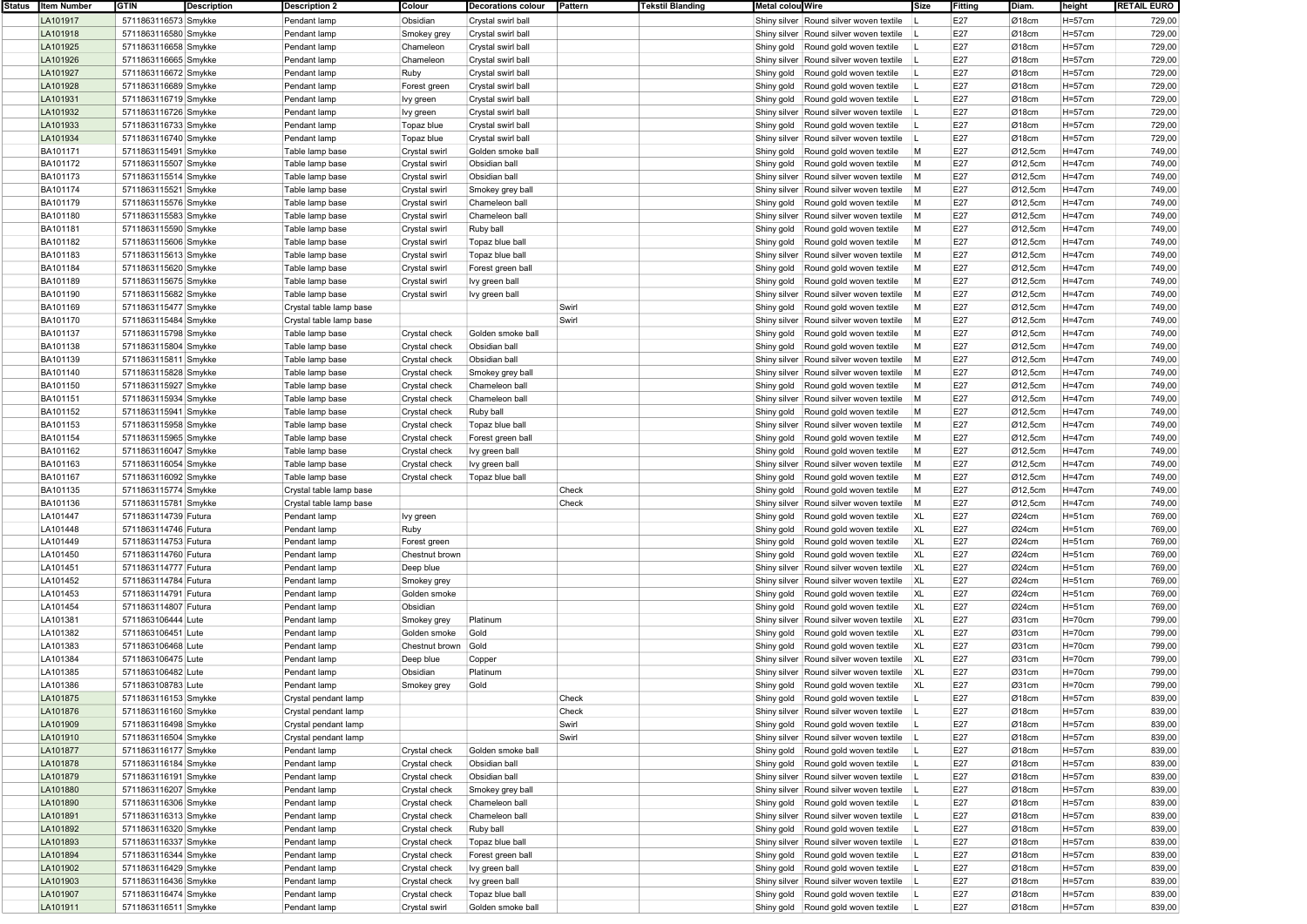| Status   Item Number | <b>GTIN</b>               | <b>Description</b> | <b>Description 2</b>  | Colour         | <b>Decorations colour</b> | Pattern | <b>Tekstil Blanding</b> | Metal colou Wire                        | Size      | Fitting | Diam. | height      | <b>RETAIL EURO</b> |
|----------------------|---------------------------|--------------------|-----------------------|----------------|---------------------------|---------|-------------------------|-----------------------------------------|-----------|---------|-------|-------------|--------------------|
| LA101912             | 5711863116528 Smykke      |                    | Pendant lamp          | Crystal swirl  | Obsidian ball             |         |                         | Shiny gold Round gold woven textile     |           | E27     | Ø18cm | $H = 57cm$  | 839,00             |
| LA101913             | 5711863116535 Smykke      |                    | Pendant lamp          | Crystal swirl  | Obsidian ball             |         |                         | Shiny silver Round silver woven textile |           | E27     | Ø18cm | H=57cm      | 839,00             |
| LA101914             | 5711863116542 Smykke      |                    | Pendant lamp          | Crystal swirl  | Smokey grey ball          |         |                         | Shiny silver Round silver woven textile |           | E27     | Ø18cm | $H = 57cm$  | 839,00             |
| LA101919             | 5711863116597 Smykke      |                    | Pendant lamp          | Crystal swirl  | Chameleon ball            |         |                         | Shiny gold Round gold woven textile     |           | E27     | Ø18cm | $H = 57cm$  | 839,00             |
| LA101920             | 5711863116603 Smykke      |                    | Pendant lamp          | Crystal swirl  | Chameleon ball            |         |                         | Shiny silver Round silver woven textile |           | E27     | Ø18cm | H=57cm      | 839,00             |
| LA101921             | 5711863116610 Smykke      |                    | Pendant lamp          |                |                           |         |                         |                                         |           | E27     |       |             |                    |
|                      |                           |                    |                       | Crystal swirl  | Ruby ball                 |         |                         | Shiny gold<br>Round gold woven textile  |           |         | Ø18cm | H=57cm      | 839,00             |
| LA101922             | 5711863116627 Smykke      |                    | Pendant lamp          | Crystal swirl  | Topaz blue ball           |         |                         | Shiny gold<br>Round gold woven textile  |           | E27     | Ø18cm | H=57cm      | 839,00             |
| LA101923             | 5711863116634 Smykke      |                    | Pendant lamp          | Crystal swirl  | Topaz blue ball           |         |                         | Shiny silver Round silver woven textile |           | E27     | Ø18cm | $H = 57cm$  | 839,00             |
| LA101924             | 5711863116641 Smykke      |                    | Pendant lamp          | Crystal swirl  | Forest green ball         |         |                         | Shiny gold<br>Round gold woven textile  |           | E27     | Ø18cm | H=57cm      | 839,00             |
| LA101929             | 5711863116696 Smykke      |                    | Pendant lamp          | Crystal swirl  | lvy green ball            |         |                         | Shiny gold<br>Round gold woven textile  |           | E27     | Ø18cm | H=57cm      | 839,00             |
| LA101930             | 5711863116702 Smykke      |                    | Pendant lamp          | Crystal swirl  | lvy green ball            |         |                         | Shiny silver Round silver woven textile |           | E27     | Ø18cm | H=57cm      | 839,00             |
| BA101871             | 5711863116757 Smykke      |                    | Table/floor lamp base | Golden smoke   |                           |         |                         | Round gold woven textile<br>Shiny gold  |           | E27     | Ø18cm | $H = 65cm$  | 839,00             |
| BA101872             | 5711863116764 Smykke      |                    | Table/floor lamp base | Obsidian       |                           |         |                         | Shiny gold<br>Round gold woven textile  |           | E27     | Ø18cm | $H = 65cm$  | 839,00             |
| <b>BA101873</b>      | 5711863116771 Smykke      |                    | Table/floor lamp base | Obsidian       |                           |         |                         | Shiny silver Round silver woven textile |           | E27     | Ø18cm | $H = 65$ cm | 839,00             |
|                      |                           |                    |                       |                |                           |         |                         |                                         |           |         |       |             |                    |
| BA101874             | 5711863116788 Smykke      |                    | Table/floor lamp base | Smokey grey    |                           |         |                         | Shiny silver Round silver woven textile |           | E27     | Ø18cm | $H=65cm$    | 839,00             |
| BA101885             | 5711863116894 Smykke      |                    | Table/floor lamp base | Chameleon      |                           |         |                         | Round gold woven textile<br>Shiny gold  |           | E27     | Ø18cm | $H=65cm$    | 839,00             |
| <b>BA101886</b>      | 5711863116900 Smykke      |                    | Table/floor lamp base | Chameleon      |                           |         |                         | Shiny silver Round silver woven textile |           | E27     | Ø18cm | $H = 65cm$  | 839,00             |
| BA101887             | 5711863116917 Smykke      |                    | Table/floor lamp base | Ruby           |                           |         |                         | Shiny gold<br>Round gold woven textile  |           | E27     | Ø18cm | $H = 65cm$  | 839,00             |
| <b>BA101888</b>      | 5711863116924 Smykke      |                    | Table/floor lamp base | Topaz blue     |                           |         |                         | Shiny silver Round silver woven textile |           | E27     | Ø18cm | $H = 65cm$  | 839,00             |
| <b>BA101889</b>      | 5711863116931 Smykke      |                    | Table/floor lamp base | Forest green   |                           |         |                         | Round gold woven textile<br>Shiny gold  |           | E27     | Ø18cm | $H=65cm$    | 839,00             |
| BA101900             | 5711863117044 Smykke      |                    | Table/floor lamp base | Ivy green      |                           |         |                         | Shiny gold<br>Round gold woven textile  |           | E27     | Ø18cm | $H=65cm$    | 839,00             |
| <b>BA101901</b>      | 5711863117051 Smykke      |                    | Table/floor lamp base |                |                           |         |                         | Shiny silver Round silver woven textile |           | E27     | Ø18cm | $H = 65$ cm | 839,00             |
|                      |                           |                    |                       | Ivy green      |                           |         |                         |                                         |           |         |       |             |                    |
| BA101906             | 5711863117105 Smykke      |                    | Table/floor lamp base | Topaz blue     |                           |         |                         | Shiny gold<br>Round gold woven textile  |           | E27     | Ø18cm | H=65cm      | 839,00             |
| BO101105             | 5711863107335 Ceiling box |                    | Square 81 holes       |                |                           |         |                         | Matt gold                               |           |         | Ø65cm | $H = 5cm$   | 899,00             |
| BO101106             | 5711863107342 Ceiling box |                    | Square 81 holes       |                |                           |         |                         | Matt silver                             |           |         | Ø65cm | H=5cm       | 899,00             |
| BA101447             | 5711863114814 Futura      |                    | Table/floor lamp base | lvy green      |                           |         |                         | Round gold woven textile<br>Shiny gold  | <b>XL</b> | E27     | Ø24cm | $H = 65cm$  | 899,00             |
| <b>BA101448</b>      | 5711863114821 Futura      |                    | Table/floor lamp base | Ruby           |                           |         |                         | Shiny gold<br>Round gold woven textile  | <b>XL</b> | E27     | Ø24cm | $H = 65$ cm | 899,00             |
| BA101449             | 5711863114838 Futura      |                    | Table/floor lamp base | Forest green   |                           |         |                         | Shiny gold<br>Round gold woven textile  | <b>XL</b> | E27     | Ø24cm | $H = 65cm$  | 899,00             |
| <b>BA101450</b>      | 5711863114845 Futura      |                    | Table/floor lamp base | Chestnut brown |                           |         |                         | Shiny gold<br>Round gold woven textile  | <b>XL</b> | E27     | Ø24cm | $H = 65cm$  | 899,00             |
| BA101451             | 5711863114852 Futura      |                    | Table/floor lamp base | Deep blue      |                           |         |                         | Shiny silver Round silver woven textile | XL        | E27     | Ø24cm | $H=65cm$    | 899,00             |
|                      |                           |                    |                       |                |                           |         |                         |                                         |           |         |       |             |                    |
| BA101452             | 5711863114869 Futura      |                    | Table/floor lamp base | Smokey grey    |                           |         |                         | Shiny silver Round silver woven textile | <b>XL</b> | E27     | Ø24cm | $H = 65cm$  | 899,00             |
| <b>BA101453</b>      | 5711863114876 Futura      |                    | Table/floor lamp base | Golden smoke   |                           |         |                         | Shiny gold<br>Round gold woven textile  | <b>XL</b> | E27     | Ø24cm | $H = 65$ cm | 899,00             |
| BA101454             | 5711863114883 Futura      |                    | Table/floor lamp base | Obsidian       |                           |         |                         | Round gold woven textile<br>Shiny gold  | <b>XL</b> | E27     | Ø24cm | $H = 65cm$  | 899,00             |
| <b>BA101881</b>      | 5711863116856 Smykke      |                    | Table/floor lamp base | Golden smoke   | Crystal check ball        |         |                         | Shiny gold<br>Round gold woven textile  |           | E27     | Ø18cm | $H = 65cm$  | 899,00             |
| <b>BA101882</b>      | 5711863116863 Smykke      |                    | Table/floor lamp base | Obsidian       | Crystal check ball        |         |                         | Shiny gold<br>Round gold woven textile  |           | E27     | Ø18cm | $H = 65cm$  | 899,00             |
| BA101883             | 5711863116870 Smykke      |                    | Table/floor lamp base | Obsidian       | Crystal check ball        |         |                         | Shiny silver Round silver woven textile |           | E27     | Ø18cm | $H=65cm$    | 899,00             |
| <b>BA101884</b>      | 5711863116887 Smykke      |                    | Table/floor lamp base | Smokey grey    | Crystal check ball        |         |                         | Shiny silver Round silver woven textile |           | E27     | Ø18cm | $H = 65$ cm | 899,00             |
| BA101895             | 5711863116993 Smykke      |                    | Table/floor lamp base | Chameleon      | Crystal check ball        |         |                         | Shiny gold<br>Round gold woven textile  |           | E27     | Ø18cm | $H = 65cm$  | 899,00             |
|                      |                           |                    |                       |                |                           |         |                         |                                         |           | E27     |       |             |                    |
| <b>BA101896</b>      | 5711863117006 Smykke      |                    | Table/floor lamp base | Chameleon      | Crystal check ball        |         |                         | Shiny silver Round silver woven textile |           |         | Ø18cm | $H = 65$ cm | 899,00             |
| BA101897             | 5711863117013 Smykke      |                    | Table/floor lamp base | Ruby           | Crystal check ball        |         |                         | Round gold woven textile<br>Shiny gold  |           | E27     | Ø18cm | $H = 65cm$  | 899,00             |
| BA101898             | 5711863117020 Smykke      |                    | Table/floor lamp base | Topaz blue     | Crystal check ball        |         |                         | Shiny silver Round silver woven textile |           | E27     | Ø18cm | $H=65cm$    | 899,00             |
| <b>BA101899</b>      | 5711863117037 Smykke      |                    | Table/floor lamp base | Forest green   | Crystal check ball        |         |                         | Shiny gold<br>Round gold woven textile  |           | E27     | Ø18cm | $H = 65$ cm | 899,00             |
| BA101904             | 5711863117082 Smykke      |                    | Table/floor lamp base | Ivy green      | Crystal check ball        |         |                         | Shiny gold<br>Round gold woven textile  |           | E27     | Ø18cm | $H = 65cm$  | 899,00             |
| <b>BA101905</b>      | 5711863117099 Smykke      |                    | Table/floor lamp base | Ivy green      | Crystal check ball        |         |                         | Shiny silver Round silver woven textile |           | E27     | Ø18cm | $H = 65cm$  | 899,00             |
| BA101908             | 5711863117129 Smykke      |                    | Table/floor lamp base | Topaz blue     | Crystal check ball        |         |                         | Round gold woven textile<br>Shiny gold  |           | E27     | Ø18cm | $H = 65cm$  | 899,00             |
| BA101915             | 5711863117198 Smykke      |                    | Table/floor lamp base | Golden smoke   | Crystal swirl ball        |         |                         | Shiny gold<br>Round gold woven textile  |           | E27     | Ø18cm | $H=65cm$    | 899,00             |
| <b>BA101916</b>      |                           |                    |                       |                |                           |         |                         |                                         |           | E27     | Ø18cm | $H = 65$ cm | 899,00             |
|                      | 5711863117204 Smykke      |                    | Table/floor lamp base | Obsidian       | Crystal swirl ball        |         |                         | Shiny gold<br>Round gold woven textile  |           |         |       |             |                    |
| BA101917             | 5711863117211 Smykke      |                    | Table/floor lamp base | Obsidian       | Crystal swirl ball        |         |                         | Shiny silver Round silver woven textile |           | E27     | Ø18cm | $H = 65cm$  | 899,00             |
| <b>BA101918</b>      | 5711863117228 Smykke      |                    | Table/floor lamp base | Smokey grey    | Crystal swirl ball        |         |                         | Shiny silver Round silver woven textile |           | E27     | Ø18cm | $H = 65cm$  | 899,00             |
| BA101925             | 5711863117297 Smykke      |                    | Table/floor lamp base | Chameleon      | Crystal swirl ball        |         |                         | Shiny gold Round gold woven textile     |           | E27     | Ø18cm | $H = 65cm$  | 899,00             |
| BA101926             | 5711863117303 Smykke      |                    | Table/floor lamp base | Chameleon      | Crystal swirl ball        |         |                         | Shiny silver Round silver woven textile |           | E27     | Ø18cm | $H = 65$ cm | 899,00             |
| <b>BA101927</b>      | 5711863117310 Smykke      |                    | Table/floor lamp base | Ruby           | Crystal swirl ball        |         |                         | Shiny gold Round gold woven textile     |           | E27     | Ø18cm | $H = 65$ cm | 899,00             |
| BA101928             | 5711863117327 Smykke      |                    | Table/floor lamp base | Forest green   | Crystal swirl ball        |         |                         | Shiny gold   Round gold woven textile   |           | E27     | Ø18cm | H=65cm      | 899,00             |
| BA101931             | 5711863117358 Smykke      |                    | Table/floor lamp base | Ivy green      | Crystal swirl ball        |         |                         | Shiny gold   Round gold woven textile   |           | E27     | Ø18cm | $H = 65cm$  | 899,00             |
| BA101932             | 5711863117365 Smykke      |                    | Table/floor lamp base |                | Crystal swirl ball        |         |                         | Shiny silver Round silver woven textile |           | E27     | Ø18cm | $H = 65cm$  | 899,00             |
|                      |                           |                    |                       | Ivy green      |                           |         |                         |                                         |           |         |       |             |                    |
| BA101933             | 5711863117372 Smykke      |                    | Table/floor lamp base | Topaz blue     | Crystal swirl ball        |         |                         | Shiny gold   Round gold woven textile   |           | E27     | Ø18cm | $H=65cm$    | 899,00             |
| BA101934             | 5711863117389 Smykke      |                    | Table/floor lamp base | Topaz blue     | Crystal swirl ball        |         |                         | Shiny silver Round silver woven textile |           | E27     | Ø18cm | $H = 65cm$  | 899,00             |
| BA101381             | 5711863114890 Lute        |                    | Table/floor lamp base | Smokey grey    | Platinum                  |         |                         | Shiny silver Round silver woven textile | XL        | E27     | Ø31cm | H=75cm      | 999,00             |
| BA101382             | 5711863114906 Lute        |                    | Table/floor lamp base | Golden smoke   | Gold                      |         |                         | Shiny gold   Round gold woven textile   | <b>XL</b> | E27     | Ø31cm | H=75cm      | 999,00             |
| BA101383             | 5711863114913 Lute        |                    | Table/floor lamp base | Chestnut brown | Gold                      |         |                         | Shiny gold   Round gold woven textile   | <b>XL</b> | E27     | Ø31cm | H=75cm      | 999,00             |
| BA101384             | 5711863114920 Lute        |                    | Table/floor lamp base | Deep blue      | Copper                    |         |                         | Shiny silver Round silver woven textile | XL        | E27     | Ø31cm | H=75cm      | 999,00             |
| BA101385             | 5711863114937 Lute        |                    | Table/floor lamp base | Obsidian       | Platinum                  |         |                         | Shiny silver Round silver woven textile | XL        | E27     | Ø31cm | H=75cm      | 999,00             |
| BA101386             | 5711863114944 Lute        |                    | Table/floor lamp base | Smokey grey    | Gold                      |         |                         | Shiny gold Round gold woven textile     | <b>XL</b> | E27     | Ø31cm | $H = 75cm$  | 999,00             |
|                      |                           |                    | Table/floor lamp base |                | Golden smoke ball         |         |                         |                                         |           |         |       |             |                    |
| BA101877             | 5711863116818 Smykke      |                    |                       | Crystal check  |                           |         |                         | Shiny gold   Round gold woven textile   |           | E27     | Ø18cm | $H = 65cm$  | 1.099,00           |
| BA101878             | 5711863116825 Smykke      |                    | Table/floor lamp base | Crystal check  | Obsidian ball             |         |                         | Shiny gold   Round gold woven textile   |           | E27     | Ø18cm | $H = 65cm$  | 1.099,00           |
| BA101879             | 5711863116832 Smykke      |                    | Table/floor lamp base | Crystal check  | Obsidian ball             |         |                         | Shiny silver Round silver woven textile |           | E27     | Ø18cm | $H = 65cm$  | 1.099,00           |
| BA101880             | 5711863116849 Smykke      |                    | Table/floor lamp base | Crystal check  | Smokey grey ball          |         |                         | Shiny silver Round silver woven textile |           | E27     | Ø18cm | $H = 65cm$  | 1.099,00           |
| BA101890             | 5711863116948 Smykke      |                    | Table/floor lamp base | Crystal check  | Chameleon ball            |         |                         | Shiny gold   Round gold woven textile   |           | E27     | Ø18cm | $H = 65cm$  | 1.099,00           |
| BA101891             | 5711863116955 Smykke      |                    | Table/floor lamp base | Crystal check  | Chameleon ball            |         |                         | Shiny silver Round silver woven textile |           | E27     | Ø18cm | $H=65cm$    | 1.099,00           |